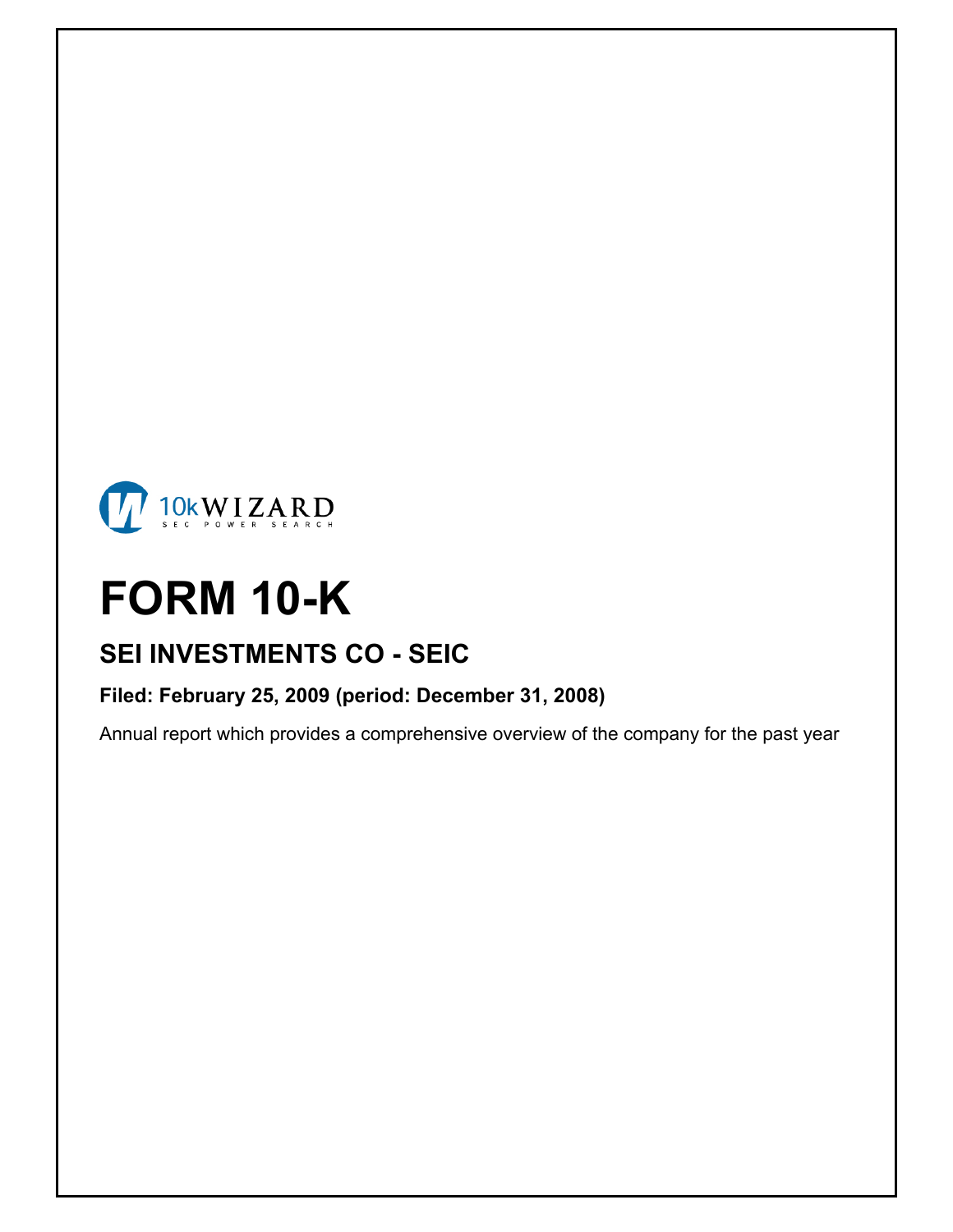# **Table of Contents**

[10-K - SEI INVESTMENTS COMPANY--FORM 10-K](#page-3-0)

| <b>PART I</b>   |                                                                                                                         |
|-----------------|-------------------------------------------------------------------------------------------------------------------------|
| Item 1.         | $\overline{2}$                                                                                                          |
| <b>PART I</b>   |                                                                                                                         |
| <u>Item 1.</u>  | Business.                                                                                                               |
| Item 1A.        | <b>Risk Factors.</b>                                                                                                    |
| Item 1B.        | <b>Unresolved Staff Comments.</b>                                                                                       |
| Item 2.         | Properties.                                                                                                             |
| Item 3.         | <b>Legal Proceedings.</b>                                                                                               |
| Item 4.         | Submission of Matters to a Vote of Security Holders.                                                                    |
|                 |                                                                                                                         |
| <b>PART II</b>  |                                                                                                                         |
| Item 5.         | <b>Market for Registrant s Common Equity, Related Stockholder Matters</b><br>and Issuer Purchases of Equity Securities. |
| <u>Item 6.</u>  | <b>Selected Financial Data.</b>                                                                                         |
| Item 7.         | <b>Management s Discussion and Analysis of Financial Condition and</b><br><b>Results of Operations.</b>                 |
| Item 7A.        | <b>Quantitative and Qualitative Disclosures About Market Risk.</b>                                                      |
| Item 8.         | <b>Financial Statements and Supplementary Data.</b>                                                                     |
| Item 9.         | <b>Changes in and Disagreements With Accountants on Accounting and</b><br><b>Financial Disclosure.</b>                  |
| <u>Item 9A.</u> | <b>Controls and Procedures.</b>                                                                                         |
| <b>Item 9B.</b> | Other Information.                                                                                                      |
| <b>PART III</b> |                                                                                                                         |
|                 |                                                                                                                         |
| <b>Item 10.</b> | Directors, Executive Officers and Corporate Governance.                                                                 |
| <b>Item 11.</b> | <b>Executive Compensation.</b>                                                                                          |
| <b>Item 12.</b> | Security Ownership of Certain Beneficial Owners and Management and                                                      |
|                 | <b>Related Stockholder Matters.</b>                                                                                     |
| <b>Item 13.</b> | <b>Certain Relationships and Related Transactions, and Director</b><br>Independence.                                    |
| <b>Item 14.</b> | <b>Principal Accounting Fees and Services.</b>                                                                          |
| <b>PART IV</b>  |                                                                                                                         |
| <b>Item 15.</b> | <b>Exhibits, Financial Statement Schedules.</b>                                                                         |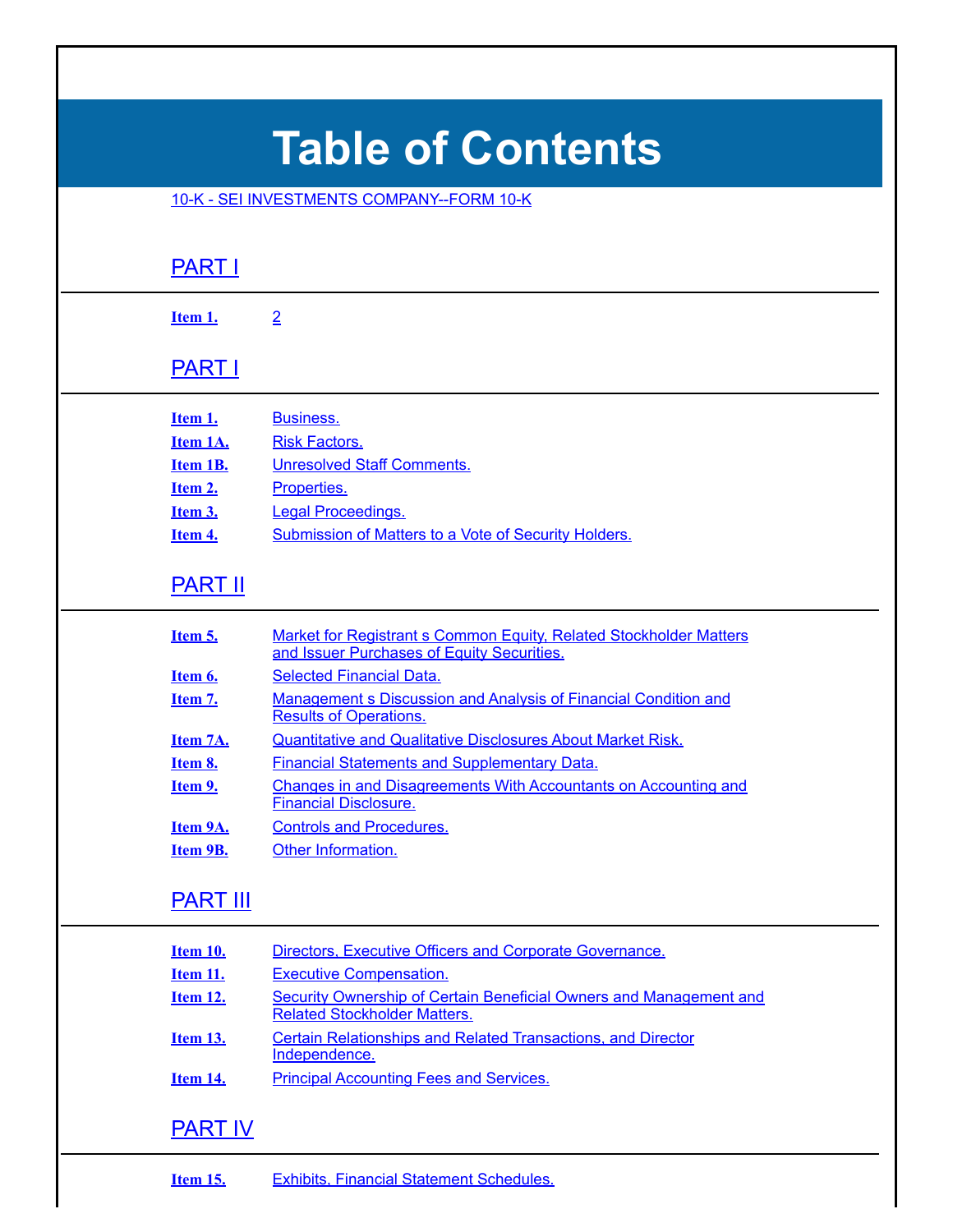**[SIGNATURES](#page-96-0)**  [EXHIBIT INDEX](#page-97-0) [EX-10.35 \(LETTER OF CREDIT\)](#page-99-0)

[EX-10.36 \(LETTER OF CREDIT\)](#page-104-0)

[EX-10.37 \(LETTER OF CREDIT\)](#page-107-0)

[EX-10.38 \(LETTER OF CREDIT\)](#page-112-0)

[EX-21 \(SUBSIDIARIES OF THE REGISTRANT\)](#page-115-0)

[EX-23.1 \(CONSENT\)](#page-116-0)

[EX-31.1 \(SECTION 302 CEO CERTIFICATION\)](#page-117-0)

[EX-31.2 \(SECTION 302 CFO CERTIFICATION\)](#page-118-0)

[EX-32 \(SECTION 906 CEO AND CFO CERTIFICATION\)](#page-119-0)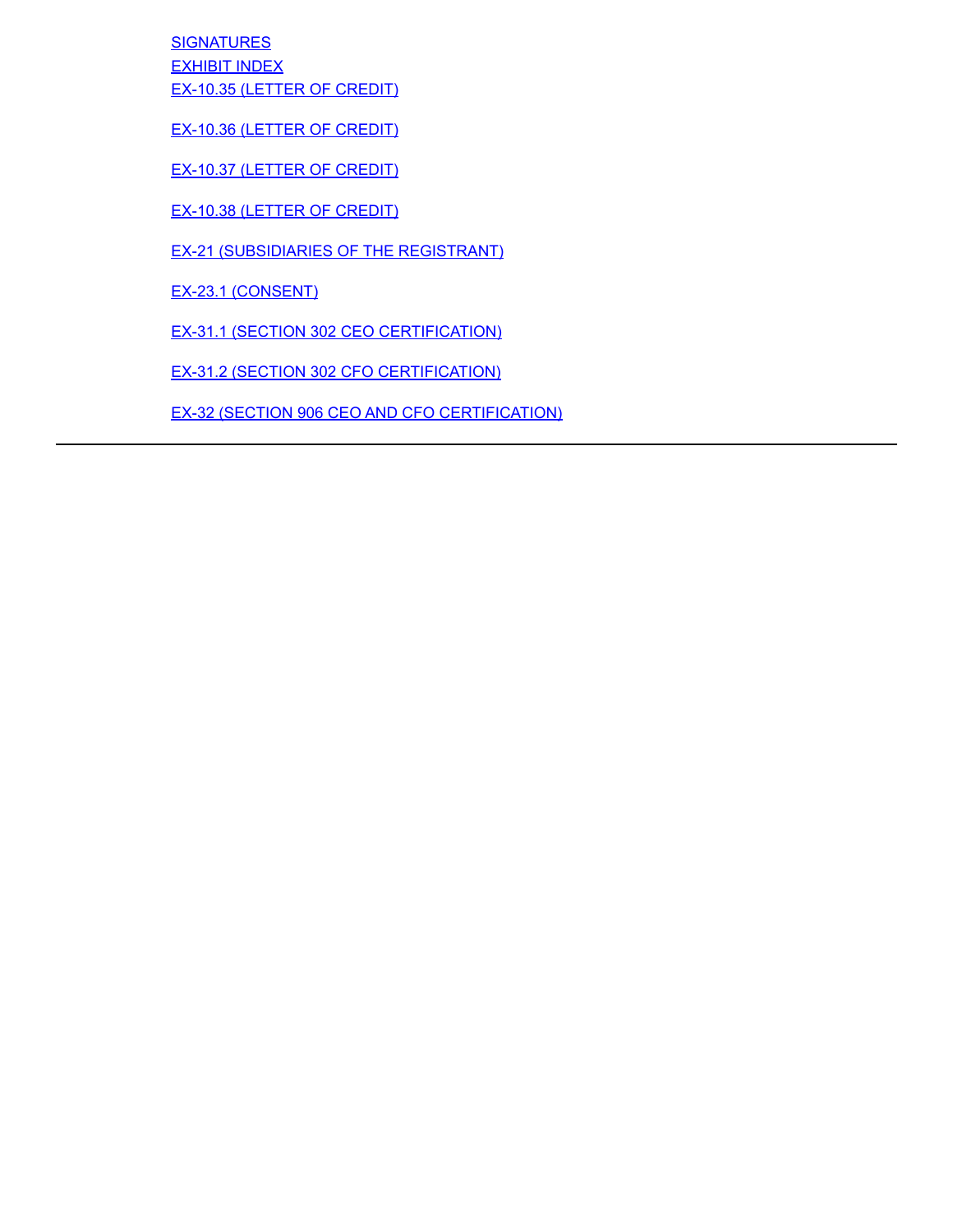## **UNITED STATES SECURITIES AND EXCHANGE COMMISSION**

**Washington, D.C. 20549**

### **FORM 10-K**

<span id="page-3-0"></span>*(Mark One)*

#### ⌧ **ANNUAL REPORT PURSUANT TO SECTION 13 OR 15(d) OF THE SECURITIES EXCHANGE ACT OF 1934**

For the fiscal year ended December 31, 2008

OR

#### � **TRANSITION REPORT PURSUANT TO SECTION 13 OR 15(d) OF THE SECURITIES EXCHANGE ACT OF 1934**

For the transition period from to\_

Commission file number 0 - 10200

### **SEI INVESTMENTS COMPANY**

**(Exact name of registrant as specified in its charter)**

**(State or other jurisdiction of incorporation or organization)** 

**Pennsylvania 23-1707341 23-1707341 23-1707341 23-1707341 (I.R.S. Employer Identification No.)** 

**1 Freedom Valley Drive, Oaks, Pennsylvania 19456-1100**  $(Address of principal executive offices)$ 

**Registrant's telephone number, including area code 610-676-1000**

Securities registered pursuant to Section 12(b) of the Act:

**Title of each class**

**Common Stock, par value \$.01 per share**

**Name of each exchange on which registered**

**The NASDAQ Stock Market LLC (The NASDAQ Global Select Market®)**

Securities registered pursuant to Section 12(g) of the Act:

**None (Title of class)**

Indicate by check mark if the registrant is a well-known seasoned issuer, as defined in Rule 405 of the Securities Act. Yes  $\boxtimes$  No  $\Box$ 

Indicate by check mark if the registrant is not required to file reports pursuant to Section 13 or 15(d) of the Act. Yes  $\Box$  No  $\boxtimes$ 

Indicate by check mark whether the registrant (1) has filed all reports required to be filed by Section 13 or 15(d) of the Securities Exchange Act of 1934 during the preceding 12 months (or for such shorter period that the registrant was required to file such reports), and (2) has been subject to such filing requirements for the past 90 days. Yes  $\boxtimes$  No  $\square$ 

Indicate by check mark if disclosure of delinquent filers pursuant to Item 405 of Regulation S-K is not contained herein, and will not be contained, to the best of registrant's knowledge, in definitive proxy or information statements incorporated by reference in Part III of this Form 10-K or any amendment to this Form  $10$ -K.  $\Box$ 

(Cover page 1 of 2 pages)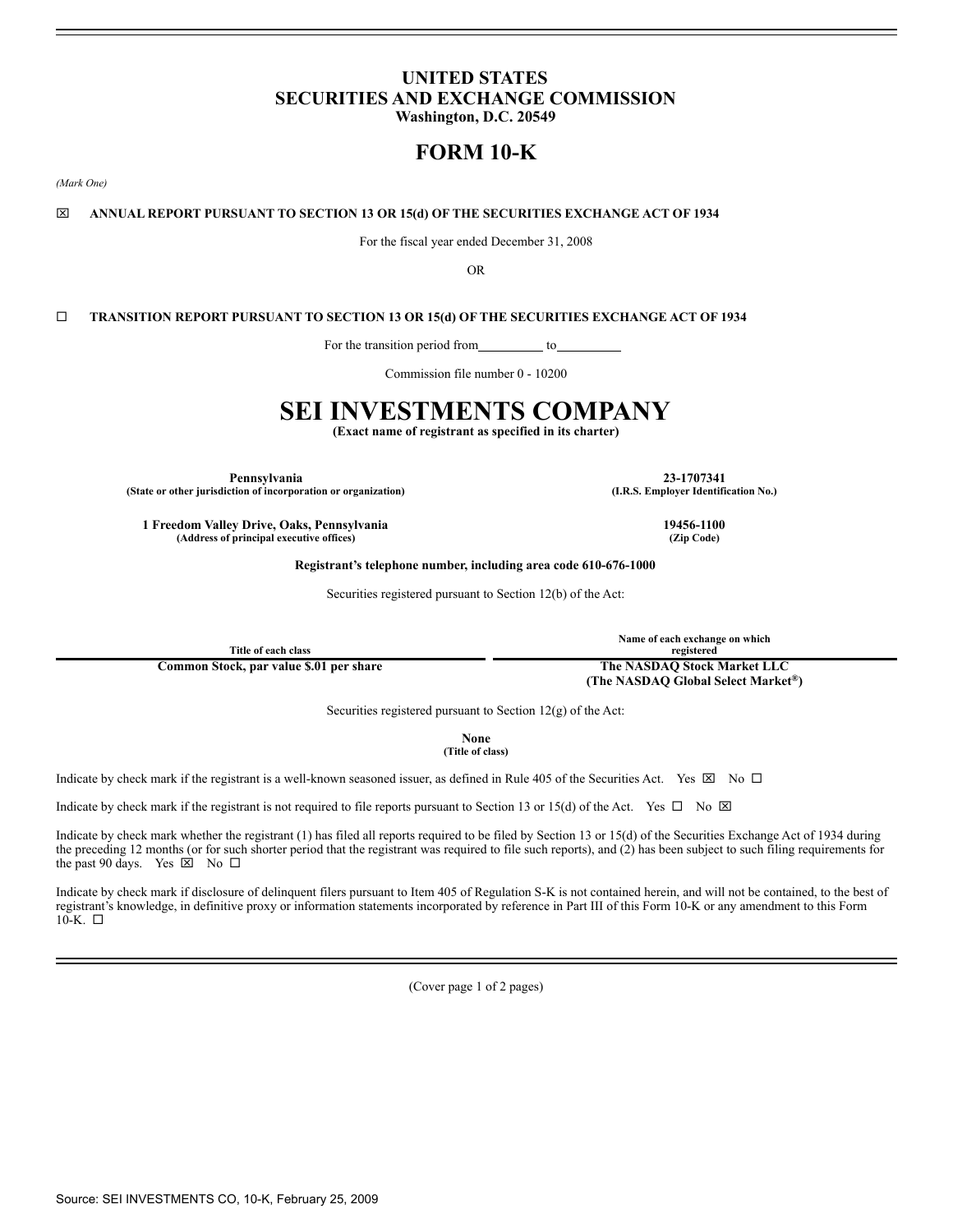Indicate by check mark whether the registrant is a large accelerated filer, an accelerated filer, a non-accelerated filer, or a smaller reporting company. See definitions of "large accelerated filer," "accelerated filer" and "smaller reporting company" in Rule 12b-2 of the Exchange Act.

(Do not check if a smaller reporting company)

Indicate by check mark whether the registrant is a shell company (as defined in Rule 12b-2 of the Act). Yes  $\Box$  No  $\boxtimes$ 

The aggregate market value of the voting common stock held by non-affiliates of the registrant was approximately \$3.2 billion based on the closing price of \$23.52 as reported by NASDAQ on June 30, 2008 (the last business day of the registrant's most recently completed second fiscal quarter). For purposes of making this calculation only, the registrant has defined affiliates as including all executive officers, directors and beneficial owners of more than ten percent of the common stock of the registrant.

#### **APPLICABLE ONLY TO REGISTRANTS INVOLVED IN BANKRUPTCY PROCEEDINGS DURING THE PRECEDING FIVE YEARS:**

Indicate by check mark whether the registrant has filed all documents and reports required to be filed by Section 12, 13, or 15(d) of the Securities Exchange Act of 1934 subsequent to the distribution of securities under a plan confirmed by a court. Yes  $\square$  No  $\square$ 

#### **(APPLICABLE ONLY TO CORPORATE REGISTRANTS)**

Number of shares outstanding of each of the registrant's classes of common stock, as of the close of business on February 20, 2009:

Common Stock, \$.01 par value 191,208,625

#### **DOCUMENTS INCORPORATED BY REFERENCE**

Portions of the following documents are incorporated by reference herein:

1. The definitive proxy statement relating to the registrant's 2009 Annual Meeting of Shareholders, to be filed within 120 days after the end of the fiscal year covered by this annual report, is incorporated by reference in Part III hereof.

(Cover page 2 of 2 pages)

Large accelerated filer  $\boxtimes$  Accelerated filer  $\Box$  Non-accelerated filer  $\Box$  Smaller reporting company  $\Box$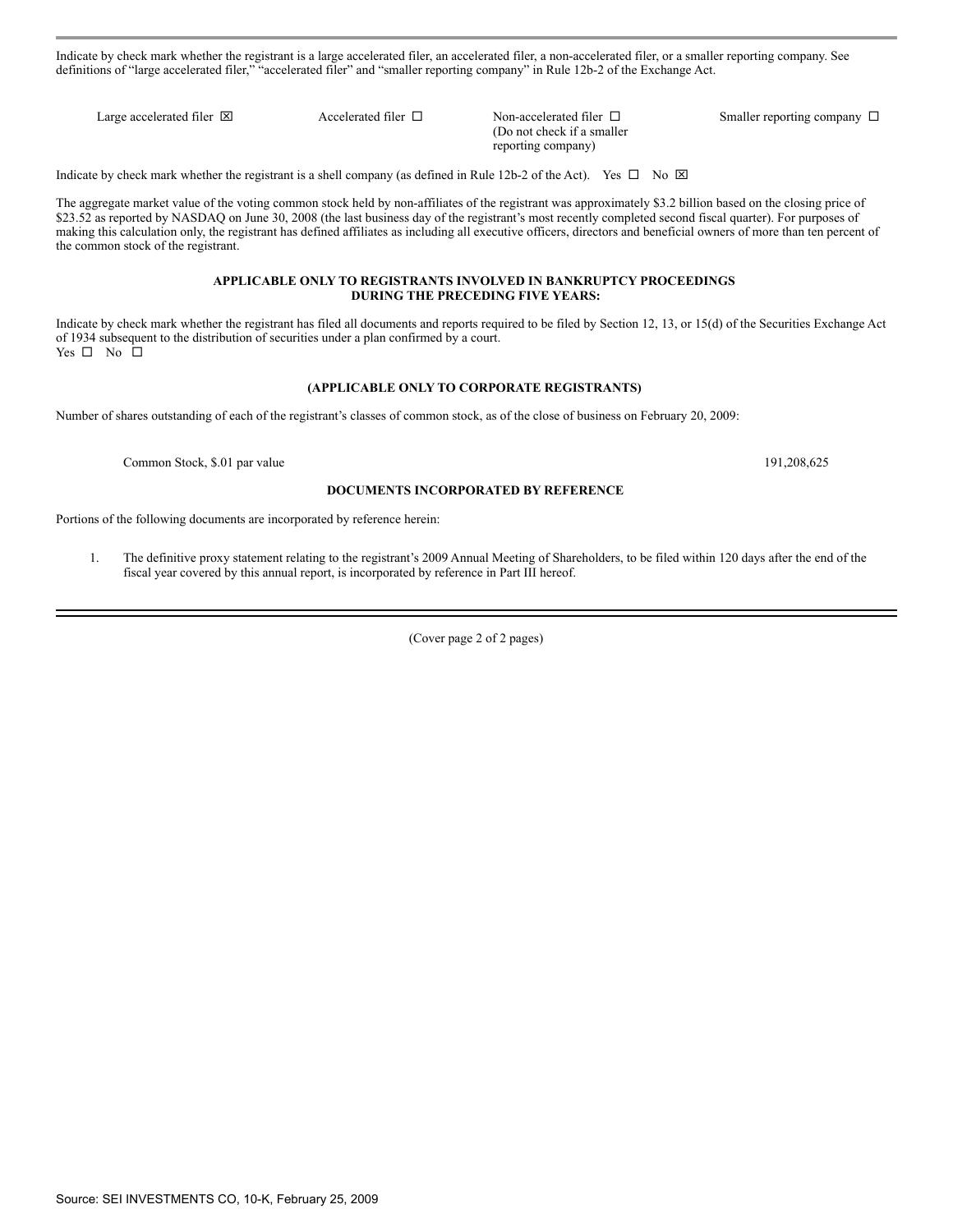#### SEI Investments Company Fiscal Year Ended December 31, 2008

#### TABLE OF CONTENTS

**Page**

<span id="page-5-0"></span>

|                                                                                         | PART I                                                                                                                                                                                                                                                                                                                                                                                                                                                                                                                   |                                              |
|-----------------------------------------------------------------------------------------|--------------------------------------------------------------------------------------------------------------------------------------------------------------------------------------------------------------------------------------------------------------------------------------------------------------------------------------------------------------------------------------------------------------------------------------------------------------------------------------------------------------------------|----------------------------------------------|
| Item 1.<br>Item 1A.<br>Item 1B.<br>Item 2.<br>Item 3.<br>Item 4.                        | <b>Business</b><br><b>Risk Factors</b><br><b>Unresolved Staff Comments</b><br><b>Properties</b><br><b>Legal Proceedings</b><br>Submission of Matters to a Vote of Security Holders                                                                                                                                                                                                                                                                                                                                       | $\overline{c}$<br>10<br>12<br>12<br>12<br>13 |
|                                                                                         | PART II                                                                                                                                                                                                                                                                                                                                                                                                                                                                                                                  |                                              |
| Item 5.<br>Item 6.<br>Item 7.<br>Item 7A.<br>Item 8.<br>Item 9.<br>Item 9A.<br>Item 9B. | Market for Registrant's Common Equity, Related Stockholder Matters and Issuer Purchases of Equity Securities<br><b>Selected Financial Data</b><br>Management's Discussion and Analysis of Financial Condition and Results of Operations<br><b>Ouantitative and Oualitative Disclosures About Market Risk</b><br><b>Financial Statements and Supplementary Data</b><br>Changes in and Disagreements With Accountants on Accounting and Financial Disclosure<br><b>Controls and Procedures</b><br><b>Other Information</b> | 14<br>16<br>17<br>41<br>42<br>84<br>84<br>84 |
|                                                                                         | PART III                                                                                                                                                                                                                                                                                                                                                                                                                                                                                                                 |                                              |
| $T_{1}$ 10                                                                              | $\mathbb{R}^n$ and $\mathbb{R}^n$ and $\mathbb{R}^n$ and $\mathbb{R}^n$ and $\mathbb{R}^n$ and $\mathbb{R}^n$ and $\mathbb{R}^n$ and $\mathbb{R}^n$ and $\mathbb{R}^n$ and $\mathbb{R}^n$ and $\mathbb{R}^n$ and $\mathbb{R}^n$ and $\mathbb{R}^n$ and $\mathbb{R}^n$ and $\mathbb{R}^n$<br>$\overline{\phantom{a}}$                                                                                                                                                                                                     | $\sim$ $\sim$                                |

| Item 10. | Directors, Executive Officers and Corporate Governance                                         |    |
|----------|------------------------------------------------------------------------------------------------|----|
| Item 11  | <b>Executive Compensation</b>                                                                  | 86 |
| Item 12. | Security Ownership of Certain Beneficial Owners and Management and Related Stockholder Matters | 86 |
| Item 13. | Certain Relationships and Related Transactions, and Director Independence                      | 88 |
| Item 14  | <b>Principal Accounting Fees and Services</b>                                                  | 88 |
|          |                                                                                                |    |

#### PART IV

Item 15. [Exhibits, Financial Statement Schedules](#page-95-0) 89

Page 1 of 97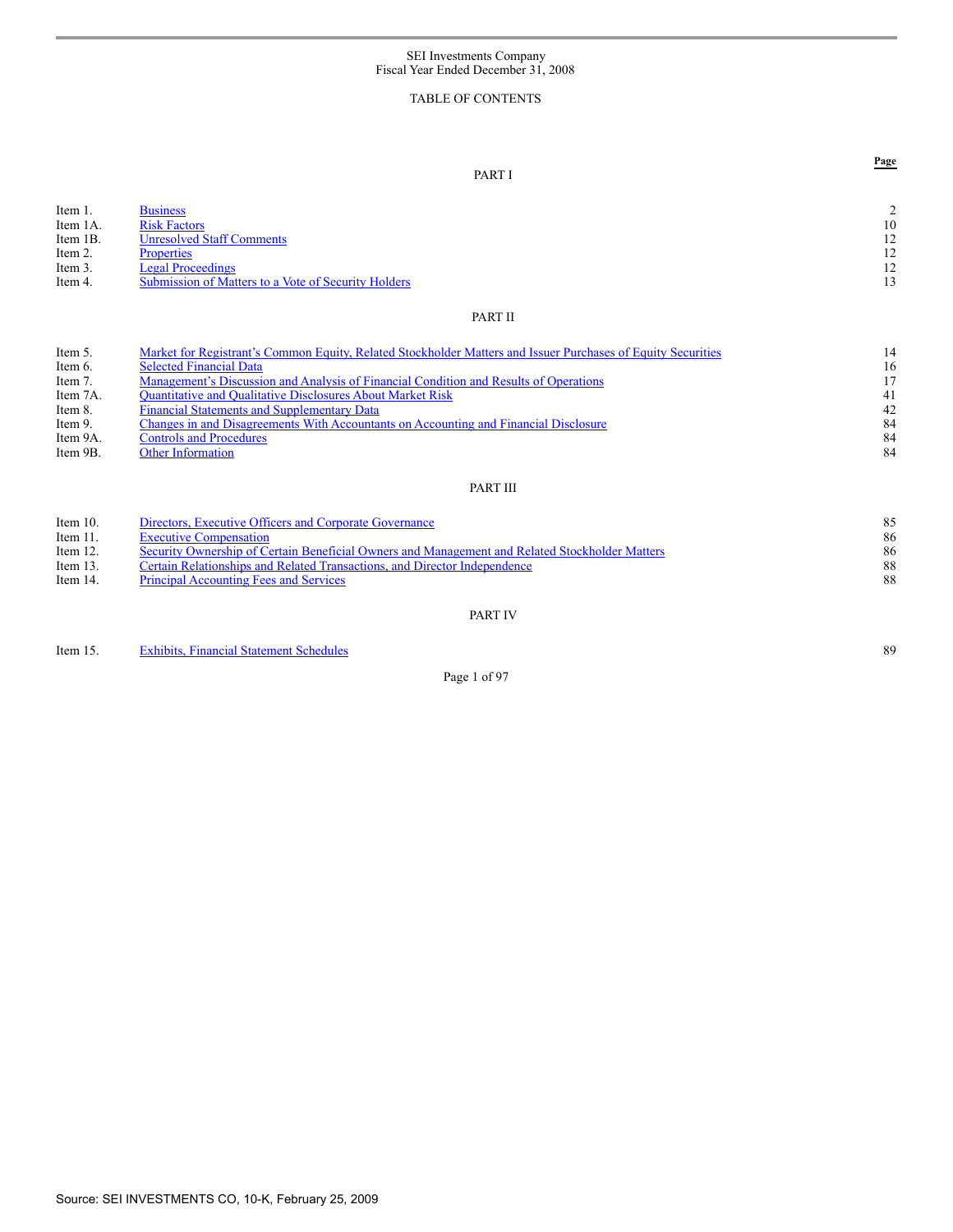#### <span id="page-6-0"></span>Forward Looking Statements

This Annual Report on Form 10-K contains certain "forward-looking statements" within the meaning of the Private Securities Litigation Reform Act of 1995. These forward-looking statements involve certain known and unknown risks, uncertainties and other factors, many of which are beyond our control, and are not limited to those discussed in Item 1A, "Risk Factors." All statements that do not relate to historical or current facts are forward-looking statements. These statements may include words such as "anticipate," "estimate," "expect," "project," "intend," "plan," "believe," and other words and terms of similar meaning in connection with any discussion of future operating or financial performance. In particular, these include statements relating to present or anticipated products and markets, future revenues, capital expenditures, expansion plans, future financing and liquidity, personnel, and other statements regarding matters that are not historical facts or statements of current condition.

Any or all forward-looking statements contained within this Annual Report on Form 10-K may turn out to be wrong. They can be affected by inaccurate assumptions we might make, or by known or unknown risks and uncertainties. Many factors mentioned in the discussion below will be important in determining future results. Consequently, we cannot guarantee any forward-looking statements. Actual future results may vary materially.

We undertake no obligation to publicly update any forward-looking statements, whether as a result of new information, future events or otherwise, except as required by law. You are advised, however, to consult any further disclosures we make on related subjects in our filings with the U.S. Securities and Exchange Commission (SEC).

#### **Item 1.Business.**

#### *Overview*

SEI (NASDAQ: SEIC) is a leading global provider of investment processing, fund processing, and investment management business outsourcing solutions that help corporations, financial institutions, financial advisors, and ultra-high-net-worth families create and manage wealth. As of December 31, 2008, through its subsidiaries and partnerships in which the company has a significant interest, SEI administers \$379.6 billion in mutual fund and pooled assets, manages \$134.3 billion in assets, and operates from numerous offices worldwide.

Our wealth management business solutions include:

- Investment processing and investment operations outsourcing solutions for banks, trust companies, and investment managers;
- Investment management programs to affluent individual investors and for institutional investors, including retirement plan sponsors and not-for-profit organizations; and
- Fund processing solutions for banks, investment management firms and investment companies that sponsor and distribute mutual funds, hedge funds and alternative investments.

#### *General Development of the Business*

For over 35 years, SEI has been a leading provider of wealth management business solutions for the financial services industry.

We began doing business in 1968 by providing computer-based training simulations to train bank loan officers in credit lending practices.

#### *1970's*

We developed an investment accounting system for bank trust departments in 1972, and became a leading provider of investment processing outsourcing services to banks and trust institutions.

Page 2 of 97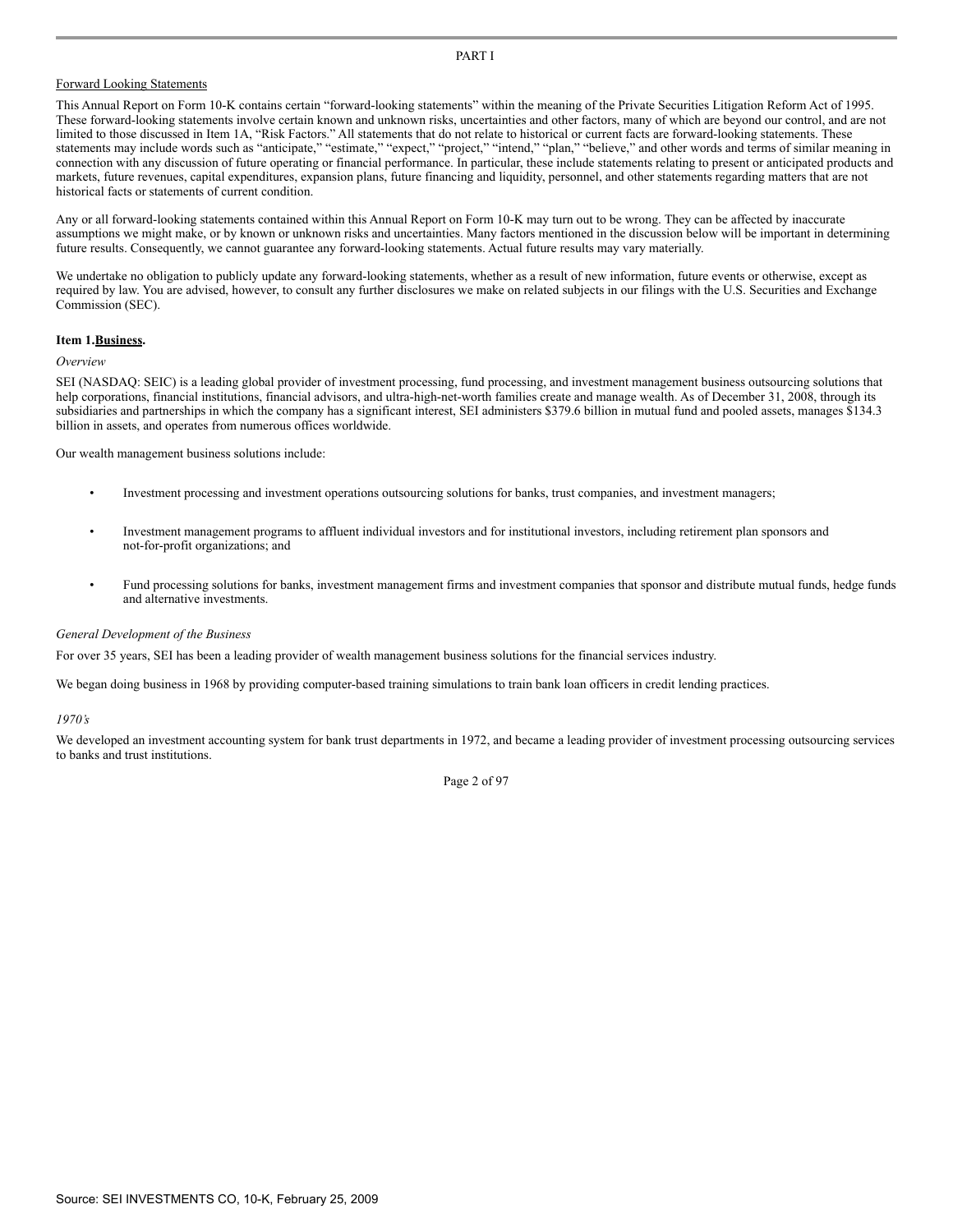#### *1980's*

SEI became a public company in 1981. We entered the asset management business in 1982 and launched a series of money market mutual funds for bank clients. Later in the decade, we expanded our services to bank clients by offering mutual fund accounting services, and investment operations outsourcing services.

#### *1990's*

We introduced our "Manager-of-Managers" investment process, and offered these programs to investment advisors who manage wealth for their high-net-worth clients. We entered the institutional investor market and began offering asset management programs to retirement plan sponsors and institutional investors in selected global markets, including the United States, Canada, the United Kingdom, continental Europe, South Africa and East Asia.

#### *2000's*

We delivered broader, more strategic solutions for clients and markets, including a complete life and wealth platform for operating an investment advisory business, a total operational outsourcing solution for investment managers, a fully-integrated pension management system for retirement plan sponsors and a complete life and wealth solution for ultra-high-net-worth families. We introduced Global Wealth Services, a next generation business solution integrating investment processing technology, operating processes and investment management programs.

#### *Strategy*

We seek to achieve growth in earnings and shareholder value by strengthening our position as a provider of global wealth management solutions. To achieve this objective, we have implemented these strategies:

*Create broader solutions for wealth service firms*. Banks, investment managers and financial advisors seek to enter new markets, expand their service offerings, provide a differentiated experience to their clients, improve efficiencies, reduce risks, and better manage their businesses. We are developing next generation business solutions integrating technology, operating processes, and financial products designed to help these institutions better serve their clients and provide opportunities to improve their business success.

*Help institutional investors manage retirement plans and operating capital.* Retirement plan sponsors, not-for-profit organizations and other institutional investors strive to meet their financial objectives while reducing business risk. We deliver customized investment management solutions that enable investors to make better decisions about their investments and to manage their assets more effectively.

*Help affluent individual investors manage their life and wealth goals.* These investors demand a holistic wealth management experience that focuses on their life goals and provides them with an integrated array of financial services that includes substantially more than traditional wealth management offerings. We help these investors identify their goals and offer comprehensive life and wealth advisory services including life planning, investments and other financial services.

*Expand into global markets*. Global markets are large and present significant opportunities for growth. We are evolving U.S. business models for the global wealth management marketplace, focusing on the needs of institutional investors, private banks, investment advisors and affluent individual investors.

#### *Fundamental Principles*

We are guided by these fundamental principles in managing the business and adopting these growth strategies:

- *Achieve organic growth in revenue and earnings*. We seek to grow the business by providing additional services to clients, adding new clients, introducing new products, and adapting products for new markets.
- *Forge long-term client relationships*. We strive to achieve high levels of customer satisfaction and to forge close and long lasting client relationships. We believe these relationships enable us to market additional services, and acquire knowledge and insights that fuel the product development process.
- *Invest in product development*. We continually enhance products and services to keep pace with industry developments, regulatory requirements, and the emerging needs of markets and clients. We believe investments in research and development give us a competitive advantage in our markets.
- *Adopt business models which generate recurring revenues and positive cash flows*. Recurring revenues generate predictable cash flows that serve as a source of funds for continuing operations, investments in new products, common stock repurchases, and dividend payments.

Page 3 of 97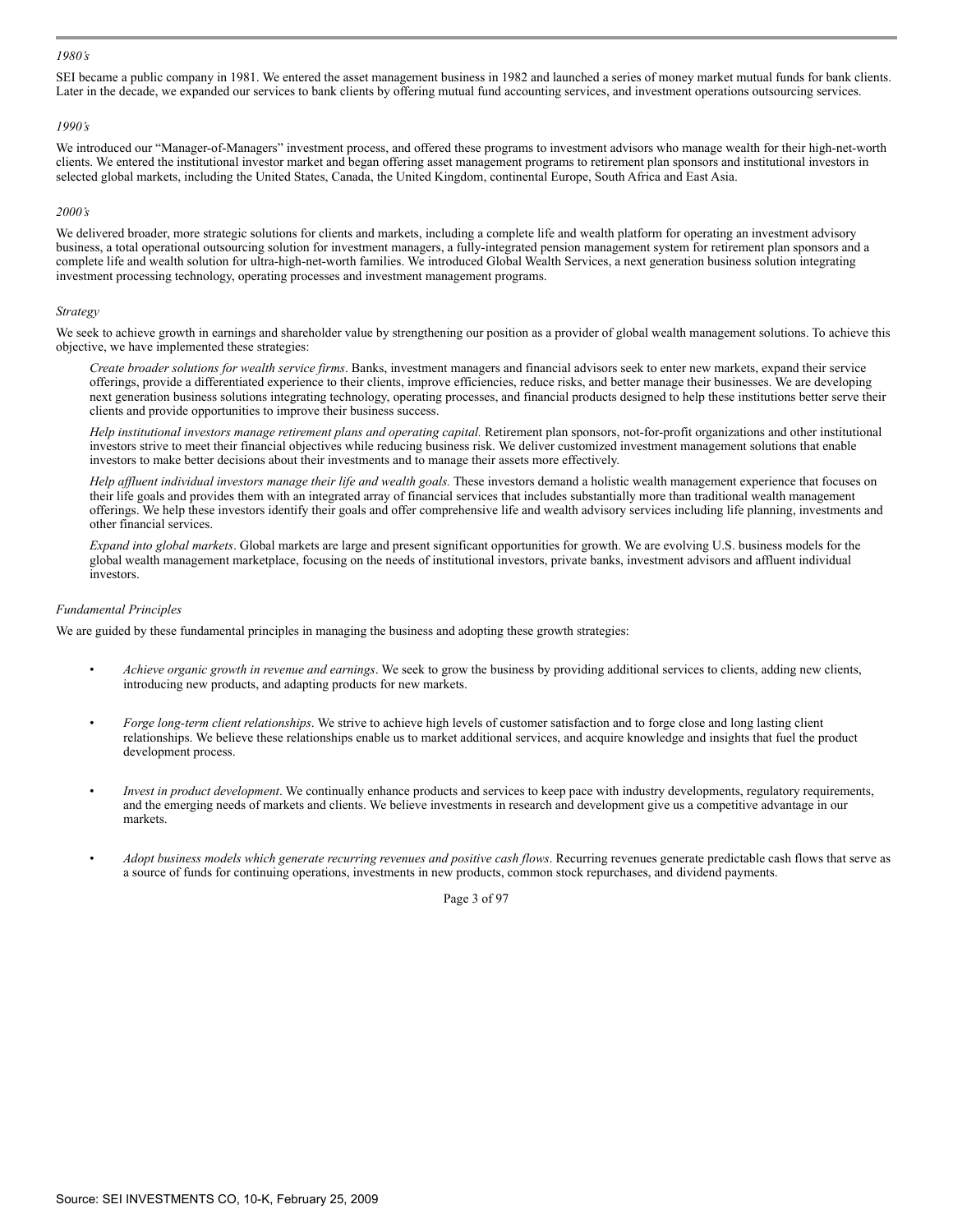- *Leverage investments across the business*. We design and implement product solutions and business process capabilities to serve the needs of multiple markets, potentially offering operating efficiencies that can benefit corporate profitability.
- *Create value for shareholders*. The objective of achieving long-term sustainable growth in revenues and earnings strongly influences the management of the business. This philosophy guides corporate management practices, strategic planning activities, and employee compensation practices.

#### *Products and Services*

#### Investment Processing

Investment processing solutions include computer processing services, software services, business process outsourcing services, securities valuation and trade execution services. We offer these outsourcing solutions to banks and trust institutions that provide wealth management services to their private and institutional investors. Investment advisors also use these investment processing solutions, together with our investment management programs, to provide wealth management services to their investors.

These solutions include TRUST 3000<sup>®</sup>, a comprehensive trust accounting and investment system that provides securities processing and investment accounting for all types of domestic and global securities, and support for multiple account types, including personal trust, corporate trust, institutional trust, and non-trust investment accounts.

In 2007, we introduced Global Wealth Services, a next generation business solution that integrates investment processing technology, operating processes and investment management programs. Global Wealth Services provides the strategic infrastructure to help private banks grow and keep pace with a rapidly changing wealth management industry.

Enhancing the Global Wealth Services solution is the Global Wealth Platform, an investment accounting and securities processing system with capabilities that include global securities processing, trade-date and multi-currency accounting and reporting. The Global Wealth Platform offers enhanced client experience capabilities and improved operating efficiencies, and enables us to enter new markets in the United Kingdom, continental Europe and the United States. The platform is designed around the client and portfolio management processes. This enables banks to institutionalize their client processes around an investor's investment objectives, facilitating a transition to model-based portfolio management, providing an improved client experience, while minimizing the expense associated with investment operations and reducing risk.

Revenues from investment processing services are earned as monthly fees from contracted services including software licenses, information processing, and investment operations. Revenues are primarily earned based upon the number of trust accounts being serviced. Revenues may also be earned for contracted project-oriented services related to client implementations. These revenues are recognized in Information processing and software servicing fees on the accompanying Consolidated Statements of Operations. Securities valuation and trade execution fees are recognized as Transaction-based and trade execution fees on the accompanying Consolidated Statements of Operations. In addition, as we deploy our Global Wealth Services solution, we will attempt to price our investment processing services as a percentage of assets under management and administration.

#### Investment Management Programs

Investment management programs consist of money market, fixed-income and equity mutual funds, alternative investment portfolios and separate accounts. We serve as the administrator and investment advisor for many of these products. We provide these programs primarily through investment advisory firms, including investment advisors and banks, or directly to institutional or individual investors.

We have expanded these investment management programs to include other consultative, operational and technology components, creating comprehensive solutions tailored to the needs of a specific market. These components may include investment strategies, consulting services, administrative and processing services and technology tools.

Investors in our investment programs typically follow a customized investment strategy and invest in a globally diversified portfolio that consists of multiple classes and investment styles, constructed according to our disciplined investment process. Our investment process is based on five principles: asset allocation and appropriate diversification, both of which are important to investment performance; portfolio construction that consists of multiple managers with complementary approaches to achieve diversification of risk and returns; manager selection, where SEI acts as a manager-of-managers, selecting some of the best style-specific money managers from a global network of money managers; continuous portfolio management, to ensure each manager's investment approach remains consistent with the objectives of the portfolio; and tax management, for an emphasis on after-tax returns.

Page 4 of 97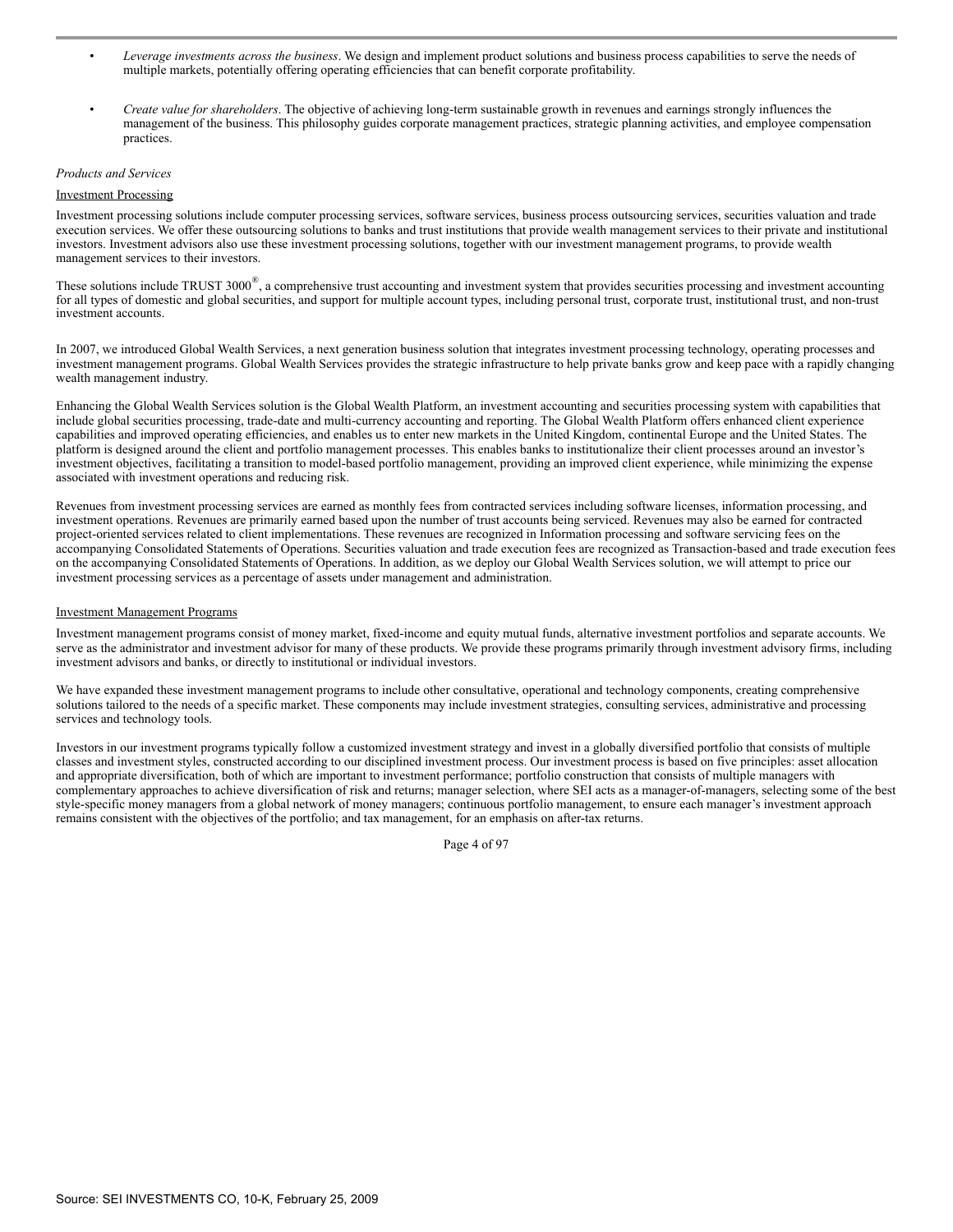As of December 31, 2008, we managed \$96.6 billion in total assets, net of \$37.7 billion in assets managed by LSV Asset Management (LSV). Our assets under management include \$67.7 billion invested in our fixed-income and equity funds or through separately managed account programs, \$18.2 billion invested in our liquidity funds and \$10.7 billion invested in our collective trust fund programs.

Revenues from investment management programs are primarily earned as a contractual percentage of net assets under management. These revenues are recognized in Asset management, administration and distribution fees on the accompanying Consolidated Statements of Operations.

#### Fund Processing

Fund processing solutions include a full range of administration and distribution support services to mutual funds, collective trust funds, hedge funds, fund of funds, private equity funds and other types of investment funds. Administrative services include fund accounting, trustee and custodial support, legal support, transfer agency and shareholder servicing. Distribution support services range from market and industry insight and analysis to identifying distribution opportunities.

We offer these fund administration and distribution services to U.S. banks, investment management firms and investment companies that sponsor and distribute mutual funds and other U.S.-regulated investments. We also offer these services to investment managers worldwide that sponsor and distribute alternative investments, including hedge funds, fund of funds, private equity funds, and other investment vehicles. We also offer operational outsourcing solutions for the administration and management of separately managed account programs, as well as total operational outsourcing solutions for investment management firms.

As of December 31, 2008, we administered \$245.3 billion in non-SEI mutual funds and other pooled assets.

Revenues from fund processing are primarily earned based upon a contractual percentage of net assets under administration. These revenues are recognized in Asset management, administration and distribution fees on the accompanying Consolidated Statements of Operations.

#### *Business Segments*

Business segments are generally organized around our target markets. Financial information about each business segment is contained in Note 14 to the Consolidated Financial Statements. Our business segments are:

Private Banks – provides investment processing and investment management programs to banks and trust institutions worldwide and independent wealth advisers located in the United Kingdom;

Investment Advisors – provides investment management programs to affluent investors through a network of independent registered investment advisors, financial planners and other investment professionals in the United States;

Institutional Investors – provides investment management programs and administrative outsourcing solutions to retirement plan sponsors and not-for-profit organizations worldwide;

Investment Managers – provides investment processing, fund processing and operational outsourcing solutions to investment managers, fund companies and banking institutions located in the United States and to investment managers worldwide of alternative asset classes such as hedge funds, fund of funds, and private equity funds;

Investments in New Businesses – provides investment management programs to ultra-high-net-worth families residing in the United States through the SEI Wealth Network $\stackrel{\textcirc}{\circ}$ ; and

LSV Asset Management – is a registered investment advisor that provides investment advisory services to institutions, including pension plans and investment companies.

Page 5 of 97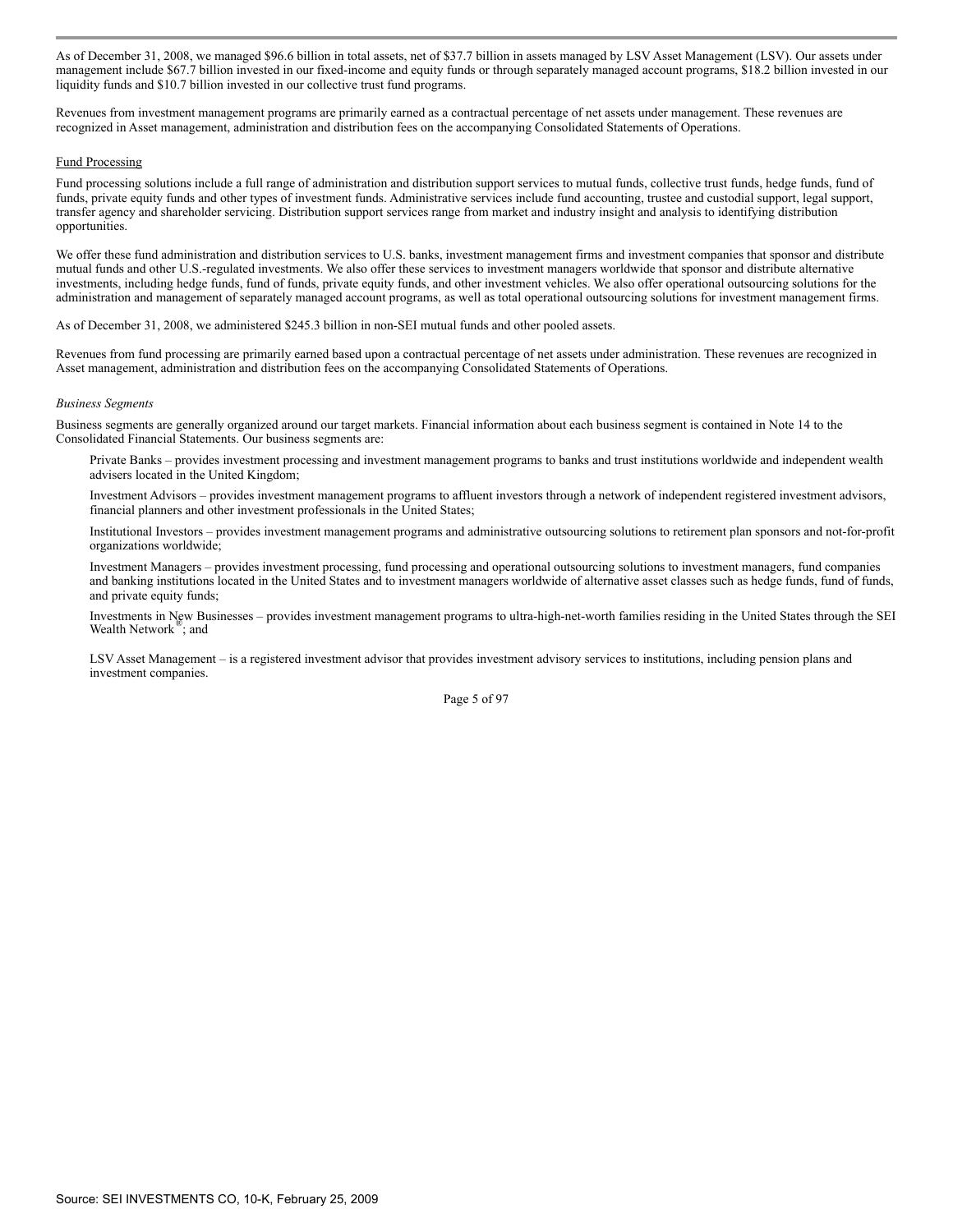The percentage of consolidated revenues generated by each business segment for the last three years was:

|                                      | 2008   | 2007  | 2006  |
|--------------------------------------|--------|-------|-------|
| <b>Private Banks</b>                 | 33%    | 30%   | 31%   |
| <b>Investment Advisors</b>           | 18%    | 19%   | 19%   |
| <b>Institutional Investors</b>       | 16%    | 15%   | 14%   |
| <b>Investment Managers</b>           | $11\%$ | 10%   | 10%   |
| <b>Investments in New Businesses</b> | $1\%$  | $1\%$ | $1\%$ |
| <b>LSV</b>                           | 21%    | 25%   | 25%   |
|                                      | 100%   | 100%  | 100%  |
|                                      |        |       |       |

#### Private Banks

The Private Banks segment delivers investment processing services and investment management programs worldwide to banks and trust institutions and independent wealth advisers in the United Kingdom.

Our investment processing services enable banks and trust institutions to reduce risk, improve quality, and gain operational efficiency thus enabling them to focus on growing their business and serving client needs. Investment processing solutions are delivered via two primary business models: the Global Wealth Technology Services (GWTS) model and the Global Wealth Services (GWS) model. In both models, we own, maintain and operate the software applications and information processing facilities.

Banks using our GWTS model outsource investment processing technology software and computer processing but retain responsibility for investment operations, client administration, and investment management. Clients operate our GWTS solution remotely while fully supported by our data center using dedicated telecommunications networks. The GWTS model includes a dedicated relationship team that supports our client's business. We assist our clients with strategically reevaluating their systems and process needs as their businesses change.

The GWS model is an extension of our GWTS solution. It was designed for private banks and other trust organizations that prefer to outsource their entire investment operation. With the GWS solution, we assume the entire back-office processing function. The GWS model includes: investment processing; account access and reporting; audit, compliance and regulatory support data generation; custody and safekeeping of assets; income collections; securities settlement; and other related trust activities.

New clients undergo a business transformation process which can take a few months for smaller institutions and up to 15 months or more for larger institutions. During the transformation process, we collaborate with new clients to understand their strategic goals and objectives. During this transformation, systems, operations, and business processes are evaluated and optimized to meet client objectives. We typically earn a one-time implementation fee for these business transformation services.

Client contracts have initial terms that are generally three to seven years in length. At December 31, 2008, we had significant relationships with approximately 125 banks and trust institutions in the United States, including trust departments of 9 of the 20 largest U.S. banks.

The Global Wealth Services solution will be further enhanced through the Global Wealth Platform. Our target markets for the enhanced Global Wealth Services solution primarily include private banks and independent wealth advisers in the United Kingdom as well as community, regional and national private banks in the United States. We believe the enhanced Global Wealth Services solution enabled by the new infrastructure will improve the client experience and place our clients in a superior position to serve the changing needs of their clients.

Our principal competitors in the investment processing business for this segment include Odyssey Technologies, Metavante Corporation, SunGard Data Systems Inc. and Temenos Group AG. We also consider "in-house" solutions to be a form of competition. Many large financial institutions develop, operate and maintain proprietary investment and trust accounting systems.

Our investment management programs for banks and distribution partners are offered worldwide. At December 31, 2008, there were approximately 305 investment management clients worldwide. We also had single-product relationships with approximately 185 additional banks and trust institutions. The principal competitors for this business are Dimensional Fund Advisors, Federated Investors, Inc., LPL Financial Corporation, Russell Investment Group, a subsidiary of The Northwestern Mutual Life Insurance Company, and investment manager of manager programs offered by other firms. We also consider "in-house" internal asset management capabilities to be a form of competition.

Page 6 of 97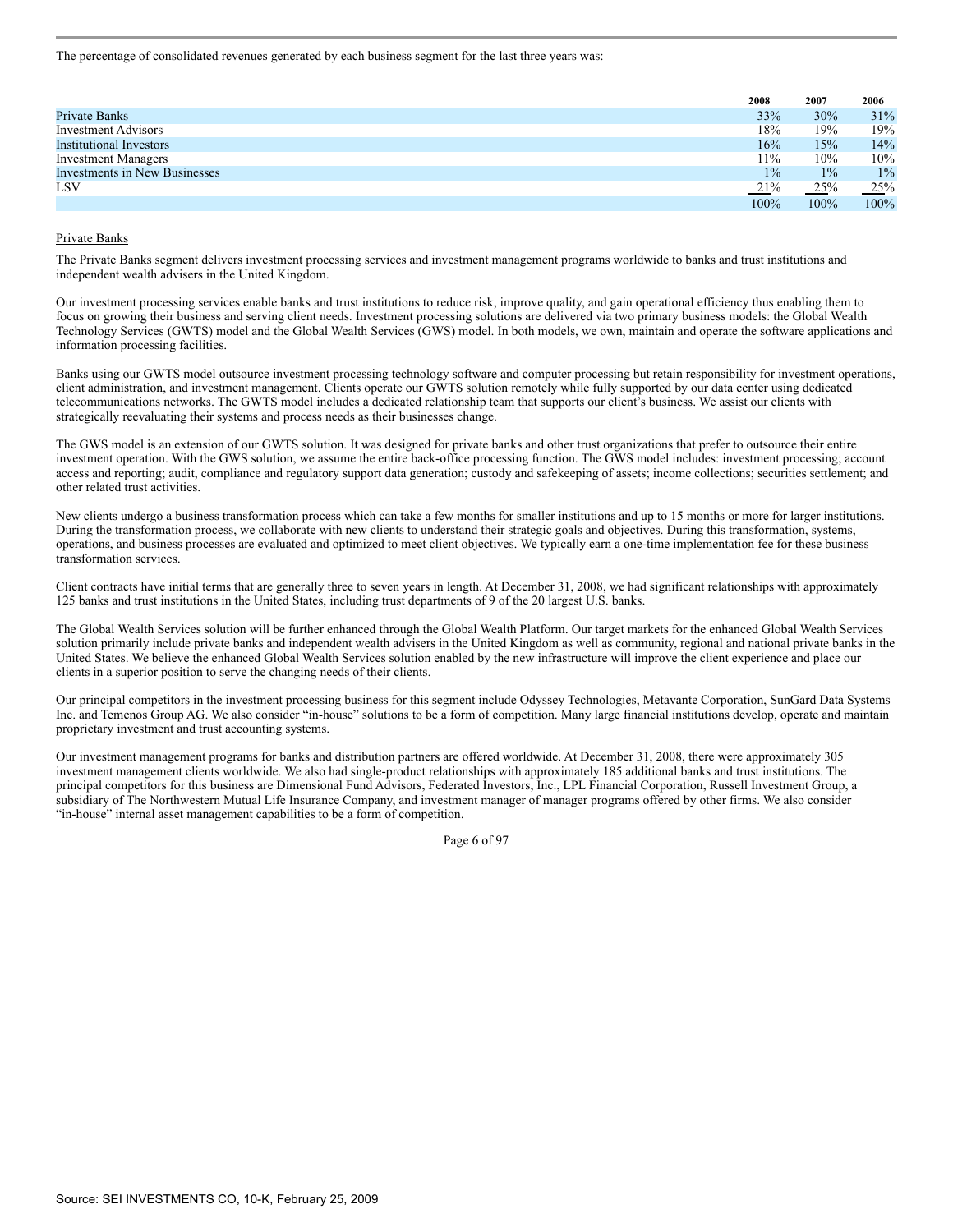#### Investment Advisors

The Investment Advisors segment offers wealth management solutions to registered investment advisors, many of whom are affiliated with or are registered as independent broker-dealers, financial planners, and life insurance agents located throughout the United States. These wealth management solutions include our investment management programs and back-office investment processing outsourcing services. We also help advisors manage and grow their businesses by giving them access to our marketing support programs, business assessment assistance and recommended management practices. Our solutions aim to help investment advisors reduce risk, improve quality, and gain operational efficiency to devote more of their resources to servicing their clients.

Advisors are responsible for the investor relationship which includes creating financial plans, implementing investment strategies and educating and servicing their customers. Advisors may customize portfolios to include separate account managers as well as SEI-sponsored mutual funds. Our wealth and investment programs are designed to be attractive to affluent or high-net-worth individual investors with over \$250 thousand of investable assets and small to medium-sized institutional plans.

We continually enhance our offering to meet the emerging needs of our advisors and their end clients. For example, in 2008, we completed the rollout of our new proposal generation software for advisors and introduced a new statement format to our end investors.

Although we have agreements with over 6,000 financial advisors, our business is based primarily on approximately 1,100 clients who, at December 31, 2008, had at least \$5.0 million each in customer assets invested in our mutual funds and separately managed accounts. Revenues are earned largely as a percentage of average assets under management.

The principal competition for our investment management products is from other money managers and mutual fund companies. In the advisor distributor channel, the principal competitors include AssetMark Investment Services Inc., Brinker Capital, EnvestNet Asset Management, Inc., Fidelity Investments, Lockwood Advisors, Inc., a subsidiary of The Bank of New York Mellon, and other broker-dealers.

#### Institutional Investors

The Institutional Investors segment offers investment management programs and administrative outsourcing solutions for retirement plan sponsors and not-for-profit organizations globally. Clients can outsource their entire investment management needs and the administration for defined benefit, defined contribution, funded welfare and non-qualified deferred compensation plans, as well as the administration of endowment and foundation asset pools.

The outsourcing program provides a strategic platform integrating the Manager-of-Managers investment process, plan administration services, and consulting services. Plan administration services include trustee, custodial, benefit payment services, record-keeping services, and donor administration. Consulting services include actuarial services, asset liability modeling, and the customization of an asset allocation plan that is designed to meet long-term objectives.

By outsourcing retirement plan services, we believe clients benefit from an investment approach built around an investment plan designed to meet the client's long-term business and plan objectives and an investment process that removes the responsibility of manager selection. This approach is designed to reduce business risk, provide ongoing due diligence, and increase operational efficiency.

Fees are primarily earned as a percentage of average assets under management. At December 31, 2008, we had relationships with approximately 550 institutional investor clients. The principal competitors for this segment are Frank Russell Company, a subsidiary of The Northwestern Mutual Life Insurance Company, and Northern Trust Corporation.

#### Investment Managers

The Investment Managers segment provides investment managers with a suite of back and middle-office investment processing services associated with operating an investment fund or account. We offer managers based in the United States support for traditional investment products such as mutual funds, exchange-traded funds, institutional and separate accounts, and provide outsourcing services including accounting, administration, reconciliation, investor servicing and client reporting. In addition, we provide many of the same services to investment managers located worldwide who manage alternative investments such as hedge funds, funds of funds, and private equity funds. We believe our fund and investment processing outsourcing solutions help investment managers reduce risk, improve accuracy and efficiency, and receive tools and information to better manage their business.

Page 7 of 97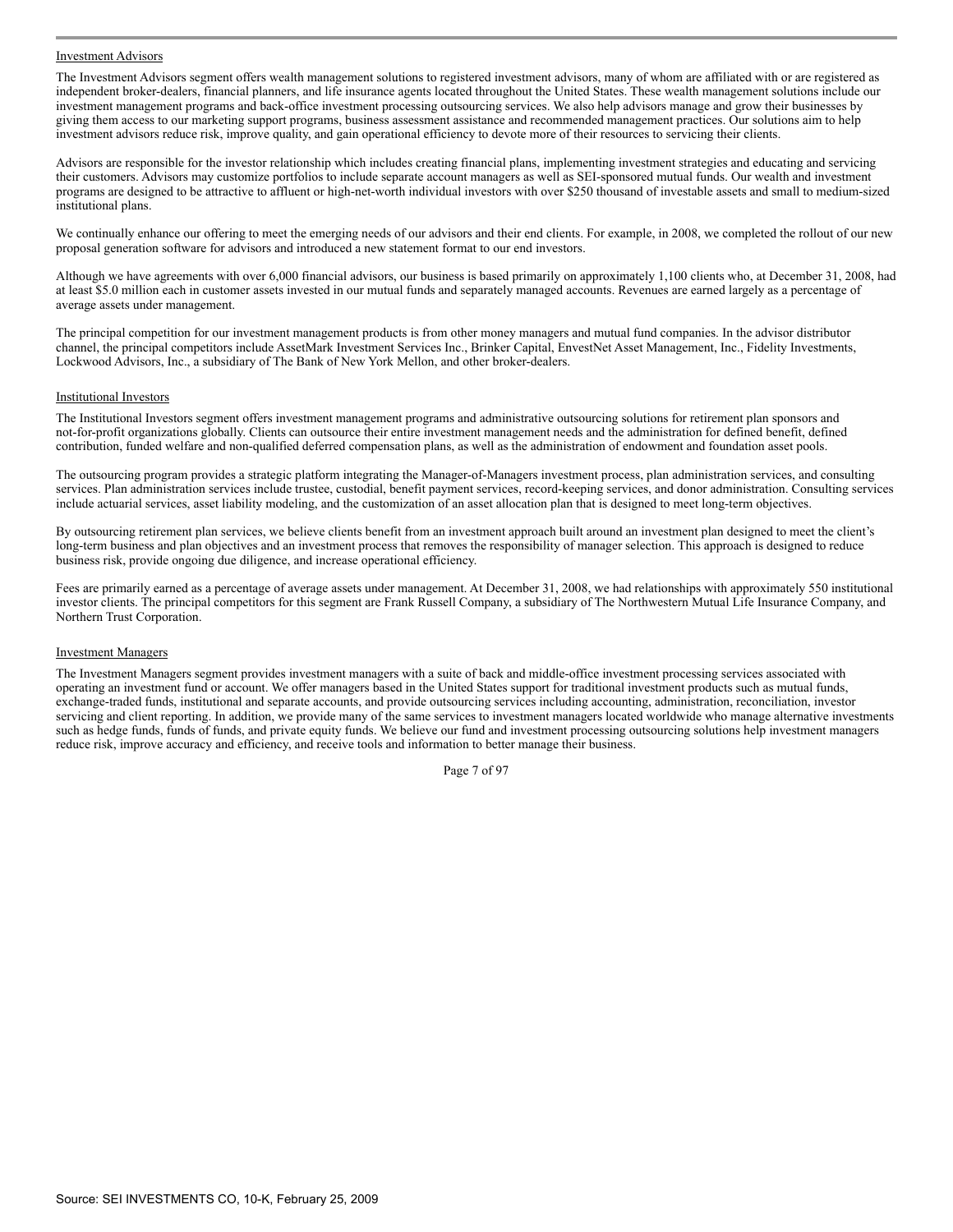Contracts for our fund and investment processing services generally have terms ranging from one to five years. Fees are primarily earned as a percentage of average assets under management and administration. At December 31, 2008, we had relationships with approximately 180 investment management companies and alternative investment managers. Our principal competitors for this segment include PFPC Worldwide Inc., a member of the PNC Financial Services Group, Inc., Citco, and State Street Bank and Trust Company.

#### Investments in New Businesses

The Investments in New Businesses segment represents other business ventures intended to expand our investment solutions to include ultra-high-net-worth families who reside in the United States. The family wealth management solution offers flexible family-office type services through a highly personalized solution while utilizing the Manager-of-Managers investment process.

The principal competitors for the family wealth solution are diversified financial services providers focused on the ultra-high-net-worth market.

#### LSV Asset Management

LSV is a registered investment advisor that provides investment advisory services to institutions, including pension plans and investment companies. LSV is a value-oriented, contrarian money manager offering a deep-value investment alternative utilizing a proprietary equity investment model to identify securities generally considered to be out of favor by the market. LSV is currently the specialist advisor to a number of our equity mutual funds. In addition, LSV is a portfolio manager to a portion of our global investment products. At December 31, 2008, LSV managed approximately \$37.7 billion in total assets, of which \$1.1 billion were assets in our mutual funds.

#### *Research and Development*

We are devoting significant resources to research and development, including expenditures for new technology platforms, enhancements to existing technology platforms, and new investment products and services. We spent approximately \$117.5 million in 2008, \$141.9 million in 2007, and \$139.1 million in 2006, of which we capitalized approximately \$56.2 million in 2008, \$61.4 million in 2007, and \$73.3 million in 2006 relating to the development of new technology platforms. Total research and development expenditures as a percentage of revenues were 11.9 percent in 2008, 13.9 percent in 2007, and 15.7 percent in 2006. All percentages exclude the revenues of LSV.

The majority of our research and development spending is related to building our Global Wealth Platform (GWP). GWP combines our proprietary applications with those built by third-party providers, and integrates them into a single technology solution, providing a common user experience. In order to achieve this, we developed enterprise technology architecture to support component acquisition, integration, operation, and communication. This integration supports straight-through business processing and enables the transformation of front, middle and back-office operations.

The solution will serve European and U.S. markets. GWP provides the technology platform for the business solutions now being marketed to private banks and independent wealth adviser organizations in the United Kingdom and European markets such as trade date reporting, trade date investment accounting, and multi-lingual reporting. In U.S. markets, we believe the demand for the advanced capabilities of the new platform will enable us to market our services to global wealth managers and existing clients in the Private Banks segment and improve the services we offer in the Investment Advisors segment.

GWP will eventually be used at some level by all business segments, except LSV. The front-end components will be used by us and by our clients to manage customer administration and portfolio management. The back-office components will streamline all investment-related activities and will eliminate manual processes and perform trade order execution and settlement activities.

Page 8 of 97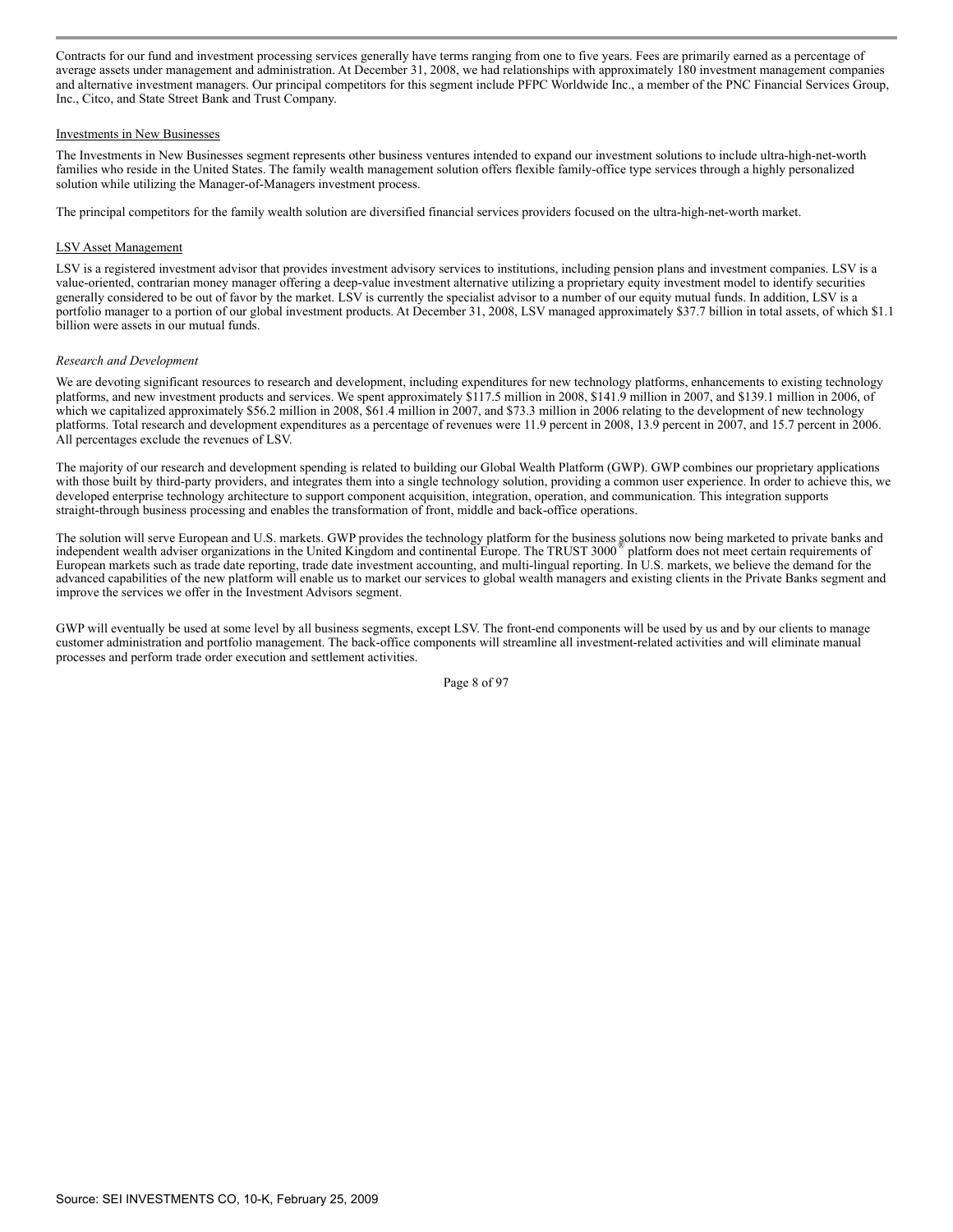#### *Marketing and Sales*

Our business solutions are directly marketed to potential clients in our target markets. We employ approximately 100 sales representatives who operate from offices located throughout the United States, Canada, the United Kingdom, continental Europe, South Africa, Asia and other locations.

#### *Customers*

In 2008, no single customer accounted for more than ten percent of revenues in any business segment.

#### *Personnel*

At February 20, 2009, we had approximately 2,200 full-time and 60 part-time employees. None of our employees is unionized. Management considers employee relations to be generally good.

#### *Regulatory Considerations*

Our principal wholly-owned subsidiaries are SEI Investments Distribution Co., or SIDCO, SEI Investments Management Corporation, or SIMC, SEI Private Trust Company, or SPTC, and SEI Investments (Europe) Limited, or SIEL. SIDCO is a broker-dealer registered with the SEC under the Securities and Exchange Act of 1934 and is a member of the Financial Industry Regulatory Authority. SIMC is an investment advisor registered with the SEC under the Investment Advisers Act of 1940. SPTC is a limited purpose federal thrift chartered and regulated by the United States Office of Thrift Supervision. SIEL is an investment manager and financial institution subject to regulation by the Financial Services Authority of the United Kingdom. In addition, various SEI subsidiaries are subject to the jurisdiction of regulatory authorities in Canada, the Republic of Ireland and other foreign countries. The Company has a minority ownership interest in LSV, which is also an investment advisor registered with the SEC.

SIDCO and SIMC are subject to various federal and state laws and regulations that grant supervisory agencies, including the SEC, broad administrative powers. In the event of a failure to comply with these laws and regulations, the possible sanctions that may be imposed include the suspension of individual employees, limitations on the permissibility of SIDCO, SIMC, SEI, and our other subsidiaries to engage in business for specified periods of time, the revocation of applicable registration as a broker-dealer or investment advisor, as the case may be, censures, and fines. SPTC and SEI Trust Company, a state chartered trust company, are subject to laws and regulations imposed by federal and state banking authorities. In the event of a failure to comply with these laws and regulations, restrictions, including revocation of applicable banking charter, may be placed on the business of these companies. Additionally, the securities and banking laws applicable to us and our subsidiaries provide for certain private rights of action that could give rise to civil litigation. Any litigation could have significant financial and non-financial consequences including monetary judgments and the requirement to take action or limit activities that could ultimately affect our business.

Compliance with existing and future regulations and responding to and complying with recent regulatory activity affecting broker-dealers, investment advisors, investment companies and their service providers and financial institutions could have a significant impact on us. We have responded and are currently responding to various regulatory examinations, inquiries and requests. As a result of these examinations, inquiries and requests, we review our compliance procedures and business operations and make changes as we deem necessary.

We offer investment and banking products that also are subject to regulation by the federal and state securities and banking authorities, as well as foreign regulatory authorities, where applicable. Existing or future regulations that affect these products could lead to a reduction in sales of these products.

Our bank clients are subject to supervision by federal and state banking authorities concerning the manner in which such clients purchase and receive our products and services. Our plan sponsor clients and our subsidiaries providing services to those clients are subject to supervision by the Department of Labor and compliance with employee benefit regulations. Investment advisor and broker-dealer clients are regulated by the SEC and state securities authorities. Existing or future regulations applicable to our clients may affect our clients' purchase of our products and services.

In addition, see the discussion of governmental regulations in Item 1A "Risk Factors" for a description of the risks that proposed regulatory changes may present for our business.

Page 9 of 97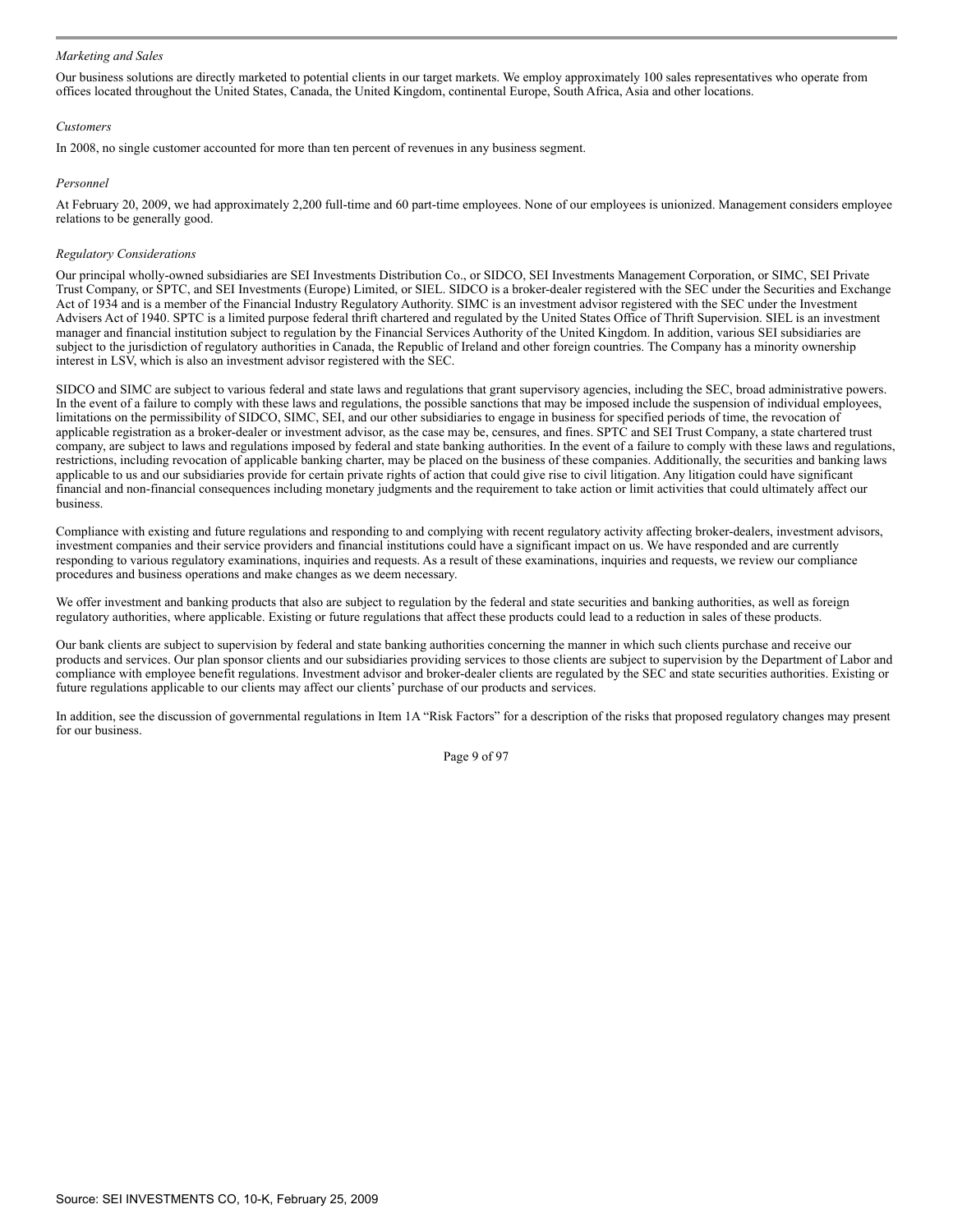#### <span id="page-14-0"></span>*Available Information*

We maintain a website at www.seic.com and make available free of charge through the Investors section of this website our annual reports on Form 10-K, quarterly reports on Form 10-Q, current reports on Form 8-K and all amendments to those reports filed or furnished pursuant to Section 13(a) or 15(d) of the Exchange Act as soon as reasonably practicable after we electronically file such material with, or furnish it to, the SEC. We include our website in this Annual Report on Form 10-K only as an inactive textual reference and do not intend it to be an active link to our website. The material on our website is not part of this Annual Report on Form 10-K.

#### **Item 1A.Risk Factors.**

We believe that the risks and uncertainties described below are those that impose the greatest threat to the sustainability of our business. However, there are other risks and uncertainties that exist that may be unknown to us or, in the present opinion of our management, do not currently pose a material risk of harm to us. The risk and uncertainties facing our business, including those described below, could materially adversely affect our business, results of operations, financial condition and liquidity.

*Our revenues and earnings are affected by changes in capital markets.* A majority of our revenues are earned based on the value of assets invested in investment products that we manage or administer. Significant fluctuations in securities prices may materially affect the value of these assets and may also influence an investor's decision to invest in and maintain an investment in a mutual fund or other investment product. As a result, our revenues and earnings derived from assets under management and administration could be adversely affected.

A majority of the securities held by our investment products are valued using quoted prices from active markets gathered by external pricing services. Securities for which market prices are not readily available are valued in accordance with procedures established by the Funds' Board of Trustees and monitored by a Fair Value Committee designated by the Funds' Board of Trustees. These procedures may utilize unobservable inputs that are not gathered from any active markets and involve considerable judgment. If these valuations prove to be inaccurate, our revenues and earnings from assets under management could be adversely affected.

*We are exposed to product development risk.* We continually strive to increase revenues and meet our customers' needs by introducing new products and services. As a result, we are subject to product development risk, which may result in loss if we are unable to develop and deliver fully functional products to our target markets that address our clients' needs and that are developed on a timely basis and reflect an attractive value proposition. Our spending related to developing new products is for the purpose of enhancing our competitive position in the industry. A significant portion of this spending has been capitalized. In the event that we fail to develop products or services at an acceptable cost or on a timely basis or if we fail to deliver functional products and services which are of sound, economic value to our clients and our target markets, or an inability to support the product in a cost-effective manner, we could suffer significant financial loss.

We intend to implement enhancements and upgrades to the Global Wealth Platform through a series of releases. Future releases may include enhancements that could replace significant components that currently exist in the platform. If this occurs, we may incur significant costs due to the requirement to immediately expense the remaining net book value of previously capitalized development costs of those components that were replaced.

*We are dependent upon third-party service providers in our operations*. We utilize numerous third-party service providers in our operations, in the development of new products, and in the maintenance of our proprietary systems. A failure by a third-party service provider could expose us to an inability to provide contractual services to our clients in a timely basis. Additionally, if a third-party service provider is unable to provide these services, we may incur significant costs to either internalize some of these services or find a suitable alternative.

During the past several months, the financial services industry has faced an extremely difficult economic environment. Many of the challenges posed by this environment have raised serious concerns related to the financial health of banks. We utilize the services of banks in our operations. Although we have undertaken measures to reduce the potential disruption to our operations and the delivery of services to our clients in the event that any of these banks should fail, our revenues and earnings could be significantly affected if the financial health of certain banks continues to deteriorate or if they become insolvent.

*Liquidity issues in the credit markets may affect our earnings and liquidity resources*. Certain of our money market funds hold senior notes issued by structured investment vehicles which have ceased making payments on its outstanding notes on the scheduled maturity dates. We entered into support agreements to protect the shareholders of our money market funds from the liquidity risk associated with these securities. The amount of our obligation under these agreements and the corresponding charge against our earnings is dependent upon prevailing conditions

Page 10 of 97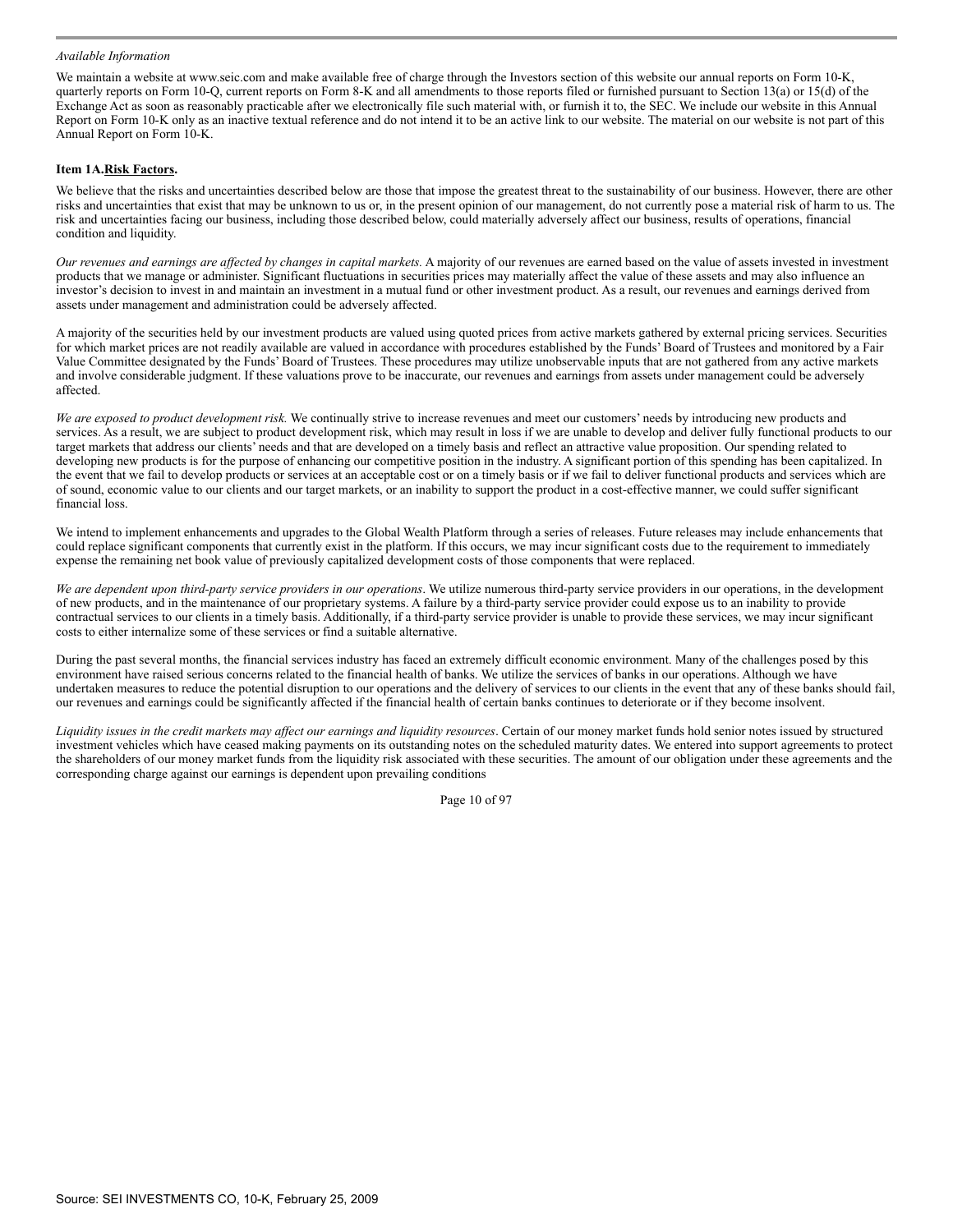in the credit markets that affect the value of structured investment vehicles, on the creditworthiness of the structured investment vehicle securities and the overall asset levels of our money market funds. Additionally, in the event the fund realizes a loss from the sale or disposition of a structured investment vehicle, we would be required to pay an amount to the funds of our obligation that could negatively impact our liquidity resources.

*Poor fund performance may affect our revenues and earnings*. Our ability to maintain our existing clients and attract new clients may be negatively affected if the performance of our mutual funds and other investment products, relative to market conditions and other comparable competitive investment products, is lower. Investors may decide to place their investable funds elsewhere which would reduce the amount of assets we manage resulting in a decrease in our revenues.

*Consolidation within our target markets may affect our business*. Merger and acquisition activity between banks and other financial institutions could reduce the number of existing and prospective clients. Consolidation activities may also cause larger institutions to internalize some or all of our services. These factors may negatively impact our ability to generate future growth in revenues and earnings.

*The Company and our clients are subject to extensive governmental regulation.* Our various business activities are conducted through entities which may be registered with the Securities and Exchange Commission (SEC) as an investment advisor, a broker-dealer, a transfer agent, an investment company or with the United States Office of Thrift Supervision or state banking authorities as a trust company. Our broker-dealer is also a member of the Financial Industry Regulatory Authority and is subject to its rules and oversight. In addition, various subsidiaries of the Company are registered with, and subject to the oversight of, regulatory authorities primarily in the United Kingdom and the Republic of Ireland. Many of our clients are subject to substantial regulation by federal and state banking, securities or insurance authorities or the Department of Labor. Compliance with existing and future regulations and responding to and complying with recent regulatory activity affecting broker-dealers, investment advisors, investment companies and their service providers and financial institutions could have a significant impact on us. We have responded and are currently responding to various regulatory examinations, inquiries and requests. As a result of these examinations, inquiries and requests, we review our compliance procedures and business operations and make changes as we deem necessary.

We offer investment and banking products that also are subject to regulation by the federal and state securities and banking authorities, as well as foreign regulatory authorities, where applicable. Existing or future regulations that affect these products could lead to a reduction in sales of these products. Directed brokerage payment arrangements offered by us are also subject to the SEC and other federal regulatory authorities. Changes in the regulation of directed brokerage or soft dollar payment arrangements or strategic decisions of our clients regarding these arrangements could affect sales of some services, primarily our brokerage services.

As a result of the recent economic and political developments, there has been an unusual amount of speculation about governmental regulation of financial institutions and financial products. Changes in laws or regulations and changes in the identity or policies of the regulators having jurisdiction over our regulated subsidiaries, products or clients could have a material impact on our markets, customers, solutions, revenues and costs.

*We are exposed to systems and technology risks*. Through our proprietary systems, we maintain and process data for our clients that is critical to their business operations. An unanticipated interruption of service may have significant ramifications, such as lost data, damaged software codes, or inaccurate processing of transactions. As a result, the costs necessary to rectify these problems may be substantial.

*We are exposed to data security risks*. A failure to safeguard the integrity and confidentiality of client data and our proprietary data from the infiltration by an unauthorized user that is either stored on or transmitted between our proprietary systems or to other third party service provider systems may lead to modifications or theft of critical and sensitive data pertaining to us or our clients. The costs incurred to correct client data and prevent further unauthorized access to our data or client data could be extensive.

*We are dependent upon third party approvals*. Many of the investment advisors through which we distribute our investment offerings are affiliated with independent broker-dealers or other networks, which have regulatory responsibility for the advisor's practice. As part of the regulatory oversight, these broker-dealers or networks must approve the use of our investment products by affiliated advisors within their networks. Failure to receive such approval, or the withdrawal of such approval, could adversely affect the marketing of our investment products.

*We are exposed to operational risks*. Operational risk generally refers to the risk of loss resulting from our operations, including, but not limited to, improper or unauthorized execution and processing of transactions, deficiencies in our operating systems, business disruptions and inadequacies or breaches in our internal control processes. We operate different businesses in diverse markets and are reliant on the ability of our employees and

Page 11 of 97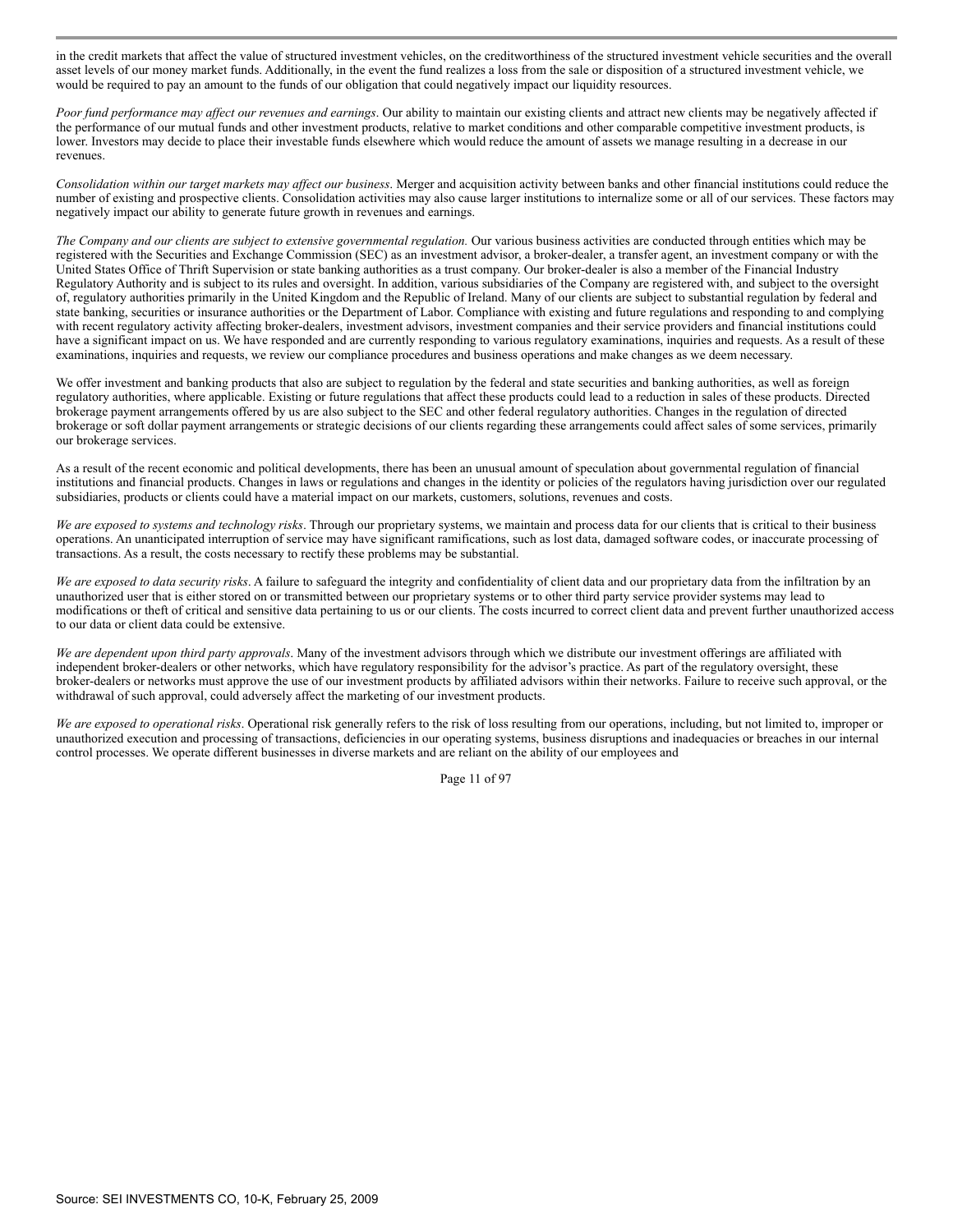<span id="page-16-0"></span>systems to process large volumes of transactions often within short time frames. In the event of a breakdown or improper operation of systems, human error or improper action by employees, we could suffer financial loss, regulatory sanctions or damage to our reputation. In order to mitigate and control operational risk, we continue to enhance policies and procedures that are designed to identify and manage operational risk.

*Changes in, or interpretation of, accounting principles could affect our revenues and earnings.* We prepare our consolidated financial statements in accordance with generally accepted accounting principles. A change in these principles can have a significant effect on our reported results and may even retroactively affect previously reported results.

*Changes in, or interpretations of, tax rules and regulations may adversely affect our effective tax rates.* Unanticipated changes in our tax rates could affect our future results of operations. Our future effective tax rates could be adversely affected by changes in tax laws or the interpretation of tax laws. We are subject to possible examinations of our income tax returns by the Internal Revenue Service and state and foreign tax authorities. We regularly assess the likelihood of outcomes resulting from these examinations to determine the adequacy of our provision for income taxes, however, there can be no assurance that the final determination of any examination will not have an adverse effect on our operating results or financial position.

*Currency fluctuations could negatively affect our future revenues and earnings as our business grows globally*. We operate and invest globally to expand our business into foreign markets. Our foreign subsidiaries use the local currency as the functional currency. As these businesses evolve, our exposure to changes in currency exchange rates may increase. Adverse movements in currency exchange rates may negatively affect our operating results, liquidity and financial condition.

*We rely on our executive officers and senior management*. Most of our executive officers and senior management personnel do not have employment agreements with us. The loss of these individuals may have a material adverse affect on our future operations.

#### **Item 1B.Unresolved Staff Comments.**

None.

#### **Item 2.Properties.**

Our corporate headquarters is located in Oaks, Pennsylvania and consists of nine buildings situated on approximately 90 acres. We own and operate the land and buildings, which encompass approximately 486,000 square feet of office space and 34,000 square feet of data center space. We lease other offices which aggregate 60,000 square feet. We also own a 3,400 square foot condominium that is used for business purposes in New York, New York.

#### **Item 3.Legal Proceedings.**

On September 30, 2004, SIDCO was named as a defendant in a putative consolidated amended class action complaint (the "PBHG Complaint") filed in the United States District Court for the District of Maryland titled "Stephen Carey v. Pilgrim Baxter & Associates, LTD, et. al." The PBHG Complaint was purportedly made on behalf of all persons that purchased or held PBHG mutual funds during the period from November 1, 1998 to November 13, 2003 and related generally to various market timing practices allegedly permitted by the PBHG Funds. The suit named as defendants some 36 persons and entities, including various persons and entities affiliated with Pilgrim Baxter & Associates, Ltd., various PBHG Funds, various alleged market timers, various alleged facilitating brokers, various clearing brokers, various banks that allegedly financed the market timing activities, various distributors/underwriters and others. The PBHG Complaint alleged that SIDCO was the named distributor/underwriter from November 1998 until July 2001 for various PBHG funds in which market timing allegedly occurred during that period. The PBHG Complaint generally alleged that the prospectus for certain PBHG funds made misstatements and omissions concerning market timing practices in PBHG funds. The PBHG Complaint alleged that SIDCO violated Sections 11 and 12(a)(2) of the Securities Act of 1933, Section 10(b) of the Securities Exchange Act of 1934 and Rule 10b-5 thereunder, and Sections 34(b) and 36(a) of the Investment Company Act of 1940, and that SIDCO breached its fiduciary duties, engaged in constructive fraud and aided and abetted the breach by others of their fiduciary duties. The PBHG Complaint did not name SIDCO or any of its affiliates as a market timer, facilitating or clearing broker or financier of market timers. The PBHG Complaint sought unspecified compensatory and punitive damages, disgorgement and restitution. In 2006, the plaintiffs submitted a proposed form of order dismissing SIDCO from the action, but the Court has not yet acted on the proposed order.

Page 12 of 97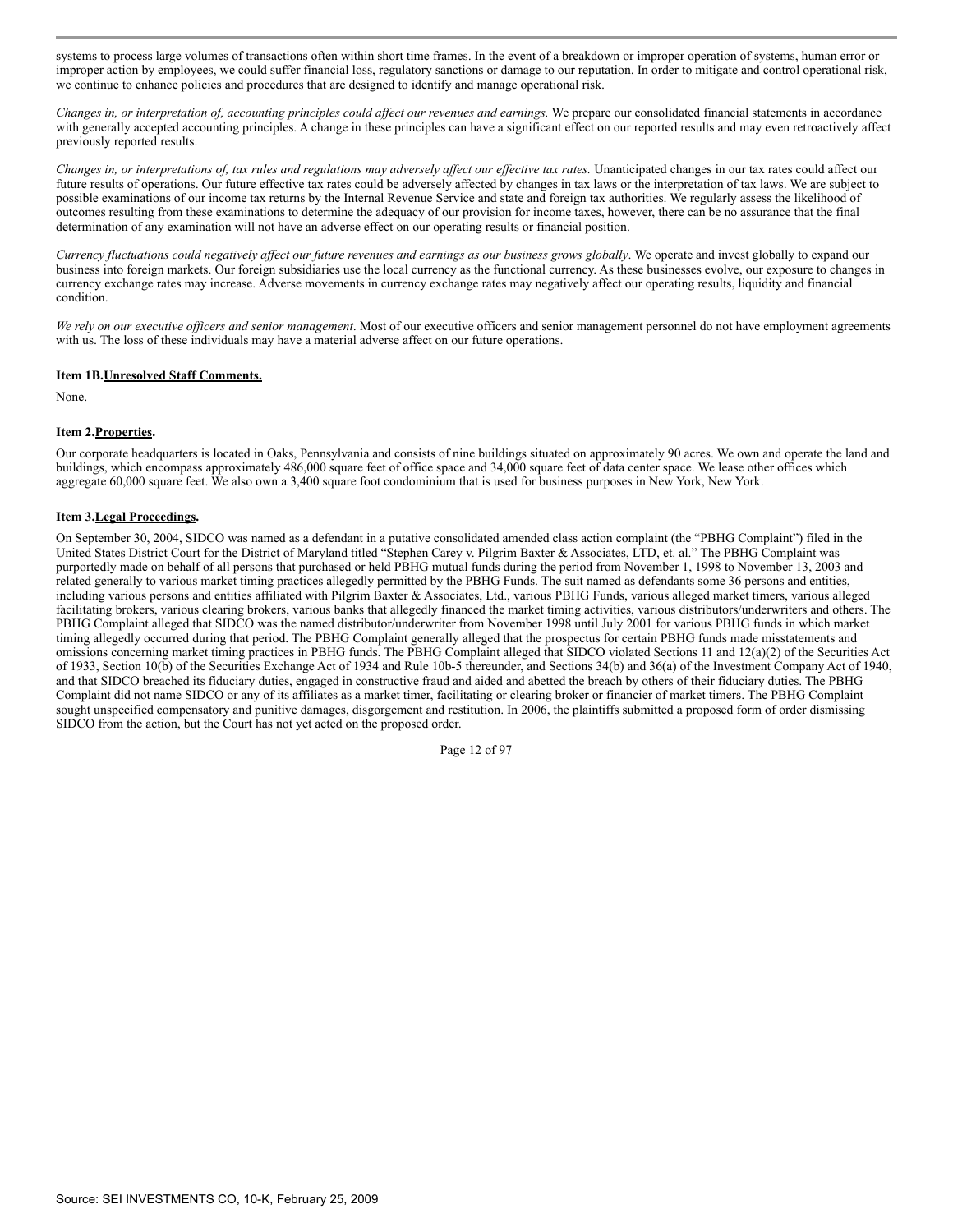#### <span id="page-17-0"></span>**Item 4.Submission of Matters to a Vote of Security Holders.**

There were no matters submitted to a vote of security holders during the fourth quarter of 2008.

#### **Executive Officers of the Registrant**

Information about our executive officers is contained in Item 10 of this report and is incorporated by reference into this Part I.

Page 13 of 97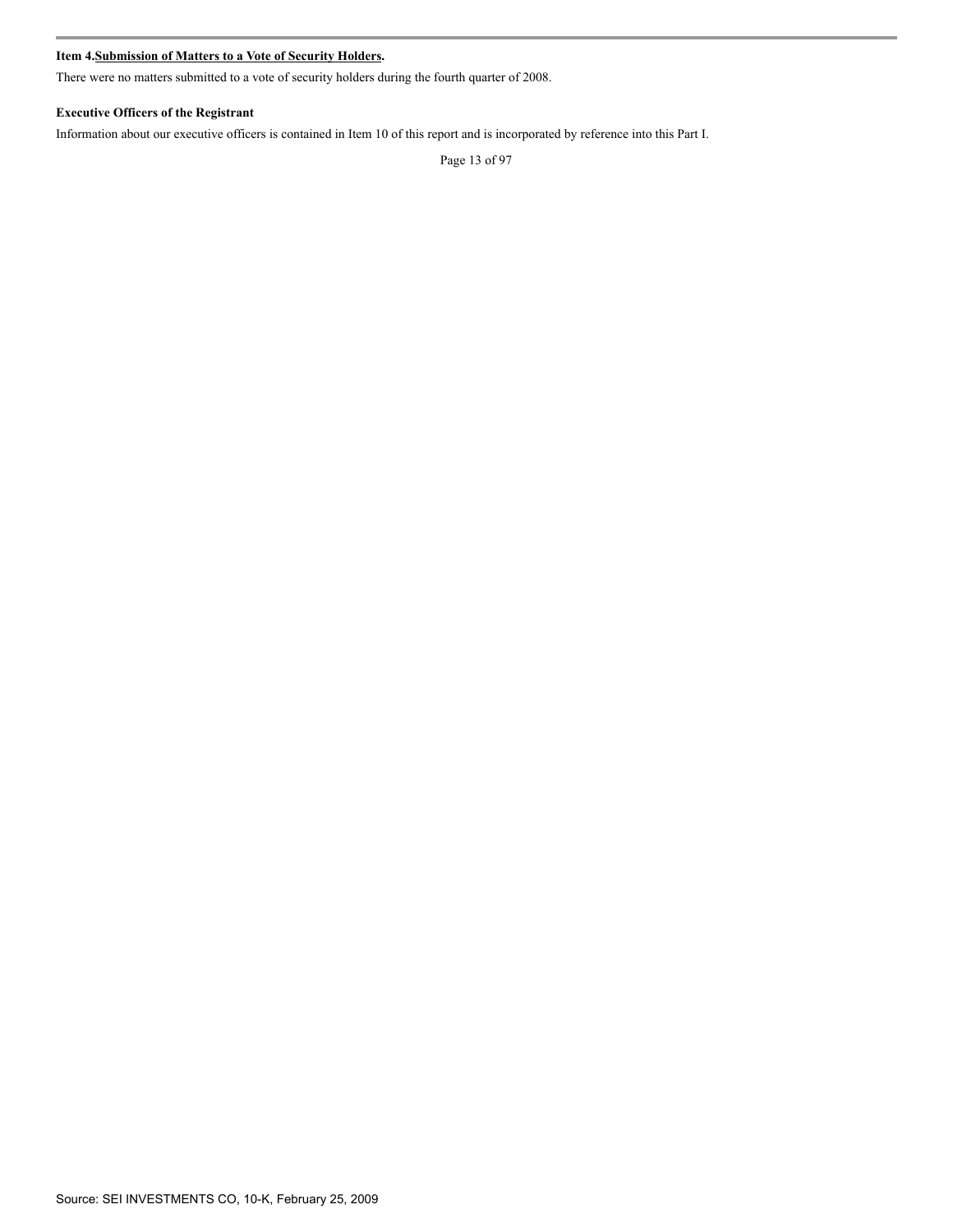#### PART II

#### <span id="page-18-0"></span>**Item 5. Market for Registrant's Common Equity, Related Stockholder Matters and Issuer Purchases of Equity Securities.**

#### Price Range of Common Stock and Dividends:

Our common stock is traded on The Nasdaq Global Select Market® (NASDAQ) under the symbol "SEIC." The following table shows the high and low sales prices for our common stock as reported by NASDAQ and the dividends declared on our common stock for the last two years. Our Board of Directors intends to declare future dividends on a semiannual basis.

| 2008                 | <b>High</b> | Low     | <b>Dividends</b>         |
|----------------------|-------------|---------|--------------------------|
| <b>First Quarter</b> | \$32.49     | \$22.99 | __                       |
| Second Quarter       | 26.93       | 22.84   | .08                      |
| <b>Third Quarter</b> | 24.99       | 16.14   | $\overline{\phantom{0}}$ |
| Fourth Quarter       | 23.77       | 11.64   | .08                      |
|                      |             |         |                          |

| 2007                 | High    | Low     | <b>Dividends</b> |
|----------------------|---------|---------|------------------|
| <b>First Quarter</b> | \$32.26 | \$28.63 | __               |
| Second Quarter       | 32.64   | 28.23   | .07              |
| <b>Third Quarter</b> | 29.64   | 22.45   |                  |
| Fourth Ouarter       | 33.12   | 27.02   | .07              |

As of January 30, 2009, we estimate that we had approximately 510 shareholders of record.

For information on our equity compensation plans, refer to Note 10 to the Consolidated Financial Statements and Item 12 of this Annual Report on Form 10-K.

Comparison of Cumulative Total Return of Common Stock, Industry Index and Nasdaq Market Index:



ASSUMES \$100 INVESTED ON JAN. 1, 2004 ASSUMES DIMDEND REINVESTED FISCAL YEAR ENDING DEC. 31, 2008

Page 14 of 97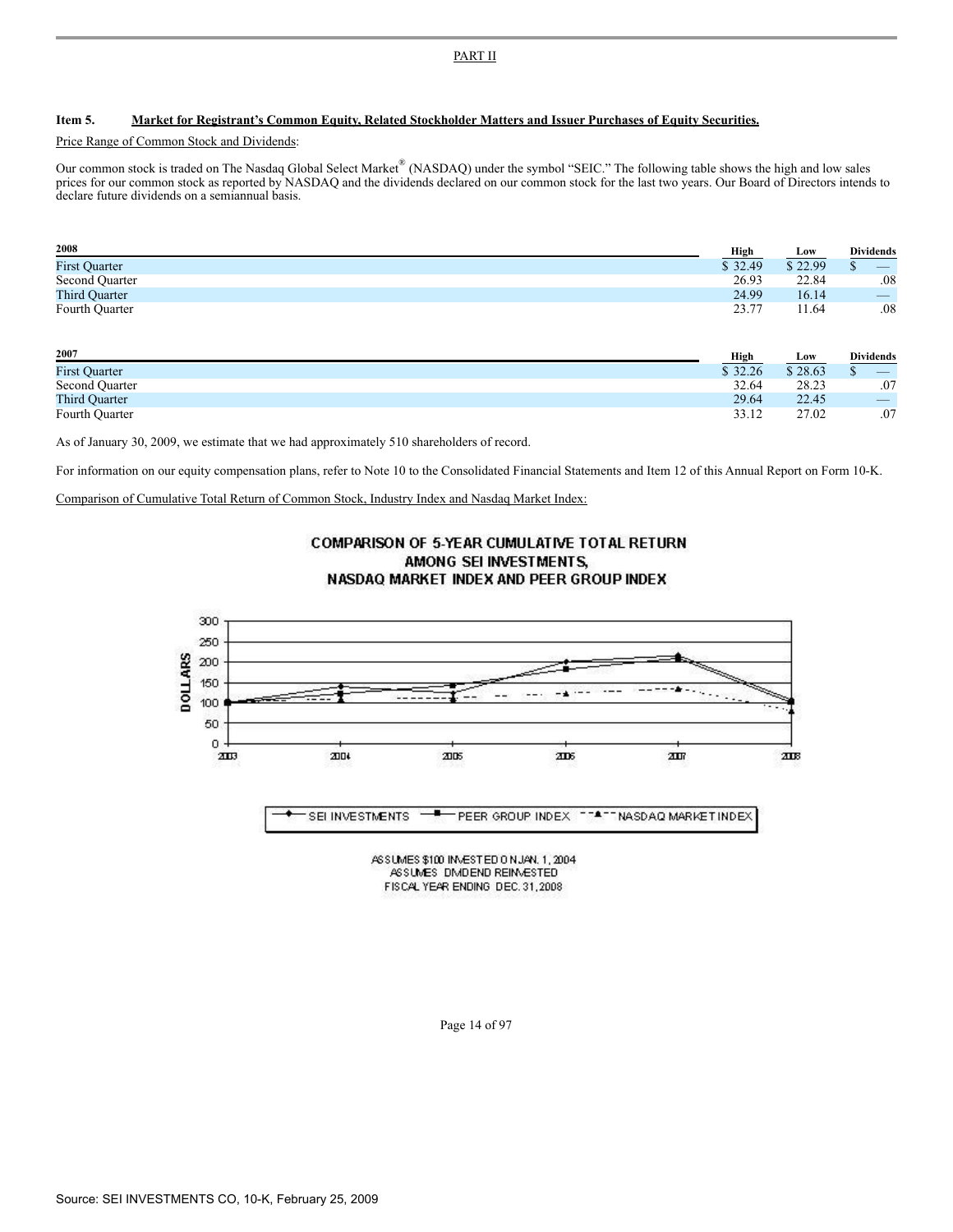#### Issuer Purchases of Equity Securities:

Our Board of Directors has authorized the repurchase of up to \$1.53 billion of our common stock. Currently, there is no expiration date for our common stock repurchase program.

Information regarding the repurchase of common stock during the three months ended December 31, 2008 is:

|                          | <b>Total Number</b>    |                                | Average | <b>Total Number of</b><br><b>Shares Purchased</b><br>as Part of Publicly | <b>Approximate Dollar</b><br><b>Value of Shares</b><br>that May Yet Be |
|--------------------------|------------------------|--------------------------------|---------|--------------------------------------------------------------------------|------------------------------------------------------------------------|
| Period                   | of Shares<br>Purchased | <b>Price Paid</b><br>per Share |         | Announced<br>Program                                                     | Purchased<br>Under the Program                                         |
| October $1 - 31$ , 2008  | 773,000                |                                | 14.96   | 773,000                                                                  | 87,539,000                                                             |
| November $1 - 30$ , 2008 | 312,000                |                                | 14.83   | 312,000                                                                  | 82,921,000                                                             |
| December $1 - 31$ , 2008 | 25,000                 |                                | 15.38   | 25,000                                                                   | 82,536,000                                                             |
| Total                    | 1,110,000              |                                | 14.93   | ,110,000                                                                 |                                                                        |

Page 15 of 97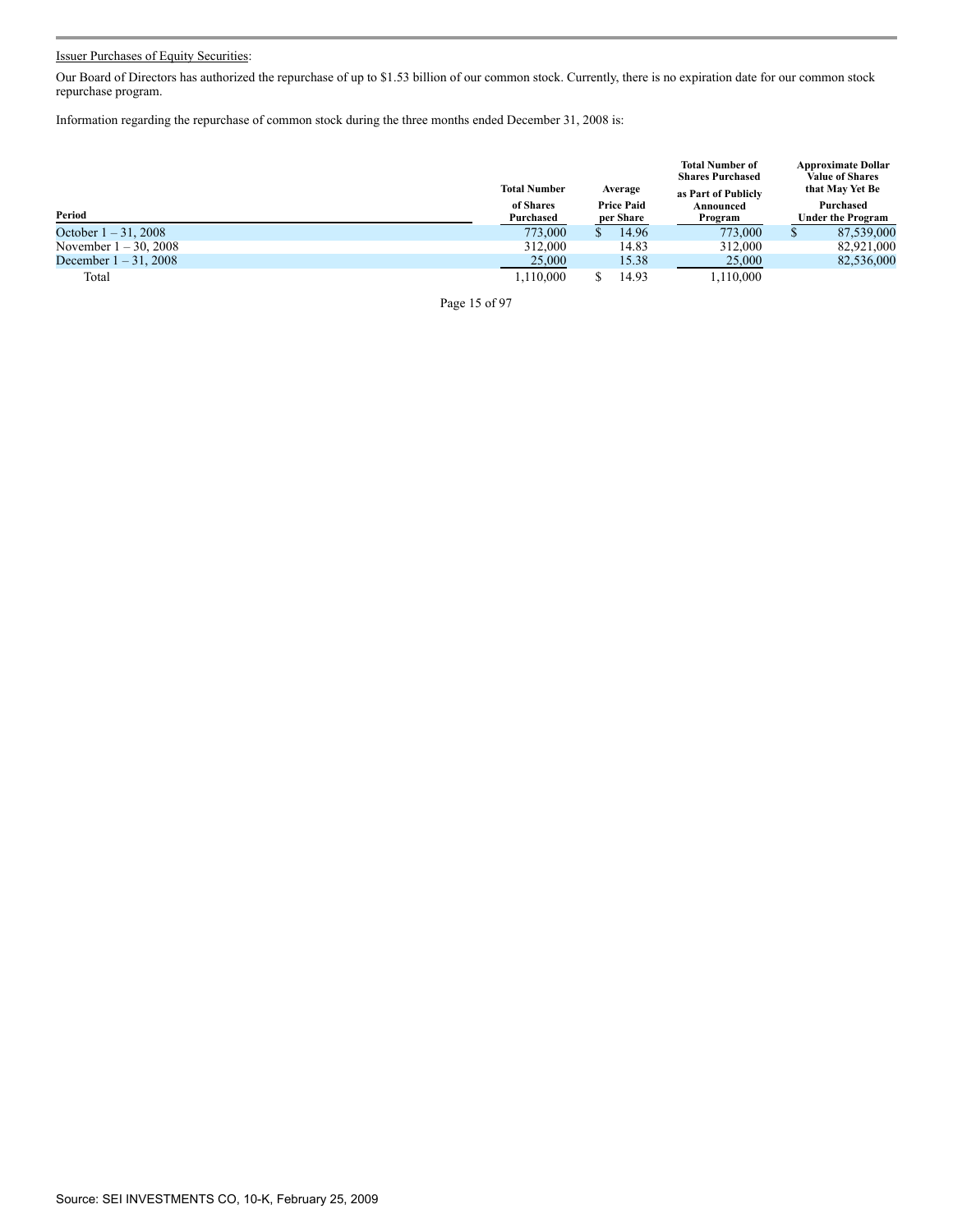#### <span id="page-20-0"></span>**Item 6. Selected Financial Data.**

(In thousands, except per-share data)

This table presents selected consolidated financial information for the five-year period ended December 31, 2008. This data should be read in conjunction with the financial statements and "Management's Discussion and Analysis of Financial Condition and Results of Operations" included in this Annual Report on Form 10-K.

| <b>Year Ended December 31,</b>                             | 2008         | 2007        | 2006(A)(B)       | 2005      | 2004      |
|------------------------------------------------------------|--------------|-------------|------------------|-----------|-----------|
| Revenues                                                   | \$1,247,919  | \$1,369,028 | \$1,175,749      | \$773,007 | \$692,269 |
| Total expenses                                             | 751,570      | 775,053     | 677,298          | 557,915   | 482,411   |
| Income from operations                                     | 496,349      | 593,975     | 498,451          | 215,092   | 209,858   |
| Other (expense) income                                     | (271, 375)   | (184, 435)  | (139,695)        | 80,117    | 55,273    |
| Income before income taxes                                 | 224,974      | 409,540     | 358,756          | 295,209   | 265,131   |
| Income taxes                                               | 85,720       | 149,731     | 121,766          | 106,865   | 96,110    |
| Net income                                                 | 139,254      | 259,809     | 236,990          | 188,344   | 169,021   |
| Basic earnings per common share                            | 0.73         | 1.32        | 1.20<br>У        | 0.94      | 0.82      |
| Shares used to calculate basic earnings per common share   | 192,057      | 196,120     | 197,364          | 200,742   | 206,798   |
| Diluted earnings per common share                          | 0.71         | .28<br>\$.  | 1.17<br>S        | 0.91      | 0.80      |
| Shares used to calculate diluted earnings per common share | 195,233      | 202,231     | 203,266          | 206,276   | 211,732   |
| Cash dividends declared per common share                   | .16          | .14         | .12              | .11       | .10       |
| Financial Position as of December 31.                      |              |             |                  |           |           |
| Cash and cash equivalents                                  | S<br>416.643 | 360,921     | \$<br>286,948    | \$130,128 | \$216,966 |
| Total assets                                               | \$1,341,715  | \$1,252,365 | 1,079,705<br>\$. | \$657,147 | \$615,475 |
| Long-term debt (including current portion)                 | 31,532       | 51,971      | 80,638<br>S.     | \$14,389  | \$23,945  |
| Shareholders' equity                                       | 766,004      | 756,383     | 630,512          | \$421,688 | \$403,942 |

(A) Beginning in 2006, we consolidated the accounts of both LSV and LSV Employee Group with the amount of ownership of the other existing partners reflected as minority interest. In prior periods, our proportionate share in the earnings of LSV earnings was reported in Equity in earnings of unconsolidated affiliate which was a component of other income (See Note 2 to the Consolidated Financial Statements).

(B) Beginning in 2006, we adopted the provisions of SFAS 123(R) "Share-Based Payment."

Page 16 of 97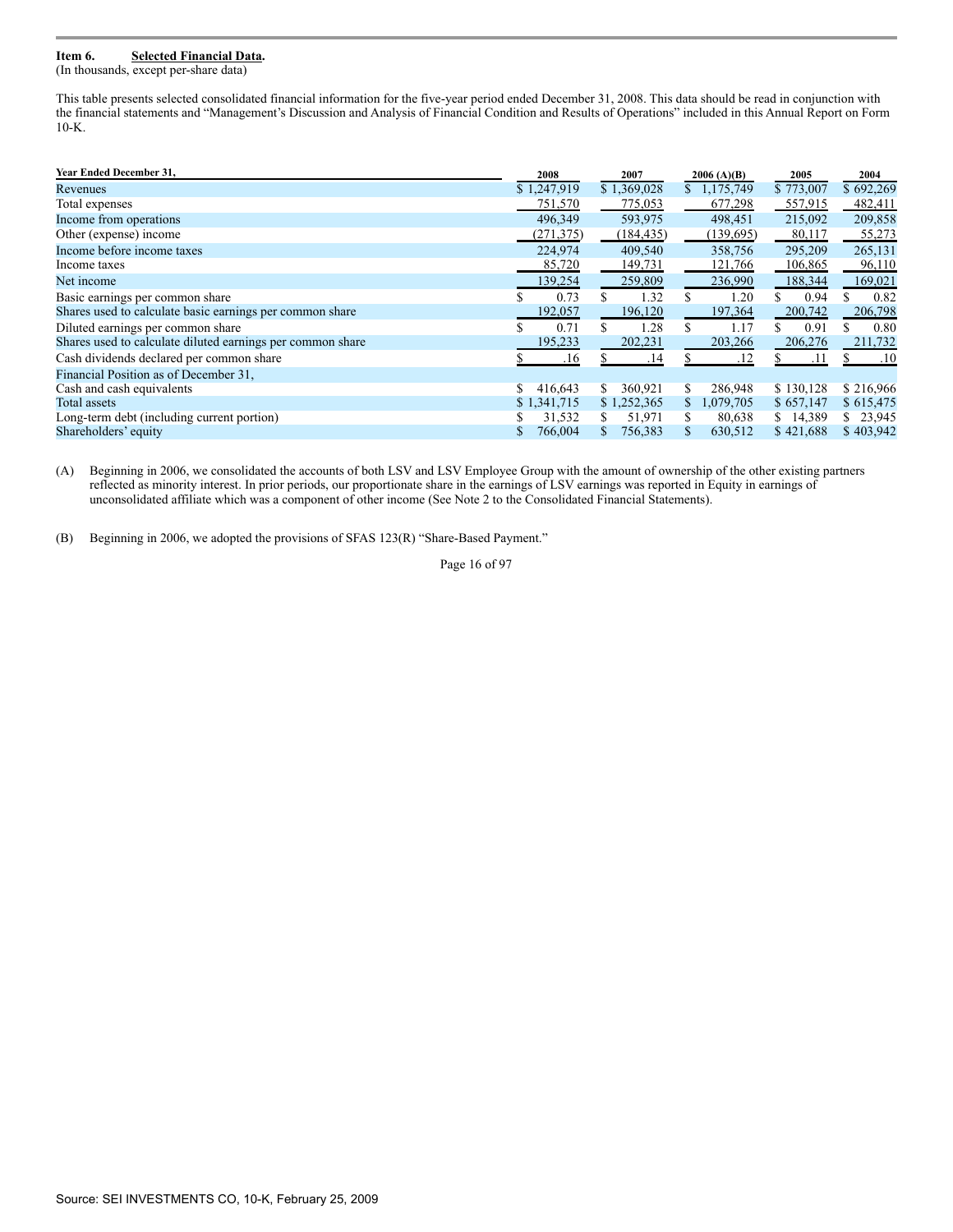#### <span id="page-21-0"></span>**Item 7. Management's Discussion and Analysis of Financial Condition and Results of Operations.**

(In thousands, except per-share data)

This discussion reviews and analyzes the consolidated financial condition at December 31, 2008 and 2007, the consolidated results of operations for the years ended December 31, 2008, 2007, and 2006, and other factors that may affect future financial performance. This discussion should be read in conjunction with the Selected Financial Data included in Item 6 of this Annual Report and the Consolidated Financial Statements and Notes to the Consolidated Financial Statements included in Item 8 of this Annual Report.

#### **Overview**

#### *Our Business and Business Segments*

We are a leading global provider of investment processing, fund processing, and investment management business outsourcing solutions that help corporations, financial institutions, financial advisors, and ultra-high-net-worth families create and manage wealth. Investment processing fees are earned as monthly fees for contracted services, including computer processing services, software licenses, and trust operations services, as well as transaction-based fees for providing securities valuation and trade-execution. Fund processing and investment management fees are earned as a percentage of average assets under management or administration. As of December 31, 2008, through our subsidiaries and partnerships in which we have a significant interest, we administer \$379.6 billion in mutual fund and pooled assets, manage \$134.3 billion in assets, and operate from numerous offices worldwide.

Our reportable business segments are:

Private Banks – provides investment processing and investment management programs to banks and trust institutions worldwide and independent wealth advisers located in the United Kingdom and accounts for 33 percent of consolidated revenues in 2008;

Investment Advisors – provides investment management programs to affluent investors through a network of independent registered investment advisors, financial planners and other investment professionals in the United States and accounts for 18 percent of consolidated revenues in 2008;

Institutional Investors – provides investment management programs and administrative outsourcing solutions to retirement plan sponsors and not-for-profit organizations worldwide and accounts for 16 percent of consolidated revenues in 2008;

Investment Managers – provides investment processing, fund processing and operational outsourcing solutions to investment managers, fund companies and banking institutions located in the United States and to investment managers worldwide of alternative asset classes such as hedge funds, fund of funds, and private equity funds and accounts for 11 percent of consolidated revenues in 2008;

Investments in New Businesses – provides investment management programs to ultra-high-net-worth families residing in the United States through the SEI Wealth Network<sup>®</sup>. This segment accounts for one percent of consolidated revenues in 2008; and

LSV Asset Management – is a registered investment advisor that provides investment advisory services to institutions, including pension plans and investment companies. This segment accounts for 21 percent of consolidated revenues in 2008.

Page 17 of 97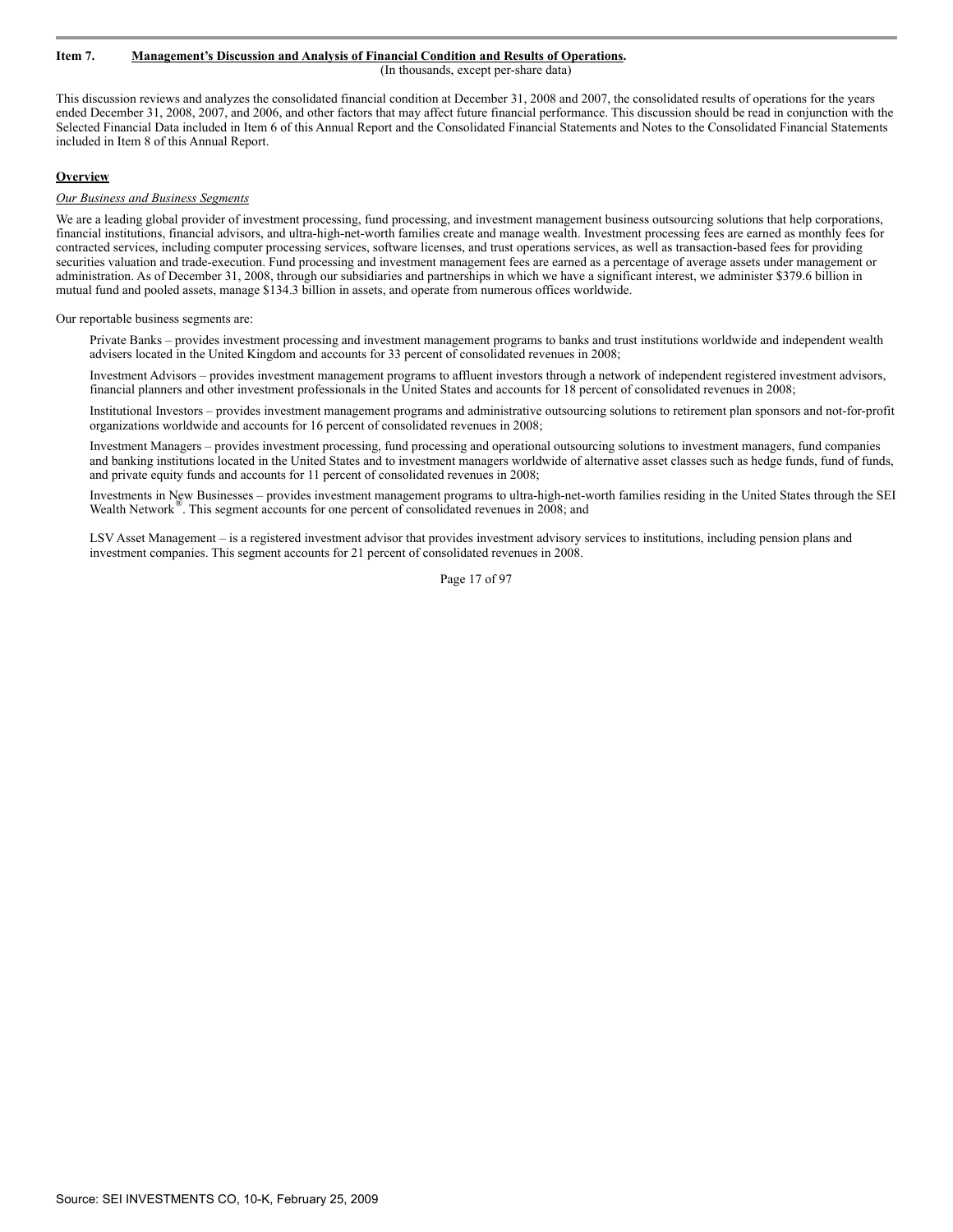#### **Results of Operations**

Revenues, Expenses, Income from operations and Income before income taxes by business segment for the year ended 2008 compared to the year ended 2007, and for the year ended 2007 compared to the year ended 2006 are:

| <b>Year Ended December 31,</b>              | 2008         | 2007          | Percent<br>Change | 2006         | Percent<br>Change |
|---------------------------------------------|--------------|---------------|-------------------|--------------|-------------------|
| Revenues:                                   |              |               |                   |              |                   |
| Private Banks                               | 408,500<br>S | 413.922<br>S. | (1%)              | 367.449<br>S | 13%               |
| <b>Investment Advisors</b>                  | 223,164      | 259,288       | (14%)             | 225,716      | 15%               |
| <b>Institutional Investors</b>              | 198,154      | 199,593       | (1%)              | 164,962      | 21%               |
| <b>Investment Managers</b>                  | 147,968      | 143,375       | 3%                | 118,964      | 21%               |
| <b>Investments in New Businesses</b>        | 6,865        | 7,205         | (5%)              | 7,537        | (4%)              |
| <b>LSV</b>                                  | 263,268      | 345,645       | (24%)             | 291,121      | 19%               |
| Total revenues                              | 1,247,919    | 1,369,028     | (9%)              | 1,175,749    | 16%               |
| Expenses:                                   |              |               |                   |              |                   |
| <b>Private Banks</b>                        | 326,661      | 330,923       | (1%)              | 279,089      | 19%               |
| <b>Investment Advisors</b>                  | 122,231      | 124,942       | (2%)              | 111,907      | 12%               |
| <b>Institutional Investors</b>              | 112,866      | 121,365       | (7%)              | 106,377      | 14%               |
| <b>Investment Managers</b>                  | 101.078      | 101,401       |                   | 90,799       | 12%               |
| <b>Investments in New Businesses</b>        | 15,795       | 19,670        | (20%)             | 22,891       | (14%)             |
| LSV(2)                                      | 164,783      | 213,926       | (23%)             | 178,727      | 20%               |
| Total expenses                              | 843,414      | 912,227       | (8%)              | 789,790      | 16%               |
| Income from business segments:              |              |               |                   |              |                   |
| Private Banks                               | 81.839       | 82,999        | $(1\%)$           | 88,360       | (6%)              |
| <b>Investment Advisors</b>                  | 100,933      | 134,346       | (25%)             | 113,809      | 18%               |
| <b>Institutional Investors</b>              | 85,288       | 78,228        | 9%                | 58,585       | 34%               |
| <b>Investment Managers</b>                  | 46,890       | 41,974        | 12%               | 28,165       | 49%               |
| <b>Investments in New Businesses</b>        | (8,930)      | (12, 465)     | 28%               | (15,354)     | 19%               |
| <b>LSV</b>                                  | 98,485       | 131,719       | (25%)             | 112,394      | 17%               |
| Total income from business segments         | 404,505      | 456,801       | $(11\%)$          | 385,959      | 18%               |
| Corporate overhead expenses                 | (38, 955)    | (42,045)      | (7%)              | (38, 842)    | 8%                |
| LSV Employee Group (1)                      | (7,280)      | (7,281)       |                   | (7,281)      |                   |
| Minority interest reflected in segments (2) | 138,079      | 186,500       | (26%)             | 158,615      | 18%               |
| Income from operations                      | 496,349      | 593,975       | (16%)             | 498,451      | 19%               |
| Other expense, net                          | (271, 375)   | (184, 435)    | 47%               | (139,695)    | 32%               |
| Income before income taxes                  | 224,974<br>S | \$<br>409,540 | (45%)             | 358,756<br>S | 14%               |

(1) Primarily relates to amortization costs of identifiable intangible assets.

(2) For the years ended December 31, 2008, 2007 and 2006, includes \$135,251, \$181,591 and \$153,381, respectively, of minority interest of the other partners of LSV.

Page 18 of 97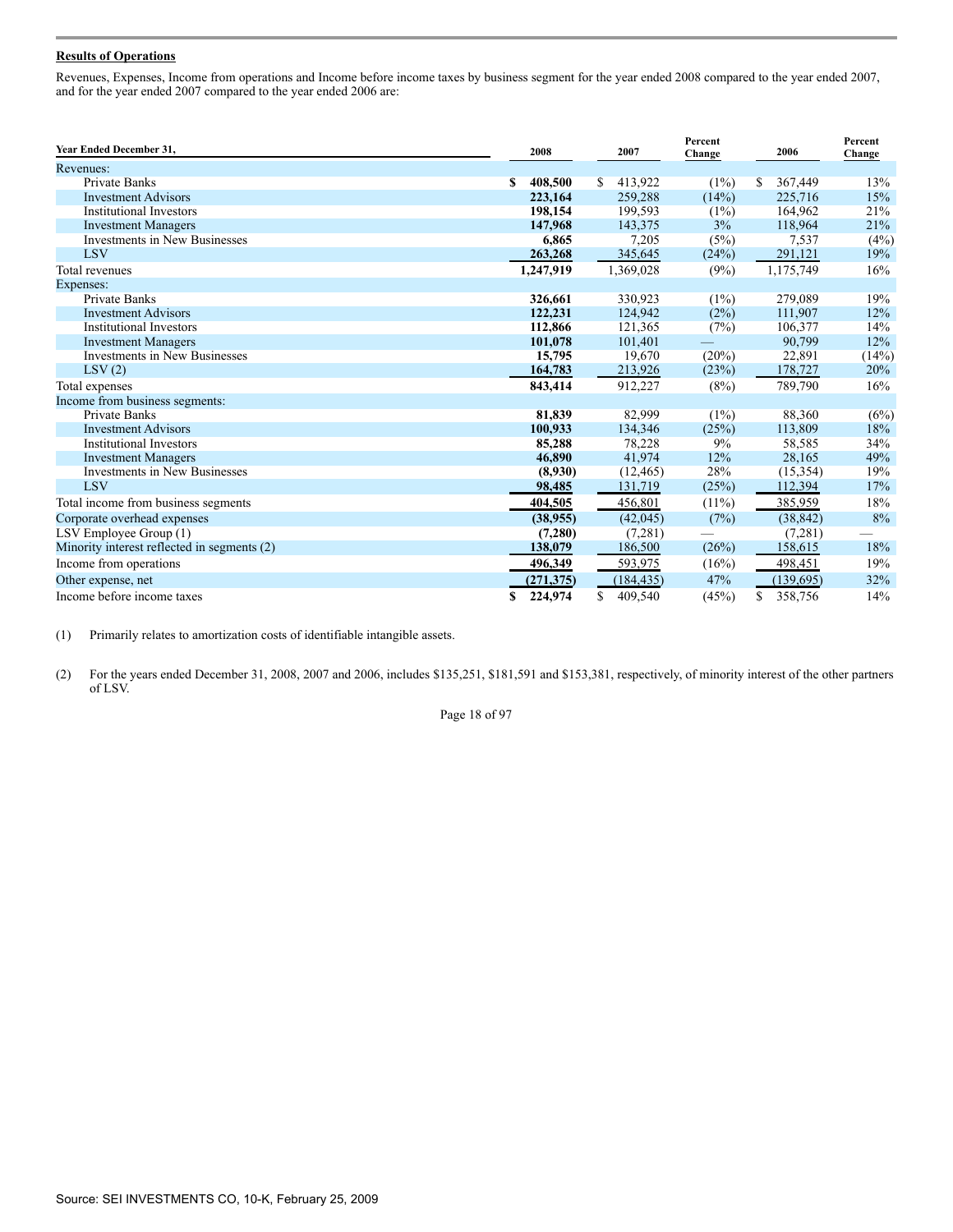#### **Asset Balances**

This table presents assets of our clients, or of our clients' customers, for which we provide management or administrative services. These assets are not included in our balance sheets because we do not own them.

#### **Asset Balances**

| (In millions)                                    |                        | As of December 31, |                   |              |                   |  |  |  |  |  |  |  |  |
|--------------------------------------------------|------------------------|--------------------|-------------------|--------------|-------------------|--|--|--|--|--|--|--|--|
|                                                  | 2008                   | 2007               | Percent<br>Change | 2006         | Percent<br>Change |  |  |  |  |  |  |  |  |
| Private Banks:                                   |                        |                    |                   |              |                   |  |  |  |  |  |  |  |  |
| Equity and fixed-income programs                 | 10,573<br>S.           | \$21,160           | $(50\%)$          | \$16,806     | 26%               |  |  |  |  |  |  |  |  |
| Collective trust fund programs                   | 1,145                  | 1,007              | 14%               | 1,251        | (20%)             |  |  |  |  |  |  |  |  |
| Liquidity funds                                  | 9,194                  | 8,886              | 3%                | 8,513        | 4%                |  |  |  |  |  |  |  |  |
| Total assets under management                    | 20,912<br>$\mathbf{S}$ | \$31,053           | (33%)             | \$26,570     | 17%               |  |  |  |  |  |  |  |  |
| Client proprietary assets under administration   | 10,622                 | 14,235             | (25%)             | 14,738       | (3%)              |  |  |  |  |  |  |  |  |
| <b>Total assets</b>                              | 31,534<br>\$           | \$45,288           | $(30\%)$          | \$41,308     | 10%               |  |  |  |  |  |  |  |  |
| <b>Investment Advisors:</b>                      |                        |                    |                   |              |                   |  |  |  |  |  |  |  |  |
| Equity and fixed-income programs                 | \$21,631               | \$36,378           | $(41\%)$          | \$34,096     | $7\%$             |  |  |  |  |  |  |  |  |
| Collective trust fund programs                   | 2,606                  | 2,295              | 14%               | 2,480        | (7%)              |  |  |  |  |  |  |  |  |
| Liquidity funds                                  | 3,436                  | 2.079              | 65%               | 1.421        | 46%               |  |  |  |  |  |  |  |  |
| Total assets under management                    | \$27,673               | \$40,752           | (32%)             | \$ 37,997    | $7\%$             |  |  |  |  |  |  |  |  |
| <b>Institutional Investors:</b>                  |                        |                    |                   |              |                   |  |  |  |  |  |  |  |  |
| Equity and fixed-income programs                 | 34,966<br>S.           | \$44,833           | (22%)             | 37,720<br>S. | 19%               |  |  |  |  |  |  |  |  |
| Collective trust fund programs                   | 942                    | 897                | $5\%$             | 1,081        | (17%)             |  |  |  |  |  |  |  |  |
| Liquidity funds                                  | 4,582                  | 3,629              | 26%               | 3,371        | 8%                |  |  |  |  |  |  |  |  |
| Total assets under management                    | 40,490<br>$\mathbf{s}$ | \$49,359           | (18%)             | \$42,172     | 17%               |  |  |  |  |  |  |  |  |
| <b>Investment Managers:</b>                      |                        |                    |                   |              |                   |  |  |  |  |  |  |  |  |
| Equity and fixed-income programs                 | 8<br>S                 | $\mathbb{S}$<br>24 | (67%)             | \$<br>30     | (20%)             |  |  |  |  |  |  |  |  |
| Collective trust fund programs                   | 5,974                  | 6,651              | $(10\%)$          | 8,675        | (23%)             |  |  |  |  |  |  |  |  |
| Liquidity funds                                  | 869                    | 325                | 167%              | 215          | 51%               |  |  |  |  |  |  |  |  |
| Total assets under management                    | 6,851<br>\$            | \$<br>7,000        | (2%)              | \$<br>8,920  | (22%)             |  |  |  |  |  |  |  |  |
| Client proprietary assets under administration   | 234,628                | 215,124            | 9%                | 170,344      | 26%               |  |  |  |  |  |  |  |  |
| <b>Total assets</b>                              | \$241,479              | \$222,124          | 9%                | \$179,264    | 24%               |  |  |  |  |  |  |  |  |
| <b>Investments in New Businesses:</b>            |                        |                    |                   |              |                   |  |  |  |  |  |  |  |  |
| Equity and fixed-income programs                 | 519<br>S               | \$<br>929          | (44%)             | \$<br>805    | 15%               |  |  |  |  |  |  |  |  |
| Liquidity funds                                  | 153                    | 74                 | 107%              | 53           | 40%               |  |  |  |  |  |  |  |  |
| Total assets under management                    | 672<br>S               | \$<br>1,003        | (33%)             | \$<br>858    | 17%               |  |  |  |  |  |  |  |  |
| LSV:                                             |                        |                    |                   |              |                   |  |  |  |  |  |  |  |  |
| Equity and fixed-income programs                 | \$37,714               | \$67,599           | (44%)             | \$64,970     | 4%                |  |  |  |  |  |  |  |  |
| Consolidated:                                    |                        |                    |                   |              |                   |  |  |  |  |  |  |  |  |
| Equity and fixed-income programs                 | \$105,411              | \$170,923          | (38%)             | \$154,427    | 11%               |  |  |  |  |  |  |  |  |
| Collective trust fund programs                   | 10,667                 | 10,850             | (2%)              | 13,487       | (20%)             |  |  |  |  |  |  |  |  |
| Liquidity funds                                  | 18,234                 | 14,993             | 22%               | 13,573       | 10%               |  |  |  |  |  |  |  |  |
| Total assets under management                    | \$134,312              | \$196,766          | (32%)             | \$181,487    | 8%                |  |  |  |  |  |  |  |  |
| Client proprietary assets under administration   | 245,250                | 229,359            | 7%                | 185,082      | 24%               |  |  |  |  |  |  |  |  |
| Total assets under management and administration | \$379,562              | \$426.125          | $(11\%)$          | \$366,569    | 16%               |  |  |  |  |  |  |  |  |

Page 19 of 97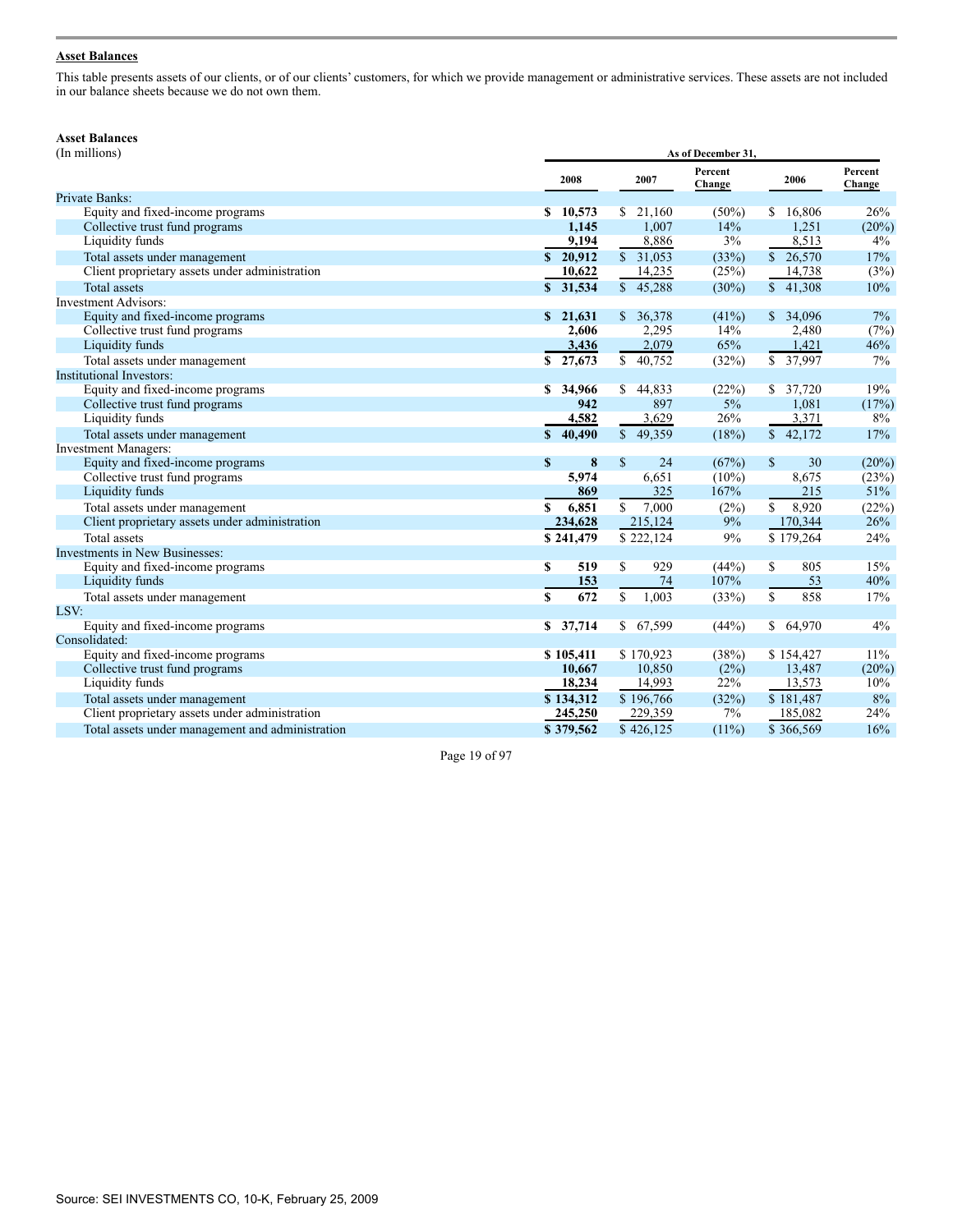Assets under management are total assets of our clients or their customers invested in our equity and fixed-income investment programs, collective trust fund programs, and liquidity funds for which we provide asset management services. Assets under management and administration are total assets of our clients or their customers for whom we provide administrative services, including client proprietary fund balances for which we provide administration and/or distribution services.

#### *General Overview*

Recent events in 2008 had unprecedented effects on the capital markets and greatly impacted the values of our assets under management and administration. During most of 2008, the equity markets declined steadily but then rapidly deteriorated beginning in September and throughout the remainder of the year. The S&P 500<sup>-</sup> and the Dow Jones Industrial Average <sup>2</sup> declined by over 35 percent and 30 percent, respectively, in 2008. Both measures declined by approximately 20 percent in the fourth quarter. Asset management, administration and distribution fees trended downward in 2008, following the decline of the capital markets. New client activity in our Institutional Investors and Investment Managers segments served to offset some of the devaluation in our assets under management and administration caused by the capital markets.

The lack of confidence in the capital markets also drove investors to seek highly-liquid, stable investments, such as money market funds, U.S. Treasury securities and alternative investments such as commodities. Our revenues were negatively impacted by this trend as some clients transferred their assets from our higher margin investment products, such as equity and fixed-income funds, into our lower margin investment products, such as money market funds. This tendency was especially true for our assets under management of U.S. investors in our Investment Advisors segment. Our revenues were also negatively impacted by withdrawals of assets from our investment products entirely by international investors in our Private Banks segment.

Volatility in the capital markets in 2007 was driven mainly by the onset of the subprime mortgage crisis in the later half of the year. The gains achieved in the first half of 2007 were largely offset by the decline in equity prices from fears of a broadening economic slowdown which led to negative returns in the fourth quarter. For the year, the S&P 500 and Dow Jones Industrial Average reported only modest gains. The appreciation in market values throughout most of 2007 increased the value of the assets we manage and administer thereby increasing our base revenues from existing clients. Even with the poor fourth quarter in 2007, our revenues increased relative to prior year comparable periods. Cash flows into our funds exceeded redemptions during 2007 from new and existing clients. The capital markets in 2007 were significantly different than 2008. This trend is evident in our revenues as well.

In late 2007, we entered into Capital Support Agreements with several of our money market funds. Among other money market instruments, these funds held senior notes issued by structured investment vehicles (SIV or SIVs) which failed to make payments on their outstanding notes on the scheduled maturity dates. Prolonged illiquidity in the credit markets during 2008 significantly reduced the market value of the collateral underlying the SIV securities owned by our money market funds, which greatly increased our obligation under the Capital Support Agreements (See "Money Market Fund Support" later in this discussion).

Of primary importance to our strategic initiatives is the successful deployment of the Global Wealth Platform. The initial version of the platform was delivered in July 2007. Our plan is to provide additional significant functionality for the platform through a series of releases that are expected to offer a complete global investment processing solution to private banks and non-bank wealth management firms. Our efforts in 2008 were primarily focused on major investment processing enhancements and building the operational infrastructure necessary to support the platform and our clients. The additional functionality built during 2008 was placed into service through a large release in January 2009.

#### *Significant Items Impacting Our Financial Results in 2008*

Revenues decreased \$121.1 million, or nine percent, to \$1.25 billion in 2008 compared to 2007. Net income declined \$120.6 million, or 46 percent, to \$139.3 million and diluted earnings per share dropped to \$0.71 per share in 2008 compared to \$1.28 per share in 2007. We believe the following items were significant to our business during 2008:

- The steady deterioration in the capital markets coupled with the severe decline in the fourth quarter caused our Asset management, administration and distribution fees to decrease \$136.0 million, or 12 percent, despite new business activity in our Institutional Investors and Investment Managers segments. Our assets under management decreased \$62.5 billion in 2008, of which \$29.9 billion pertained to assets managed by LSV.
- <sup>1</sup> S&P is a trademark of Standard & Poor's, a division of the McGraw-Hill Companies, Inc., which is not affiliated with SEI Investments.
- <sup>2</sup> Dow Jones Industrial Average is a trademark of Dow Jones & Company, which is not affiliated with SEI Investments.

Page 20 of 97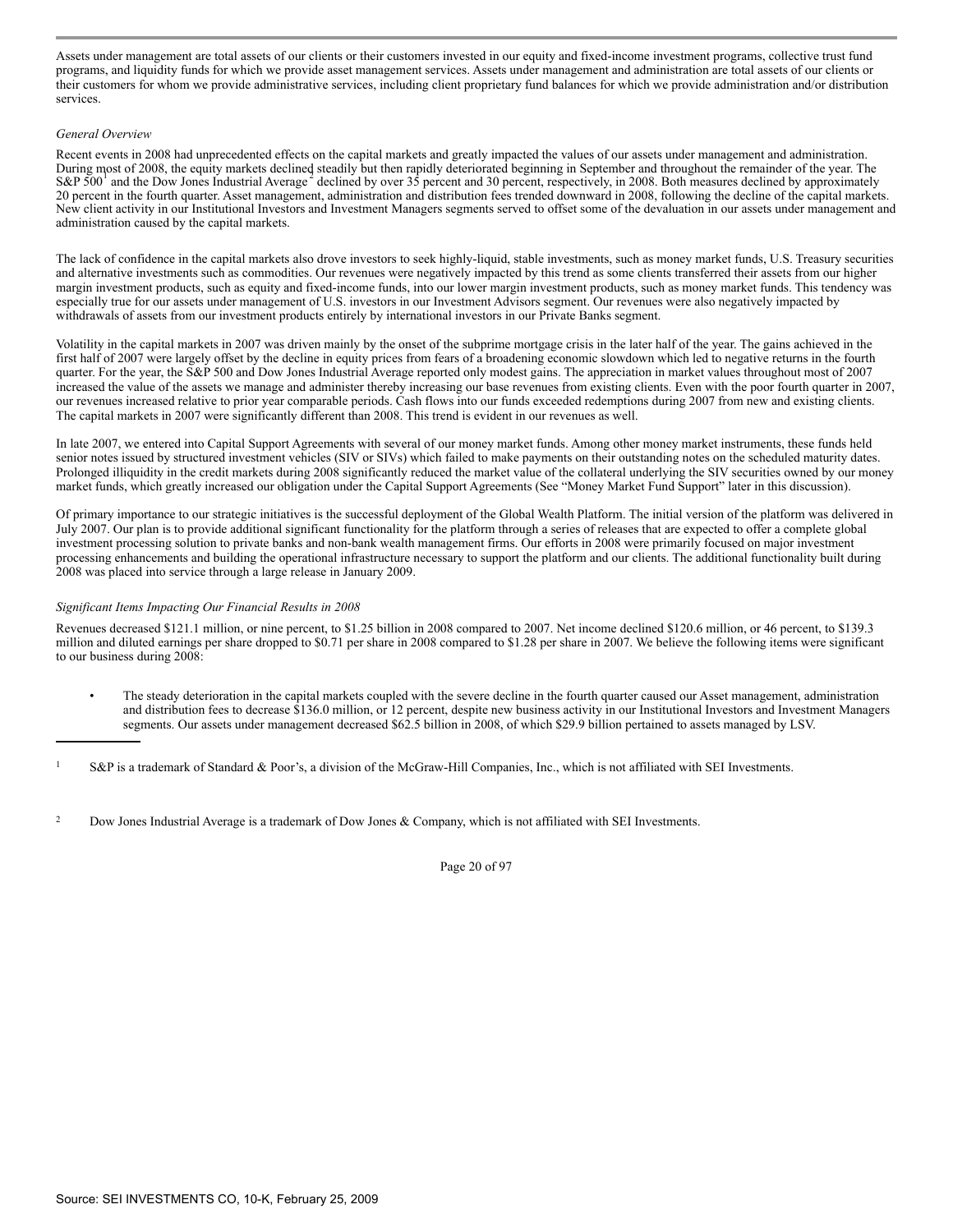- The decline in the value of our assets under management was partially mitigated by new business activity in our Institutional Investors segment. The global adoption of our integrated pension and endowment solution in our target markets generated net new client asset funding during 2008 of approximately \$5.2 billion. Assets under administration in the Investment Managers segment increased \$19.5 billion. The majority of this increase was due to asset funding from new and existing clients of our hedge fund and separately managed accounts solutions.
- Our earnings during 2008 were adversely affected by a non-cash charge of \$148.9 million related to the ongoing support we are providing in the form of the Capital Support Agreements for two of our money market funds that hold senior notes issued by SIVs. Prolonged illiquidity in the credit markets caused a significant decline in market value of the collateral underlying the SIVs which increased our obligation under the Capital Support Agreements. We also recognized a loss of \$9.3 million in 2008 from the decline in fair value of SIV securities purchased directly from the one of our funds. Total charges in 2008 from the Capital Support Agreements and the SIV securities were \$158.2 million (See "Money Market Fund Support" later in this discussion).
- Our percentage ownership of LSV remained at approximately 43 percent. Our proportionate share in the earnings of LSV in 2008 was \$98.5 million, a decrease of \$33.2 million, or 25 percent, from 2007 levels. Their revenues decreased 24 percent primarily because of significant market depreciation in the value of the assets they manage. LSV's assets under management were \$37.7 billion at December 31, 2008, as compared to \$67.6 billion the year prior, a decrease of 44 percent.
- We continued to invest in the Global Wealth Platform and its operational infrastructure. During 2008, we capitalized \$55.9 million for significant enhancements and new functionality for the platform, as compared to \$61.4 million in 2007. The initial release of the Global Wealth Platform was placed into service in July 2007 with an estimated useful life of 15 years. We recognized approximately \$14.7 million in amortization expense in 2008, an increase of \$7.8 million over 2007. The amortization expense for the platform is primarily recognized in the Private Banks and Investment Advisors segments. In addition, we incurred higher costs for maintenance and support services in 2008 due to the release of the platform in July 2007.
- Compensation, benefits and other personnel costs decreased \$40.3 million in 2008 as compared to 2007. Our personnel costs, which mainly consist of salaries, incentive compensation and sales compensation, decreased \$28.8 million. Our incentive compensation programs are tied to predetermined performance goals at the corporate and business segment levels. The actual amount of bonuses paid for the year is based on actual performance as compared to these targets. Incentive compensation decreased significantly in 2008 because of the substantial reduction in our revenues and the impact of the SIV-related charges against our earnings. Sales compensation expense in 2008 decreased, mainly in our Private Banks, Investment Advisors and LSV segments, due partly from current economic conditions which have extended our sales cycles and slowed new business activity.
- Our stock-based compensation costs decreased \$12.2 million in 2008. This decrease was primarily due to stock options vesting in 2007 and changes in our estimates of when unvested stock options would vest, net of an increase in expense associated with new grants in late 2007 and 2008 (See "Stock-Based Compensation" later in this discussion).
- We continued our stock repurchase program during 2008 and purchased approximately 5,778,000 shares at an average price of approximately \$22 per share for a total cost of \$129.6 million.
- Our 2008 effective tax rate was 38.1 percent as compared to 36.6 percent in 2007. The increase in our tax rate was due to a higher than usual state tax rate. The tax benefit associated with the deduction for the SIV-related losses is uncertain due to net operating loss carryforward limitations by Pennsylvania state tax law.

#### *Significant Items Impacting Our Financial Results in 2007*

Revenues increased \$193.3 million, or 16 percent, to \$1.37 billion in 2007 compared to 2006. Net income increased \$22.8 million, or 10 percent, to \$259.8 million and diluted earnings per share improved to \$1.28 per share in 2007 compared to \$1.17 per share in 2006. We believe the following items were significant to our business during 2007:

• Revenue growth across all of our segments was primarily driven by higher asset-based fees from market appreciation through the first three quarters of 2007 and late 2006. Favorable capital market conditions increased the value of assets we manage or administer for our existing clients, resulting in an increase in our base revenues. These market conditions also generated improved profits and operating margins in our Investment Advisors, Institutional Investors and Investment Managers segments.

Page 21 of 97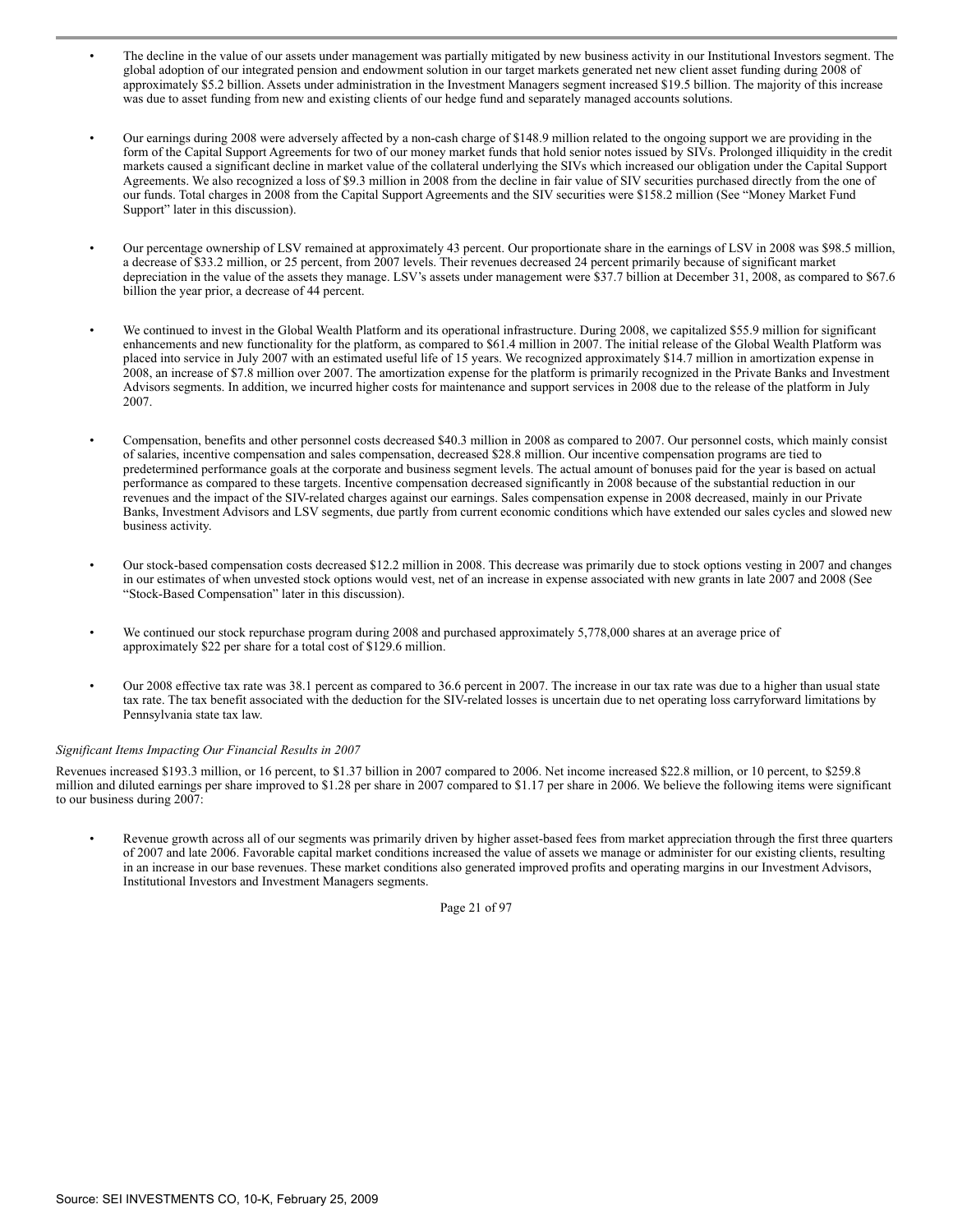- Sales of new business in our Institutional Investors and Investment Managers segments as well as positive cash receipts in 2007 and late 2006 from new and existing advisor relationships in our Investment Advisors segment contributed to the increase in our revenues and profits.
- The LSV segment also contributed significantly to the increase in our revenues and profits. Our proportionate share in the earnings of LSV was \$131.7 million in 2007, compared to \$112.4 million in 2006, an increase of \$19.3 million, or 17 percent. The increase was due to the growth in assets under management from capital market appreciation and funding from new and existing clients.
- The Global Wealth Platform was placed into service in 2007. Amortization of previously capitalized software development costs of \$217.8 million began in the third quarter and will continue to be amortized evenly over a period of 15 years. We incurred an additional \$6.9 million in amortization expense in 2007 due to the release of the platform, primarily recognized in the Private Banks and Investment Advisors segments. We capitalized a total of \$61.4 million in software development costs in 2007, as compared to \$73.3 million during 2006, as a larger portion of our costs were incurred from maintenance and support of the platform as we enter the operational stage of the project.
- Our consolidated operating margins were negatively impacted by increased spending for the development of the necessary infrastructure to deliver and support new company strategies and solutions. A substantial portion of these costs relate to personnel and third-party service providers.
- We recorded a non-cash charge of \$25.1 million in the fourth quarter 2007 related to agreements that provide capital support to money market funds holding investments that are exposed to liquidity and credit risk (See "Money Market Fund Support" later in this discussion).
- We continued our stock repurchase program during 2007 and purchased approximately 7,161,000 shares at an average price of approximately \$29 per share for a total cost of \$205.1 million.
- Our effective tax rate was 36.6 percent for 2007 compared to 33.9 percent in 2006. The 2006 effective tax rate benefited from a one-time favorable state legislative change and state tax planning.

#### *Forward Looking Information and Risk Factors*

Certain information contained in this discussion is or may be considered forward-looking. Forward-looking statements relate to future operations, strategies, financial results or other developments. Forward-looking statements are based upon estimates and assumptions that involve certain risks and uncertainties, many of which are beyond our control or are subject to change. Although we believe our assumptions are reasonable, they could be inaccurate. Our actual future revenues and income could differ materially from our expected results. We have no obligation to publicly update or revise any forward-looking statements.

Among the risks and uncertainties which may affect our future operations, strategies, financial results or other developments are those risks described in Item 1A "Risk Factors" of this Annual Report. The following items are, in our opinion, anticipated to occur in the next 12 to 18 months:

• As stated earlier, the majority of our revenues are based on the value of our assets under management and administration which are affected by changes in the capital markets. The rapid decline in the capital markets in late 2008 significantly decreased the value of assets we manage and administer for our existing clients thereby reducing our base revenues. Also, the current economic environment has slowed decision making in some of our target markets. We are actively engaged with new prospects in our target markets but expect the current economic environment will make it difficult to generate substantial new client activity. If these unfavorable market conditions continue and consumer confidence remains low, we expect lower revenues and extended sales cycles throughout 2009. We are working diligently to manage our expenses by taking a number of actions to reduce expenses across the company. Included in these actions are direct expense reductions, elimination of non-strategic activities, process improvements as well as a reduction in our global workforce. We expect to incur one-time costs associated with the workforce reduction in the first quarter of 2009. Despite our cost containment efforts, we expect the sharp decline in the level of assets we manage or administer for our clients and the extended sales cycles will result in an overall reduction in our revenues, earnings and our cash flow from operations.

Page 22 of 97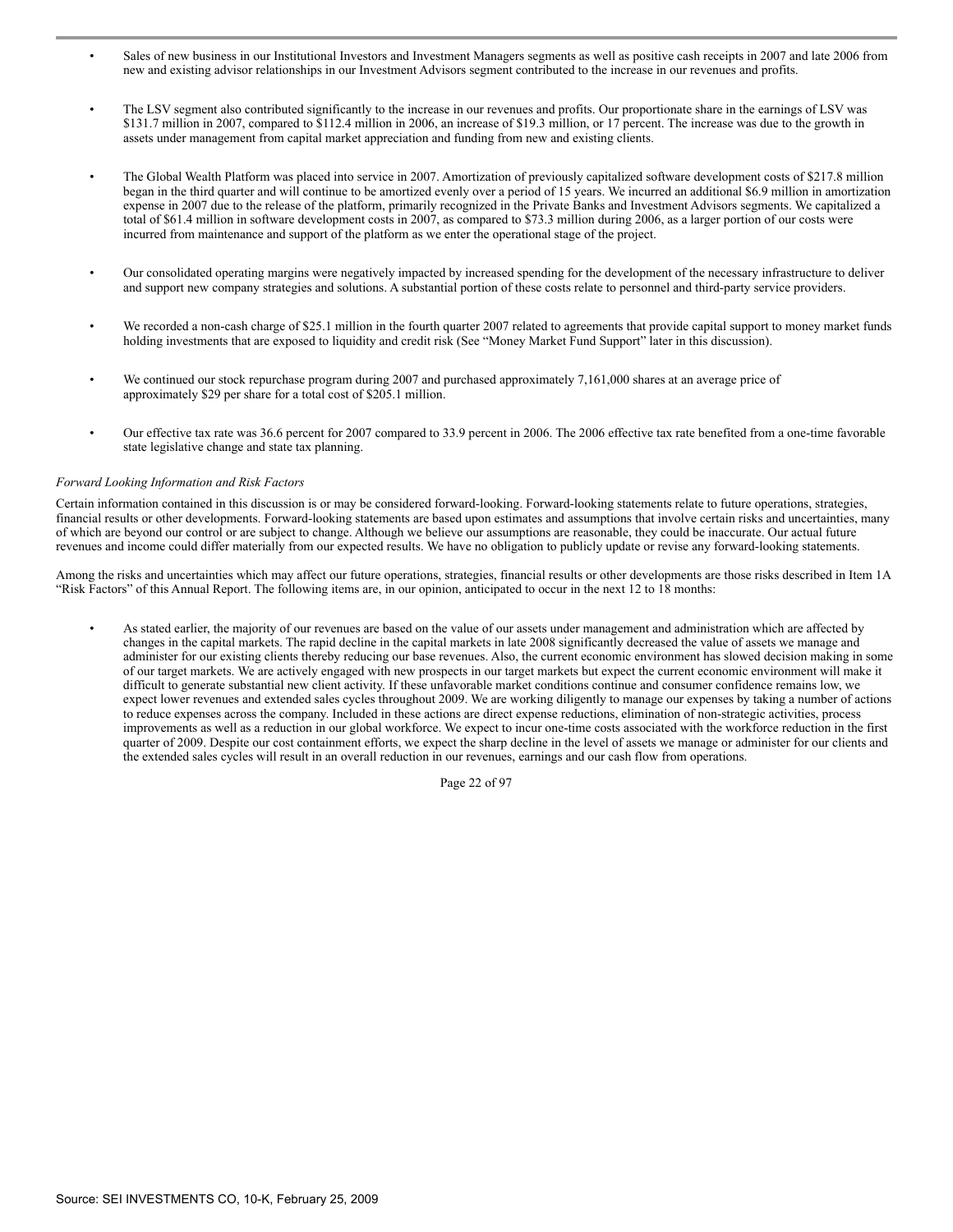• We have taken appropriate measures to protect our clients and shareholders of our money market funds from the illiquidity issues in the credit markets through our Capital Support Agreements. Future capital commitments and corresponding charges against our earnings for the obligations under these agreements will depend upon prevailing conditions in the credit markets as they impact the market value of the collateral underlying the SIV securities held by our funds. The market value of the SIV securities is based on estimates and assumptions that could be wrong. Also, the Capital Support Agreements expire in November 2009 and there is no expectation that they will be extended. It is likely that we will purchase the remaining SIV securities held by our funds at the remaining par value. The purchase of any individual SIV security could occur at any time prior to the expiration date and as early as the first quarter 2009. After our purchase of the SIV securities, we could either sell the securities or take our proportionate share of the underlying collateral of the SIV securities that have restructured. Our intention will be to liquidate our SIV holdings at a price we believe is reasonable based on current market conditions. However, the actual amount that we would receive from a liquidation may be significantly less than the current market value of the SIV securities. We will make every effort to effectively manage our risk of loss and liquidity exposure. As of February 20, 2009, our total risk of loss is \$336.5 million, which is the remaining par value of all SIV securities either held by our funds or on our balance sheet. While we can not accurately predict the ultimate outcome, we believe our current available cash on hand, the capacity for borrowings from our credit facility, and our positive cash flows provide us the capital strength to effectively manage this issue in the best interests of our clients and our shareholders.

- We will continue to invest in the Global Wealth Platform and its operational infrastructure because it is an important part of our future. We anticipate that development expenditures in 2009 will be less than those incurred in 2008. We will implement enhancements and upgrades to the Global Wealth Platform through a series of releases. The capitalized development costs associated with these releases will be amortized over the remaining useful life of the platform. We implemented a new release in early 2009 that will increase our level of amortization expense by \$4.1 million in 2009. As we continue to progress through the project, we will incur increased costs for maintenance and support of the platform. These costs will be expensed as incurred. Future releases may include enhancements that could replace significant components that currently exist in the platform. If this occurs, we would immediately expense the remaining net book value of previously capitalized development costs of those components that were replaced. The remaining net book value of these costs required to be expensed could be material to our earnings.
- Beginning in 2006, we consolidated the accounts of both LSV and LSV Employee Group because of the unsecured guaranty provided to the lenders to LSV Employee Group for their term loan to finance the purchase of an eight percent interest in LSV. As of December 31, 2008, our direct ownership in LSV was approximately 43 percent. We also have an indirect eight percent interest in LSV because of our guaranty to the lenders to LSV Employee Group. The two interests combined are greater than 50 percent. Assuming there are no other changes to our relationship with LSV or LSV Employee Group, we would prospectively discontinue consolidating the accounts of LSV if our direct interest in LSV decreases so that our combined interest is less than 50 percent or the term loan of LSV Employee Group is paid in full. LSV would be presented as a single net investment amount on our financial statements after deconsolidation.
- We have recently finalized current federal and state income tax audits. The conclusion of these audits will allow us to recognize certain tax benefits as discrete items during the first quarter of 2009. We expect these benefits to be significant and, therefore, we anticipate our effective tax rate for the first quarter 2009 will be below the rate for the comparable period in 2008.
- We will continue to transform our company from one that is product and services based to one that is solutions based. Each of our business segments has developed a new business model that will gradually move our clients to our new business solutions. We will continue to implement our new business model for each segment.
- We expect merger and acquisition activity among banks and other financial services firms to be prevalent as these firms confront the ongoing economic environment. In addition, consolidation activities by banks and other financial services firms may cause larger institutions to internalize some or all of our outsourcing services. Large bank clients in our Private Banks segment have announced mergers in 2008. Although the final outcome of these announced mergers as they relate to our services is not yet fully known, these activities may negatively impact our revenues and earnings.

Page 23 of 97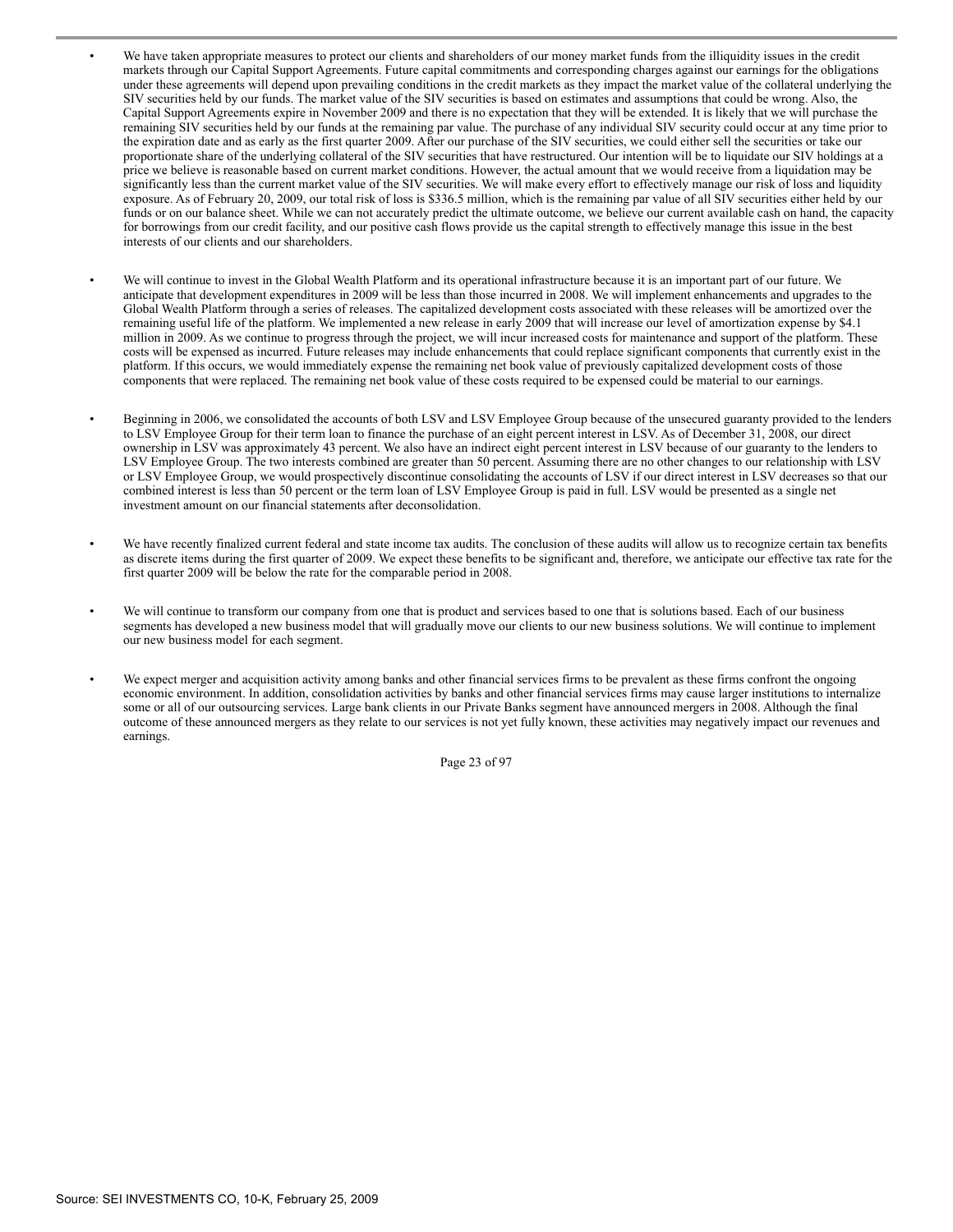#### *Money Market Fund Support*

In late 2007, we entered into Capital Support Agreements with the SEI Daily Income Trust Prime Obligation Fund (the SDIT PO Fund), the SEI Daily Income Trust Money Market Fund (the SDIT MM Fund), and the SEI Liquid Asset Trust Prime Obligation Fund (the SLAT PO Fund) (each a Fund or, together, the Funds). We are the advisor to the Funds. The sub-advisor to the Funds is Columbia Management, which is the primary investment management division of Bank of America Corporation. Many of our clients are investors in the Funds. SDIT PO Fund is rated AAA and Aaa by Standards & Poor's Corporation (S&P) and Moody's Investor Services Inc. (Moody's), respectively, and the SDIT MM Fund is rated Aaa by Moody's. The SLAT PO Fund is not rated by S&P or Moody's.

Among other money market instruments, the Funds hold senior notes issued by SIVs. SIVs issue commercial paper and other debt securities and use the proceeds to purchase bonds and other long-term debt instruments that are used to collateralize the obligations of the vehicle. The senior notes are collateralized by residential mortgage-backed securities, commercial mortgage-backed securities, corporate collateralized debt obligations and collateralized debt obligations of asset-backed securities. Some of the SIVs ceased making payments on their outstanding notes on the scheduled maturity dates.

In October 2007, S&P stated that it would place any mutual fund that had an AAA rating and owned certain SIV securities on credit watch with negative implications unless the fund was provided credit support having an A-1 short-term rating by S&P. Although we were not obligated to provide the credit support required by S&P, in order to avoid a credit watch by S&P on the SDIT PO Fund, and to address the needs of our customers who require an S&P AAA rating of the SDIT PO Fund, we entered into the Capital Support Agreements to satisfy S&P's requirement. We entered into similar agreements with the SDIT MM and SLAT PO Funds.

Since the time we entered into the Capital Support Agreements in late 2007, significant illiquidity issues persisted in the credit markets which caused the market values of the collateral underlying the SIV securities to decline. This triggered ratings downgrades on the SIV securities from the principal rating agencies which required us to post additional capital support to the SDIT PO Fund in order for it to maintain a AAA rating by S&P. In late 2008, we amended the Capital Support Agreements with the SDIT PO Fund and the SLAT PO Fund. We also amended our credit facility to increase the aggregate amount available for borrowings up to \$300.0 million (See Liquidity and Capital Resources section later in this discussion and Note 8 to the Consolidated Financial Statements).

On September 30, 2008, we purchased the Gryphon (formerly Cheyne) notes directly from the SDIT MM Fund. The Gryphon notes were the last remaining SIV securities held by this Fund. The cash purchase price paid to the SDIT MM Fund of \$15.3 million was equal to the amortized cost of the Gryphon notes. The market value on that date was \$8.7 million and as of December 31, 2008 was \$5.7 million. The total loss recognized through December 31, 2008 was \$9.3 million. The Gryphon notes were received by the SDIT MM Fund in exchange for the Cheyne notes through a restructuring in July 2008. We have received cash distributions on the Gryphon notes since our purchase of the notes in September 2008. The Capital Support Agreement with the SDIT MM fund was allowed to lapse after the purchase of the Gryphon notes.

On November 5, 2008, we amended the Capital Support Agreement that was entered into on November 8, 2007 with the SDIT PO Fund. The Amended and Restated Capital Support Agreement (the SDIT PO Amended Agreement) requires us to provide additional support to the SDIT PO Fund. The SDIT PO Amended Agreement provides that if the SDIT PO Fund realizes payments or sales proceeds from the ultimate disposition of any of the specified SIV securities which are less than its amortized cost, we will be required to provide capital to the SDIT PO Fund equal to the amount by which the amortized cost of the specified SIV securities exceeds the amount realized from the sale or other disposition of the SIV securities. Also, we must maintain collateral in the form of a letter of credit and/or a segregated cash account equal to the difference between the amortized cost value and the market value of the specified SIV securities plus an amount equal to ten percent of the market value of the specified SIV securities. The SDIT PO Amended Agreement is scheduled to expire on November 6, 2009.

On November 28, 2008, we amended the Capital Support Agreement that was entered into on December 3, 2007 with the SLAT PO Fund. The Amended and Restated Capital Support Agreement (the SLAT PO Amended Agreement) requires us to commit capital to the SLAT PO Fund subject to an aggregate limit of \$30.0 million if the fund realizes payments or sales proceeds from the ultimate disposition of any specified SIV securities held by the Fund which are less than the amortized cost of the specified SIV securities. Upon the sale or other disposition of the SIV securities, the amount of required capital commitment would be the least of the following amounts: (i) the amount, if any, by which the amortized cost of the SIV securities exceeds the amount realized from the sale or other disposition of the SIV securities; (ii) the amount, if any, necessary to restore the net asset value per share of the Fund to \$0.9950, or (iii) the remaining amount of the aggregate limit of the Capital Support Agreement applicable to the Fund, taking into account all prior contributions. Under the SLAT PO Amended Agreement, we must maintain collateral in the form of a letter of credit and/or segregated cash account equal to the aggregate limit of committed capital. The SLAT PO Amended Agreement is scheduled to expire on November 6, 2009.

Page 24 of 97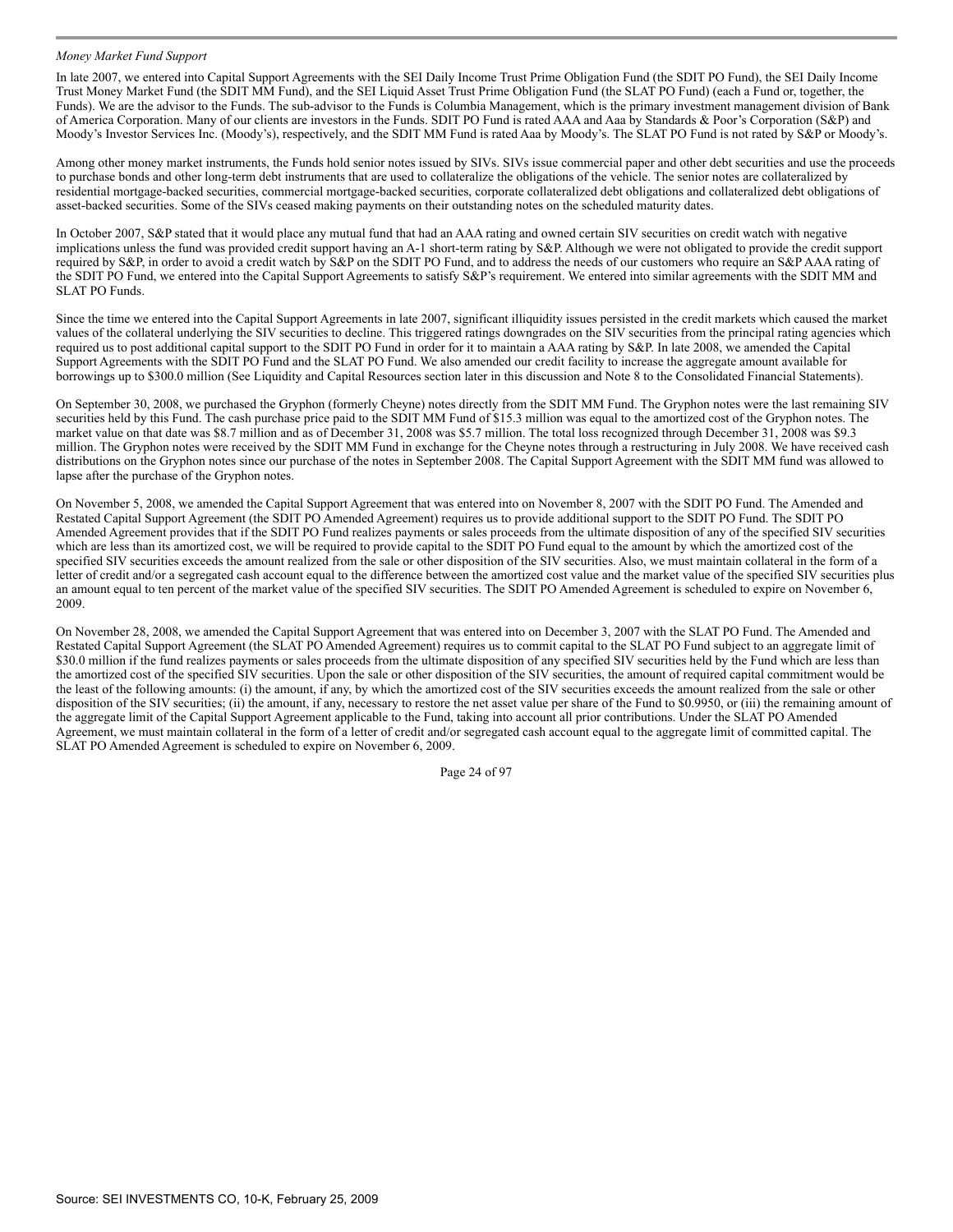In the event we are required to commit capital to either Fund, we will not receive any consideration from the Fund, in the form of shares of the Fund or any other form, for the contributed capital. If the market value of the SIV securities is less than its amortized cost (and in the case of the SLAT PO Fund, the aggregate net asset value of the SLAT PO Fund is less than \$0.9950), then, even though the loss has not been realized through the sale or other disposition of the SIV securities, we will be obligated to commit the required amount of capital for the amount that the market value of the SIV securities are less than its amortized cost (or in the case of the SLAT PO Fund, the net asset value is at least \$.9950). However, in this case, we would not be required to pay the capital contribution to the Funds. As of December 31, 2008, the amount of our obligation to commit capital to the Funds was \$174.0 million, but this amount was not required to be paid since the Funds did not realize any loss from the sale of the SIV securities. The amount of our obligations recognized is reflected in Net loss from investments on the Consolidated Statements of Operations.

The following table summarizes our obligations from the Amended Capital Support Agreements as of December 31, 2008.

|                               |              |         |                   |         |                   | For the Year 2008 |                        |        |                            |         | <b>Cumulative</b>             |         |                     |  |
|-------------------------------|--------------|---------|-------------------|---------|-------------------|-------------------|------------------------|--------|----------------------------|---------|-------------------------------|---------|---------------------|--|
|                               | Par Value of |         | <b>Securities</b> |         | Support<br>Amount |                   | Gross<br><b>Charge</b> |        | After-Tax<br><b>Charge</b> |         | <b>Gross</b><br><b>Charge</b> |         | After-Tax<br>Charge |  |
| Capital Support Agreement (1) |              |         |                   | 257.737 |                   | 121.885           |                        | 75.447 |                            | 147.007 |                               | 90.997  |                     |  |
|                               |              | 68.109  |                   | 30.000  |                   | 26.976            |                        | 16.698 |                            | 26.976  |                               | 16.698  |                     |  |
| Capital Support Agreement (2) |              |         |                   |         |                   |                   |                        |        |                            |         |                               |         |                     |  |
| Total                         |              | 325,846 |                   | 287.737 |                   | 148.861           |                        | 92.145 |                            | 173.983 |                               | 107.695 |                     |  |

#### (1) Pertains to SDIT PO Fund

#### (2) Pertains to SLAT PO Fund

The obligations under the Amended Capital Support Agreements are secured by letters of credit of a third party bank rated A-1 by S&P. The letters of credit were issued under our existing credit facility that provides for borrowings up to \$300.0 million. The letters of credit have a term of one year. As of December 31, 2008, we have \$190.0 million of letters of credit outstanding (See Liquidity and Capital Resources section later in this discussion).

All SIV securities that remain on the books of the two Funds covered by the Amended Capital Support Agreements are in technical default. The Funds currently hold five SIV securities, three of which have already restructured. Gryphon is the largest SIV security held by the Funds. As of February 20, 2009, the aggregate par value of the Gryphon notes represent 74 percent of the total par value of all SIV securities held by the SDIT PO Fund and 11 percent of the total par value of all SIV securities held by the SLAT PO Fund. The next largest SIV security held by the Funds is Stanfield Victoria. Stanfield Victoria is currently in receivership and has not yet fully restructured. The ultimate outcome of the restructuring is currently unknown. As of February 20, 2009, the aggregate par value of Stanfield Victoria represents the remaining 26 percent of the total par value of all SIV securities held by the SDIT PO Fund and 24 percent of the total par value of all SIV securities held by the SLAT PO Fund. Gryphon and Stanfield Victoria represent 86 percent of the total par value of the SIV securities held, in aggregate, by the Funds. No other SEI-sponsored fund holds any SIV securities.

According to the terms of the Amended Capital Support Agreements, we are required to purchase any SIV securities held by the Funds which have not completed restructuring by April 1, 2009. We anticipate that the SIV securities that have not restructured as of February 20, 2009 may not complete restructuring by March 31, 2009 and; therefore, we expect that we will be required to purchase these SIV securities.

Our total risk of loss from SIV securities is limited to the aggregate remaining par value held by the Funds and on our balance sheet. As of February 20, 2009, the aggregate par value of these securities totaled \$336.5 million. We do not engage in any lending activities or any other activity that exposes us to a risk of loss associated with the illiquidity issues in the credit markets.

Page 25 of 97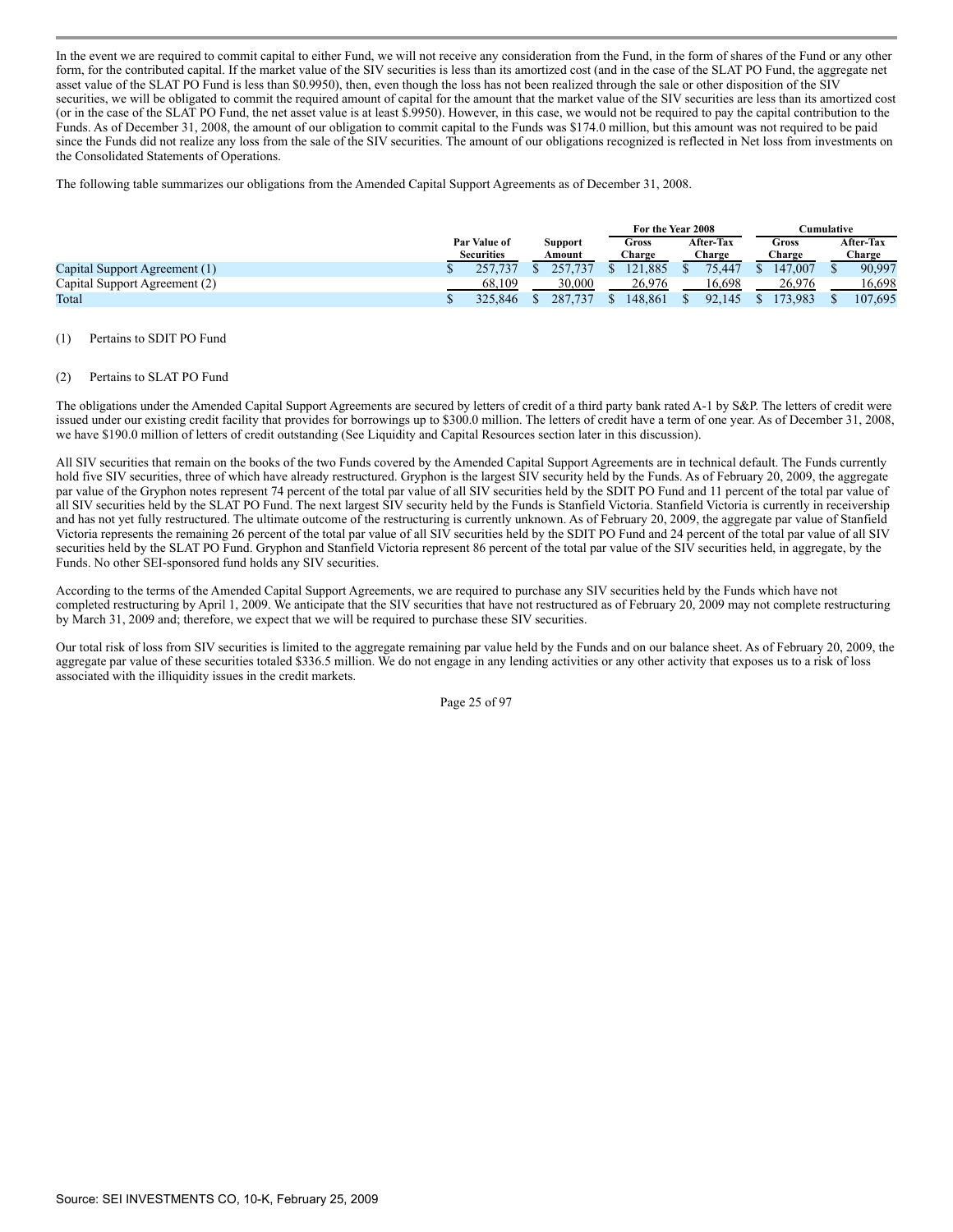The following table summarizes our obligations from the Amended Capital Support Agreements as of February 20, 2009.

|                               |  |                                   |  |                   |                        | <b>First Quarter</b>     |                 |  |                     | <b>Cumulative</b>        |                 |  |                     |
|-------------------------------|--|-----------------------------------|--|-------------------|------------------------|--------------------------|-----------------|--|---------------------|--------------------------|-----------------|--|---------------------|
|                               |  |                                   |  |                   |                        | <b>February 20, 2009</b> | to date         |  |                     | <b>February 20, 2009</b> | as of           |  |                     |
|                               |  | Par Value of<br><b>Securities</b> |  | Support<br>Amount | Required<br>Collateral |                          | Gross<br>Charge |  | After-Tax<br>Charge |                          | Gross<br>Charge |  | After-Tax<br>Charge |
| Capital Support Agreement (1) |  | 254,275                           |  | 254,275           | 160.024                |                          | 2,545           |  | .782                |                          | 149,552         |  | 92,779              |
| Capital Support Agreement (2) |  | 67,373                            |  | 30,000            | 30,000                 |                          | 1,781           |  | .247                |                          | 28,757          |  | 17,945              |
| Total                         |  | 321,648                           |  | 284,275           | 190.024                |                          | 4.326           |  | 3.029               |                          | 78.309          |  | 110,724             |

#### (1) Pertains to SDIT PO Fund

#### (2) Pertains to SLAT PO Fund

When we entered into the Capital Support Agreements, the Funds became variable interest entities and we were considered to have a significant variable interest in the Funds. Therefore, we needed to determine if we were the primary beneficiary according to the provisions established in FIN 46(R). Our analysis concluded that we were not the primary beneficiary because the support we provide under the Capital Support Agreements would not absorb a majority of the variability created by the assets of the Funds. As a result, we were not required to consolidate the accounts of the Funds into our Consolidated Financial Statements. We perform this analysis at each reconsideration event (See Note 1 to the Consolidated Financial Statements).

The Amended Capital Support Agreements are considered derivative contracts in accordance with applicable accounting guidance and are categorized as Level 3 liabilities as specified by SFAS No. 157 (SFAS 157), "Fair Value Measurements" (See Fair Value Measurements section later in this discussion). These Level 3 liabilities comprise 53 percent of our total current liabilities at December 31, 2008. The fair value of the derivative contracts approximates the value of our actual obligation at December 31, 2008. The value of the Capital Support Agreements will be determined at least quarterly. In the event payments are not required to be paid to the Funds, such expense may be reversed in a subsequent period.

Our future obligation under the Amended Capital Support Agreements is affected by a number of factors including, but not limited to, prevailing conditions in the credit markets as they impact the value of the SIV securities owned by the Funds, the creditworthiness of the SIV securities and the overall asset level of the SLAT PO Fund. A change in the net asset value of the SLAT PO Fund is dependent upon net investments or redemptions in the Fund and the net asset value of the portfolio assets of the Funds. Changes in these amounts, including changes in portfolio assets resulting from mark-to-market adjustments, will affect the per share net asset value of the Funds. The fair market value of the SIV securities is derived from current market prices or, in the event no market price exists, from external valuation sources (See Fair Value Measurements section later in this discussion).

The market value of the SIV securities has the most significant impact on the amount of our obligation under the Capital Support Agreements. Our obligation can fluctuate on a daily basis. The following table, based on actual values as of February 20, 2009, is included to give an indication of the impact of a one percent movement in the value of securities issued by SIVs held by the Funds on our obligation under the Capital Support Agreements:

|                                                | Hypothetical       |  |
|------------------------------------------------|--------------------|--|
|                                                | Change<br>In Value |  |
|                                                |                    |  |
| Capital Support Agreement for SDIT PO Fund     | 2.543              |  |
| Capital Support Agreement for SLAT PO Fund (1) | 604                |  |
|                                                | 3.147              |  |

(1) Assumes no change in the value of the portfolio assets of the Fund.

#### Page 26 of 97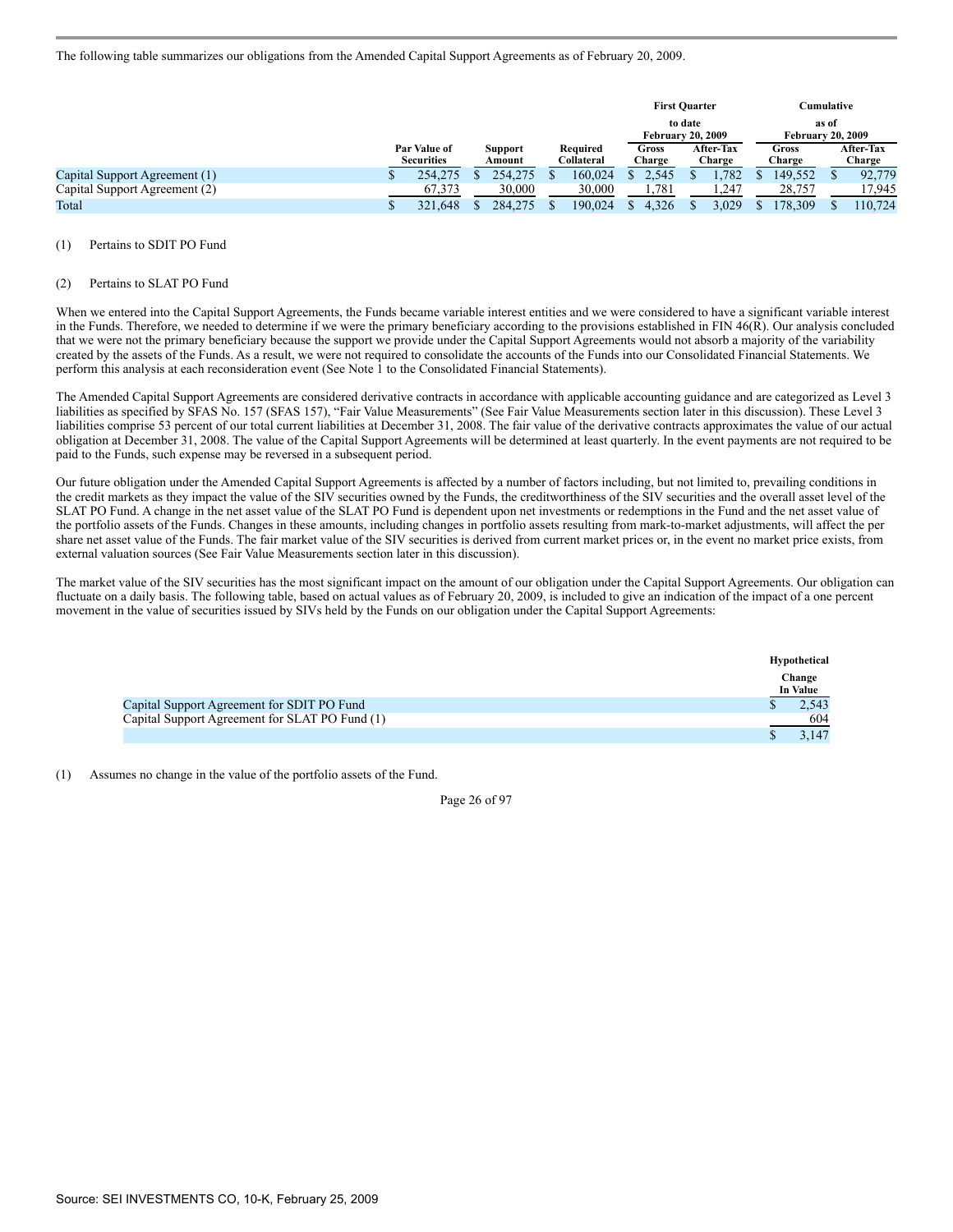#### *Stock-Based Compensation*

Our stock based compensation consists of stock option grants to board members, senior management and key employees. We believe that stock based compensation serves as an important means of aligning the interest of management and employees with the interests of our shareholders. The 2007 Equity Compensation plan became effective June 1, 2007 and provides for the grant of incentive stock options, non-qualified stock options and stock appreciation rights of up to 20 million shares of common stock. Upon the effective date of the 2007 Equity Compensation Plan, our 1998 Equity Compensation plan was terminated. No options are available for grant under the 1998 Plan and any grants outstanding under the 1998 Plan continue in effect under the terms of the grant and the applicable plan. Currently, our stock based compensation consists of only non-qualified stock options. For more information on our option plans, see Note 10 to the Consolidated Financial Statements and Item 12 of this Annual Report.

We account for stock based compensation in accordance with SFAS 123(R). Under the fair value recognition provisions of this statement, stock-based compensation cost is measured at the grant date based on the fair value of the award and is recognized as expense over the requisite service period, which is the vesting period. We currently use the Black-Scholes option pricing model to determine the fair value of stock options. The determination of the fair value of stock-based payment awards on the date of grant using an option-pricing model is affected by our stock price as well as various other assumptions. These assumptions include our expected stock price volatility over the term of the awards, actual and projected employee stock option exercise behaviors, risk-free interest rate and expected dividends. We are required to estimate forfeitures at the time of grant and revise those estimates in subsequent periods if actual forfeitures differ from those estimates. We currently base our expectations for these assumptions from historical data. These expectations are subject to change in future periods.

All outstanding stock options have performance based vesting provisions that tie the vesting of stock options to our financial performance. Our stock options vest at a rate of 50 percent when a specified diluted earning per share target is achieved, and the remaining 50 percent when a second, higher specified diluted earnings per share target is achieved. Stock options granted prior to 2006 fully vest after seven years from the date of grant. Beginning in 2006, the seven year vesting trigger was eliminated and, as a result, options do not vest due to the passage of time but solely as a result of achievement of the financial vesting targets. Earnings per share targets are calculated exclusive of stock-based compensation expense, net of tax. The diluted earnings per share targets are established at time of grant and are measured annually on December 31. The amount of stock-based compensation expense is based upon our estimates of when we believe the earnings per share targets may be achieved. If our estimate of the attainment of the earnings per share targets proves to be inaccurate, the remaining amount of stock-based compensation expense could be accelerated, spread out over a longer period, or reversed. This may cause volatility in the recognition of stock-based compensation expense in future periods and could materially affect our net income and net income per share.

In 2008 and 2007, we recognized approximately \$16.0 million and \$28.2 million, respectively, in stock-based compensation expense, a decrease of \$12.2 million. This decrease consisted of the following components:

|                                                                                                               | Change in<br><b>Stock-Based</b> |                         |  |
|---------------------------------------------------------------------------------------------------------------|---------------------------------|-------------------------|--|
|                                                                                                               |                                 | Compensation<br>Expense |  |
| Stock-based compensation expense recognized in 2007 for grants that vested in December 2007                   |                                 | (13,516)                |  |
| Stock-based compensation cost recognized in 2008 for grants made in December 2007                             |                                 | 5,521                   |  |
| Change in management's estimate in 2008 of expected vesting of stock options for grants that were outstanding |                                 |                         |  |
| at December 31, 2007                                                                                          |                                 | (4, 450)                |  |
| Stock-based compensation expense recognized in 2008 for grants made in 2008                                   |                                 | 449                     |  |
| Other                                                                                                         |                                 | (189)                   |  |
|                                                                                                               |                                 | (12, 185)               |  |

Page 27 of 97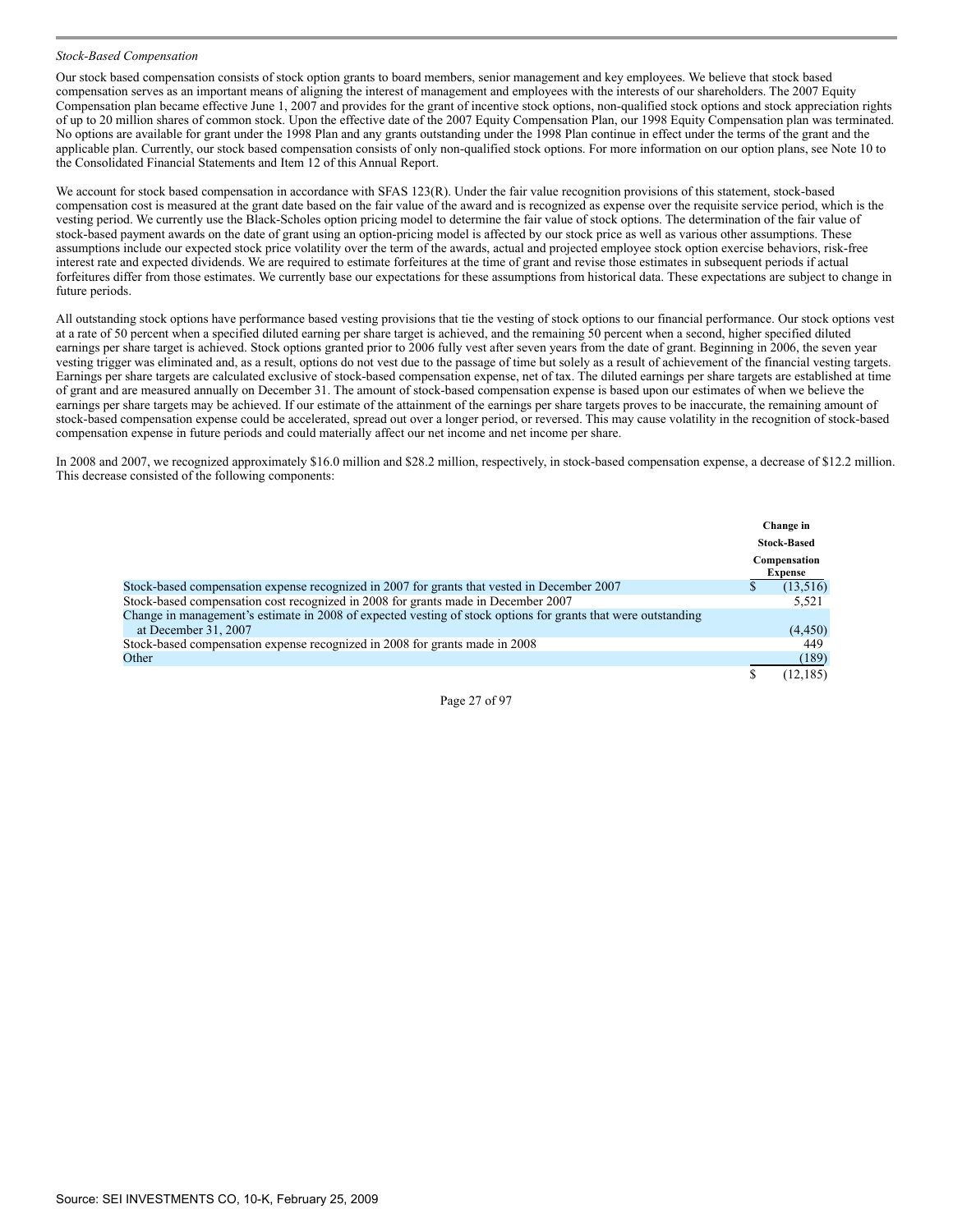Based upon our current estimate of how many options will vest and when they will vest, we estimate that stock-based compensation expense will be recognized according to the following schedule:

|      | <b>Stock-Based</b> |                                                                |  |
|------|--------------------|----------------------------------------------------------------|--|
| Year |                    | Compensation<br>Expense<br>\$20,478                            |  |
| 2009 |                    |                                                                |  |
| 2010 |                    | 19,153                                                         |  |
| 2011 |                    |                                                                |  |
| 2012 |                    |                                                                |  |
| 2013 |                    |                                                                |  |
| 2014 |                    |                                                                |  |
| 2015 |                    |                                                                |  |
| 2016 |                    | 19,155<br>11,613<br>11,432<br>5,106<br>2,861<br>2,861<br>1,572 |  |
|      |                    | 75,076                                                         |  |

#### *Business Segments*

Private Banks

| <b>Year Ended December 31.</b><br>Revenues:          | 2008      | 2007      | Percent<br>Change | 2006      | Percent<br>Change |
|------------------------------------------------------|-----------|-----------|-------------------|-----------|-------------------|
| Investment processing and software servicing fees    | \$225,994 | \$220,604 | 2%                | \$204.224 | 8%                |
| Asset management, administration & distribution fees | 129.466   | 153.312   | (16%)             | 128.301   | 19%               |
| Transaction-based and trade execution fees           | 53,040    | 40,006    | 33%               | 34,924    | 15%               |
| Total revenues                                       | \$408,500 | \$413.922 | (1%)              | \$367,449 | 13%               |

Revenues decreased \$5.4 million, or one percent, in 2008 compared to 2007. Revenues during 2008 were primarily affected by:

- Decreased investment management fees from existing international clients due to lower assets under management caused by declining capital markets and negative cash flows;
- Decreased non-recurring investment processing fees in our GWS solution due to lower implementation fees; partially offset by
- Increased trade execution fees due to significant volatility in the capital markets during the fourth quarter; and
- Increased recurring investment processing fees in our GWS and GWTS solutions.

Revenues increased \$46.5 million, or 13 percent, in 2007 compared to 2006. Revenues during 2007 were primarily affected by:

- Increased assets under management caused by favorable capital market conditions and additional asset funding from existing international investment management clients;
- Implementation fees related to the merger of two existing clients of our GWTS solution in 2007; and
- An increase in revenues in our GWS solution from cross-sales of other services to existing clients; partially offset by
- A decrease in non-recurring revenues in our GWTS solution due to a one-time buyout fee of \$4.7 million of an existing contract in 2006 and from implementation fees earned in 2006 from client acquisitions.

Page 28 of 97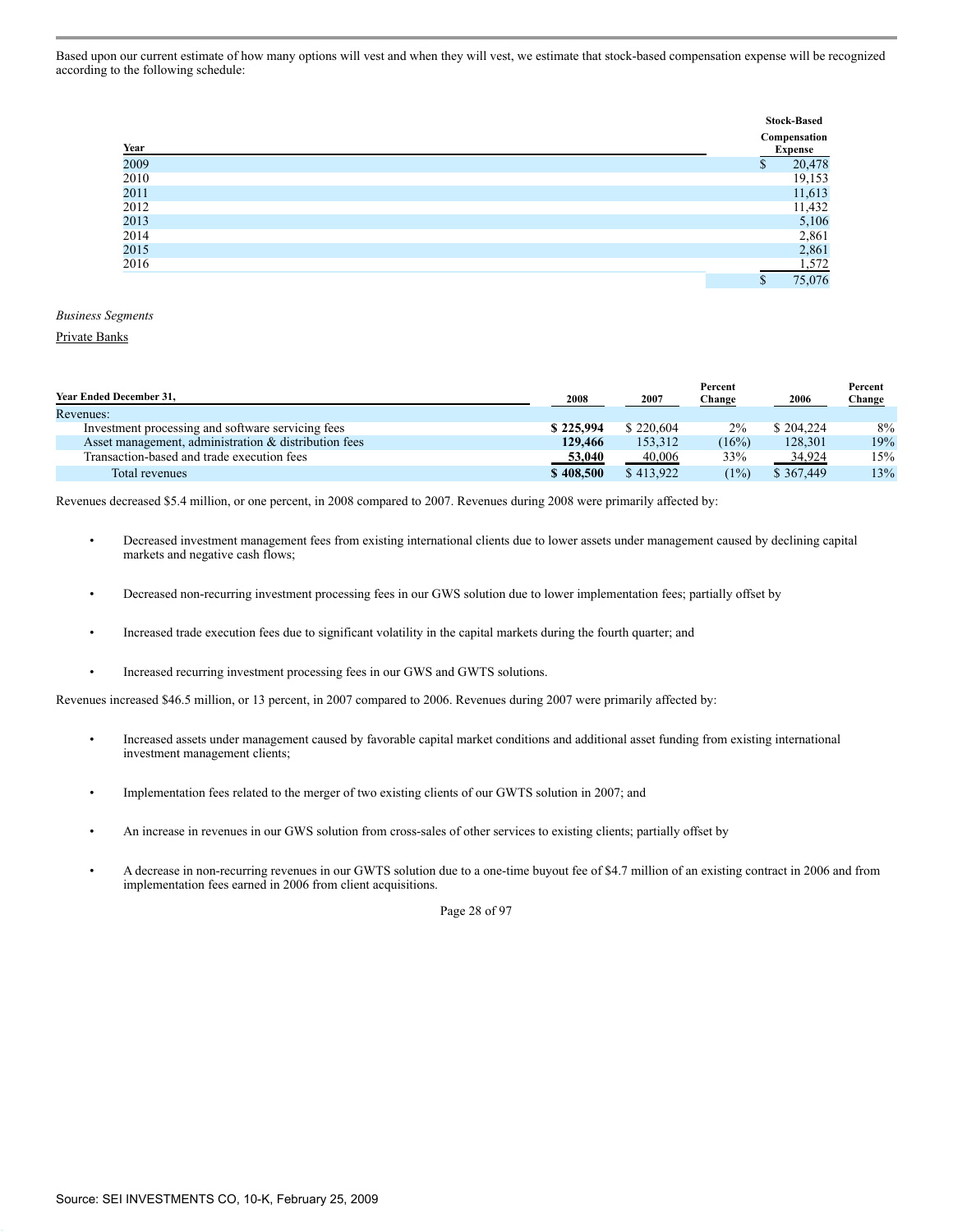Operating margins were 20 percent in 2008 and 2007. Operating income decreased \$1.2 million, or one percent, in 2008 compared with 2007. Operating income in 2008 was primarily affected by:

- A decrease in revenues;
- Increased non-capitalized spending for technology, infrastructure buildout, and personnel associated with the Global Wealth Platform;
- A full year of amortization expense related to the Global Wealth Platform as compared to a partial year in 2007 due to the mid-year release date of the platform; and
- Increased direct expenses associated with the increased trade execution fees; partially offset by
- Decreased direct expenses associated with the lower investment management fees;
- Decreased stock-based and incentive-based compensation expenses; and
- Decreased sales compensation expenses due to the reduced amount of sales of new business.

Operating margins were 20 percent in 2007 as compared to 24 percent in 2006. Operating income decreased \$5.4 million, or six percent, in 2007, compared with 2006. Operating income during 2007 was primarily affected by:

- Increased direct expenses associated with higher levels of assets from new and existing international investment management clients;
- Increased personnel expenses and other operational costs necessary to deliver business outsourcing solutions to existing clients;
- Increased non-capitalized technology spending and infrastructure buildout related to the Global Wealth Platform; and
- Amortization expense related to the release of the Global Wealth Platform at the beginning of the third quarter of 2007; partially offset by
- An increase in revenues.

#### Investment Advisors

Revenues decreased \$36.1 million, or 14 percent, in 2008 compared with 2007. Revenues during 2008 were primarily affected by:

- Decreased investment management fees from existing clients due to lower assets under management caused by declining capital markets;
- Decreased investment management fees from negative net cash flows and client-directed shifts from our equity and fixed-income programs to our liquidity products; and
- A decrease in the average basis points earned on assets due to client-directed shifts to liquidity products.

Revenues increased \$33.6 million, or 15 percent, in 2007 compared with 2006. Revenues during 2007 were primarily affected by:

• Increased investment management fees from existing clients due to higher assets under management caused by favorable capital market conditions and positive cash receipts from new and existing advisor relationships.

Operating margins were 45 percent in 2008 and 52 percent in 2007. Operating income decreased \$33.4 million, or 25 percent, in 2008 compared with 2007. Operating income in 2008 was primarily affected by:

- A decrease in revenues;
- Increased non-capitalized technology spending related to the Global Wealth Platform;
- A full year of amortization expense related to the Global Wealth Platform as compared to a partial year in 2007 due to the mid-year release date of the platform;
- Increased costs in our operations associated with the higher volume of investment transactions due to increased market volatility; partially offset by
- Decreased stock-based and incentive-based compensation expenses; and
- Decreased sales compensation expenses due to the reduced amount of sales of new business.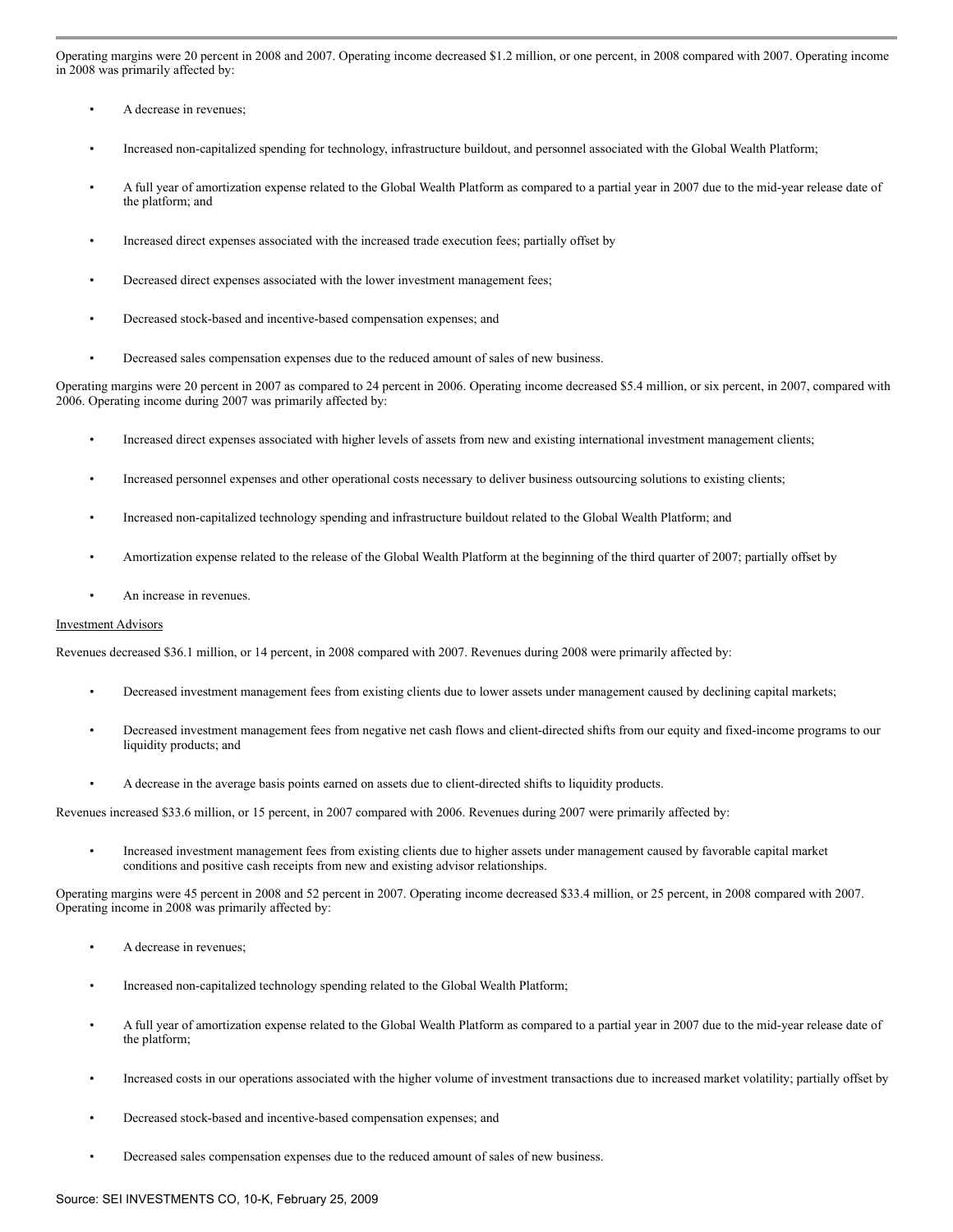Operating margins were 52 percent in 2007 as compared to 50 percent in 2006. Operating income increased \$20.5 million, or 18 percent, in 2007 compared with 2006. Operating income during 2007 was primarily affected by:

- An increase in revenues;
- The write-off of the front-end component of the SEI Advisor Desktop for \$3.4 million during the second quarter of 2006; partially offset by
- Increased personnel costs for our investment advisors business and investment management operations;
- Increased non-capitalized technology spending related to the Global Wealth Platform;
- Amortization expense related to the release of the Global Wealth Platform at the beginning of the third quarter of 2007.

Page 29 of 97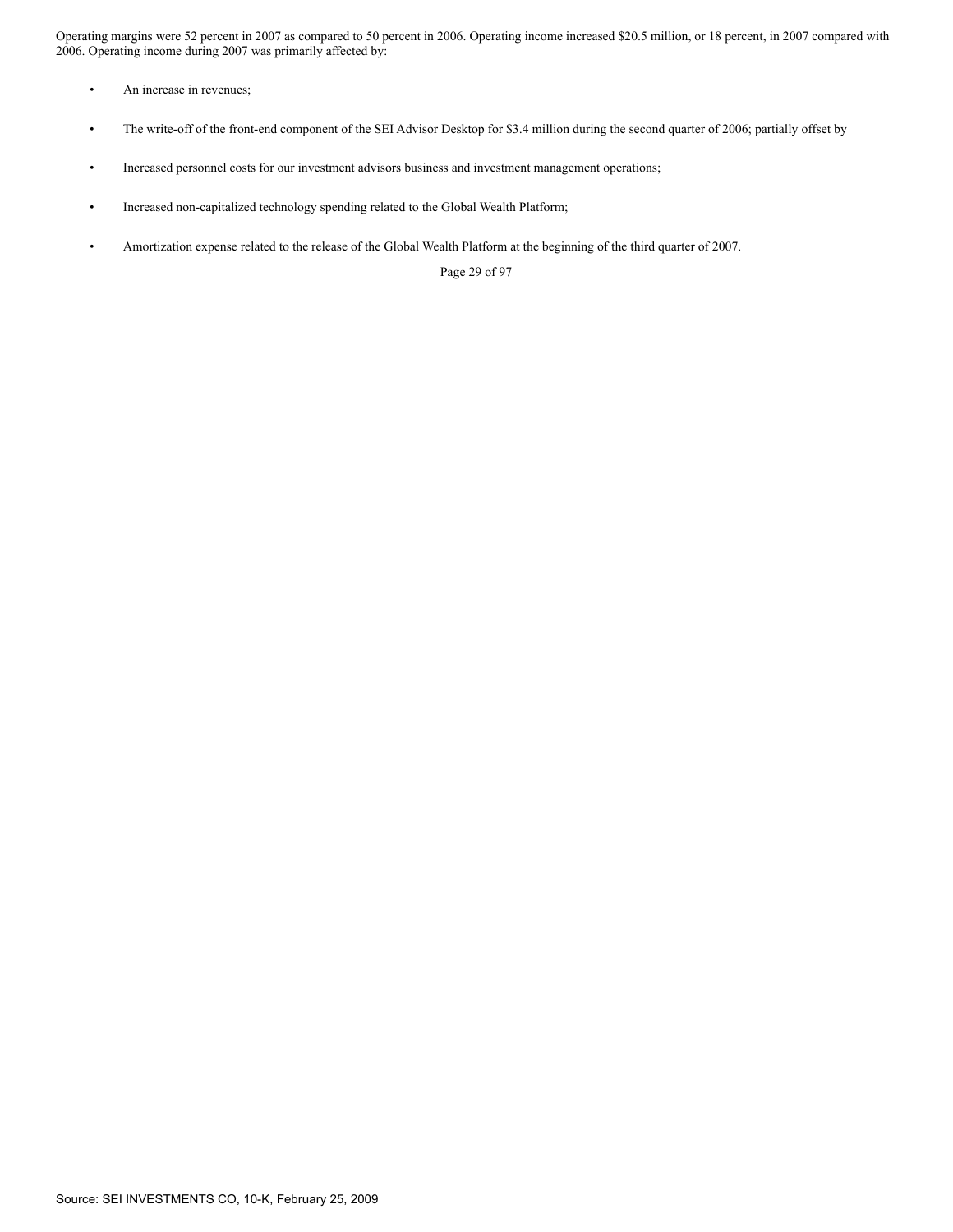#### Institutional Investors

Revenues decreased \$1.4 million, or one percent, in 2008 compared with 2007. Revenues during 2008 were primarily affected by:

- Decreased investment management fees from existing clients due to lower assets under management caused by declining capital markets and client losses as well as unfavorable foreign currency fluctuations in revenues from our international clients; partially offset by
- Asset funding from new sales of our retirement and not-for-profit solutions; and
- Asset funding from existing clients.

Revenues increased \$34.6 million, or 21 percent, in 2007 compared with 2006. Revenues during 2007 were primarily affected by:

- Asset funding from new sales of our retirement and not-for-profit solutions;
- Asset funding from existing clients; and
- Increased assets under management from existing clients caused by favorable capital market conditions.

Operating margins were 43 percent in 2008 and 39 percent in 2007. Operating income increased \$7.0 million, or nine percent, in 2008 compared with 2007. Operating income during 2008 was primarily affected by:

- Decreased stock-based and incentive-based compensation expenses; and
- Decreased direct expenses related to the decrease in revenues; partially offset by
- A decrease in revenues.

Operating margins were 39 percent in 2007 and 36 percent in 2006. Operating income increased \$19.6 million, or 34 percent, in 2007 compared with 2006. Operating income during 2007 was primarily affected by:

- An increase in revenues; less
- Increased direct expenses associated with the increase in revenues;
- Increased personnel costs, including stock-based compensation expenses, for our international institutional business and investment management operations; and
- Increased sales compensation expenses related to sales of new business.

#### Investment Managers

Revenues increased \$4.6 million, or three percent, in 2008 compared with 2007 and \$24.4 million, or 21 percent, in 2007 compared with 2006. Revenues during 2008 and 2007 were primarily affected by:

- Asset funding from existing clients of hedge fund and separately managed accounts solutions;
- Cash flows from new clients, primarily hedge fund clients; partially offset by
- Client losses, primarily traditional fund administration clients; and
- Negative cash flows from existing clients, primarily from hedge fund clients, due to lower valuations due to capital market declines as well as client redemptions.

Operating margins were 32 percent in 2008, 29 percent in 2007 and 24 percent in 2006. Operating income increased \$4.9 million, or 12 percent, in 2008 compared with 2007, and \$13.8 million, or 49 percent, in 2007 compared with 2006. Operating income during 2008 and 2007 was primarily affected by:

- An increase in revenues; and
- Decreased stock-based and incentive-based compensation expenses; partially offset by
- Increased personnel, mainly salary, and other costs for our investment manager operations.

LSV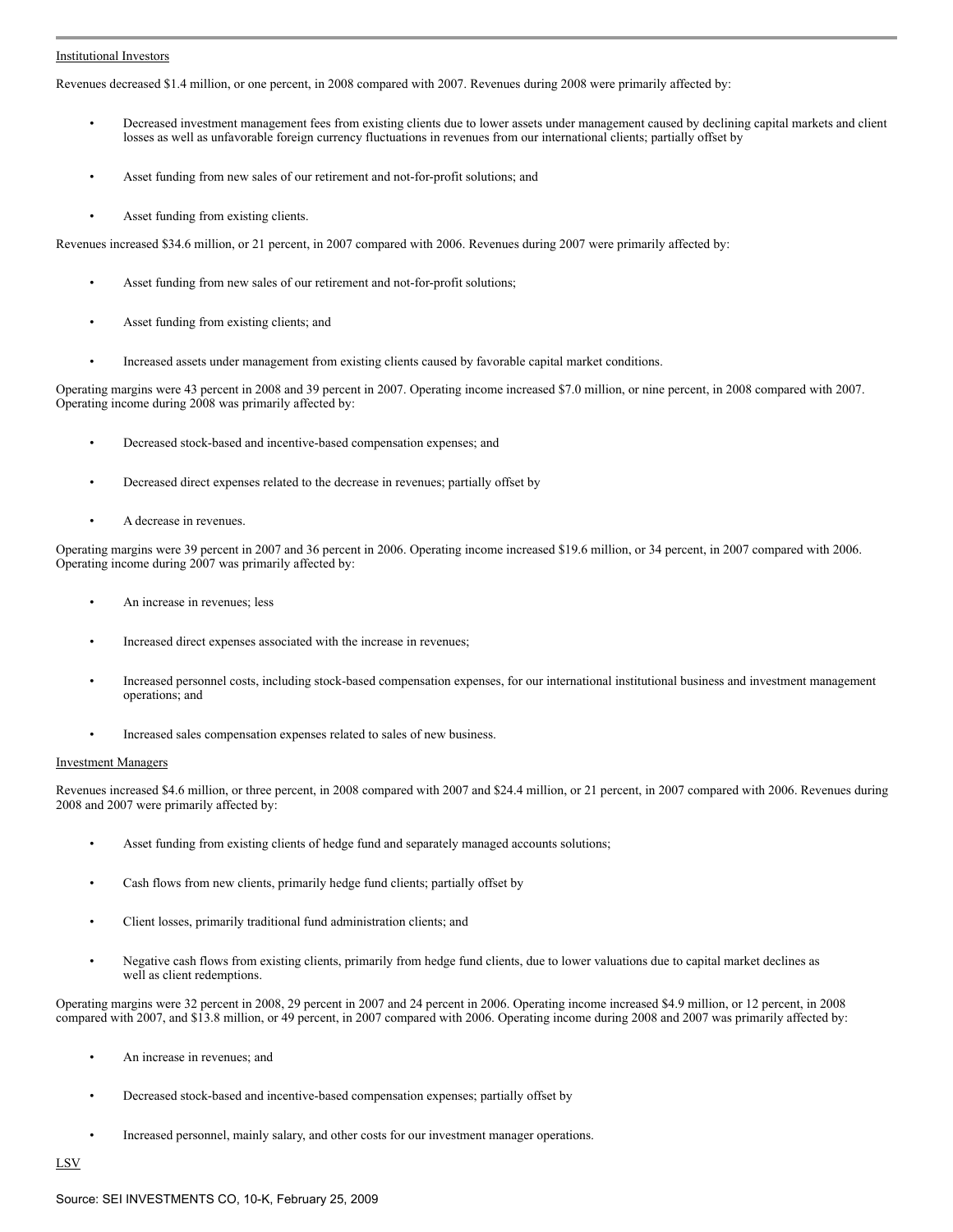Revenues decreased \$82.4 million, or 24 percent, in 2008 compared with 2007. Revenues during 2008 were primarily affected by:

• Decreased assets under management from declining capital markets.

Revenues increased \$54.5 million, or 19 percent, in 2007 compared with 2006. Revenues during 2007 were primarily affected by:

• Increased assets under management from the growth in assets from new and existing clients and capital market appreciation.

Operating margins were 37 percent in 2008 and 38 percent in 2007. Our earnings from LSV decreased \$33.2 million, or 25 percent, in 2008 compared with 2007. Operating income during 2008 was primarily affected by:

• A decrease in revenues.

Operating margins were 38 percent in 2007 and 39 percent in 2006. Our earnings from LSV increased \$19.3 million, or 17 percent, in 2007 compared with 2006. Operating income during 2007 was primarily affected by:

• An increase in revenues.

Page 30 of 97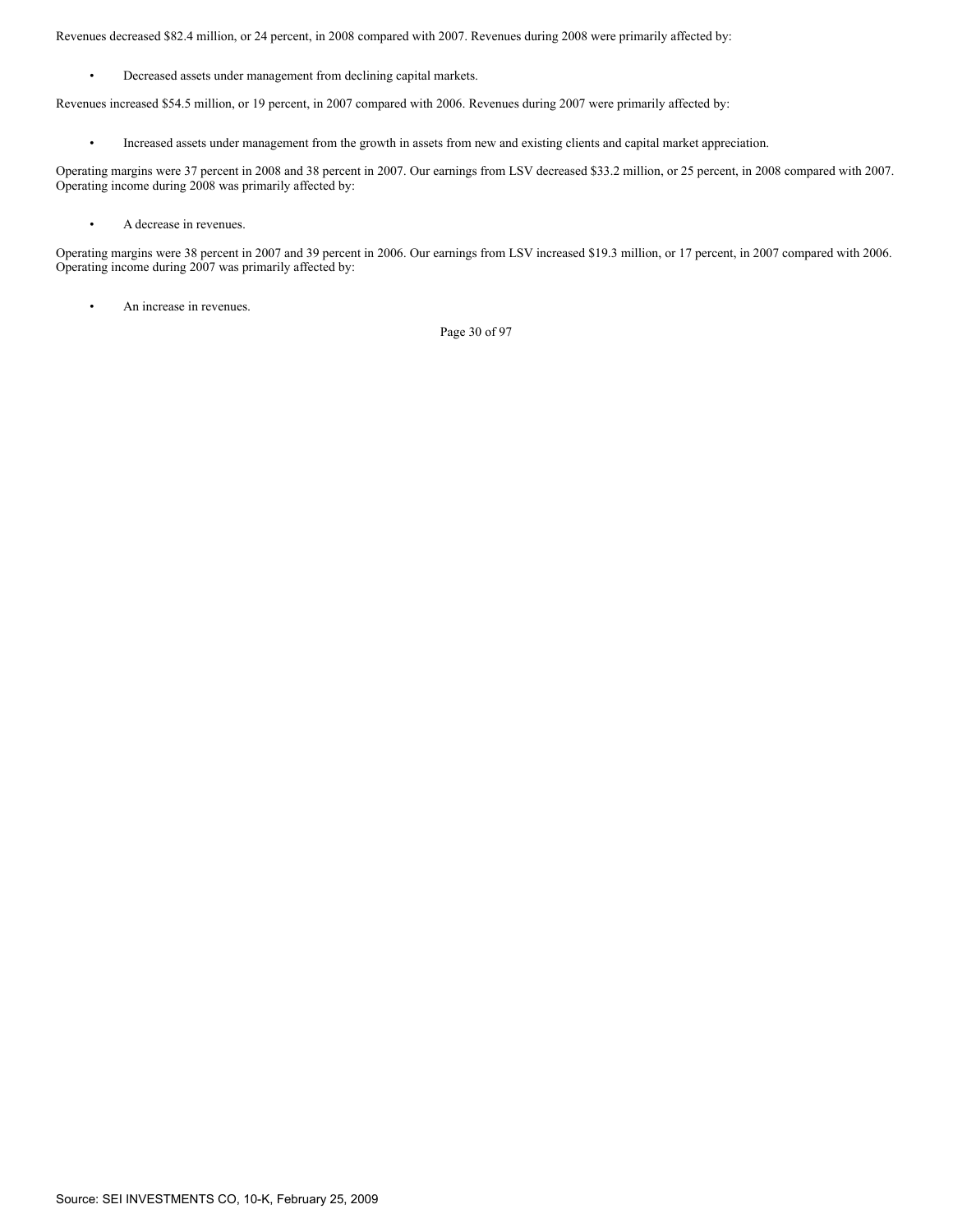|                                |          |        | Percent |        | Percent |
|--------------------------------|----------|--------|---------|--------|---------|
| <b>Year Ended December 31.</b> | 2008     | 2007   | Change  | 2006   | Change  |
| Corporate overhead expenses    | \$38,955 | 42.045 | $7\%$   | 38.842 | 8%      |

Corporate overhead expenses primarily consist of corporate units such as executive management, accounting, regulatory compliance, workforce development and other general administrative costs not directly associated with a reportable business segment. The decrease in these expenses in 2008 was primarily due to lower incentive compensation and stock-based compensation expenses and other discretionary costs. The increase in corporate overhead expenses in 2007 was primarily due to costs and resources associated with our corporate compliance program and employee development programs.

# Other Income and Expense Items

Other income and expense items on the accompanying Consolidated Statements of Operations consist of:

|                                           |             |              | Percent |             | Percent |
|-------------------------------------------|-------------|--------------|---------|-------------|---------|
| <b>Year Ended December 31.</b>            | 2008        | 2007         | Change  | 2006        | Change  |
| Net loss from investments                 | \$(158,018) | (25, 395)    | N/A     | (2,378)     | N/A     |
| Interest and dividend income              | 13,740      | 18.596       | (26%)   | 13.521      | 38%     |
| Interest expense                          | (3, 418)    | (4,709)      | (27%)   | (5,464)     | (14%)   |
| Other income                              | 5.577       | 2.952        | 89%     | .588        | 86%     |
| Minority interest                         | (129, 256)  | (175, 879)   | (27%)   | (146, 962)  | 20%     |
| Total other income and expense items, net | \$(271,375) | \$(184, 435) | 47%     | \$(139,695) | 32%     |

#### *Net loss from investments*

Net loss from investments consists of:

| Year Ended December 31,                               | 2008         | 2007        | 2006       |
|-------------------------------------------------------|--------------|-------------|------------|
| Losses from Capital Support Agreements                | \$(148, 861) | \$(25.122)  |            |
| Net realized gain from sales of marketable securities | 2.515        | 772         | 2,302      |
| Decrease in fair value of financial instruments       | (9,692)      | (1,089)     | (1,521)    |
| Other-than-temporary declines in market value         | (1.961)      |             | (1.979)    |
| Other (losses) gains                                  | (19)         | 44          | (1,180)    |
| Net loss from investments                             | \$(158,018)  | \$ (25,395) | \$ (2,378) |

Losses from Capital Support Agreements include non-cash charges pertaining to our obligation to provide capital support to our money market funds that hold SIV securities (See "Money Market Fund Support" earlier in this discussion).

We elected to apply the fair value option under SFAS 159 to certain securities acquired in 2008. SFAS 159 requires these securities be reported at their fair value and any unrealized gains and losses be recognized in current period earnings. The net amount of all unrealized losses on these securities for which we have elected the fair value option is reflected in Decrease in fair value of financial instruments on the above table. These securities are classified as Trading Securities on our Consolidated Balance Sheet and primarily include: a) the last remaining SIV securities that were held by our SDIT MM Fund; b) seed money investment in a LSV–sponsored mutual fund; and c) futures contracts purchased to hedge our investment in the LSV-sponsored fund.

Page 31 of 97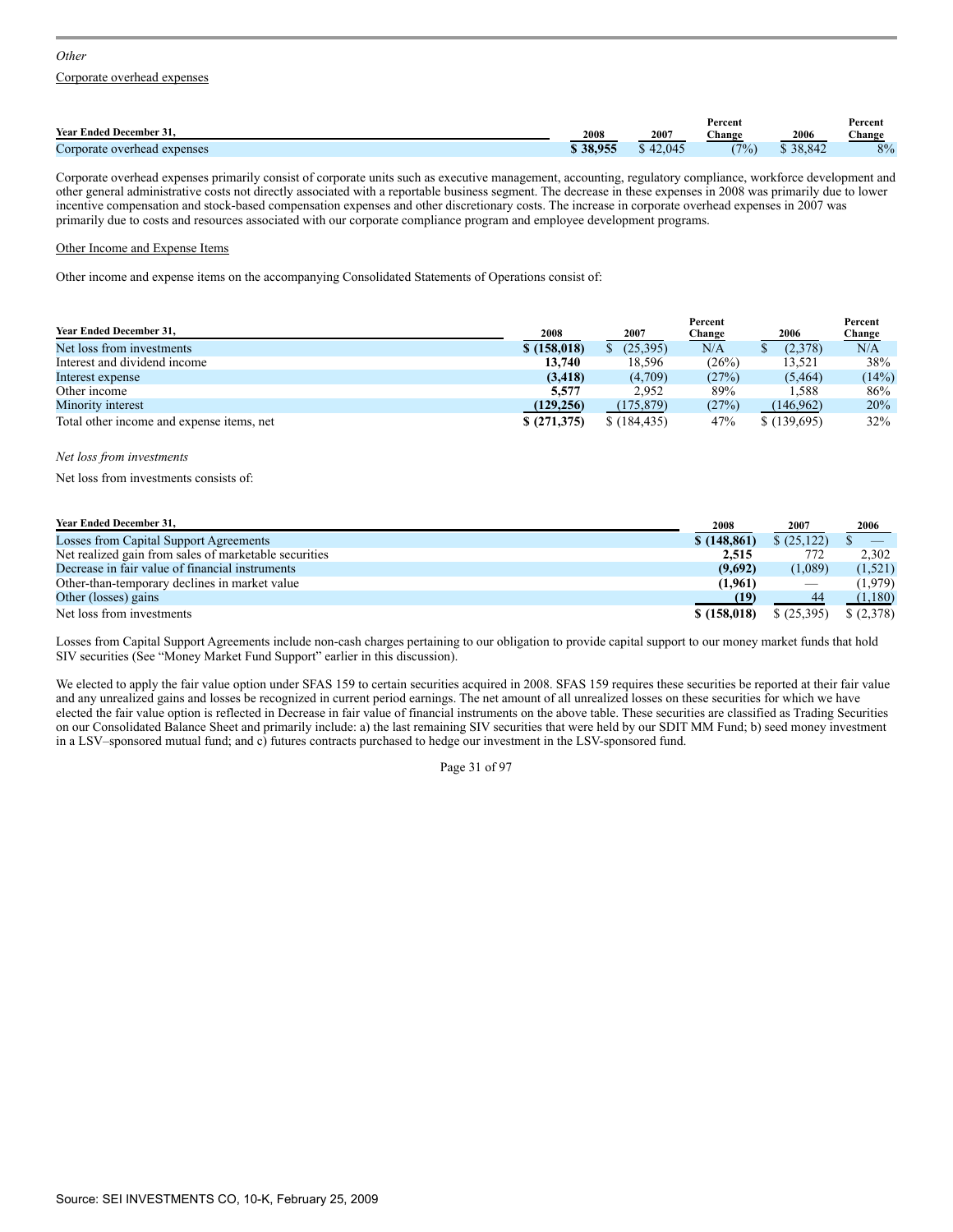As of December 31, 2008, the market value of the SIV security purchased from the SDIT MM Fund was \$5.7 million and the cost basis was \$15.0 million resulting in an unrealized loss of \$9.3 million. The value of this SIV security is dependent on the market value of the underlying collateral which involves assumptions and estimates. This SIV security is classified as a Level 3 security in the fair value hierarchy (See Fair Value Measurements section later in this discussion).

Our seed money investment in the LSV-sponsored mutual fund is intended to facilitate the startup of the fund. This mutual fund is a U.S. dollar denominated fund that invests primarily in securities of Canadian and Australian companies as well as various other global securities. The underlying securities held by the fund are translated into U.S. dollars within the fund. In order to provide some protection for our original investment in this fund, we purchased equity and currency futures contracts as part of an economic hedging strategy to minimize our exposure to price and currency risk. We hold equity futures contracts with a notional value of \$4.1 million that are expected to hedge the price risk associated with movements of certain Canadian, Australian and global indices. We also purchased currency futures contracts with a notional value of \$2.7 million that are expected to hedge the currency risk associated with movements of the U.S. dollar against the Canadian and Australian dollars since the underlying securities of the fund are predominately denominated in those currencies. The fair value of the futures contracts are netted against the fair value of the investment in the LSV-sponsored fund. Changes in the fair value of the LSV-sponsored fund and the related futures contracts are recognized in Net loss from investments on the accompanying Consolidated Statements of Operations.

In consideration of a hypothetical change in the value of the LSV-sponsored fund, a change in the value of our futures contracts are expected to substantially offset the gains or losses associated with the investment and minimize the impact to our earnings.

We have investments in two SEI-sponsored mutual funds which primarily invest in fixed-income securities, including debt securities issued by municipalities and mortgage-backed securities. The market value of these securities has steadily decreased since the initial purchase in 2007. In August 2008, we concluded that the earnings potential and near term prospects of some of the issuers of the underlying securities held in the funds are uncertain and that it was unlikely the investments will fully recover from a loss position in the foreseeable future. Due to these factors, we recorded an impairment charge of \$2.0 million during the third quarter of 2008 and classified this charge as an Other-than-temporary decline in market value. Subsequently, the market value of these securities declined an additional \$3.3 million by December 31, 2008. We did not record an other-than-temporary impairment charge at December 31, 2008 due to our assessment of several factors including the volatility in the capital markets, the short duration of time since the impairment charge recorded in August 2008 and our ability and intent to hold onto these securities for a sufficient period to allow for a recovery. We will closely monitor the market value of these securities and may record an other-than-temporary impairment charge at a future date.

The other-than-temporary decline in market value of \$2.0 million in 2006 related to an investment in a SEI-sponsored mutual fund that had been in an unrealized loss position for an extended period of time. The market value of this investment eventually increased. We liquidated our entire holdings in this investment and realized a gain in 2008.

Other losses in 2007 and 2006 include write-downs of approximately \$0.5 million in 2007 and \$1.5 million in 2006, respectively, related to an investment in a private company. The write down in 2007 represented the remaining balance of the investment in the company.

# *Interest and dividend income*

Interest and dividend income is earned based upon the amount of cash that is invested daily. The decrease in interest income in 2008 compared to 2007 was due to a decline in interest rates and lower cash balances. The increase in 2007 was due to higher overall cash balances and interest rates as compared to those in 2006.

#### *Interest expense*

Interest expense in 2008 includes the borrowings of LSV Employee Group and fees for our lines of credit. Interest expense for the debt associated with LSV Employee Group was approximately \$2.3 million in 2008, \$3.8 million in 2007 and \$4.4 million in 2006. The decline in interest expense in 2008 compared to 2007 is due to the lower amount of outstanding debt of LSV Employee Group and the inclusion of interest expenses associated with our Senior Notes in 2007. We made a voluntary payment for the remaining balance on our Senior Notes in August 2007. The decrease in interest expense in 2007 compared to 2006 is due to lower balances of outstanding debt.

Page 32 of 97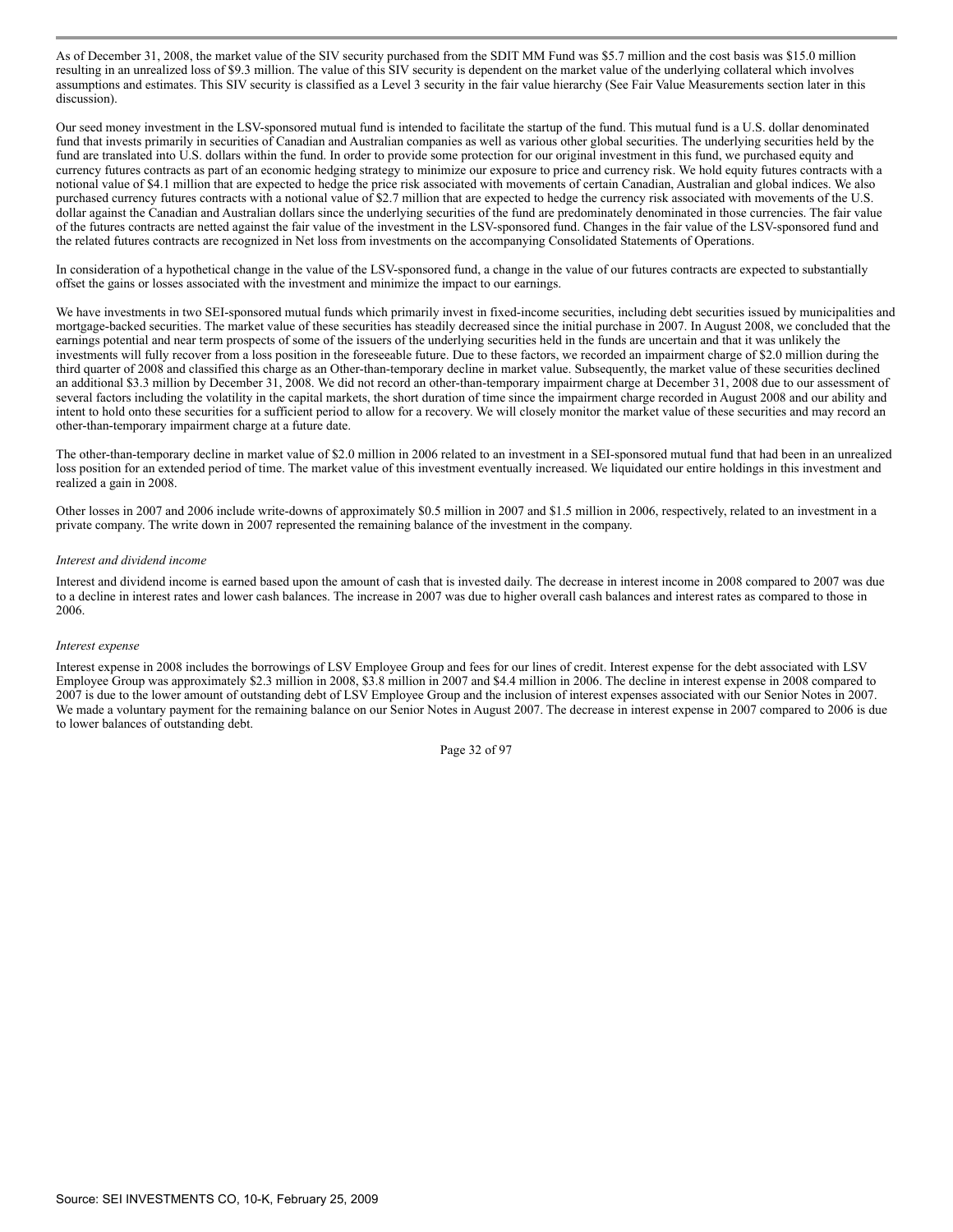#### *Other income*

Other income in 2008 relates to an adjustment for interest costs associated with borrowings in prior years at a time when various capital projects were underway. We incorrectly expensed all interest costs rather than capitalizing these costs as part of the cost basis of these capital projects (See Note 1 to the Consolidated Financial Statements).

# *Minority interest*

Minority interest primarily includes the amount owned by other shareholders or partners of LSV and LSV Employee Group in which we have a significant or controlling interest. The accounts of these entities are included in our consolidated financial statements.

#### Income Taxes

Our effective tax rate was 38.1 percent in 2008, 36.6 percent in 2007 and 33.9 percent in 2006. The 2008 effective tax rate is higher than prior years due to state tax impact relating to the expense associated with the Capital Support Agreements. For Pennsylvania state tax purposes, we are required to defer the tax deduction on this expense until cash payment is made. This deferred deduction gives rise to a deferred tax asset, which generally provides future tax savings. However, the usage of this asset is substantially limited due to Pennsylvania's net operating loss carryforward rules. Therefore, we cannot deduct this expense because the future benefit of this deduction is uncertain.

# Fair Value Measurements

The fair value of our financial assets and liabilities is determined in accordance with the fair value hierarchy established in SFAS 157. The fair value of most of our financial assets are determined using Level 1 or Level 2 inputs and consist mainly of investments in equity or fixed-income mutual funds that are quoted daily and Government National Mortgage Association (GNMA) securities that are single issuer pools that are valued based on current market data of similar assets. Our Level 3 financial assets and liabilities consist mainly of SIV securities and the Capital Support Agreements. The Capital Support Agreements are considered derivative liabilities for accounting purposes, for which the fair value is based principally on changes in the fair value of SIV securities held by our money market funds.

The underlying collateral of the SIV securities is mainly comprised of asset-backed securities and collateralized debt obligations. Recent liquidity issues surrounding collateralized debt obligations and asset-backed securities has greatly affected the fair value of SIV securities. Given the lack of any reliable market data on the SIV securities owned by us or held by our money market funds, the fair value of these SIV securities is determined using a net asset value approach which considers the value of the underlying collateral. We utilize external pricing services that incorporate market data, where available, or through the use of matrix pricing or other acceptable measures. The valuation methodology used by these service providers considers various characteristics of the underlying collateral including, but not limited to, the issuer, collateral attributes, prepayment speeds, and credit ratings. The underlying collateral that lack any market data are grouped by sector and valued using the most recent quoted price, which may be longer than one year, and adjusting that price by the percentage change in the respective sector using relative benchmarks. Prices for the SIV securities as well as the underlying collateral are subject to internal reviews that consider broker quotes, current market observations and other analyses to verify the fair value. In the event a market transaction does exist, we will evaluate the circumstances surrounding the transaction in order to assess if the price used represents the fair value according to the guidance in SFAS 157. In our opinion, the price of SIV securities used in recent transactions were from distressed sales and did not represent the implied fair value of the SIV securities held by us or by our money market funds.

Page 33 of 97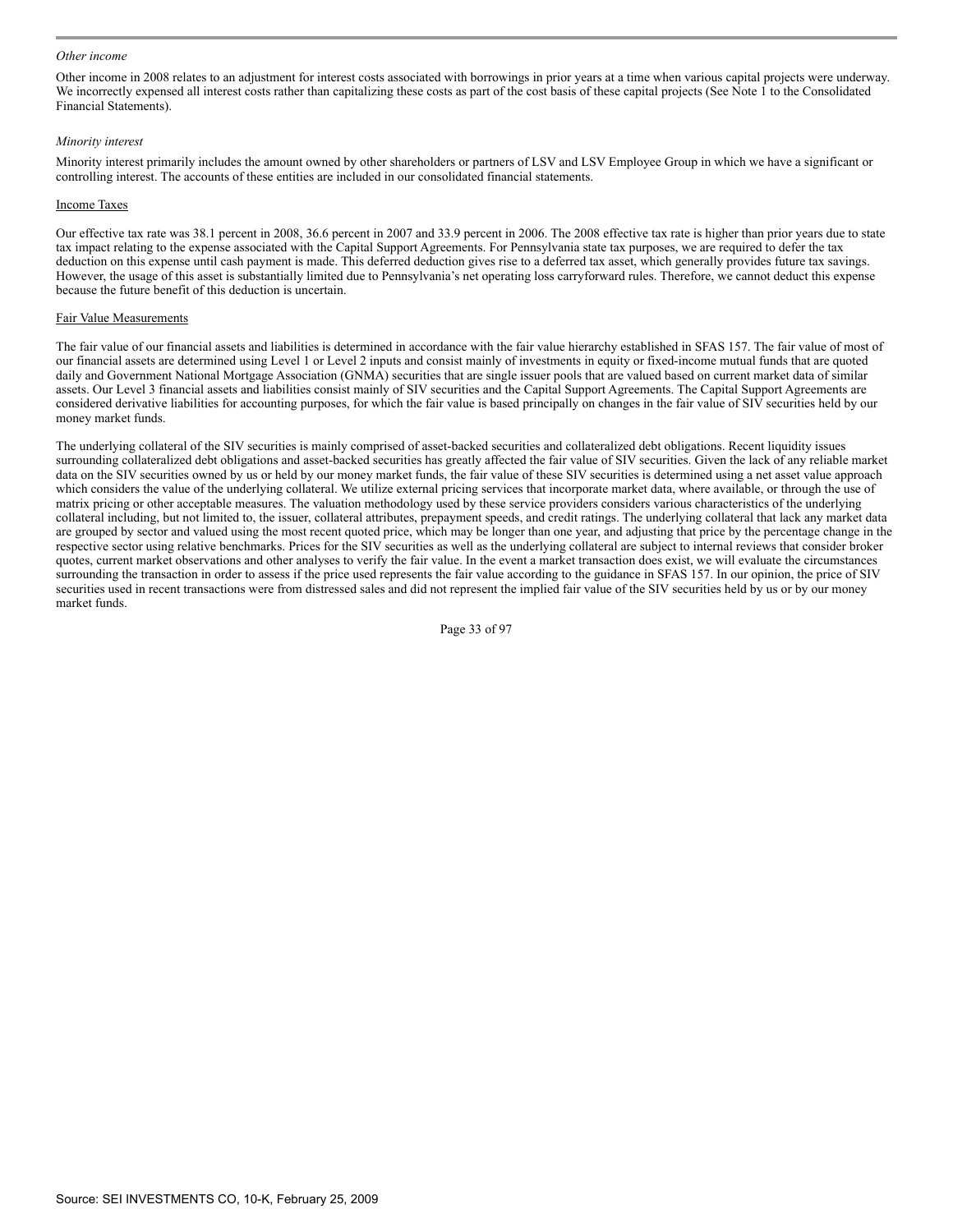The table below presents a reconciliation for all of our financial assets and liabilities measured at fair value on a recurring basis using significant unobservable inputs (Level 3) for the period from January 1, 2008 to December 31, 2008:

|                                             |  | <b>Trading Securities</b><br><b>Issued by SIVs</b> |  |       |  | <b>Other Trading</b><br><b>Securities</b> |  | Capital Support<br>Agreements |
|---------------------------------------------|--|----------------------------------------------------|--|-------|--|-------------------------------------------|--|-------------------------------|
| Balance, January 1, 2008                    |  |                                                    |  |       |  | (25, 122)                                 |  |                               |
| Purchases, issuances and settlements, net   |  | 15.034                                             |  | l.971 |  |                                           |  |                               |
| Total gains (losses) (realized/unrealized): |  |                                                    |  |       |  |                                           |  |                               |
| Included in earnings                        |  | (9,321)                                            |  | (274) |  | (148, 861)                                |  |                               |
| Included in other comprehensive income      |  |                                                    |  |       |  |                                           |  |                               |
| Transfers in and out of Level 3             |  |                                                    |  |       |  |                                           |  |                               |
| Balance, December 31, 2008                  |  | 5,713                                              |  | .697  |  | (173.983)                                 |  |                               |

# **Liquidity and Capital Resources**

| Year Ended December 31,                      | 2008      | 2007          | 2006       |
|----------------------------------------------|-----------|---------------|------------|
| Net cash provided by operating activities    | \$284,728 | \$ 361,457    | \$ 346,170 |
| Net cash used in investing activities        | (86,299)  | (96.058)      | (118,016)  |
| Net cash used in financing activities        | (142,707) | (191, 426)    | (71, 334)  |
| Net increase in cash and cash equivalents    | 55,722    | 73.973        | 156.820    |
| Cash and cash equivalents, beginning of year | 360,921   | 286,948       | 130,128    |
| Cash and cash equivalents, end of year       | \$416,643 | 360.921<br>S. | \$286,948  |

Cash requirements and liquidity needs are primarily funded through our cash flow from operations and our capacity for additional borrowing. At December 31, 2008, our unused sources of liquidity consisted of cash and cash equivalents and the amount available under our credit facility. Cash and cash equivalents of \$416.6 million includes \$60.5 million at December 31, 2008 from LSV, of which we have a 43 percent partnership interest (See Note 2 to the Consolidated Financial Statements). Our cash and cash equivalents include accounts managed by our subsidiaries and minority-owned subsidiaries that are used in their operations or to cover specific business and regulatory requirements. The availability of this cash for other purposes beyond the operations of these subsidiaries may be limited. The actual amount of cash and cash equivalents that is free and available for other general corporate purposes is reduced by these cash accounts.

We have capacity for additional borrowings through a five year unsecured senior revolving credit facility with JPMorgan Chase Bank, N.A., individually and as agent and a syndicate of other lenders. We have no reason to believe that any of the participating lenders will be unable to honor their respective commitments relating to all of the terms of the credit facility. The credit facility became effective in July 2007 and initially provided for borrowings up to \$200.0 million. Three amendments to the credit facility were executed in 2008. The primary changes to the credit facility from the amendments included: 1) an increase of \$100.0 million in the total aggregate borrowing amount to \$300.0 million with an option for an additional increase of \$100.0 million to \$400.0 million under certain conditions; 2) an allowance for the incurrence of the contingent obligation represented by the Amended Capital Support Agreements; 3) the exclusion of purchases of SIV securities held by SDIT PO and SLAT PO of up to \$346.0 million and purchases of GNMA securities to satisfy applicable regulatory requirements of SPTC, our wholly-owned subsidiary, of up to \$100.0 million from the calculation of certain investments; and 4) an increase in the allowable leverage ratio for the additional contingent obligations required under the Amended Capital Support Agreements. These amendments were completed as part of our effort to manage our SIV exposure for the benefit of our clients and ultimately for our shareholders (See "Money Market Fund Support" earlier in this discussion).

The availability of the credit facility is subject to the compliance with certain covenants set forth in the agreement. Currently, our ability to borrow from the credit facility is not limited by any covenant of the agreement. Of all of the covenants, we believe satisfying the leverage ratio could be the most difficult in the future. The leverage ratio is calculated as consolidated indebtedness divided by earnings before interest, taxes, depreciation, amortization and other items as defined by the covenant during the last four quarters (EBITDA). The amount of consolidated

Page 34 of 97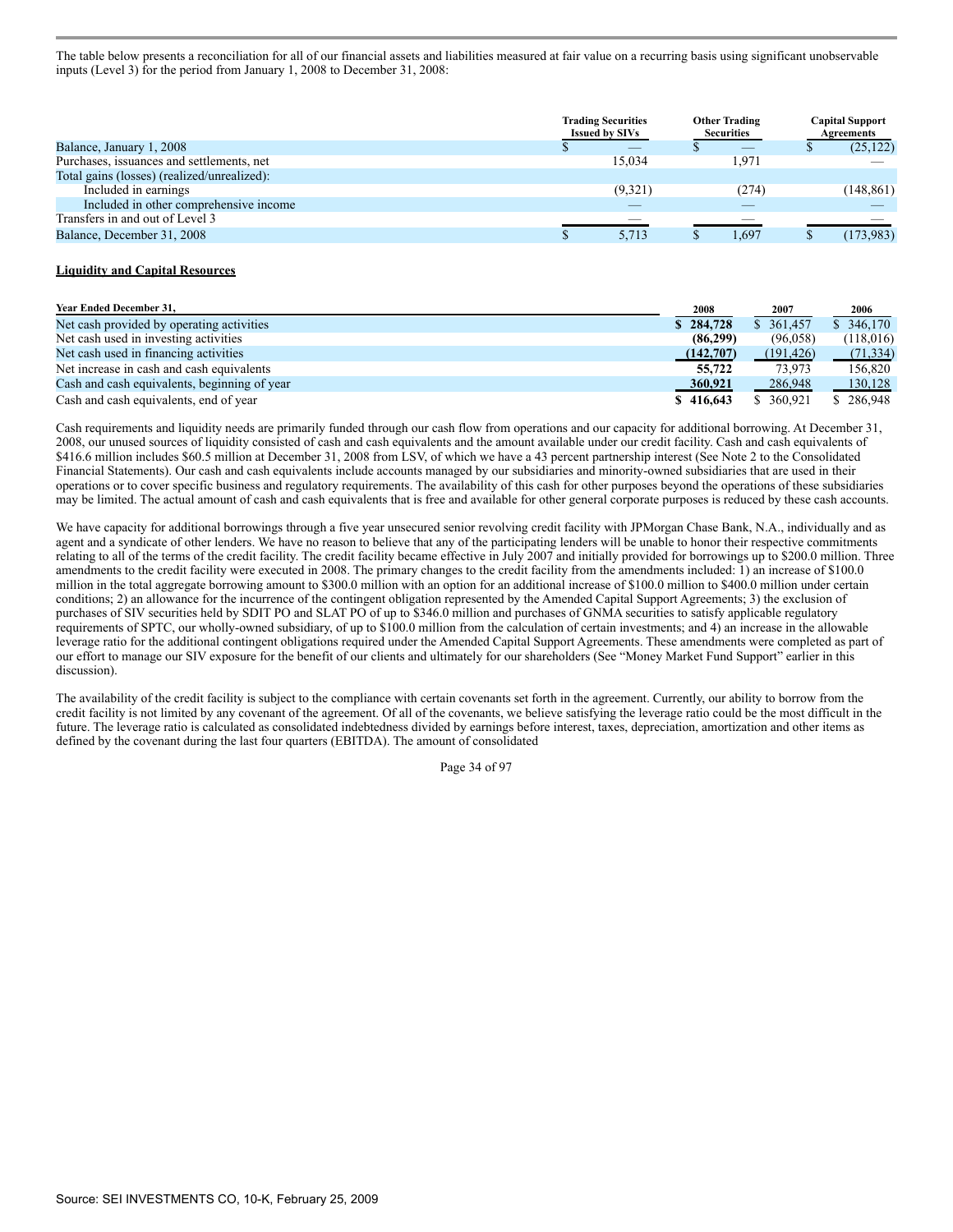indebtedness according to the terms of the covenant include the capital commitment under the Capital Support Agreements and the outstanding debt of LSV Employee Group. We must maintain at all times prior to and including September 30, 2009, a ratio of consolidated indebtedness of not more than 2.25 times the amount of EBITDA, at all times from October 1, 2009 through and including December 31, 2009, not more than 2.00 times EBITDA, and at all times thereafter, not more than 1.75 times EBITDA. As of December 31, 2008, our leverage ratio is 1.10 times EBITDA. Although we expect this ratio to increase in 2009 if unfavorable market conditions persist, we do not anticipate that this covenant or any covenant of the credit facility will restrict our ability to borrow from the credit facility.

The obligations under the Amended Capital Support Agreements are secured by letters of credit of a third party bank rated A-1 by S&P. The letters of credit were issued under the credit facility. The letters of credit have a term of one year with various expiration dates beyond the expiration date of the Amended Capital Support Agreements. In the event that capital must be provided to the Funds or we have to purchase any of the SIV securities, we may at our discretion utilize the credit facility or use our available cash on hand. However, so long as the letters of credit remain outstanding, the amount available under the credit facility will be reduced by the total amount of the letters of credit. As of February 20, 2009, we had \$195.0 million of letters of credit outstanding. Therefore, only the remaining \$105.0 million of the credit facility is unrestricted and may be used for general purposes.

Cash flows from operations decreased \$76.7 million in 2008 compared to 2007 and increased \$15.3 million in 2007 compared to 2006. The decrease in 2008 was primarily due to the decline in net income and the net change in working capital accounts. Our working capital accounts were primarily affected by lower expected payments for incentive compensation in 2008 compared to 2007, lower accounts receivable balances from the decline in revenues and the change in deferred taxes in 2008 due to the non-cash charge related to the Amended Capital Support Agreements. The increase in cash flows in 2007 was primarily caused by the increase in net income.

We have long-term contractual agreements with banks and other financial institutions, especially within our Private Banks segment. These banks and financial institutions continue to meet the scheduled payment terms under these contracts. We have no reason to believe that these clients will be unable to satisfy current and future obligations. Additionally, the Investment Managers segment has contractual agreements with managers of hedge funds. There have been recent concerns and issues within the hedge fund industry. We believe our clients are stable and well-respected managers that will continue to remain viable entities over the long-term. These firms continue to meet all of their obligations. Our clients continue to meet their current financial obligations with us. We do not have any significant collectibility issues regarding our receivables as of December 31, 2008 and we have not received any indications that we should anticipate significant collectibility issues regarding our receivables in the near term.

Net cash used in investing activities includes:

- *The capitalization of costs incurred in developing computer software.* We will continue the development of the Global Wealth Platform, placed in service in 2007, through a series of releases to expand the functionality of the platform. The costs associated with these enhancements will be capitalized. We capitalized \$52.0 million of software development costs in 2008 as compared to \$61.4 million in 2007. The decrease in capitalized costs was primarily due to increased maintenance and support for the operation of the platform in 2008, which is not eligible for capitalization (See Note 1 to the Consolidated Financial Statements);
- *Purchases, sales and maturities of marketable securities.* We had cash outflows of \$61.6 million for purchases of marketable securities in 2008 as compared to cash outflows of \$73.4 million in 2007. Inflows from sales and maturities of marketable securities were \$60.7 million and \$68.9 million in 2008 and 2007, respectively. Cash outflows for marketable securities in 2008 were primarily for the purchase of GNMA securities purchased to satisfy applicable regulatory requirements of SPTC, U.S. Treasury securities purchased by SIDCO, and the SIV securities purchased from the SDIT MM Fund (See Notes 6 and 7 to the Consolidated Financial Statements). Purchases of marketable securities in 2007 mainly comprised investments for the start-up of new investment products; and
- *Capital expenditures.* Our capital expenditures in 2008 primarily include new computer-related equipment associated with our investment processing platforms. In 2007, capital expenditures also included costs related to the expansion of our corporate headquarters, which was completed in 2007. During the second quarter 2008, we initiated a new expansion project at our corporate headquarters. Total costs for this project are expected to be at least \$13.4 million, of which \$2.7 million was spent in 2008. Work on the expansion project has been temporarily suspended. The completion of the project is estimated to occur within one year from the resumption date of the project.

Page 35 of 97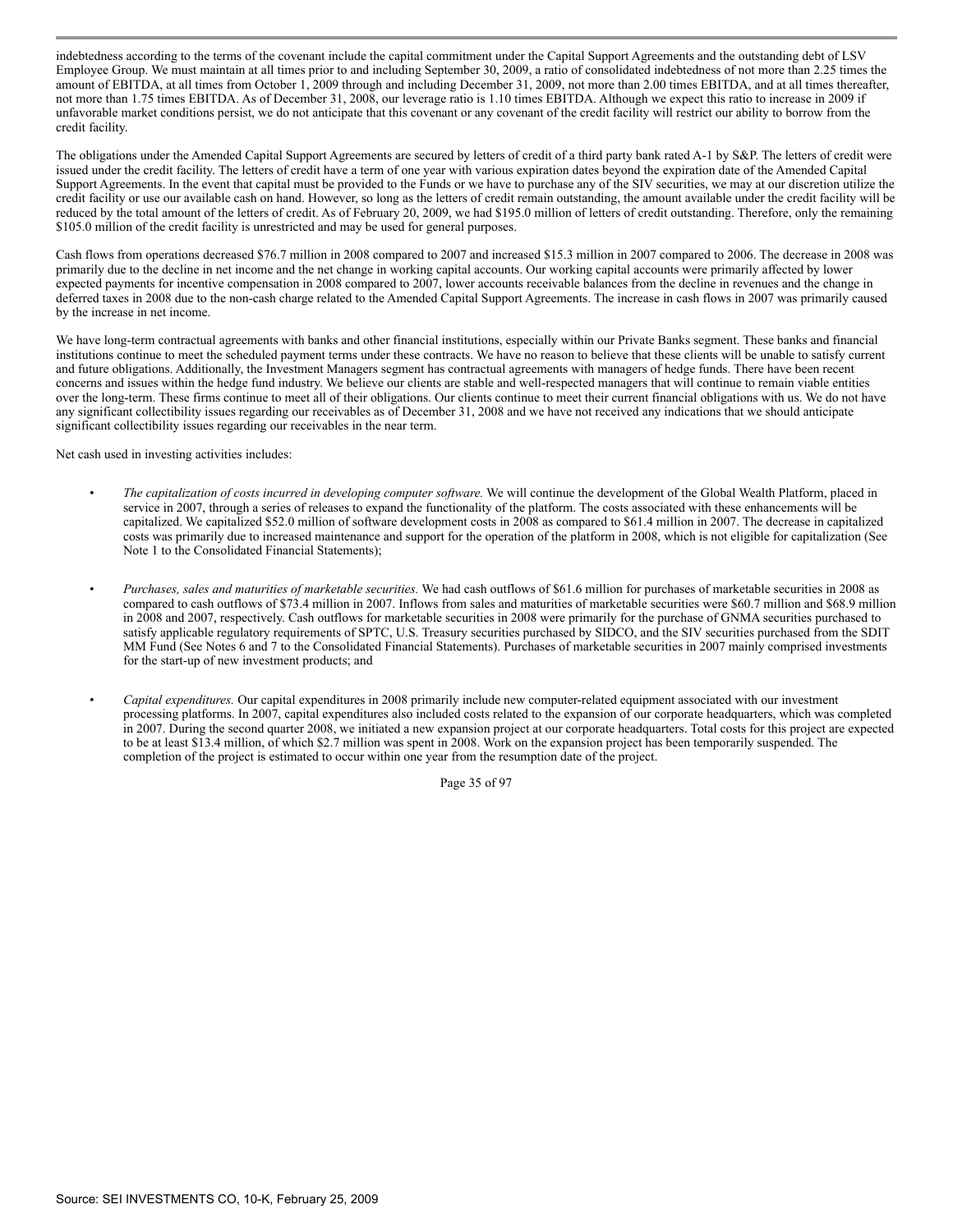Net cash used in financing activities includes:

- *Principal payments of our debt.* Principal payments in 2008 are comprised solely of payments made by LSV Employee Group for amounts included in our debt. LSV Employee Group made principal payments of \$20.4 million in 2008 and \$19.7 million in 2007. We made a voluntary principal payment of \$5.0 million for the remaining balance of our Senior Notes in 2007.
- *Dividend payments.* Cash dividends paid were \$28.9 million or \$.15 per share in 2008, \$25.7 million or \$.13 per share in 2007 and \$22.7 million or \$.12 per share in 2006. Our Board of Directors declared a cash dividend of \$.08 per share on December 16, 2008. The dividend was paid on January 22, 2009 for \$15.3 million.
- *The repurchase of our common stock.* Our Board of Directors has authorized the repurchase of up to \$1.5 billion worth of our common stock. Through January 31, 2009, we repurchased approximately 254.8 million shares of our common stock at a cost of \$1.4 billion and had \$82.5 million of authorization remaining for the purchase of our common stock under this program. Currently, there is no expiration date for our common stock repurchase program. The following table lists information regarding repurchases of our common stock during 2008, 2007, and 2006:

| Year | <b>Total Number</b><br>of Shares<br>Repurchased | <b>Average Price</b><br>Paid per<br><b>Share</b> |       | <b>Total Cost</b><br>(in thousands) |         |  |
|------|-------------------------------------------------|--------------------------------------------------|-------|-------------------------------------|---------|--|
| 2008 | 5,778,000                                       |                                                  | 22.44 |                                     | 129,633 |  |
| 2007 | 7.161.000                                       |                                                  | 28.64 |                                     | 205,085 |  |
| 2006 | 4,689,000                                       |                                                  | 23.40 |                                     | 109,734 |  |

We believe our operating cash flow, available borrowing capacity, and existing cash and cash equivalents should provide adequate funds for ongoing operations; our obligations with respect to the Capital Support Agreements, continued investment in new products and equipment; our common stock repurchase program; and future dividend payments.

# **Significant Arrangement**

On January 24, 2006, we entered into a Guaranty and Collateral Agreement with LSV Employee Group, LaSalle Bank National Association and certain other lenders. We entered into the agreement in order to facilitate the acquisition of certain partnership interests of LSV by LSV Employee Group. Additional information pertaining to the agreement is presented in Note 2 to the Consolidated Financial Statements.

# **Contractual Obligations and Contingent Obligations**

As of December 31, 2008, the Company is obligated to make payments in connection with its lines of credit, debt obligations, operating leases, maintenance contracts and other commitments in the amounts listed below. The contractual obligation table below excludes \$4,067 of the Company's FIN 48 liabilities because the Company cannot make a reasonable estimate of the timing of the related cash payment. The Company has no unrecorded obligations other than the items noted in the following table:

|                                                 |              |          |          | 2011 to  | 2013 and          |
|-------------------------------------------------|--------------|----------|----------|----------|-------------------|
|                                                 | <b>Total</b> | 2009     | 2010     | 2012     | <b>Thereafter</b> |
| Line of credit and long-term debt $(a)(b)$      | \$36.278     | 9.919    | 7.579    | \$18.780 |                   |
| Operating leases and maintenance agreements (c) | 38.253       | 11.778   | 7.981    | 6.744    | 1,750             |
| Other commitments (d)                           |              |          |          |          |                   |
| Total                                           | \$86.254     | \$33.420 | \$15.560 | \$25,524 | 1.750             |

(a) Amounts include estimated commitment fees for our credit facility and fronting fees for our letters of credit. See Note 8 to the Consolidated Financial Statements.

- (b) Amounts include the long-term debt of LSV Employee Group. See Note 2 to the Consolidated Financial Statements.
- (c) See Note 12 to the Consolidated Financial Statements.

Page 36 of 97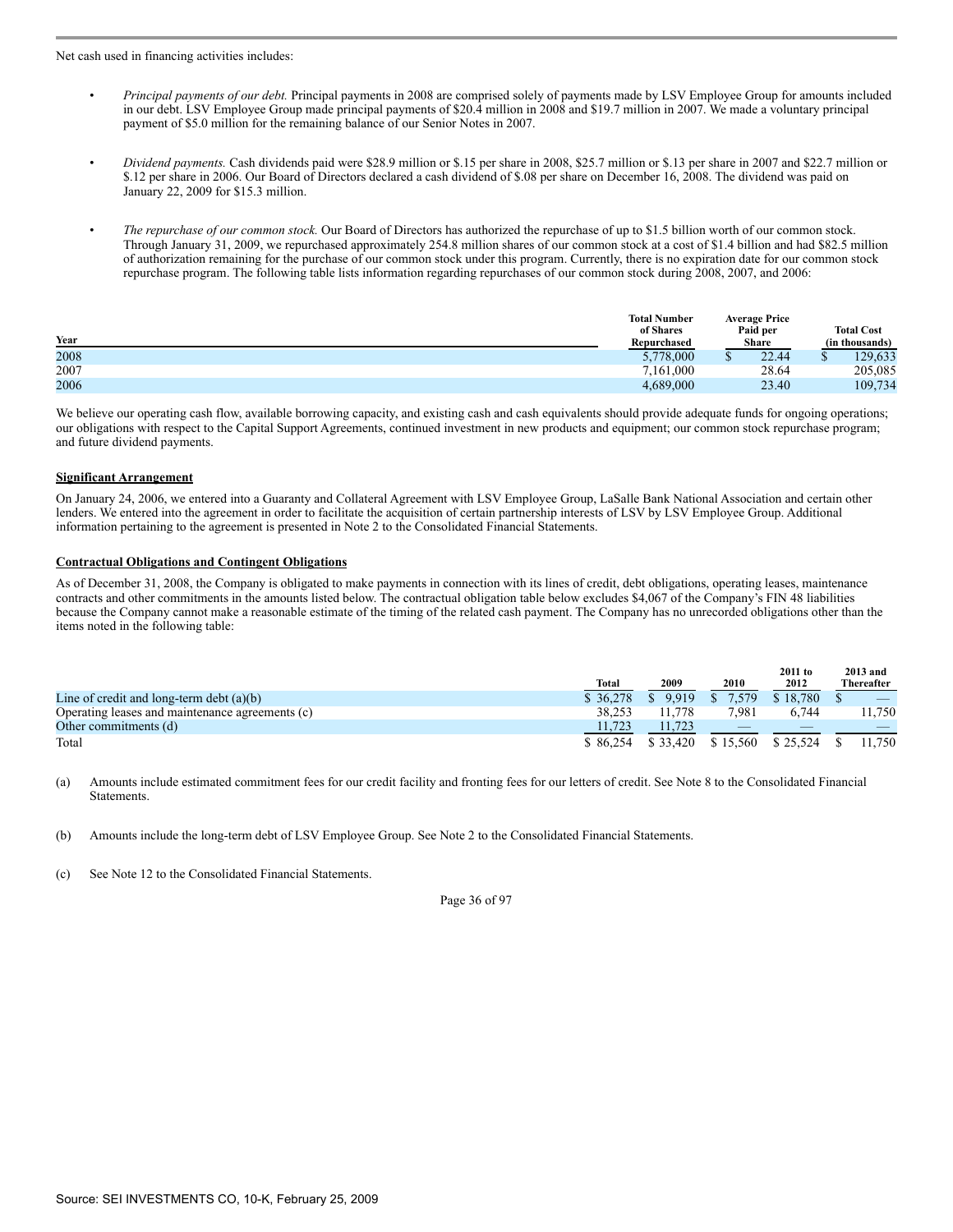(d) Amount includes the FIN 48 liabilities that are classified as a current liability on the accompanying Consolidated Balance Sheets. The actual cash payment associated with these commitments may differ. See Note 13 to the Consolidated Financial Statements.

In November 2008, we amended the Capital Support Agreements with the SDIT PO Fund and the SLAT PO Fund. These amended agreements provide that if either of the Funds realize payments or sales proceeds from the ultimate disposition of specified SIV securities which are less than its amortized cost, we will be required to provide capital to the Fund equal to the amount by which the amortized cost of the specified SIV security exceeds the amount realized from the sale or other disposition of the SIV securities (See "Money Market Fund Support" earlier in this discussion).

# **Critical Accounting Policies**

The accompanying consolidated financial statements and supplementary information were prepared in accordance with accounting principles generally accepted in the United States. Our significant accounting policies are discussed in Note 1 to the Consolidated Financial Statements. Inherent in the application of many of these accounting policies is the need for management to make estimates and judgments in the determination of certain revenues, expenses, assets and liabilities. Materially different financial results can occur as circumstances change and additional information becomes known. We believe that the following accounting policies require extensive judgment by our management to determine the recognition and timing of amounts recorded in our financial statements.

# Revenue Recognition:

Revenues are recognized in the periods in which the related services are performed provided that persuasive evidence of an agreement exists, the fee is fixed or determinable, and collectibility is reasonably assured. Cash received by us in advance of the performance of services is deferred and recognized as revenue when earned. Our principal sources of revenues are: (1) asset management, administration and distribution fees calculated as a percentage of the total average daily net assets under management or administration; (2) information processing and software servicing fees that are recurring in nature and earned based upon the number of trust accounts being serviced and non-recurring project fees that are earned based upon contractual agreements related to client implementations; and (3) transaction-based fees for providing securities valuation and trade-execution services. The majority of our revenues are based on contractual arrangements. Certain portions of our revenues require management's consideration of the nature of the client relationship in determining whether to recognize as revenue the gross amount billed or net amount retained after payments are made to vendors for certain services related to the product or service offering.

Allowance for Doubtful Accounts:

We maintain an allowance for doubtful accounts for estimated losses resulting from the inability of some of our clients to make their scheduled payments. The allowance for doubtful accounts is based on the total amount of outstanding receivables and an aging analysis at each balance sheet date. Other factors are considered in determining the adequacy of the allowance for doubtful accounts, such as historical trends, the financial condition of our clients and other factors that may be deemed appropriate. Based upon this analysis, the allowance for doubtful accounts is adjusted to an amount that is sufficient to cover expected losses from doubtful accounts.

Fair Value of Financial Assets and Liabilities:

The fair value of our financial assets and liabilities are determined in accordance with the fair value hierarchy established in SFAS 157, "Fair Value Measurements." SFAS 157 defines fair value as the exchange price that would be received for an asset or paid to transfer a liability (an exit price) in the principal or most advantageous market for the asset or liability in an orderly transaction between market participants on the measurement date. The fair value hierarchy of SFAS 157 requires an entity to maximize the use of observable inputs when measuring fair value and classifies those inputs into three levels:

Level 1 – Quoted prices in active markets for identical assets and liabilities without adjustment;

Level 2 – Observable inputs other than level 1 prices, such as quoted prices for similar assets, quoted prices in markets that are not active, or other inputs that are observable or can be corroborated by observable market data; and

Level 3 – Unobservable inputs that are supported by little or no market activity and are significant to the fair value of those assets or liabilities.

Page 37 of 97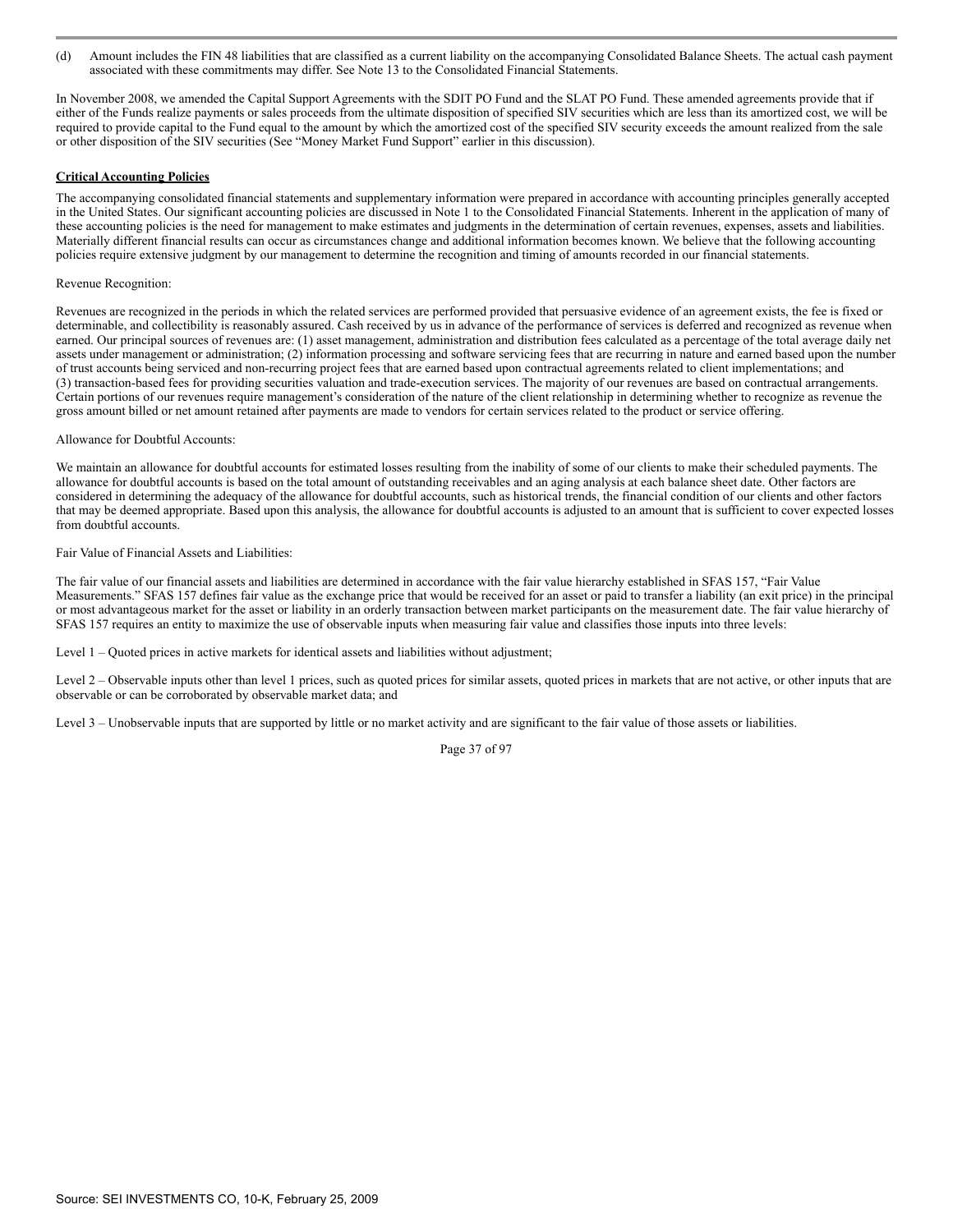The use of Level 3 inputs to determine the fair value of our financial assets and liabilities requires consider judgment by management. Our Level 3 financial assets and liabilities consist of SIV securities we own and the Capital Support Agreements, which are largely dependent on the fair value of the SIV securities held by our money market funds (See Fair Value Measurements section earlier in this discussion).

We review our investments in marketable securities on a quarterly basis with regard to impairment. Factors considered in determining other-than-temporary impairment are significant or prolonged declines in the fair value of our investments, our ability and intent to retain the investment for a period sufficient to allow the value to recover, and the financial condition of the investment. After considering these factors, if we believe that a decline is other-than-temporary, the carrying value of the investment is written down to its fair value through current period earnings.

#### Computer Software Development Costs:

We utilize internally developed computer software as part of our product offering. In the development of a new software product, substantial consideration must be given by management to determine whether costs incurred are research and development costs, or internal software development costs eligible for capitalization. Management must consider a number of different factors during their evaluation of each computer software development project that includes estimates and assumptions. Costs considered to be research and development are expensed as incurred. After meeting specific requirements, internal software development costs are capitalized as incurred. The capitalization and ongoing assessment of recoverability of software development costs requires considerable judgment by management with respect to certain external factors, including, but not limited to, technological and economic feasibility, and estimated economic life. Amortization of capitalized software development costs begins when the product is ready for its intended use. Capitalized software development costs are amortized on a product-by-product basis using the straight-line method over the estimated economic life of the product or enhancement.

We evaluate the carrying value of our capitalized software when circumstances indicate the carrying value may not be recoverable. The review of capitalized software for impairment requires significant assumptions about operating strategies, underlying technologies utilized, and external market factors. Our capitalized software was developed using mainstream technologies that are industry standards and are based on technology developed by multiple vendors that are significant industry leaders. External market factors include, but not limited to, expected levels of competition, barriers to entry by potential competitors, stability in the target market and governmental regulations. In 2008, we determined that no events or change in circumstances had occurred that would indicate that our capitalized software development costs were impaired.

# Goodwill and Intangible Assets:

The goodwill and intangible assets on our Consolidated Balance Sheets were generated from the purchase of partnership interest by LSV Employee Group of LSV. Under the provisions of SFAS 142, we perform assessments for impairment of goodwill at least annually or more frequently if an event occurs or circumstances change that would more likely than not reduce the fair value of a reporting unit below its carrying amount. The impairment assessment is performed using a two-step, fair value based test. The first step is to compare the fair value of the reporting unit to its carrying amount, including goodwill. If the carrying amount of the reporting unit exceeds its fair value, the second step is performed. The second step requires an allocation of fair value to the individual assets and liabilities using a purchase price allocation in order to determine the implied fair value of goodwill. If the implied fair value of goodwill is less than the carrying amount, an impairment loss is recognized. We estimate the fair value of the LSV reporting unit primarily based upon an earnings multiple approach. This approach requires an estimate of future expected cash flows from the LSV reporting unit which involves significant assumptions by management. This approach has been consistently applied since inception of the goodwill.

A review of the carrying value of our intangible assets is performed during our assessment of goodwill since both were generated by LSV Employee Group's purchase of an interest in LSV. For purposes of recognizing and measuring an impairment loss, a long-lived asset shall be grouped with other assets and liabilities at the lowest level for which identifiable cash flows are largely independent. It is impossible to distinguish between the cash flows generated by goodwill and intangible assets and therefore the impairment analysis of the intangible assets are grouped with all of the other assets of LSV, including goodwill. To date, we have not recognized any impairment charge pertaining to our goodwill or intangible assets.

Page 38 of 97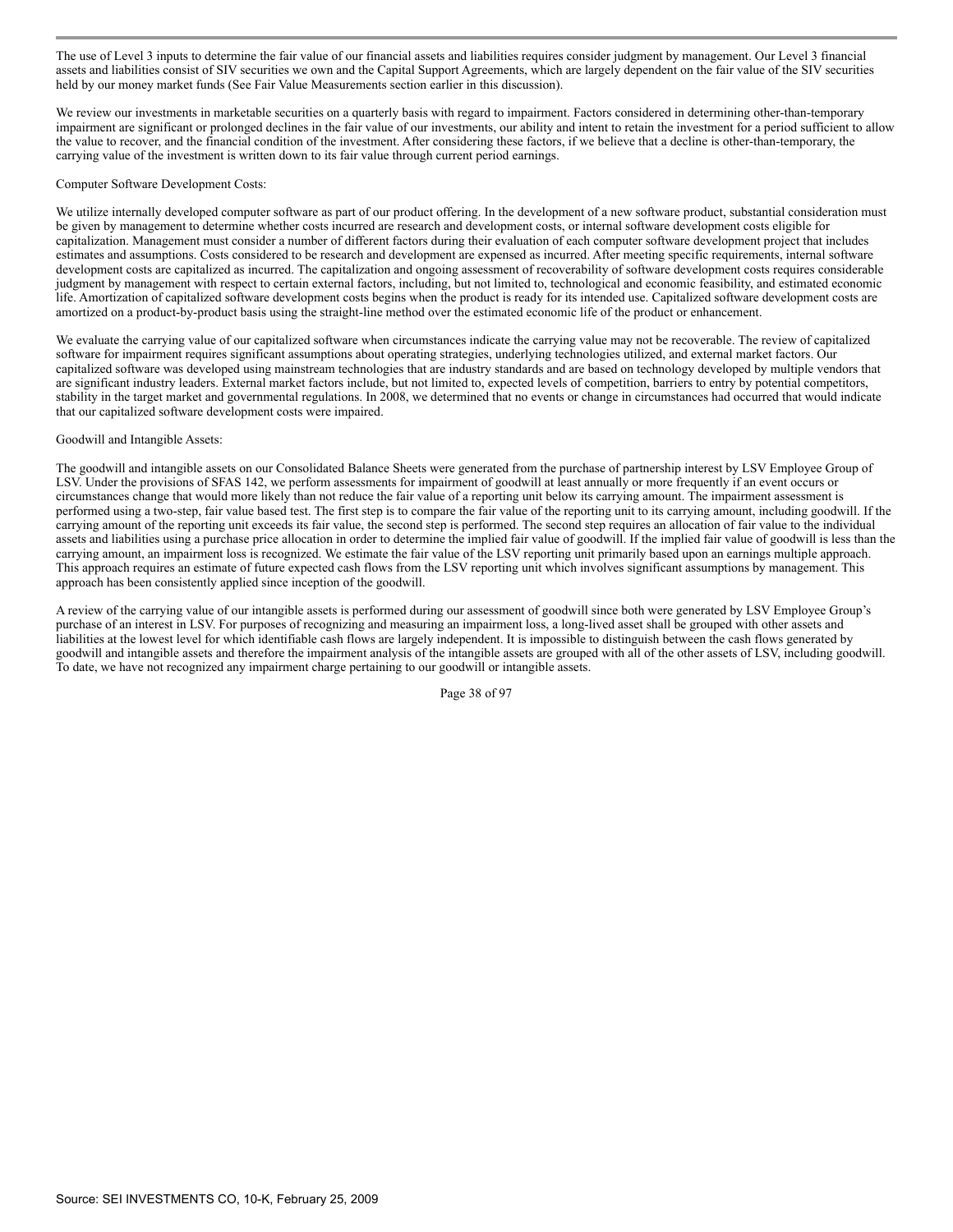#### Income Tax Accounting:

We use the asset and liability method of accounting for income taxes. Under this method, income tax expense is recognized for the amount of taxes payable or refundable for the current year. In addition, deferred tax assets and liabilities are recognized for the expected future tax consequences of temporary differences between the financial reporting and tax bases of assets and liabilities, and for operating losses and tax credit carryforwards. Management must make assumptions, judgments and estimates to determine our current provision for income taxes and also our deferred tax assets and liabilities and any valuation allowance to be recorded against a deferred tax asset.

Our assumptions, judgments and estimates relative to the current provision for income taxes take into account current tax laws, our interpretation of current tax laws and possible outcomes of current and future audits conducted by foreign and domestic tax authorities. We have established reserves for income taxes to address potential exposures involving tax positions that could be challenged by tax authorities. Although we believe our assumptions, judgments and estimates are reasonable, changes in tax laws or our interpretation of tax laws and the resolution of any future tax audits could significantly impact the amounts provided for income taxes in our consolidated financial statements.

Our assumptions, judgments and estimates relative to the value of a deferred tax asset take into account predictions of the amount and category of future taxable income, such as income from operations or capital gains income. Actual operating results and the underlying amount and category of income in future years could render our current assumptions, judgments and estimates of recoverable net deferred taxes inaccurate. Any of the assumptions, judgments and estimates mentioned above could cause our actual income tax obligations to differ from our estimates, thus materially impacting our financial position and results of operations.

# Stock-Based Compensation:

Stock-based compensation cost is measured at the grant date based on the fair value of the award and is recognized as expense over the requisite service period, which is the vesting period. We currently use the Black-Scholes option pricing model to determine the fair value of stock options. The determination of the fair value of stock-based payment awards on the date of grant using an option-pricing model is affected by our stock price as well as various other assumptions. These assumptions include our expected stock price volatility over the term of the awards, actual and projected employee stock option exercise behaviors, risk-free interest rate and expected dividends. We are required to estimate forfeitures at the time of grant and revise those estimates in subsequent periods if actual forfeitures differ from those estimates. The amount of stock-based compensation expense that is recognized in a given period is dependent upon management's estimate of when the earnings per share targets are expected to be achieved. If this estimate proves to be inaccurate, the remaining amount of stock-based compensation expense could be accelerated, spread out over a longer period, or reversed. We currently base our expectations for these assumptions from historical data and other applicable factors. These expectations are subject to change in future periods.

The assessment of critical accounting policies is not meant to be an all-inclusive discussion of the uncertainties to financial results that can occur from the application of the full range of our accounting policies. Materially different financial results could occur in the application of other accounting policies as well. Also, materially different results can occur upon the adoption of new accounting standards.

# New Accounting Pronouncements

In December 2007, the FASB issued SFAS No. 141 (revised 2007) (SFAS 141R), "Business Combinations," which replaces SFAS No.141, "Business Combinations." SFAS 141R will change how to account for business acquisitions. SFAS 141R requires the assets acquired, the liabilities assumed and any non-controlling interest in the acquiree at the acquisition date to be measured at their fair values as of that date, with limited exceptions. SFAS 141R makes various other amendments intended to provide additional guidance or to confirm existing guidance. SFAS 141R will become effective for us beginning in the first quarter of 2009. Early adoption is not permitted. We are currently evaluating the impact SFAS 141R will have on our consolidated financial statements.

In December 2007, the FASB issued SFAS No. 160 (SFAS 160), "Noncontrolling Interest in Consolidated Financial Statements, an amendment of Accounting Research Bulletin No.51." SFAS 160 establishes accounting and reporting standards that require the ownership interests in subsidiaries not held by the parent to be clearly identified, labeled and presented in the consolidated statement of financial position within equity, but separate from the parent's equity. This statement also requires the amount of consolidated net income attributable to the parent and to the non-controlling interest to be clearly identified and presented on the face of the consolidated statement of income. Changes in a parent's ownership interest while the parent retains its controlling financial interest must be accounted for consistently, and when a subsidiary is deconsolidated, any retained non-controlling equity investment in the former subsidiary must be initially measured at fair value. The gain or loss on the deconsolidation of the subsidiary is measured using the fair value of any non-controlling equity investment. SFAS 160 also requires entities to provide

Page 39 of 97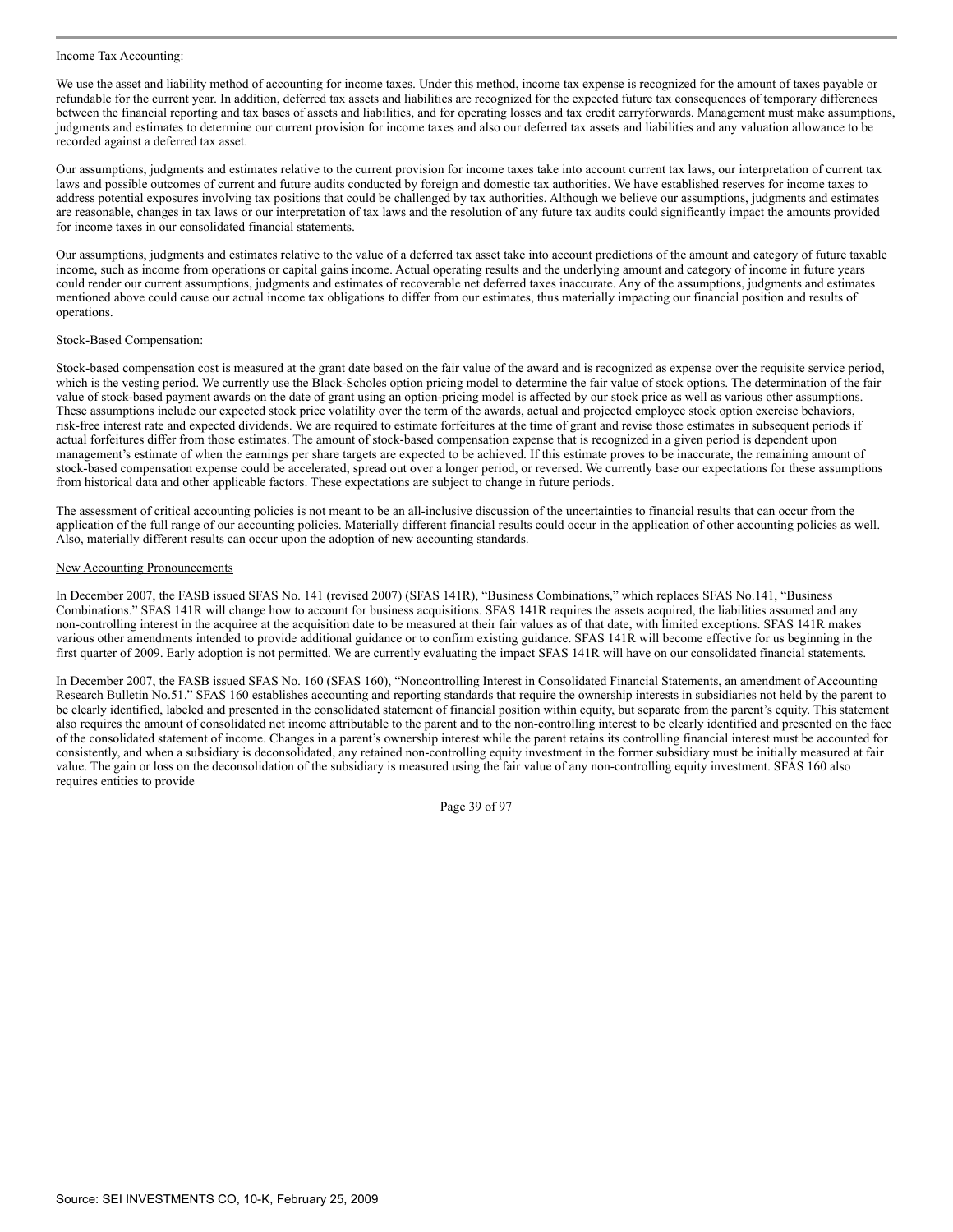sufficient disclosures that clearly identify and distinguish between the interests of the parent and the interests of the non-controlling owners. SFAS 160 will become effective for us beginning in the first quarter of 2009. Early adoption is not permitted. We are currently evaluating the impact SFAS 160 will have on our consolidated financial statements but we do not believe it will have a significant impact upon adoption.

In March 2008, the FASB issued FASB Statement No. 161 (SFAS 161), "Disclosures about Derivative Instruments and Hedging Activities." SFAS 161 requires companies with derivative instruments to disclose information that should enable financial-statement users to understand how and why a company uses derivative instruments, how derivative instruments and related hedged items are accounted for under FASB Statement No. 133 "Accounting for Derivative Instruments and Hedging Activities" and how derivative instruments and related hedged items affect a company's financial position, financial performance and cash flows. SFAS 161 will become effective for us beginning in the first quarter of 2009. We are currently evaluating the impact SFAS 161 will have on our consolidated financial statements but we do not believe it will have a significant impact upon adoption.

In April 2008, the FASB issued FSP 142-3 (FSP 142-3), "Determination of the Useful Life of Intangible Assets." FSP 142-3 amends the factors that should be considered in developing renewal or extension assumptions used to determine the useful life of a recognized intangible asset under FASB Statement No. 142 (SFAS 142), "Goodwill and Other Intangible Assets." The intent of this new guidance is to improve the consistency between the useful life of a recognized intangible asset under SFAS 142 and the period of expected cash flows used to measure the fair value of the asset under other accounting pronouncements. FSP 142-3 will become effective for us beginning in the first quarter of 2009. We are currently evaluating the impact, if any, that FSP 142-3 will have on our consolidated financial statements but we do not believe it will have a significant impact upon adoption.

In October 2008, the FASB issued FSP FAS 157-3 (FSP FAS 157-3), "Determining the Fair Value of a Financial Asset When the Market for That Asset Is Not Active." FSP FAS 157-3 clarifies the application of SFAS 157 in a market that is not active and provides an example to illustrate key considerations in determining the fair value of a financial instrument when the market for that financial asset is not active. FSP 157-3 was effective upon issuance, including prior periods for which financial statements have not been issued. The adoption of FSP FAS 157-3 did not have a material impact on our consolidated financial statements.

In December 2008, the FASB issued FSP FAS 140-4 and FIN 46(R)-8 (FSP 140-4 and FIN 46R-8), "Disclosures by Public Entities (Enterprises) about Transfers of Financial Assets and Interests in Variable Interest Entities." FSP 140-4 and FIN 46R-8 requires additional disclosures related to variable interest entities in accordance with SFAS 140 and FIN 46R. These disclosures include significant judgments and assumptions, restrictions on assets, risks and the affects on financial position, financial performance and cash flows. This FSP became effective for the first reporting period ending after December 15, 2008. We adopted FSP 140-4 and FIN 46R-8 as of December 31, 2008. Disclosures required by FSP 140-4 and FIN 46R-8 are included in Note 1 to our consolidated financial statements. The adoption of FSP 140-4 and FIN 46R-8 did not have any financial impact on our consolidated financial statements.

See the discussion of New Accounting Pronouncements in Note 1 to the Consolidated Financial Statements.

Page 40 of 97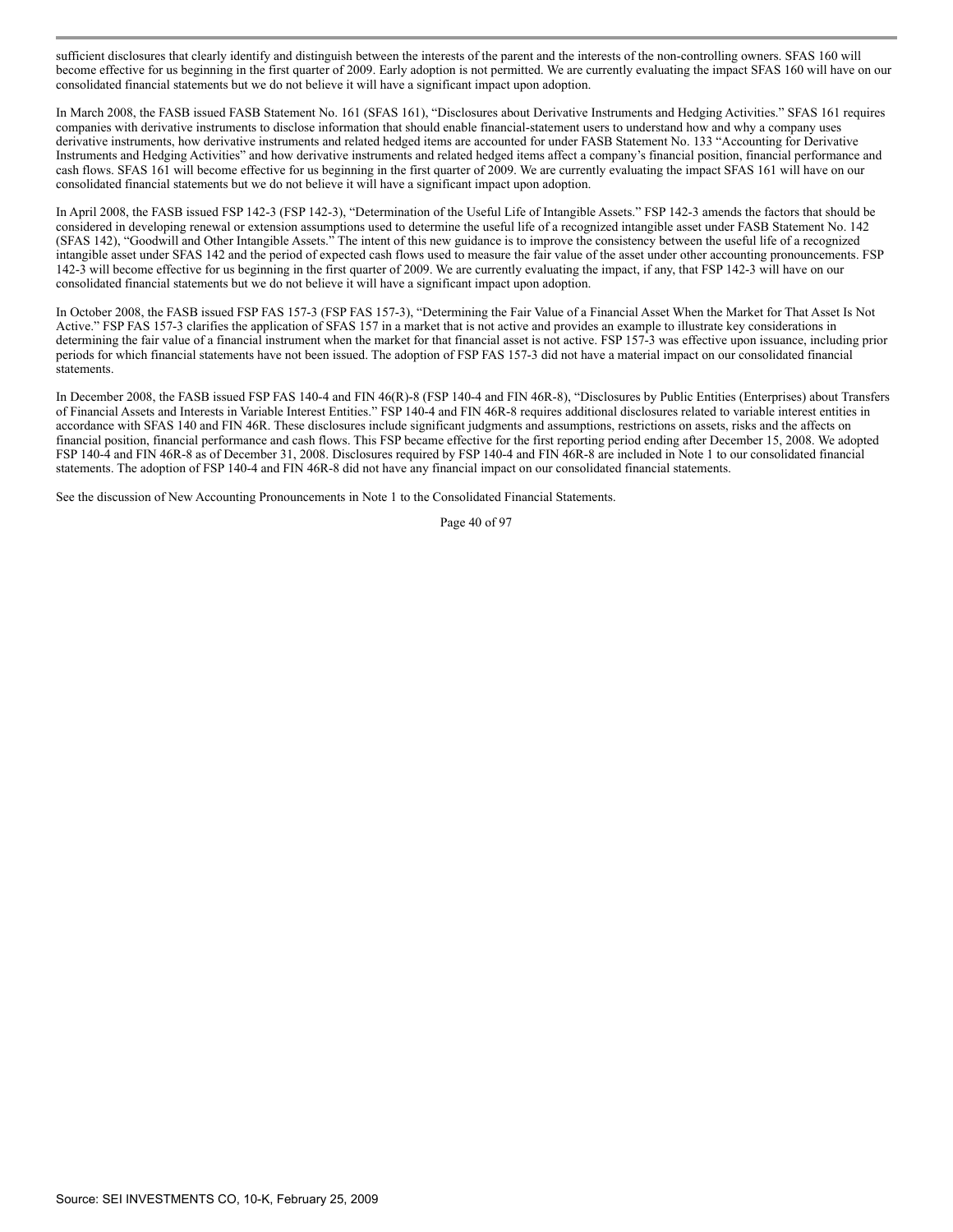# **Item 7A. Quantitative and Qualitative Disclosures About Market Risk.**

Interest Rate Risk - Our exposure to changes in interest rates primarily relates to our investment portfolio. Our excess cash is principally invested in short-term, highly liquid financial instruments, mainly money market funds, with a substantial portion of such investments having initial maturities of three months or less. The holdings in our investment portfolio most sensitive to interest rate risk include Government National Mortgage Association (GNMA) securities and a short-term mutual fund principally invested in securities of U.S. and foreign commercial banks and government agencies. We place our investments in financial instruments that meet high credit quality standards. While changes in interest rates could decrease interest income, we do not believe that we have a material exposure to changes in interest rates. We do not undertake any specific actions to cover our exposure to interest rate risk and are not a party to any interest rate risk management transactions.

Additionally, LSV Employee Group entered into two interest rate swap agreements to convert its floating rate long-term debt to fixed rate debt. These swaps have a total notional value of \$30.5 million. Payments are made every 90 days and the termination dates of the swaps are March 2009 and January 2011. The net effect from the interest rate swaps on the Company's earnings was minimal.

Foreign Currency Risk – We transact business in the local currencies of various foreign countries, principally Canada, Ireland, the United Kingdom and South Korea. The total of all of our foreign operations accounts for approximately 11 percent of total consolidated revenues. Also, most of our foreign operations match local currency revenues with local currency costs. Due to these reasons, we do not, at this time, hedge against foreign operations.

Page 41 of 97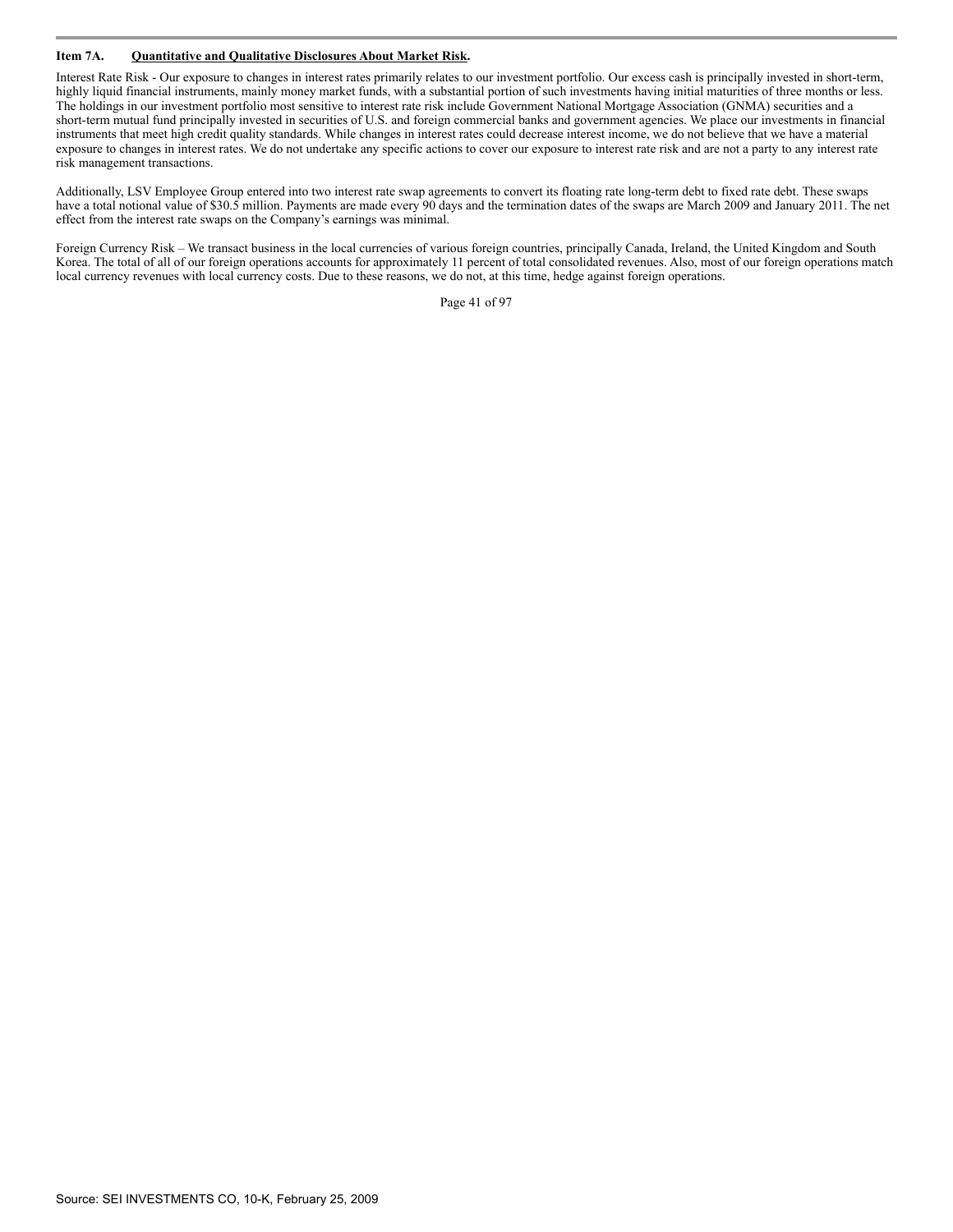# **Item 8. Financial Statements and Supplementary Data.**

Index to Financial Statements:

|                                                                                                                                  | <b>Page</b> |
|----------------------------------------------------------------------------------------------------------------------------------|-------------|
| <b>Report of Independent Registered Public Accounting Firm</b>                                                                   | 43          |
| Consolidated Balance Sheets — December 31, 2008 and 2007                                                                         | 44          |
| Consolidated Statements of Operations — For the years ended December 31, 2008, 2007, and 2006                                    | 46          |
| Consolidated Statements of Shareholders' Equity and Comprehensive Income — For the years ended December 31, 2008, 2007, and 2006 | 47          |
| Consolidated Statements of Cash Flows — For the years ended December 31, 2008, 2007, and 2006                                    | 49          |
| Notes to Consolidated Financial Statements                                                                                       | -51         |
| Schedule II — Valuation and Qualifying Accounts and Reserves — For the years ended December 31, 2008, 2007, and 2006             | 83          |
|                                                                                                                                  |             |

All other schedules are omitted because they are not applicable, or not required, or because the required information is included in the Consolidated Financial Statements or notes thereto.

Page 42 of 97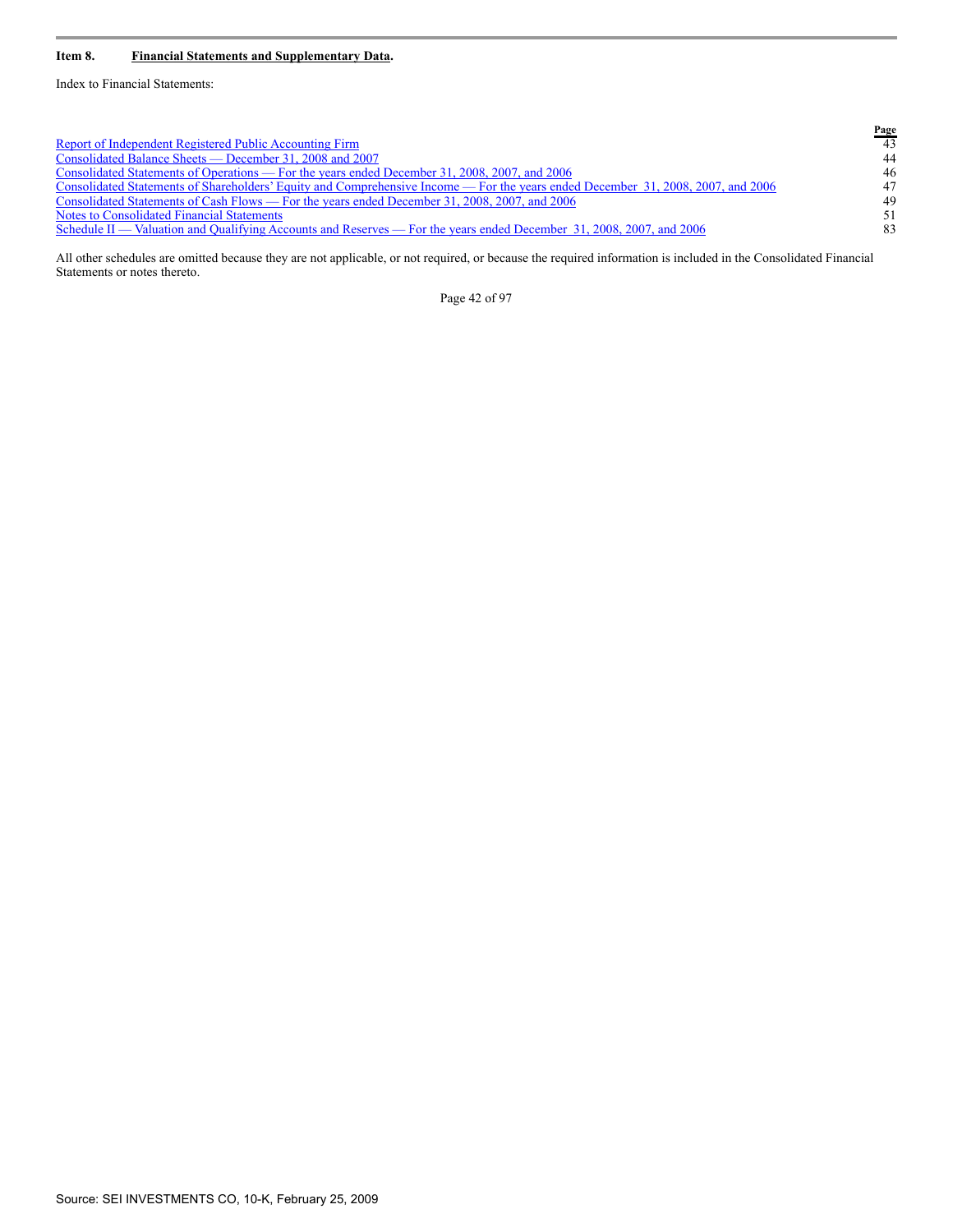#### <span id="page-49-0"></span>To the Board of Directors and Shareholders of SEI Investments Company:

In our opinion, the accompanying consolidated balance sheets and the related consolidated statements of operations, of shareholders' equity and comprehensive income, and of cash flows present fairly, in all material respects, the financial position of SEI Investments Company and its subsidiaries ("the Company") at December 31, 2008 and December 31, 2007, and the results of their operations and their cash flows for each of the three years in the period ended December 31, 2008 in conformity with accounting principles generally accepted in the United States of America. In addition, in our opinion, the financial statement schedule listed in the accompanying index presents fairly, in all material respects, the information set forth therein when read in conjunction with the related consolidated financial statements. Also in our opinion, the Company maintained, in all material respects, effective internal control over financial reporting as of December 31, 2008, based on criteria established in *Internal Control—Integrated Framework* issued by the Committee of Sponsoring Organizations of the Treadway Commission (COSO). The Company's management is responsible for these financial statements and financial statement schedule, for maintaining effective internal control over financial reporting and for its assessment of the effectiveness of internal control over financial reporting, included in Management's Report on Internal Control over Financial Reporting under Item 9A. Our responsibility is to express opinions on these financial statements and on the Company's internal control over financial reporting based on our integrated audits. We conducted our audits in accordance with the standards of the Public Company Accounting Oversight Board (United States). Those standards require that we plan and perform the audits to obtain reasonable assurance about whether the financial statements are free of material misstatement and whether effective internal control over financial reporting was maintained in all material respects. Our audits of the financial statements included examining, on a test basis, evidence supporting the amounts and disclosures in the financial statements, assessing the accounting principles used and significant estimates made by management, and evaluating the overall financial statement presentation. Our audit of internal control over financial reporting included obtaining an understanding of internal control over financial reporting, assessing the risk that a material weakness exists, and testing and evaluating the design and operating effectiveness of internal control based on the assessed risk. Our audits also included performing such other procedures as we considered necessary in the circumstances. We believe that our audits provide a reasonable basis for our opinions.

A company's internal control over financial reporting is a process designed to provide reasonable assurance regarding the reliability of financial reporting and the preparation of financial statements for external purposes in accordance with generally accepted accounting principles. A company's internal control over financial reporting includes those policies and procedures that (i) pertain to the maintenance of records that, in reasonable detail, accurately and fairly reflect the transactions and dispositions of the assets of the company; (ii) provide reasonable assurance that transactions are recorded as necessary to permit preparation of financial statements in accordance with generally accepted accounting principles, and that receipts and expenditures of the company are being made only in accordance with authorizations of management and directors of the company; and (iii) provide reasonable assurance regarding prevention or timely detection of unauthorized acquisition, use, or disposition of the company's assets that could have a material effect on the financial statements.

Because of its inherent limitations, internal control over financial reporting may not prevent or detect misstatements. Also, projections of any evaluation of effectiveness to future periods are subject to the risk that controls may become inadequate because of changes in conditions, or that the degree of compliance with the policies or procedures may deteriorate.

PricewaterhouseCoopers LLP Philadelphia, Pennsylvania February 24, 2009

Page 43 of 97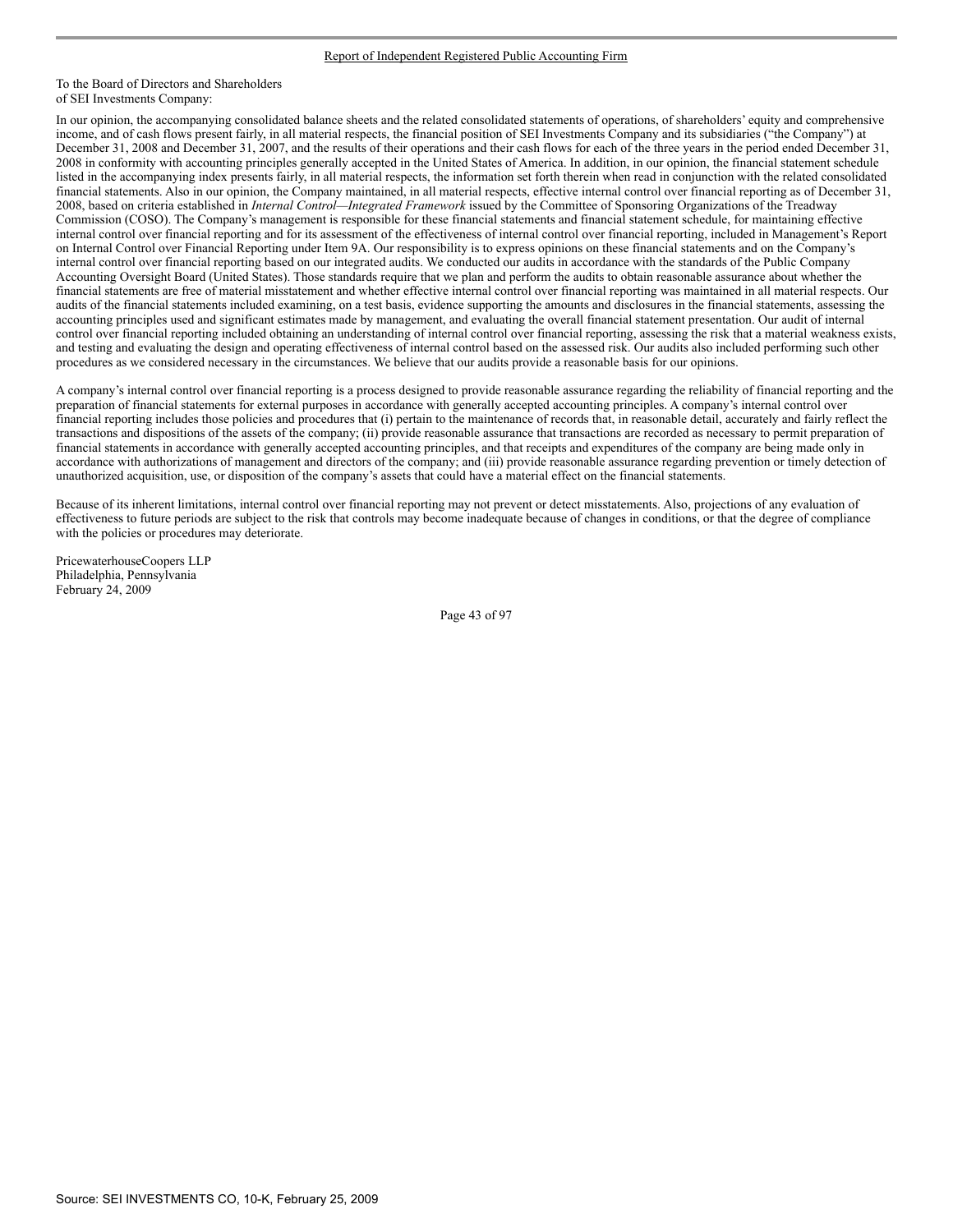# <span id="page-50-0"></span>**Consolidated Balance Sheets** (In thousands)

SEI Investments Company and Subsidiaries

| December 31,                                                                                                         | 2008          |           | 2007          |
|----------------------------------------------------------------------------------------------------------------------|---------------|-----------|---------------|
| <b>Assets</b>                                                                                                        |               |           |               |
| <b>Current Assets:</b>                                                                                               |               |           |               |
| Cash and cash equivalents                                                                                            | <sup>\$</sup> | 416,643   | \$<br>360,921 |
| Restricted cash                                                                                                      |               | 14,000    | 10,250        |
| Receivables from regulated investment companies                                                                      |               | 28,364    | 38,198        |
| Receivables, net of allowance for doubtful accounts of \$2,656 and \$3,032 (Note 4)                                  |               | 179,845   | 236,911       |
| Deferred income taxes, net                                                                                           |               | 84,830    | 17,310        |
| Securities owned (Note 6)                                                                                            |               |           | 16,777        |
| Other current assets                                                                                                 |               | 15,989    | 14,567        |
| <b>Total Current Assets</b>                                                                                          |               | 739,671   | 694,934       |
| <b>Property and Equipment</b> , net of accumulated depreciation and amortization of \$142,240 and \$126,591 (Note 4) |               | 148,124   | 143,516       |
| Capitalized Software, net of accumulated amortization of \$52,113 and \$34,915                                       |               | 270,606   | 231,684       |
| <b>Investments Available for Sale (Note 6)</b>                                                                       |               | 75,380    | 77,169        |
| <b>Trading Securities</b> (Note 6)                                                                                   |               | 11,313    |               |
| <b>Goodwill</b> (Notes 2 and 3)                                                                                      |               | 22,842    | 22,842        |
| <b>Intangible Assets,</b> net of accumulated amortization of \$23,523 and \$15,864 (Notes 2 and 3)                   |               | 52,518    | 60,177        |
| <b>Other Assets, net</b>                                                                                             |               | 21,261    | 22,043        |
| <b>Total Assets</b>                                                                                                  | S             | 1,341,715 | .252,365      |

The accompanying notes are an integral part of these financial statements.

Page 44 of 97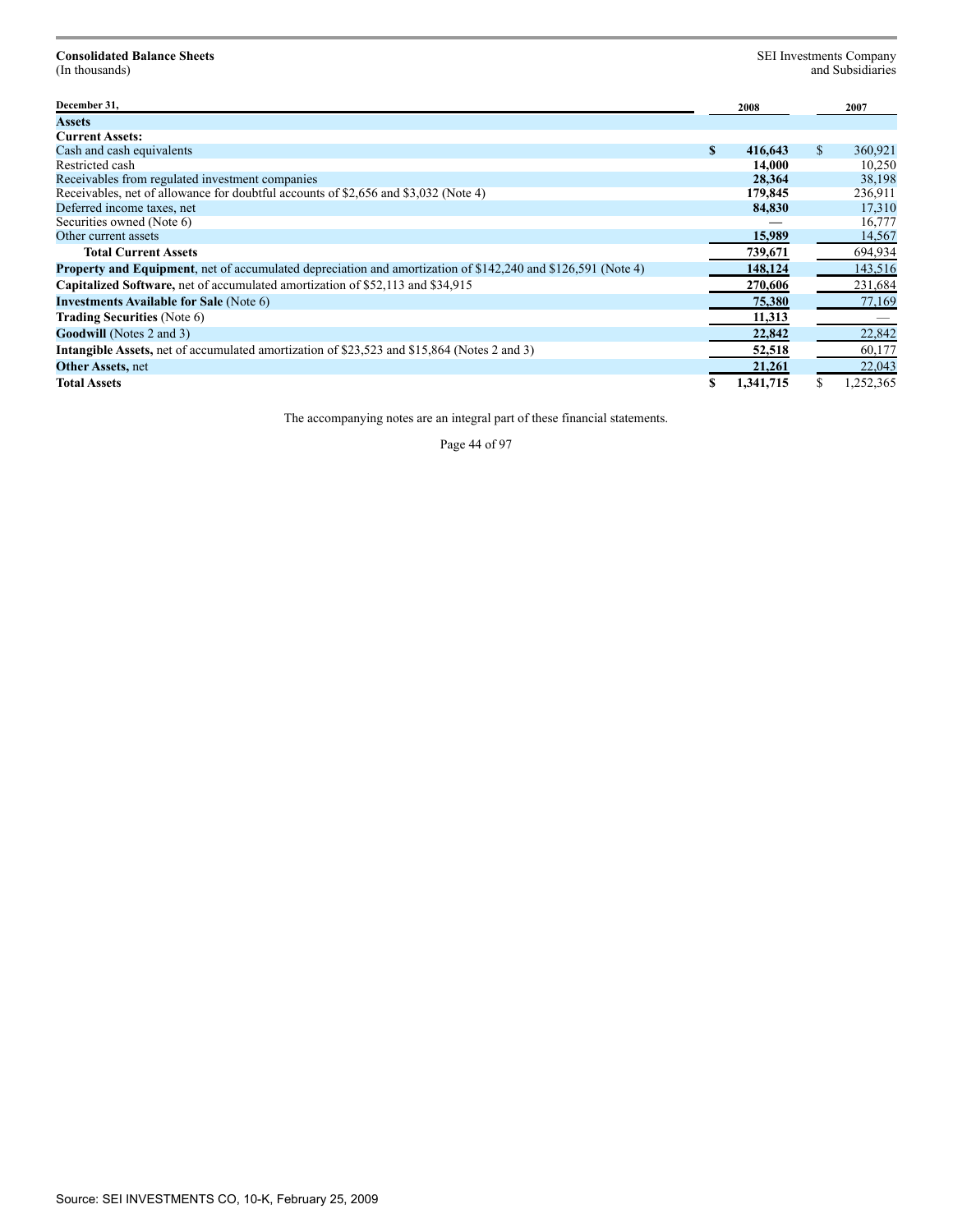# **Consolidated Balance Sheets** (In thousands, except par value)

| December 31,                                                                                                | 2008        |          | 2007        |
|-------------------------------------------------------------------------------------------------------------|-------------|----------|-------------|
| <b>Liabilities</b>                                                                                          |             |          |             |
| and Shareholders' Equity                                                                                    |             |          |             |
| <b>Current Liabilities:</b>                                                                                 |             |          |             |
| Current portion of long-term debt                                                                           | S           | 7,200    | \$<br>8,000 |
| Accounts payable                                                                                            |             | 12,308   | 8,690       |
| Accrued liabilities (Note 4)                                                                                |             | 134,776  | 186,902     |
| Capital Support Agreements (Note 7)                                                                         |             | 173,983  | 25,122      |
| Payable to regulated investment companies                                                                   |             | 97       | 601         |
| Deferred revenue                                                                                            |             | 1,530    | 1,052       |
| <b>Total Current Liabilities</b>                                                                            |             | 329,894  | 230,367     |
| <b>Long-term Debt</b>                                                                                       |             | 24,332   | 43,971      |
| <b>Deferred Income Taxes</b>                                                                                |             | 104,548  | 73,600      |
| <b>Other Long-term Liabilities (Note 13)</b>                                                                |             | 4,067    | 11,895      |
| <b>Minority Interest</b>                                                                                    |             | 112,870  | 136,149     |
| <b>Commitments and Contingencies (Note 12)</b>                                                              |             |          |             |
| <b>Shareholders' Equity:</b>                                                                                |             |          |             |
| Series Preferred stock, \$.05 par value, 50 and 60 shares authorized; no shares issued and outstanding      |             |          |             |
| Common stock, \$.01 par value, 750,000 shares authorized; 191,195 and 194,375 shares issued and outstanding |             | 1,912    | 1,944       |
| Capital in excess of par value                                                                              |             | 485,721  | 445,474     |
| Retained earnings                                                                                           |             | 289,682  | 298,975     |
| Accumulated other comprehensive (loss) income, net                                                          |             | (11,311) | 9,990       |
| <b>Total Shareholders' Equity</b>                                                                           |             | 766,004  | 756,383     |
| <b>Total Liabilities and Shareholders' Equity</b>                                                           | \$1,341,715 |          | \$1,252,365 |
|                                                                                                             |             |          |             |

The accompanying notes are an integral part of these financial statements.

Page 45 of 97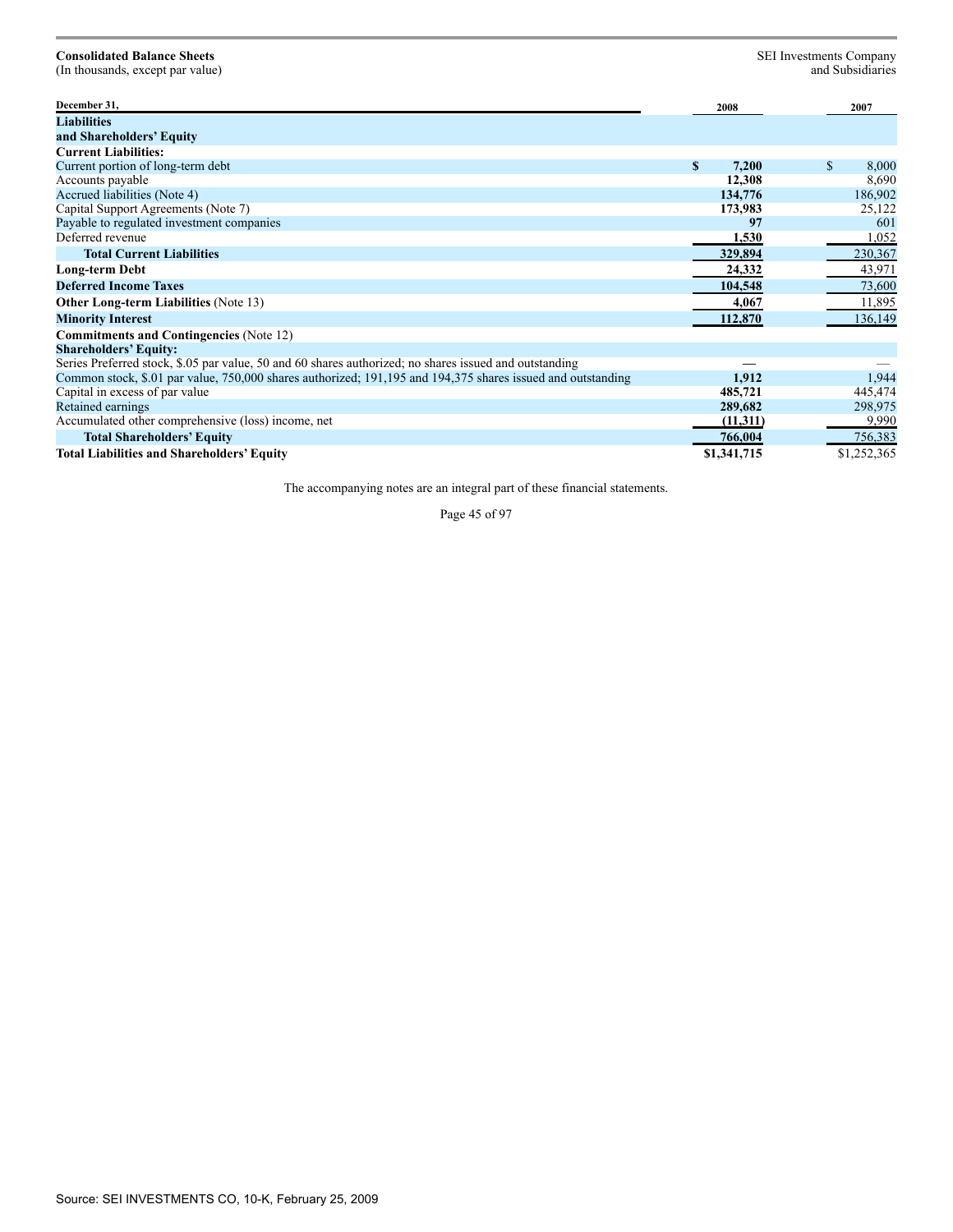# <span id="page-52-0"></span>**Consolidated Statements of Operations**

(In thousands, except per-share data)

| <b>Year Ended December 31,</b>                                   |    | 2008       | 2007        |    | 2006       |
|------------------------------------------------------------------|----|------------|-------------|----|------------|
| <b>Revenues:</b>                                                 |    |            |             |    |            |
| Asset management, administration and distribution fees           | S. | 955,399    | \$1,091,424 | S. | 918,142    |
| Information processing and software servicing fees               |    | 229,807    | 230,301     |    | 213,066    |
| Transaction-based and trade execution fees                       |    | 62,713     | 47,303      |    | 44,541     |
| <b>Total revenues</b>                                            |    | 1,247,919  | 1,369,028   |    | 1,175,749  |
| <b>Expenses:</b>                                                 |    |            |             |    |            |
| Commissions and fees                                             |    | 171,972    | 176,523     |    | 147,835    |
| Compensation, benefits and other personnel                       |    | 309,870    | 350,150     |    | 315,502    |
| Consulting, outsourcing and professional fees                    |    | 103,789    | 94,642      |    | 77,753     |
| Data processing and computer related                             |    | 44,602     | 42,189      |    | 37,755     |
| Facilities, supplies and other costs                             |    | 74,378     | 74,413      |    | 69,306     |
| Depreciation and amortization                                    |    | 46,959     | 37,136      |    | 29,147     |
| <b>Total expenses</b>                                            |    | 751,570    | 775,053     |    | 677,298    |
| Income before interest, taxes, minority interest and other items |    | 496,349    | 593,975     |    | 498,451    |
| <b>Net loss from investments</b>                                 |    | (158, 018) | (25,395)    |    | (2,378)    |
| Interest and dividend income                                     |    | 13,740     | 18,596      |    | 13,521     |
| Interest expense                                                 |    | (3, 418)   | (4,709)     |    | (5, 464)   |
| Other income                                                     |    | 5,577      | 2,952       |    | 1,588      |
| <b>Minority interest</b>                                         |    | (129, 256) | (175, 879)  |    | (146, 962) |
| Net income before income taxes                                   |    | 224,974    | 409,540     |    | 358,756    |
| <b>Income taxes</b>                                              |    | 85,720     | 149,731     |    | 121,766    |
| Net income                                                       |    | 139,254    | 259,809     |    | 236,990    |
| Basic earnings per common share                                  |    | 0.73       | 1.32        |    | 1.20       |
| Diluted earnings per common share                                | S  | 0.71       | \$<br>1.28  | \$ | 1.17       |

The accompanying notes are an integral part of these financial statements.

Page 46 of 97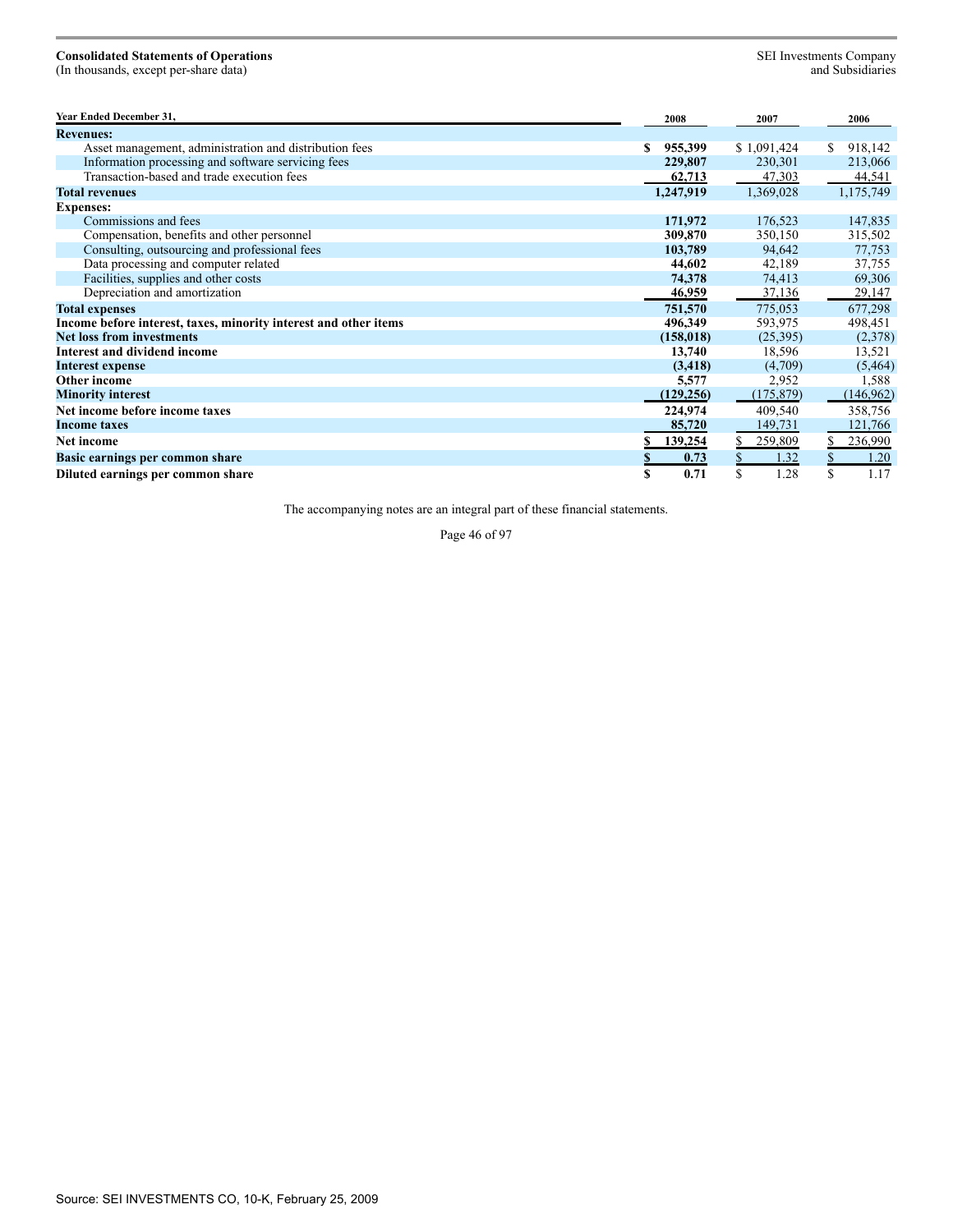<span id="page-53-0"></span>

|                                                                                                | <b>Common Stock</b>      |              |                          |                                                                 |              |                                               |    | Accumu-                                         |              |                                                                |     |                                        |
|------------------------------------------------------------------------------------------------|--------------------------|--------------|--------------------------|-----------------------------------------------------------------|--------------|-----------------------------------------------|----|-------------------------------------------------|--------------|----------------------------------------------------------------|-----|----------------------------------------|
|                                                                                                | <b>Shares</b>            |              | Amount                   |                                                                 |              |                                               |    | lated<br>Other                                  |              |                                                                |     |                                        |
| <b>Balance, December 31, 2005</b>                                                              | 98,580                   | $\mathbf{s}$ | 986                      | Capital In<br><b>Excess of</b><br><b>Par Value</b><br>\$268,608 | $\mathbf{s}$ | <b>Retained</b><br><b>Earnings</b><br>148,127 | S. | Compre-<br>hensive<br>Income<br>(Loss)<br>3,967 | $\mathbb{S}$ | <b>Total</b><br>Share-<br>holders'<br><b>Equity</b><br>421,688 |     | Compre-<br>hensive<br>Income<br>(Loss) |
| Comprehensive income:                                                                          |                          |              |                          |                                                                 |              |                                               |    |                                                 |              |                                                                |     |                                        |
| Net income                                                                                     |                          |              |                          |                                                                 |              | 236.990                                       |    |                                                 |              | 236,990                                                        | \$. | 236,990                                |
| Foreign currency translation                                                                   |                          |              |                          |                                                                 |              |                                               |    | 2,771                                           |              | 2,771                                                          |     | 2,771                                  |
| Unrealized net losses on investments, net of income                                            |                          |              |                          |                                                                 |              |                                               |    |                                                 |              |                                                                |     |                                        |
| taxes of \$465                                                                                 |                          |              |                          |                                                                 |              |                                               |    | 108                                             |              | 108                                                            |     | 108                                    |
| Reclassification adjustment for losses realized in net                                         |                          |              |                          |                                                                 |              |                                               |    |                                                 |              |                                                                |     |                                        |
| income, net of income taxes of \$442                                                           |                          |              |                          |                                                                 |              |                                               |    | 792                                             |              | 792                                                            |     | 792                                    |
| Total comprehensive income                                                                     |                          |              |                          |                                                                 |              |                                               |    |                                                 |              |                                                                |     | 240,661                                |
| Purchase and retirement of common stock                                                        | (2,345)                  |              | (23)                     | (6,389)                                                         |              | (103, 322)                                    |    | $\qquad \qquad \longleftarrow$                  |              | (109, 734)                                                     |     |                                        |
| Issuance of common stock under the employee stock                                              |                          |              |                          |                                                                 |              |                                               |    |                                                 |              |                                                                |     |                                        |
| purchase plan                                                                                  | 63                       |              |                          | 2,504                                                           |              |                                               |    |                                                 |              | 2,504                                                          |     |                                        |
| Issuance of common stock upon exercise of stock options                                        | 2,655                    |              | 27                       | 42,131                                                          |              |                                               |    |                                                 |              | 42,158                                                         |     |                                        |
| Stock-based compensation                                                                       |                          |              | $\longrightarrow$        | 24,811                                                          |              |                                               |    | -                                               |              | 24,811                                                         |     |                                        |
| Tax benefit on stock options exercised                                                         |                          |              | $\overline{\phantom{0}}$ | 32,150                                                          |              | ш,                                            |    | $\overline{\phantom{0}}$                        |              | 32,150                                                         |     |                                        |
| Dividends declared (\$.24 per share)                                                           |                          |              |                          |                                                                 |              | (23, 726)                                     |    |                                                 |              | (23, 726)                                                      |     |                                        |
| Balance, December 31, 2006                                                                     | 98,953                   | S            | 990                      | 363,815<br>S.                                                   | S            | 258,069                                       | S. | 7,638                                           | S            | 630,512                                                        |     |                                        |
| Comprehensive income:                                                                          |                          |              |                          |                                                                 |              |                                               |    |                                                 |              |                                                                |     |                                        |
| Net income                                                                                     |                          |              |                          |                                                                 |              | 259,809                                       |    |                                                 |              | 259,809                                                        | \$  | 259,809                                |
| Foreign currency translation                                                                   |                          |              |                          |                                                                 |              |                                               |    | 2,728                                           |              | 2,728                                                          |     | 2,728                                  |
| Unrealized net gains on investments, net of income<br>taxes of \$89                            |                          |              |                          |                                                                 |              |                                               |    |                                                 |              |                                                                |     |                                        |
| Reclassification adjustment for losses realized in net<br>income, net of income taxes of \$220 |                          |              |                          |                                                                 |              |                                               |    | (376)                                           |              | (376)                                                          |     | (376)                                  |
| Total comprehensive income                                                                     |                          |              |                          |                                                                 |              |                                               |    |                                                 |              |                                                                | S   | 262,161                                |
| Stock dividend                                                                                 | 98,155                   |              | 982                      |                                                                 |              | (982)                                         |    |                                                 |              |                                                                |     |                                        |
| Purchase and retirement of common stock                                                        | (5,227)                  |              | (52)                     | (14,520)                                                        |              | (190, 512)                                    |    |                                                 |              | (205, 084)                                                     |     |                                        |
| Issuance of common stock under the employee stock                                              |                          |              |                          |                                                                 |              |                                               |    |                                                 |              |                                                                |     |                                        |
| purchase plan                                                                                  | 90                       |              | $\equiv$                 | 2,908                                                           |              |                                               |    |                                                 |              | 2,908                                                          |     |                                        |
| Issuance of common stock upon exercise of stock options                                        | 2,404                    |              | 24                       | 41,377                                                          |              |                                               |    |                                                 |              | 41,401                                                         |     |                                        |
| Stock-based compensation                                                                       | $\overline{\phantom{0}}$ |              | $\overline{\phantom{0}}$ | 28,195                                                          |              | $\overline{\phantom{0}}$                      |    |                                                 |              | 28,195                                                         |     |                                        |
| Tax benefit on stock options exercised                                                         |                          |              | $\qquad \qquad$          | 23,699                                                          |              | —<br>—                                        |    |                                                 |              | 23,699                                                         |     |                                        |
| Dividends declared (\$.14 per share)                                                           |                          |              |                          |                                                                 |              | (27, 409)                                     |    |                                                 |              | (27, 409)                                                      |     |                                        |
| Balance, December 31, 2007                                                                     | 194,375                  | $\mathbf S$  | 1,944                    | 445,474<br>S                                                    | S            | 298,975                                       | \$ | 9,990                                           | \$           | 756,383                                                        |     |                                        |

The accompanying notes are an integral part of these financial statements.

Page 47 of 97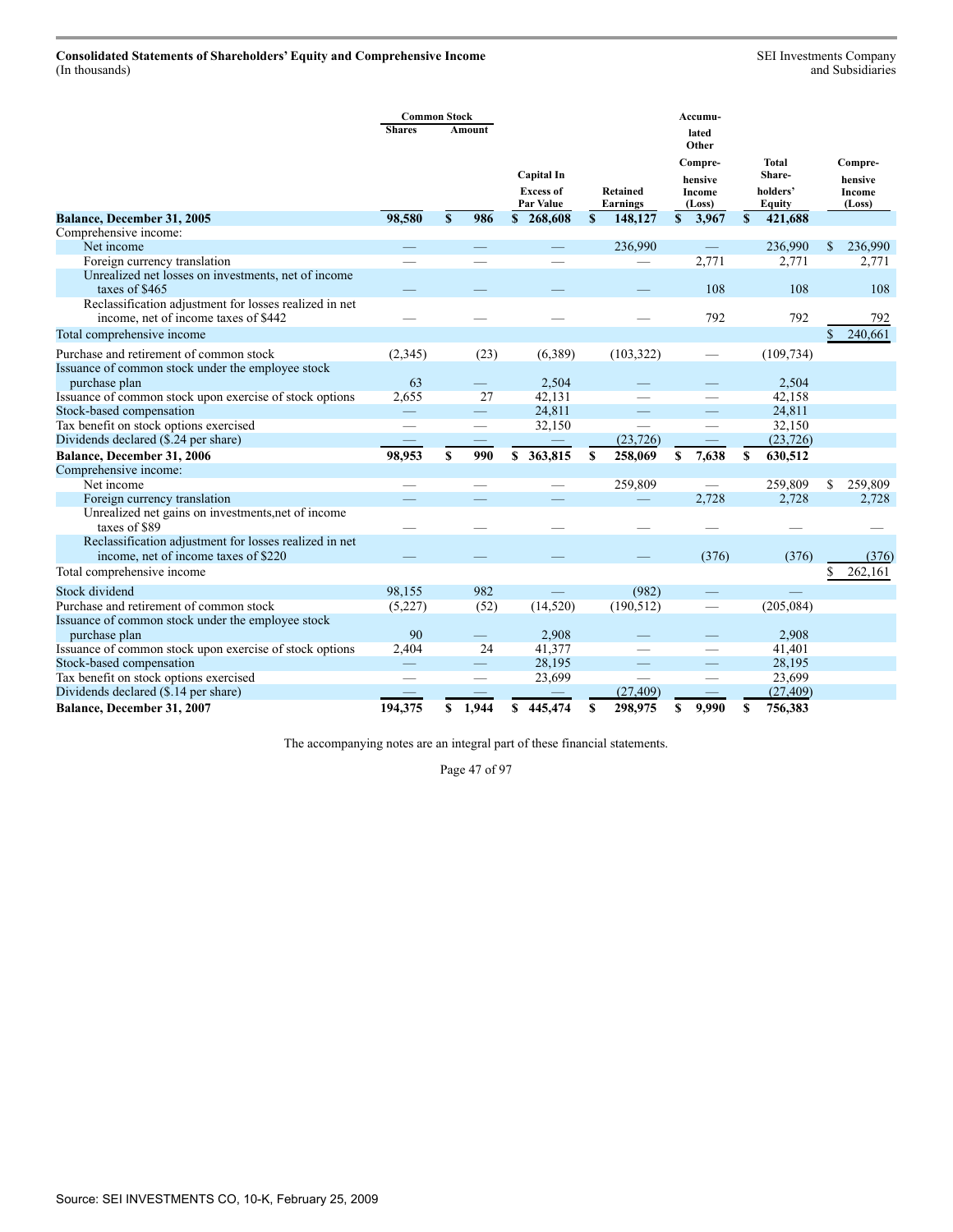|                                                                                               | <b>Common Stock</b> |              |        |                               |                             | Accumu-                     |   |                           |    |                    |
|-----------------------------------------------------------------------------------------------|---------------------|--------------|--------|-------------------------------|-----------------------------|-----------------------------|---|---------------------------|----|--------------------|
|                                                                                               | <b>Shares</b>       |              | Amount |                               |                             | lated<br>Other              |   |                           |    |                    |
|                                                                                               |                     |              |        | <b>Capital In</b>             |                             | Compre-                     |   | <b>Total</b><br>Share-    |    | Compre-<br>hensive |
|                                                                                               |                     |              |        | <b>Excess of</b><br>Par Value | <b>Retained</b><br>Earnings | hensive<br>Income<br>(Loss) |   | holders'<br><b>Equity</b> |    | Income<br>(Loss)   |
| <b>Balance, December 31, 2007</b>                                                             | 194,375             | $\mathbb{S}$ | 1,944  | \$445,474                     | 298,975                     | \$<br>9,990                 | S | 756,383                   |    |                    |
| Comprehensive income:                                                                         |                     |              |        |                               |                             |                             |   |                           |    |                    |
| Net income                                                                                    |                     |              |        |                               | 139,254                     |                             |   | 139,254                   | S. | 139,254            |
| Foreign currency translation                                                                  |                     |              |        |                               |                             | (18,961)                    |   | (18,961)                  |    | (18,961)           |
| Unrealized net losses on investments, net of income<br>taxes of $$1,522$                      |                     |              |        |                               |                             | (2,484)                     |   | (2, 484)                  |    | (2,484)            |
| Reclassification adjustment for gains realized in net<br>income, net of income taxes of \$107 |                     |              |        |                               |                             | 144                         |   | 144                       |    | 144                |
| Total comprehensive income                                                                    |                     |              |        |                               |                             |                             |   |                           | \$ | 117,953            |
| Purchase and retirement of common stock                                                       | (5,778)             |              | (58)   | (11,666)                      | (117,911)                   |                             |   | (129, 635)                |    |                    |
| Issuance of common stock under the employee stock<br>purchase plan                            | 144                 |              |        | 2,830                         |                             |                             |   | 2,831                     |    |                    |
| Issuance of common stock upon exercise of stock options                                       | 2,454               |              | 25     | 25,601                        |                             |                             |   | 25,626                    |    |                    |
| Stock-based compensation                                                                      |                     |              |        | 16,010                        |                             |                             |   | 16,010                    |    |                    |
| Tax benefit on stock options exercised                                                        |                     |              |        | 7,472                         |                             |                             |   | 7,472                     |    |                    |
| Dividends declared (\$.16 per share)                                                          |                     |              |        |                               | (30,636)                    |                             |   | (30, 636)                 |    |                    |
| <b>Balance, December 31, 2008</b>                                                             | 191,195             | S.           | 1,912  | 485,721                       | 289,682                     | (11,311)                    |   | 766,004                   |    |                    |

The accompanying notes are an integral part of these financial statements.

Page 48 of 97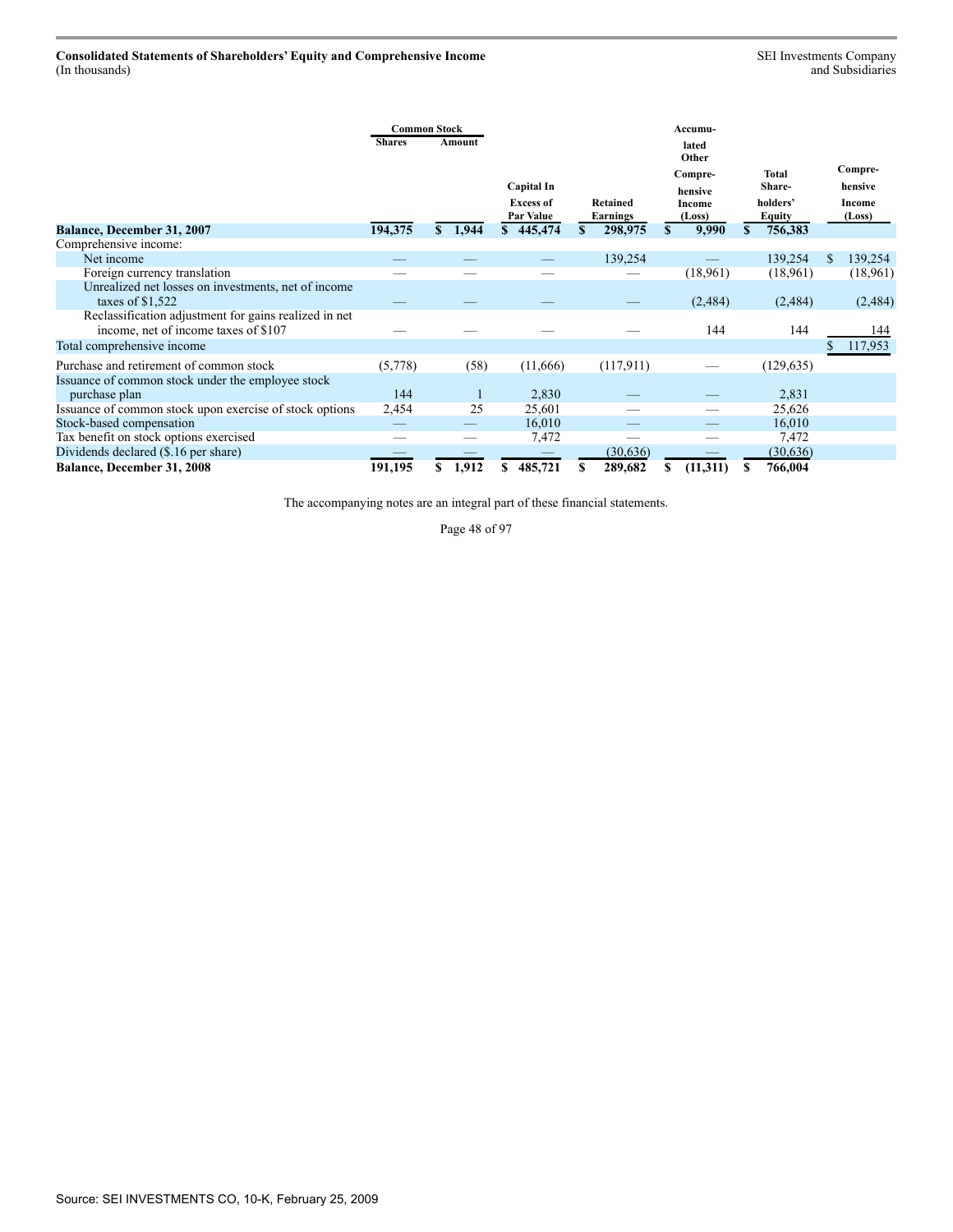<span id="page-55-0"></span>

| <b>Year Ended December 31,</b>                                                    | 2008       | 2007                     | 2006      |
|-----------------------------------------------------------------------------------|------------|--------------------------|-----------|
| Cash flows from operating activities:                                             |            |                          |           |
| Net income                                                                        | \$139,254  | \$259,809                | \$236,990 |
| Adjustments to reconcile net income to net cash provided by operating activities: |            |                          |           |
| Depreciation and amortization                                                     | 46,959     | 37,136                   | 29,147    |
| Distribution from unconsolidated affiliate                                        |            |                          | 16,940    |
| Undistributed earnings of minority interests                                      | 129,256    | 175,879                  | 146,962   |
| Payments to partners of LSV                                                       | (144, 399) | (147, 313)               | (88, 779) |
| Provision for losses on receivables                                               | (376)      | 302                      | 1,210     |
| Stock-based compensation                                                          | 16,010     | 28,195                   | 24,811    |
| Gain on partial sale of unconsolidated affiliate                                  |            |                          | (267)     |
| Gain on sale of joint venture                                                     |            | (2,952)                  |           |
| Deferred income tax (benefit) expense                                             | (34, 727)  | 420                      | 12,520    |
| Net realized losses from investments                                              | 7,196      | 274                      | 399       |
| Write-off of capitalized software                                                 |            | $\overline{\phantom{0}}$ | 5,694     |
| Capitalized interest                                                              | (5,577)    |                          |           |
| Other-than-temporary declines in market value                                     | 1,961      | $\frac{1}{1}$            | 1,979     |
| Change in other long-term liabilities                                             | (7,828)    | 11,895                   |           |
| Other                                                                             | (26, 193)  | (7,652)                  | (6,667)   |
| Change in current assets and liabilities:                                         |            |                          |           |
| Decrease (increase) in:                                                           |            |                          |           |
| Receivables from regulated investment companies                                   | 9,834      | (598)                    | (7,042)   |
| Receivables                                                                       | 56,527     | (29,299)                 | (44, 759) |
| Other current assets                                                              | (1, 422)   | (2,253)                  | (2,153)   |
| Increase (decrease) in:                                                           |            |                          |           |
| Accounts payable                                                                  | 3,618      | 1,571                    | 2,163     |
| Capital Support Agreements                                                        | 148,861    | 25,122                   |           |
| Payable to regulated investment companies                                         | (504)      | 343                      | 54        |
| Accrued expenses                                                                  | (54,200)   | 10,132                   | 16,649    |
| Deferred revenue                                                                  | 478        | 446                      | 319       |
| Total adjustments                                                                 | 145,474    | 101,648                  | 109,180   |
| Net cash provided by operating activities                                         | \$284,728  | \$ 361,457               | \$346,170 |

The accompanying notes are an integral part of these financial statements.

Page 49 of 97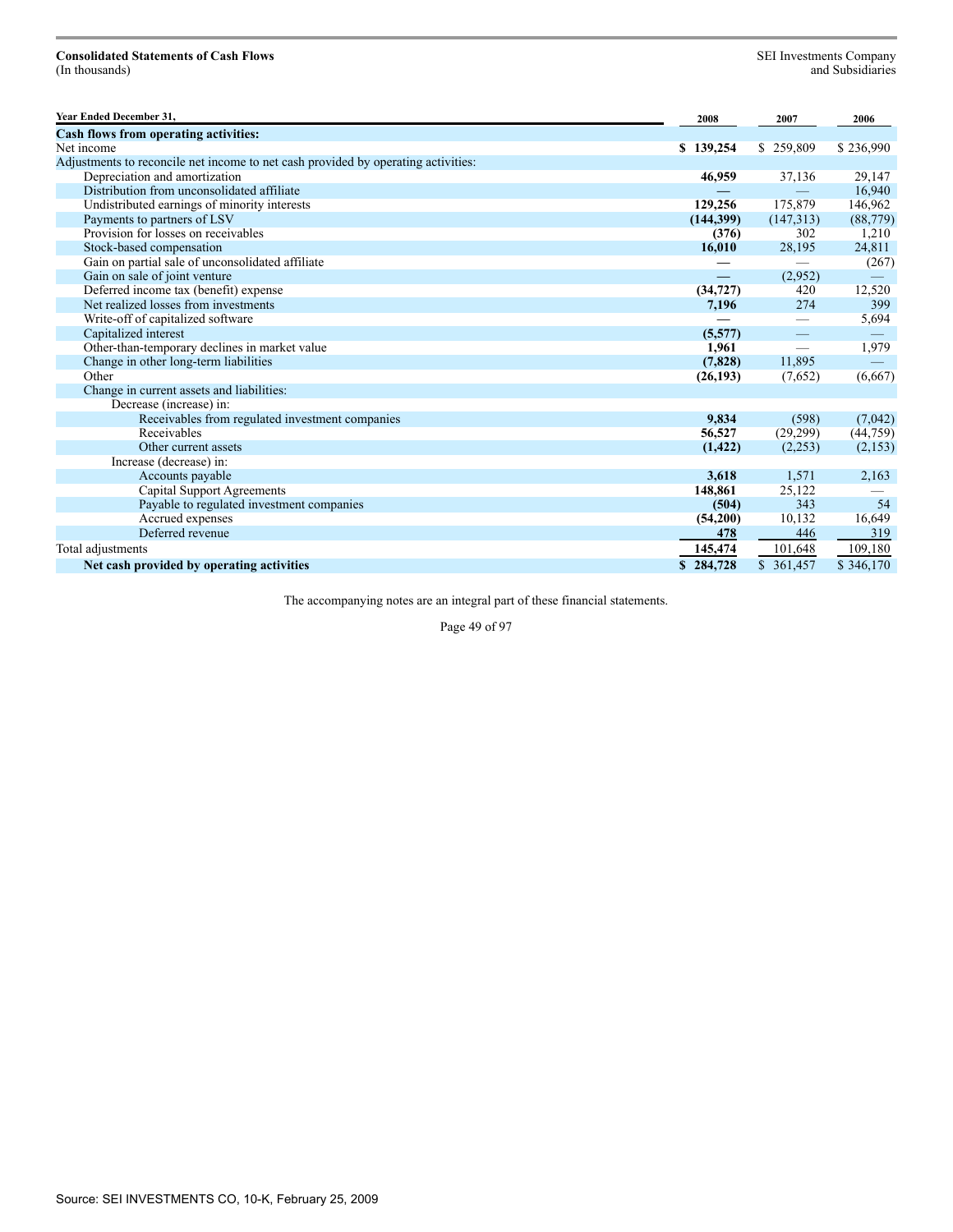# **Consolidated Statements of Cash Flows** (In thousands)

| <b>Year Ended December 31,</b>                      | 2008           | 2007                     | 2006          |
|-----------------------------------------------------|----------------|--------------------------|---------------|
| <b>Cash flows from investing activities:</b>        |                |                          |               |
| Additions to restricted cash                        | (3,750)        |                          |               |
| Additions to property and equipment                 | (26,326)       | (32,969)                 | (32, 870)     |
| Additions to capitalized software                   | (51, 976)      | (61,350)                 | (73,252)      |
| Purchases of marketable securities                  | (61, 648)      | (73,364)                 | (80, 683)     |
| Prepayments and maturities of marketable securities | 33,779         | 26,258                   | 29,946        |
| Sales of marketable securities                      | 26,924         | 42,598                   | 33,980        |
| Cash paid for purchase of joint venture             | (3,302)        |                          |               |
| Cash received from sale of joint venture            |                | 3,116                    |               |
| Cash received from consolidation of LSV             |                |                          | 5,268         |
| Other                                               |                | (347)                    | (405)         |
| Net cash used in investing activities               | (86,299)       | (96,058)                 | (118,016)     |
| <b>Cash flows from financing activities:</b>        |                |                          |               |
| Payments on long-term debt                          | (20, 439)      | (28,667)                 | (16, 551)     |
| Purchase and retirement of common stock             | (129, 251)     | (205, 084)               | (107, 398)    |
| Proceeds from issuance of common stock              | 28,457         | 44,309                   | 43,169        |
| Tax benefit on stock options exercised              | 7,472          | 23,699                   | 32,150        |
| Payment of dividends                                | (28,946)       | (25, 683)                | (22, 704)     |
| Net cash used in financing activities               | (142,707)      | (191, 426)               | (71, 334)     |
| Net increase in cash and cash equivalents           | 55,722         | 73,973                   | 156,820       |
| Cash and cash equivalents, beginning of year        | 360,921        | 286,948                  | 130,128       |
| Cash and cash equivalents, end of year              | 416,643<br>\$  | 360,921<br><sup>\$</sup> | 286,948<br>S. |
| Interest paid                                       | 3,629          | \$<br>5,009              | \$<br>4,398   |
| Income taxes paid                                   | \$.<br>126,269 | S.<br>126,356            | \$<br>79,821  |
| Non-cash financing activities (1)                   |                |                          |               |
| Dividends declared but not paid                     | \$<br>15,297   | 13,607<br>S              | \$<br>11,881  |

(1) See Note 1 for other non-cash financing activity related to LSV Employee Group.

The accompanying notes are an integral part of these financial statements.

Page 50 of 97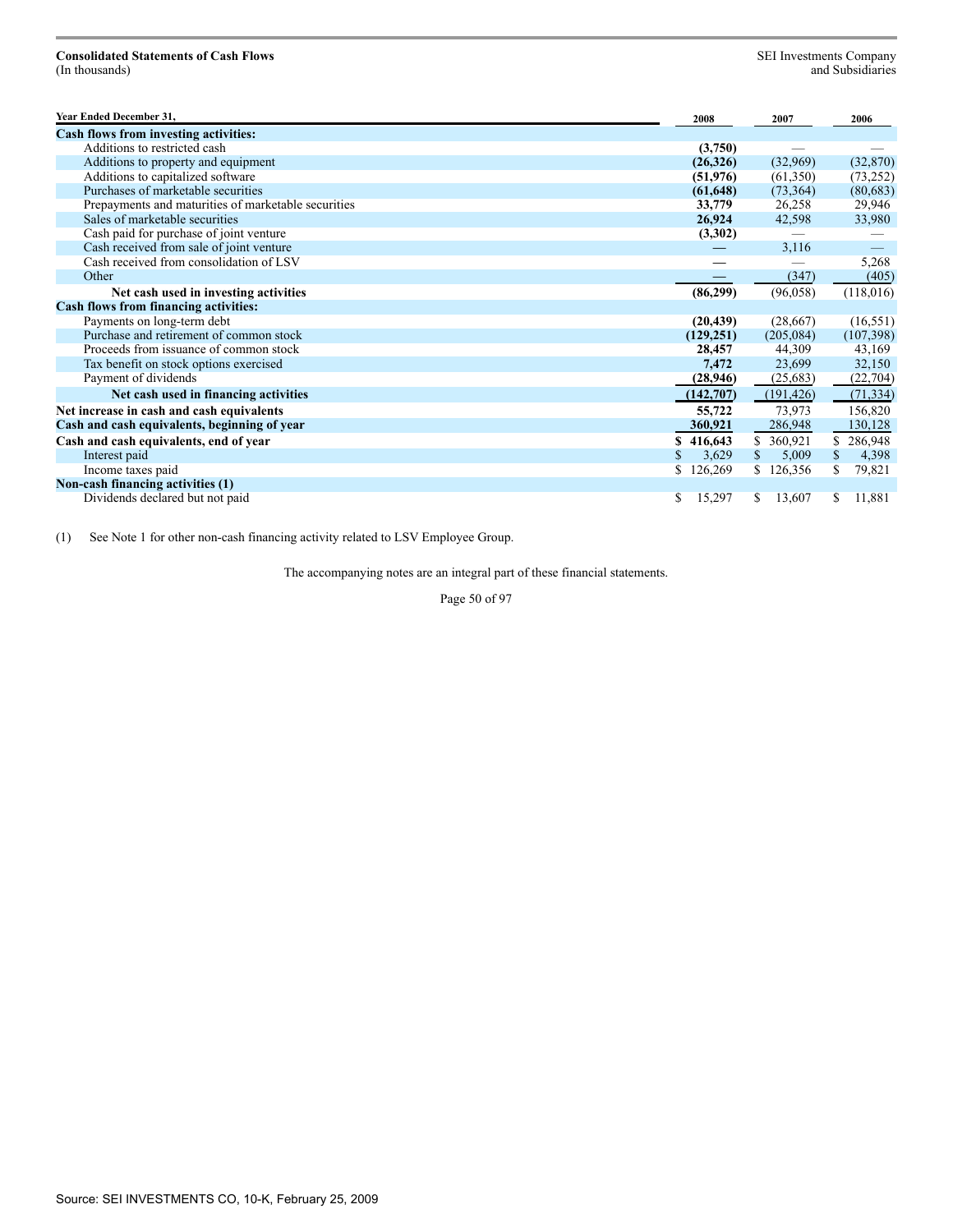# <span id="page-57-0"></span>(all figures are in thousands except per-share data)

#### **Note 1 - Summary of Significant Accounting Policies:**

#### **Nature of Operations**

SEI Investments Company (the Company), a Pennsylvania corporation, provides investment processing, fund processing, and investment management business outsourcing solutions to corporations, financial institutions, financial advisors, and ultra-high-net-worth families in the United States, Canada, the United Kingdom, continental Europe, and other various locations throughout the world. Investment processing solutions utilize the Company's proprietary software system to track investment activities in multiple types of investment accounts, including personal trust, corporate trust, institutional trust, and non-trust investment accounts, thereby allowing banks and trust companies to outsource trust and investment related activities. Revenues from investment processing solutions are recognized in Information processing and software servicing fees on the accompanying Consolidated Statements of Operations, except for fees earned associated with trade execution services.

The fund processing solution offers a full range of administration and distribution support services to mutual funds, collective trust funds, hedge funds, fund of funds, private equity funds and other types of investment funds. Administrative services include fund accounting, trustee and custodial support, legal support, transfer agency and shareholder servicing. Distribution support services range from market and industry insight and analysis to identifying distribution opportunities. Revenues from fund processing solutions are recognized in Asset management, administration and distribution fees on the accompanying Consolidated Statements of Operations.

Investment management programs consist of mutual funds, alternative investments and separate accounts. These include a series of money market, equity, fixed-income and alternative investment portfolios, primarily in the form of registered investment companies. The Company serves as the administrator and investment advisor for many of these products. Revenues from investment management programs are recognized in Asset management, administration and distribution fees on the accompanying Consolidated Statements of Operations.

# **Principles of Consolidation**

The Consolidated Financial Statements include the accounts of the Company and its wholly-owned subsidiaries and entities in which it holds a controlling financial interest. The Company determines whether it has a controlling financial interest either by its decision-making ability through voting interests in accordance with Statement of Financial Accounting Standards (SFAS) No. 94, "Consolidation of All Majority-Owned Subsidiaries," or by the extent of the Company's participation in the economic risks and rewards of the entity through variable interests pursuant to the revised interpretation of Financial Accounting Standards Board (FASB) Interpretation No. 46 (FIN 46), "Consolidation of Variable Interest Entities." The Company provides for minority interests in consolidated entities for which the Company's controlling financial interest is less than 100 percent. The Company's principal subsidiaries are SEI Investments Distribution Co. (SIDCO), SEI Investments Management Corporation (SIMC), SEI Private Trust Company (SPTC) and SEI Investments (Europe) Limited (SIEL). All intercompany accounts and transactions have been eliminated.

# **Variable Interest Entities**

The Company has involvement with various variable interest entities (VIE or VIEs). These VIEs consist of LSV Employee Group, two SEI-sponsored money market funds, and other investment products in the form of Cayman Island investment companies (Cayman companies) and collective investment trusts.

The Company provided an unsecured guaranty with the lenders of LSV Employee Group in order to facilitate the acquisition of partnership interest in LSV. It was determined that LSV Employee Group is a VIE because the partners of LSV Employee Group do not have any equity at risk because the Company guaranteed the loan. The Company determined it was the primary beneficiary through its guaranty of the debt (See Note 2).

Page 51 of 97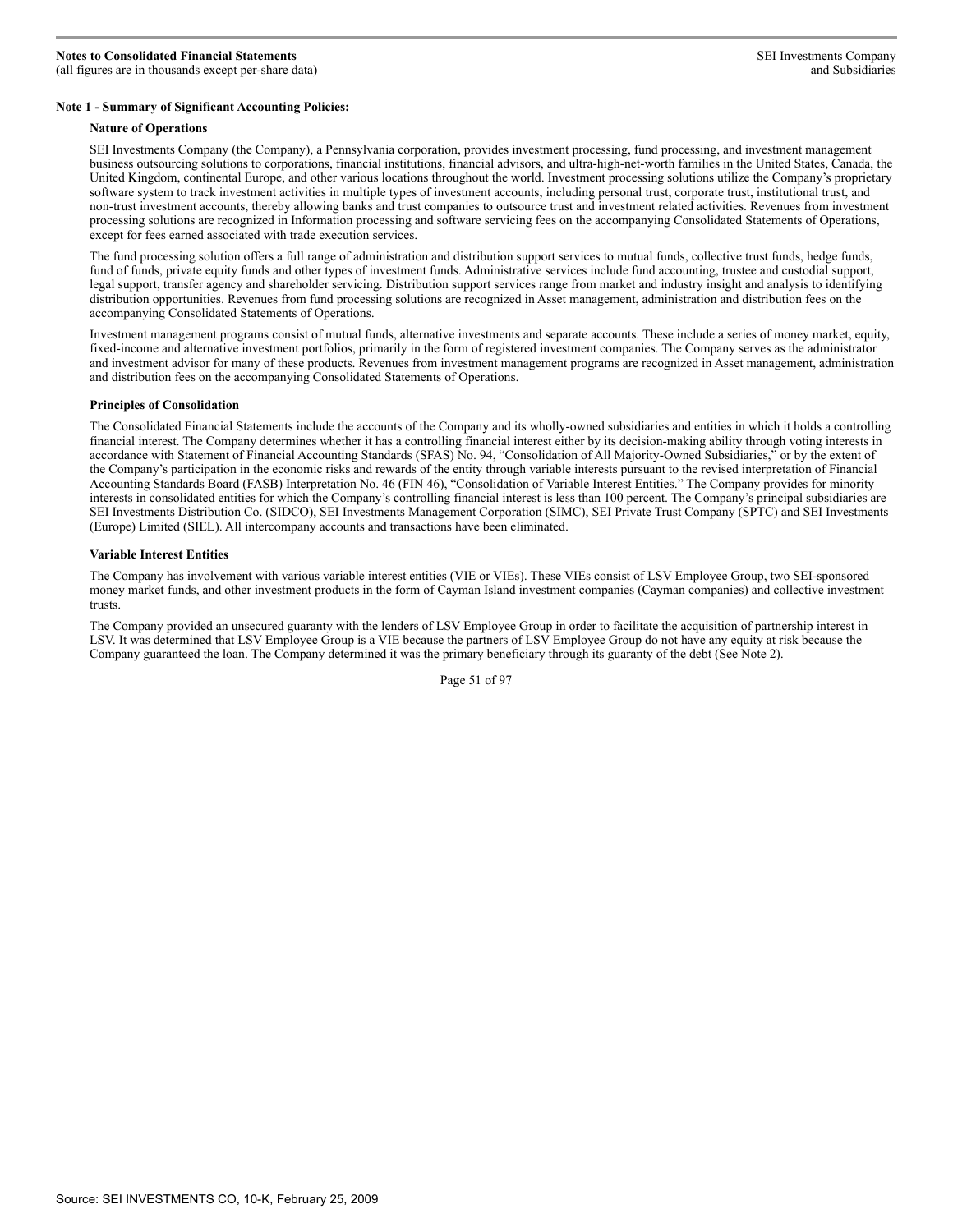The Company entered into Capital Support Agreements with some of its money market funds to protect the money market fund shareholders from absorbing the credit losses associated with senior notes issued by structured investment vehicles (SIV or SIVs). At the time the Company provided the Capital Support Agreements, the funds became VIEs; however, management concluded the Company was not the primary beneficiary. Management compared the credit risk absorbed through the Capital Support Agreements due to the SIV securities and the interest rate and credit risk associated with the non-SIVs absorbed by the money market funds shareholders to determine if the Company's risk represented the majority. This analysis determined that the interest rate and credit risk absorbed by the money market fund shareholders was more variable than the credit risk absorbed by the Company. Therefore, the Company is not bearing more than 50 percent of the expected losses on the money market funds and the Company is not the primary beneficiary (See Note 7).

Other variable interest entities are in the form of Cayman companies and collective investment trusts established for the purpose of offering alternative investment products to clients. Clients of the Company are the equity holders in all of these VIEs. The Company governs all decision making authority of the Cayman companies and the collective investment trusts. The Company has no equity investment in the Cayman companies or the collective investment trusts. As a result, the Company has no variable interest in these entities and, therefore, is not the primary beneficiary.

#### **Management's Use of Estimates**

The preparation of financial statements in conformity with accounting principles generally accepted in the United States requires management to make estimates and assumptions that affect the reported amounts of assets and liabilities and disclosure of contingent assets and liabilities at the date of the financial statements and the reported amounts of revenues and expenses during the reporting period. Actual results could differ from those estimates.

# **Out of Period Adjustments**

During the three month period ended December 31, 2008, the Company recorded an adjustment related to interest costs associated with borrowings in prior years when the Company was involved with various capital projects. The Company incorrectly expensed all interest costs rather than capitalizing these costs as part of the cost basis of these capital projects. The Company did not have any interest costs in 2008 eligible for capitalization. The Company does not believe these prior period adjustments were quantitatively or qualitatively material to the financial results for any of its previously issued annual or interim financial statements through September 30, 2008. Had these errors been recorded in the proper periods, Net income would increase by \$41 in 2007 and increase by \$3,699 for years prior to 2006. Retained earnings on January 1, 2006 would increase by \$3,265. As a result, the Company did not restate any previously issued annual or interim financial statements. The net impact of the adjustments was an increase in Net income before taxes of \$5,577 and an increase in Net income of \$3,453 (\$.02 diluted earnings per share) in the fourth quarter 2008. These non-cash adjustments were recognized in Other income on the accompanying Consolidated Statements of Operations and did not have any effect on any of the Company's business segments.

#### **Revenue Recognition**

The Company's principal sources of revenues are: (1) asset management, administration and distribution fees earned based upon a contractual percentage of net assets under management or administration; (2) information processing and software servicing fees that are either recurring and primarily earned based upon the number of trust accounts being serviced or non-recurring and based upon project-oriented contractual agreements related to client implementations; and (3) transaction-based fees for providing securities valuation and trade-execution services. The majority of the Company's revenues are based on contractual arrangements. Revenues are recognized in the periods in which the related services are performed provided that persuasive evidence of an agreement exists, the fee is fixed or determinable, and collectibility is reasonably assured. Cash received by the Company in advance of the performance of services is deferred and recognized as revenue when earned. Reimbursements received for out-of-pocket expenses incurred are recorded as revenue. Certain portions of the Company's revenues require management's consideration of the nature of the client relationship in determining whether to recognize as revenue the gross amount billed or net amount retained after payments are made to suppliers for certain services related to the product or service offering.

Page 52 of 97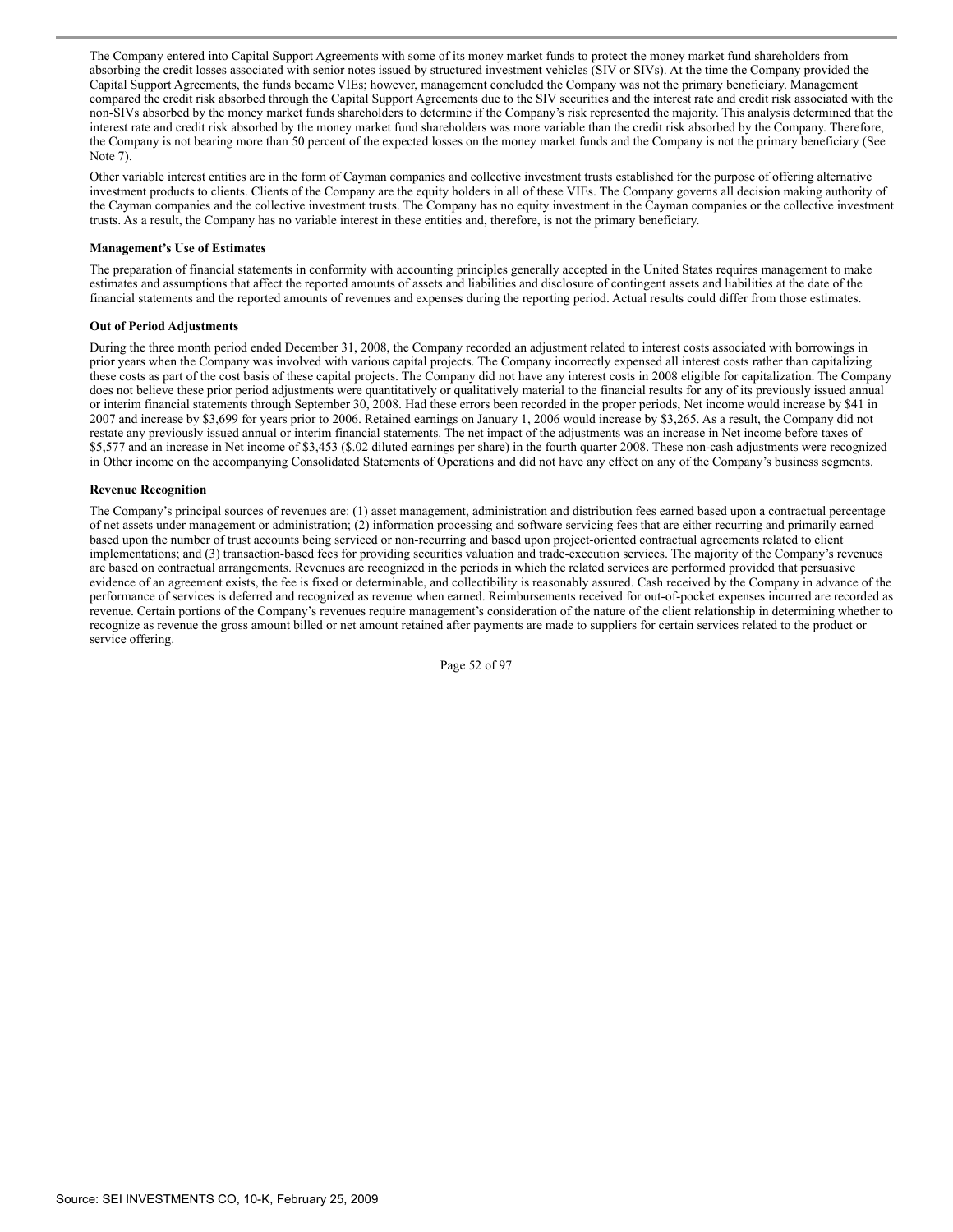# **Cash and Cash Equivalents**

The Company considers investment instruments purchased with an original maturity of three months or less to be cash equivalents. Cash equivalents include \$282,155 and \$185,536 at December 31, 2008 and 2007, respectively, primarily invested in SEI-sponsored open-ended money market mutual funds. Cash includes \$60,515 and \$82,374 at December 31, 2008 and 2007, respectively, from LSV.

## **Restricted Cash**

Restricted cash includes \$14,000 and \$10,000 at December 31, 2008 and 2007, respectively, segregated in special reserve accounts for the benefit of SIDCO customers in accordance with certain rules established by the Securities and Exchange Commission for broker-dealers. Restricted cash at December 31, 2007 includes \$250 segregated for regulatory purposes related to trade-execution services conducted by SIEL.

#### **Allowances for Doubtful Accounts**

The Company provides an allowance for doubtful accounts equal to the estimated uncollectible amounts. The Company's estimate is based on historical collection experience and a review of the current status of trade accounts receivable.

# **Concentration of Credit Risk**

Financial instruments which potentially expose the Company to concentrations of credit risk consist primarily of cash equivalents and trade receivables. Cash equivalents are principally invested in short-term money market funds or placed with major banks and high-credit qualified financial institutions. Cash deposits maintained with institutions are in excess of federally insured limits. Concentrations of credit risk with respect to our receivables are limited due to the large number of clients and their dispersion across geographic areas. No single group or customer represents greater than ten percent of total accounts receivable.

# **Property and Equipment**

Property and Equipment are recorded at cost. Expenditures for major additions and improvements are capitalized and minor replacements, maintenance, and repairs are charged to expense as incurred. Construction in progress includes the cost of construction and other direct costs attributable to the construction. When property and equipment are retired or disposed of, the related cost and accumulated depreciation are removed from the accounts and any resulting gain or loss is included in the results of operations for the respective period. Depreciation is provided over the estimated useful lives using the straight line method for financial statement purposes. No provision for depreciation is made for construction in progress until such time as the relevant assets are completed and put into service. The Company uses other depreciation methods, generally accelerated, for tax purposes where appropriate. Buildings and building improvements are depreciated over 25 to 39 years. Equipment, purchased software and furniture and fixtures have useful lives ranging from three to five years. Amortization of leasehold improvements is computed using the straight line method over the shorter of the remaining lease term or the estimated useful lives of the improvements.

# **Marketable Securities**

The Company's non-broker-dealer subsidiaries account for investments in marketable securities pursuant to Statement of Financial Accounting Standards (SFAS) No. 115 (SFAS 115), "Accounting for Certain Investments in Debt and Equity Securities." Management determines the appropriate classification of investments in marketable securities at the time of purchase and reevaluates such designation at each balance sheet date. Debt and equity securities classified as available-for-sale are reported at fair value as determined by the most recently traded price of each security at the balance sheet date. Unrealized gains and losses, net of income taxes, are reported as a separate component of comprehensive income. SIDCO, the Company's broker-dealer subsidiary, reports changes in fair value of marketable securities through current period earnings due to specialized accounting practices related to broker-dealers in securities. The Company has elected the fair value option under SFAS 159 for all of its trading securities and the amount on the accompanying Consolidated Balance Sheet represents the fair value of all trading securities. Unrealized gains and losses from the change in fair value of these securities are recognized in current period earnings. The specific identification method is used to compute the realized gains and losses on all of the Company's marketable securities (See Note 6).

Page 53 of 97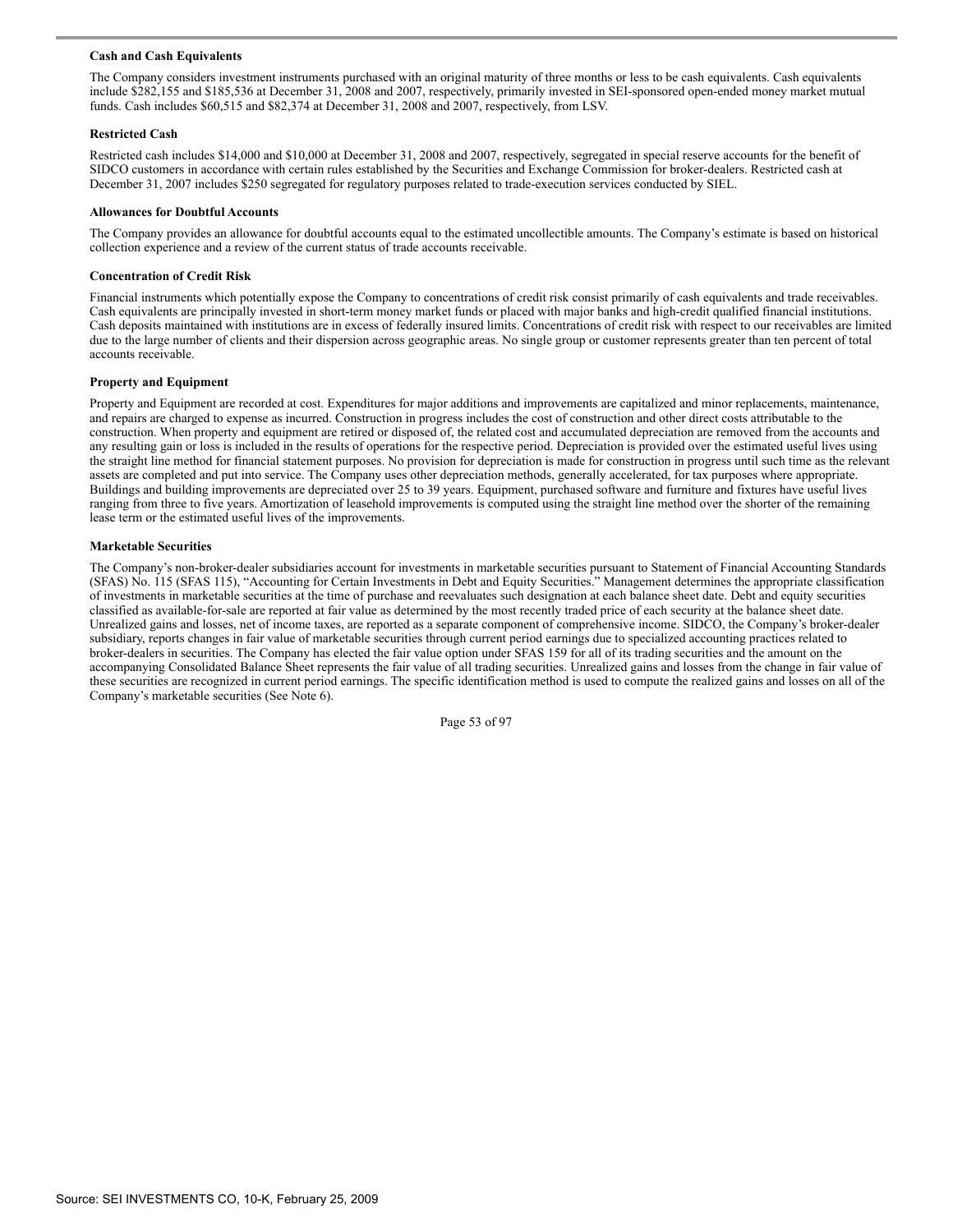The Company evaluates the realizable value of its marketable securities on a quarterly basis. In the event that the carrying value of an investment exceeds its fair value and the decline in value is determined to be other-than-temporary, an impairment charge is recorded and a new cost basis for the investment is established. Factors considered in determining other-than-temporary declines in value include the duration and extent to which the fair value has been less than the carrying value; the ability of the investment to recover to its original cost, and the Company's intent and ability to retain the investment for a period of time sufficient to allow for any anticipated recovery in fair value.

# **Derivative Instruments and Hedging Activities**

The Company accounts for its derivatives in accordance with SFAS No. 133, "Accounting for Derivative Instruments and Hedging Activities," SFAS No. 138, "Accounting for Certain Derivative Instruments and Certain Hedging Activities – an amendment of FASB Statement No. 133," and SFAS No. 149, "Amendment of Statement 133 on Derivative Instruments and Hedging Activities."

All derivatives, whether designated for hedging relationships or not, are required to be recorded on the consolidated balance sheet at fair value. The value of the derivative is derived from reference to an underlying variable or combination of variables such as equity, credit, or interest rate prices and indices. In order to qualify for hedge accounting, a derivative must be considered highly effective at reducing the risk associated with the exposure being hedged. In order to receive hedge accounting treatment, all hedging relationships must be formally documented at the inception of the hedge, and the hedges must be highly effective in offsetting changes to the value of the hedged asset. Any ineffectiveness must be reported in current period earnings. If it is determined that a derivative is not highly effective, hedge accounting is discontinued. As of December 31, 2008, the Company did not apply hedge accounting to any of its derivatives.

# **Capitalized Software**

The Company accounts for software development costs in accordance with the guidance established in Statement of Position 98-1 (SOP 98-1), "Accounting for the Cost of Computer Software Developed or Obtained for Internal Use," for development costs associated with software products to be provided in a hosting environment. As required by SOP 98-1, the Company capitalizes the costs incurred during the application development stage, which includes direct external and internal costs to design the software configuration and interfaces, coding, installation, and testing. Costs incurred during the preliminary project along with post-implementation stages are expensed as incurred. Costs associated with significant enhancements are capitalized while costs incurred to maintain existing product offerings are expensed as incurred. The capitalization of software development costs requires considerable judgment by management with respect to certain external factors, including, but not limited to, technological and economic feasibility, and estimated economic life. The Company evaluates the carrying value of capitalized software development costs when circumstances indicate the carrying value may not be recoverable. The review of capitalized software development costs for impairment requires significant assumptions about operating strategies, underlying technologies utilized, and external market factors. External market factors include, but not limited to, expected levels of competition, barriers to entry by potential competitors, stability in the target market and governmental regulations. In 2008, the Company determined that no events or change in circumstances had occurred that would indicate that capitalized software development costs were impaired. Therefore, the Company did not recognize any impairment charges for any of its capitalized software development costs in 2008. The Company capitalized \$56,162, \$61,350, and \$73,252 of software development costs in accordance with SOP 98-1 during 2008, 2007, and 2006, respectively. Amounts capitalized in 2008 include \$4,186, net of \$382 in accumulated amortization, consisting of an out-of-period adjustment for interest costs on outstanding borrowings of the Company for the years 2002 through 2007.

Amortization of capitalized software development costs begins when the product is ready for its intended use. Capitalized software development costs are amortized on a product-by-product basis using the straight-line method over the estimated economic life of the product or enhancement, which is primarily 3 to 15 years, with a weighted average remaining life of approximately 13.3 years. Amortization expense was \$16,980, \$9,680, and \$4,214 in 2008, 2007, and 2006, respectively, and is included in Depreciation and amortization expense on the accompanying Consolidated Statements of Operations.

The Company placed the initial version of the Global Wealth Platform into service in July 2007 and has subsequently implemented enhancements and upgrades to the platform through a series of releases. The total amount of capitalized software development costs related to the platform placed into service and being amortized as of December 31, 2008 was \$224,343. The Global Wealth Platform has an estimated useful life of 15 years. Amortization expense related to the platform was \$14,727 and \$6,859 in 2008 and 2007, respectively.

Page 54 of 97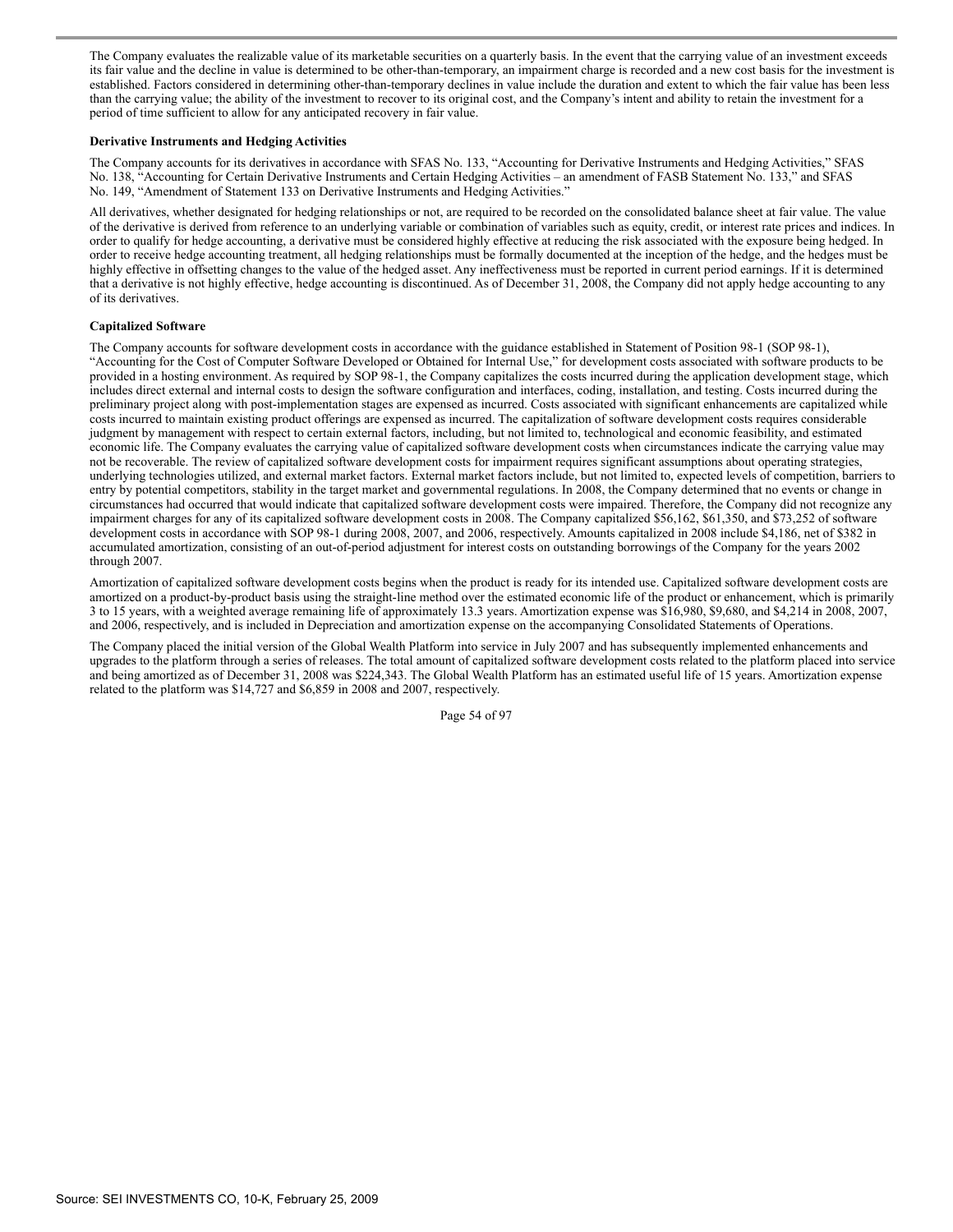In 2006, the Company determined that the front-end component of the SEI Advisor Desktop did not fully satisfy the expected functionality requirements and would require additional investment. Management decided to discontinue any further development work for this front-end component and wrote-off \$3,429 of previously capitalized software development costs. Additionally, \$2,265 of previously capitalized software development costs related to other discontinued projects associated with the Global Wealth Platform were written-off in 2006.

#### **Fair Value of Financial Instruments**

In February 2007, the Financial Accounting Standards Board (FASB) issued SFAS No. 159 (SFAS 159), "The Fair Value Option for Financial Assets and Financial Liabilities." SFAS 159 permits companies to choose to measure certain financial instruments and certain other items at fair value. The standard requires that unrealized gains and losses on items for which the fair value option has been elected be reported in earnings. SFAS 159 was effective for the Company on January 1, 2008. The Company elected not to apply the fair value option to any of its financial instruments on the date the standard became effective and, therefore, SFAS 159 had no impact on its consolidated financial position, results of operations or cash flows. The Company has subsequently applied the fair value option to certain financial instruments acquired after the effective date of SFAS 159.

In September 2006, the FASB issued SFAS No. 157 (SFAS 157), "Fair Value Measurements," which defines fair value, establishes guidelines for measuring fair value and expands disclosures regarding fair value measurements. SFAS 157 does not require any new fair value measurements but rather eliminates inconsistencies in guidance found in various prior accounting pronouncements. SFAS 157 was effective for the Company on January 1, 2008. However, in February 2008, the FASB issued FASB Staff Position (FSP) FAS 157-2 which delayed the effective date of SFAS 157 for all nonfinancial assets and nonfinancial liabilities, except those that are recognized or disclosed at fair value in the financial statements on a recurring basis (at least annually). In October 2008, the FASB issued FSP FAS 157-3 which clarifies the application of SFAS 157 in a market that is not active and provides an example to illustrate key considerations in determining the fair value of a financial asset when the market for that financial asset is not active. SFAS 157 becomes effective for all nonfinancial assets and liabilities for periods beginning after November 15, 2008, which will be the Company's first quarter of fiscal 2009. The Company has adopted SFAS 157 for financial assets and liabilities recognized at fair value on a recurring basis. The partial adoption of SFAS 157 for financial assets and liabilities did not have a material impact on the Company's consolidated financial position, results of operations or cash flows. See Note 5 for information on related disclosures regarding fair value measurements.

# **Goodwill and Other Intangible Asset**

The Company accounts for goodwill in accordance with SFAS No. 142 (SFAS 142), "Goodwill and Other Intangible Assets." Goodwill is not amortized but is reviewed for impairment annually or more frequently if an event occurs or circumstances change that would more likely than not reduce the fair value of a reporting unit below its carrying amount. The provisions of SFAS 142 require that a two-step, fair value based test be performed to assess goodwill for impairment. In the first step, the fair value of each reporting unit is compared with its carrying value, including goodwill. If the fair value exceeds the carrying value, goodwill is not impaired and no further testing is performed. The second step is performed if the carrying value exceeds the fair value. The second step requires an allocation of fair value to the individual assets and liabilities using a purchase price allocation in order to determine the implied fair value of goodwill. If the implied fair value of goodwill is less than the carrying amount, an impairment loss is recognized. The Company estimates the fair value of the LSV reporting unit primarily based upon an earnings multiple approach. This approach requires an estimate of future expected cash flows from the LSV reporting unit which involves significant assumptions by management.

SFAS 142 also requires that intangible assets with definite lives be amortized over their estimated useful life and reviewed for impairment in accordance with SFAS No. 144 (SFAS 144), "Accounting for the Impairment or Disposal of Long-Lived Assets." The Company reviews long-lived assets and identifiable definite-lived intangible assets for impairment whenever events or changes in circumstances indicate that the carrying amount of these assets may not be recoverable. For purposes of recognizing and measuring an impairment loss, a long-lived asset shall be grouped with other assets and liabilities at the lowest level for which identifiable cash flows are largely independent. It is impossible to distinguish between the cash flows generated by goodwill and intangible assets and, therefore, the impairment analysis of the Other Intangible Asset are grouped with all of the other assets of LSV, including Goodwill. To date, the Company has not recognized any impairment loss for any of its Goodwill or Other Intangible Asset.

Page 55 of 97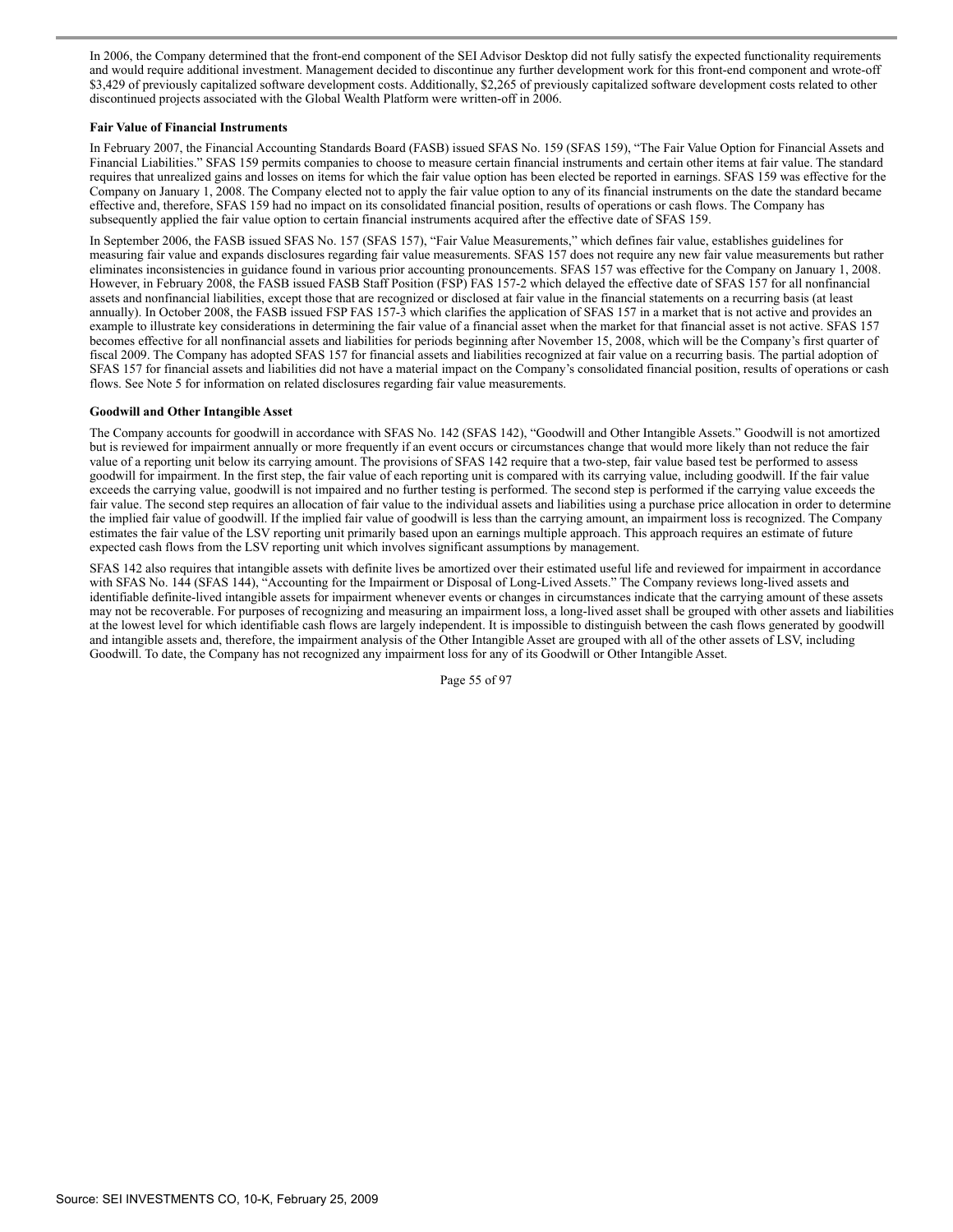The Company is amortizing its intangible assets on a straight-line basis over eight and a half to ten years (See Notes 2 and 3).

#### **Income Taxes**

The Company applies the asset and liability approach to account for income taxes pursuant to SFAS No. 109 (SFAS 109), "Accounting for Income Taxes." Under SFAS 109, deferred tax assets and liabilities are recognized for the future tax consequences attributable to differences between the financial statement carrying amounts of existing assets and liabilities and their respective tax bases. Deferred tax assets and liabilities are measured using enacted tax rates expected to apply to taxable income in the years in which those temporary differences are expected to be recovered or settled. The components of the deferred tax assets and liabilities are individually classified as current and non-current based on their characteristics.

The Company adopted FASB Interpretation No. 48, "Accounting for Uncertainty in Income Taxes - an interpretation of FASB Statement No. 109" (FIN 48), effective January 1, 2007. FIN 48 clarifies the accounting for uncertainty in income taxes recognized in financial statements and requires the impact of a tax position to be recognized in the financial statements if that position is more likely than not of being sustained by the taxing authority. The adoption of FIN 48 did not have a material impact on the Company's financial position or results of operations (See Note 13).

#### **Foreign Currency Translation**

The assets and liabilities and results of operations of the Company's foreign subsidiaries are measured using the foreign subsidiary's local currency as the functional currency. Assets and liabilities have been translated into U.S. dollars using the rates of exchange at the balance sheet dates. The results of operations have been translated into U.S. dollars at average exchange rates prevailing during the period. The resulting translation gain and loss adjustments are recorded as a separate component of comprehensive income.

Transaction gains and losses that arise from exchange rate fluctuations are included in the results of operations in the periods in which they occur, and are immaterial for each of the years in the three year period ended December 31, 2008.

#### **Earnings Per Common Share**

The Company calculates earnings per common share in accordance with SFAS No. 128, "Earnings per Share." Basic earnings per common share is computed by dividing net income available to common shareholders by the weighted average number of common shares outstanding during the period. Diluted earnings per common share is computed by dividing net income available to common shareholders by the combination of the weighted average number of common shares outstanding and the dilutive potential common shares, such as stock options, outstanding during the period. The calculations of basic and diluted earnings per share for 2008, 2007, and 2006 are:

|                                   | For the Year ended December 31, 2008 |                                |  |                     |  |
|-----------------------------------|--------------------------------------|--------------------------------|--|---------------------|--|
|                                   | <b>Net Income</b><br>(Numerator)     | <b>Shares</b><br>(Denominator) |  | Per-Share<br>Amount |  |
| Basic earnings per common share   | 139.254                              | 192,057                        |  | 0.73                |  |
| Dilutive effect of stock options  |                                      | 3.176                          |  |                     |  |
| Diluted earnings per common share | 139.254                              | 195.233                        |  | 0.71                |  |

Page 56 of 97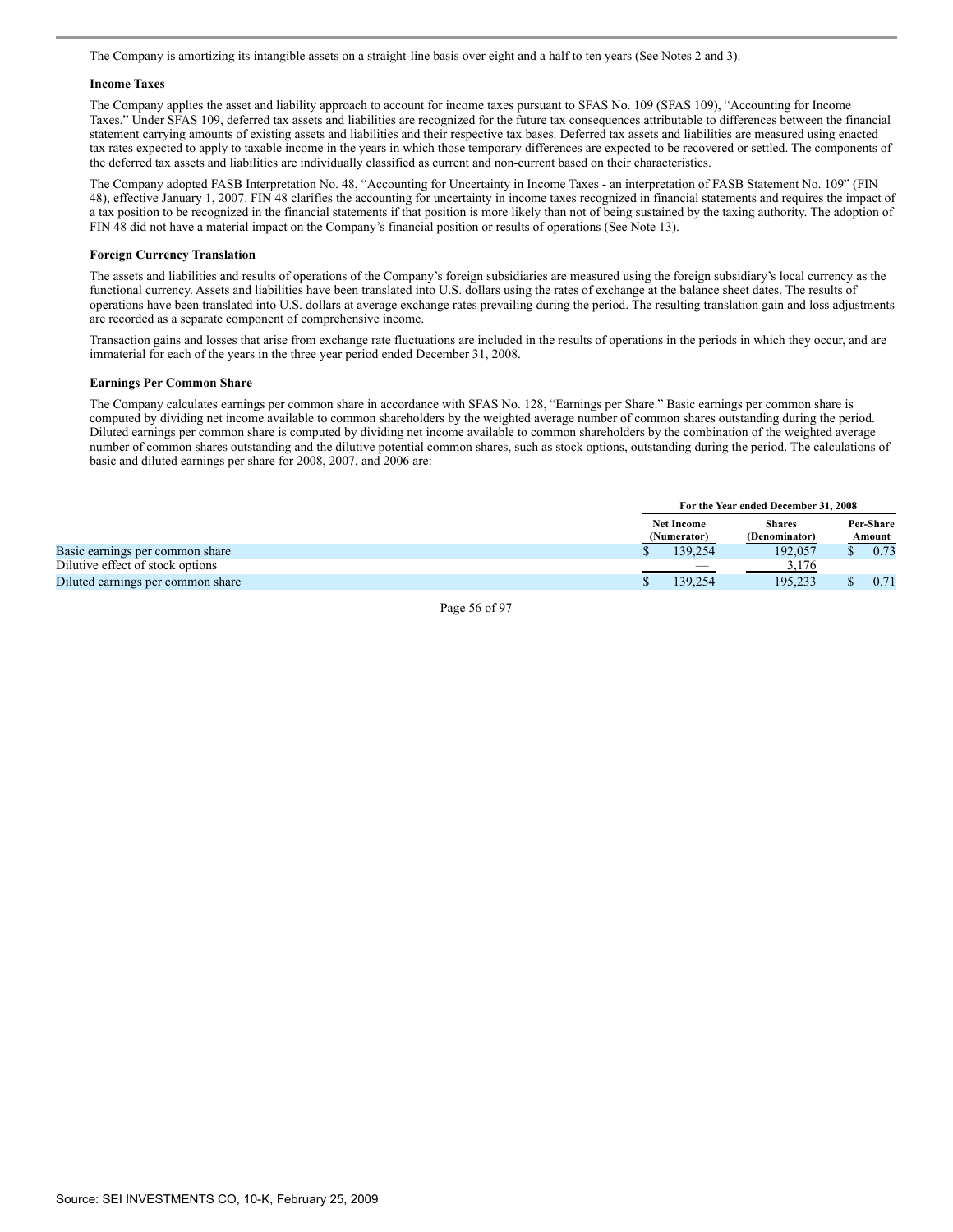|                                   |                                  | For the Year ended December 31, 2007 |                     |  |  |
|-----------------------------------|----------------------------------|--------------------------------------|---------------------|--|--|
|                                   | <b>Net Income</b><br>(Numerator) | <b>Shares</b><br>(Denominator)       | Per-Share<br>Amount |  |  |
| Basic earnings per common share   | 259,809                          | 196.120                              | 1.32                |  |  |
| Dilutive effect of stock options  |                                  | 6,111                                |                     |  |  |
| Diluted earnings per common share | 259,809                          | 202.231                              | 1.28                |  |  |
|                                   |                                  | For the Year ended December 31, 2006 |                     |  |  |
|                                   | Income<br>(Numerator)            | <b>Shares</b><br>(Denominator)       | Per-Share<br>Amount |  |  |
| Basic earnings per common share   | 236,990                          | 197,364                              | 1.20                |  |  |
| Dilutive effect of stock options  |                                  | 5,902                                |                     |  |  |
| Diluted earnings per common share | 236,990                          | 203.266                              | 1.17                |  |  |

Employee stock options to purchase approximately 13,654,000, 6,099,000, and 3,574,000 shares of common stock, with an average exercise price per share of \$23.26, \$29.63, and \$29.43, were outstanding during 2008, 2007, and 2006, respectively, but not included in the computation of diluted earnings per common share because the option's exercise price was greater than the average market price of the Company's common stock and the effect on diluted earnings per common share would have been anti-dilutive (See Note 10).

#### **Stock-Based Compensation**

The Company accounts for stock based compensation in accordance with SFAS No. 123(R) (SFAS 123(R), "Share-Based Payment." Stock-based compensation cost is measured at the grant date based on the fair value of the award and is recognized as expense over the requisite service period, which is the vesting period. The Company elected the modified-prospective method, under which prior periods are not restated for comparative purposes. The valuation provisions of SFAS 123(R) apply to new grants and to grants that were outstanding as of the effective date and are subsequently modified. Estimated compensation for grants that were outstanding as of the effective date will be recognized over the remaining service period.

The Company uses historical data to estimate pre-vesting forfeitures and record stock-based compensation expense only for those awards that are expected to vest. Stock-based compensation is amortized over the requisite service periods of the awards, which are generally the vesting periods. The amount of stock-based compensation expense that is recognized in a given period is dependent upon management's estimate of when the vesting targets are expected to be achieved. If this estimate proves to be inaccurate, the remaining amount of stock-based compensation expense could be accelerated, spread out over a longer period, or reversed (See Note 10).

#### **Comprehensive Income**

SFAS No. 130, "Reporting Comprehensive Income," establishes standards for the reporting and presentation of comprehensive income and its components. Comprehensive income consists of net income and other gains and losses affecting shareholders' equity that are excluded from net income. For the Company, comprehensive income includes unrealized gains and losses on available for sale securities and foreign currency translation. The Company presents comprehensive income in its Consolidated Statements of Shareholders' Equity and Comprehensive Income. Components of Accumulated other comprehensive income consisted of:

| December 31,                                                                                                         | 2008        | 2007    |
|----------------------------------------------------------------------------------------------------------------------|-------------|---------|
| Foreign currency translation                                                                                         | \$ (9.787)  | \$9,174 |
| Unrealized (losses) gains on available for sale securities, net of income tax benefit (expense) of \$933 and \$(481) | (1,524)     | 816     |
| Accumulated other comprehensive (loss) income, net                                                                   | \$ (11.311) | \$9.990 |

Page 57 of 97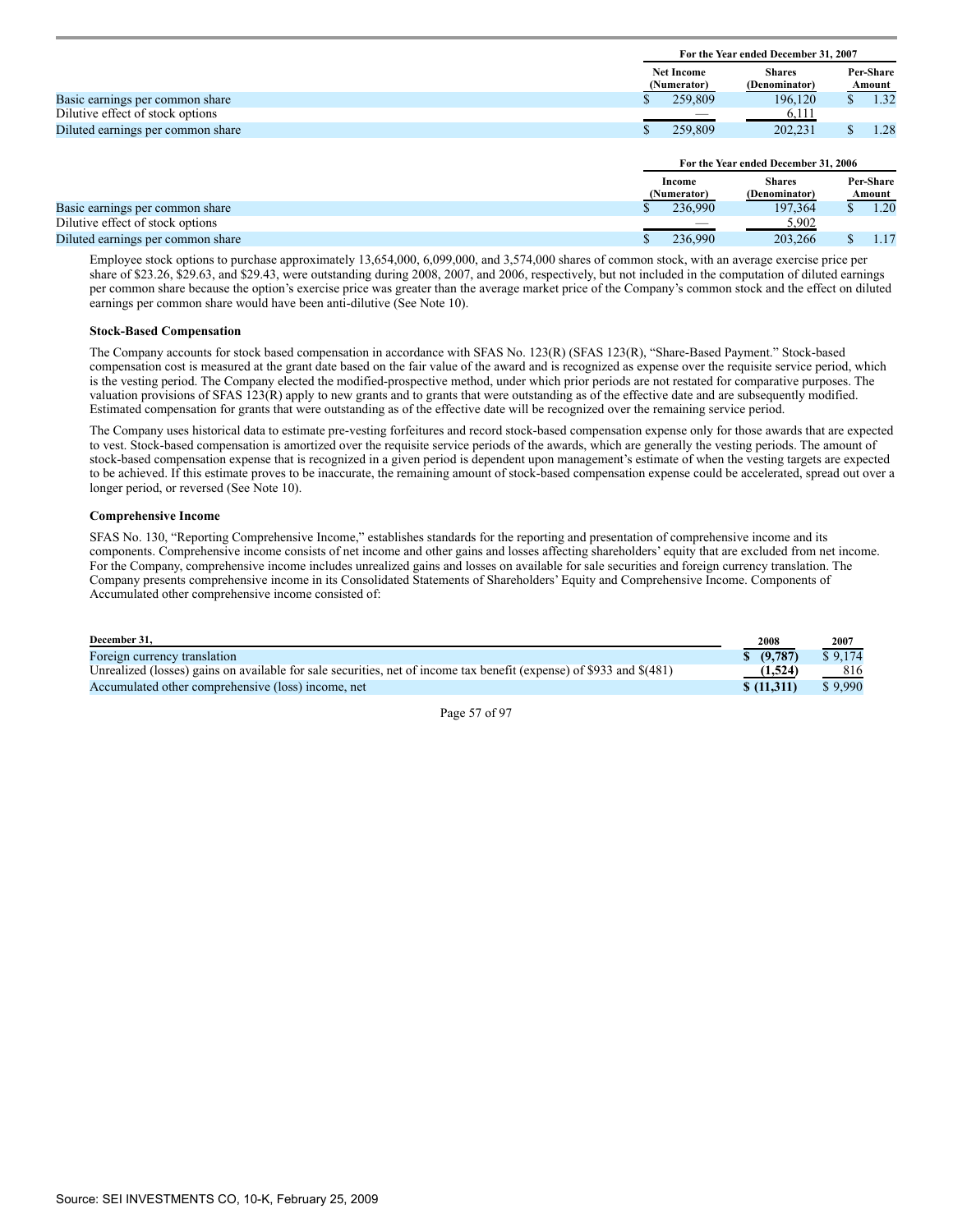#### **Statements of Cash Flows**

The following non-cash activities are excluded from the Consolidated Statements of Cash Flows for the year ended December 31, 2006: LSV Employee Group purchased a percentage of LSV from two existing partners for a total purchase price of \$92,000. LSV Employee Group contributed \$9,200 and borrowed the remaining \$82,800 (See Note 2).

# **New Accounting Pronouncements**

In December 2007, the FASB issued SFAS No. 141 (revised 2007) (SFAS 141R), "Business Combinations," which replaces SFAS No.141, "Business Combinations." SFAS 141R will change how to account for business acquisitions. SFAS 141R requires the assets acquired, the liabilities assumed and any non-controlling interest in the acquiree at the acquisition date to be measured at their fair values as of that date, with limited exceptions. SFAS 141R makes various other amendments intended to provide additional guidance or to confirm existing guidance. SFAS 141R will become effective for the Company beginning in the first quarter of 2009. Early adoption is not permitted. The Company is currently evaluating the impact SFAS 141R will have on its consolidated financial statements.

In December 2007, the FASB issued SFAS No. 160 (SFAS 160), "Noncontrolling Interest in Consolidated Financial Statements, an amendment of Accounting Research Bulletin No.51." SFAS 160 establishes accounting and reporting standards that require the ownership interests in subsidiaries not held by the parent to be clearly identified, labeled and presented in the consolidated statement of financial position within equity, but separate from the parent's equity. This statement also requires the amount of consolidated net income attributable to the parent and to the non-controlling interest to be clearly identified and presented on the face of the consolidated statement of income. Changes in a parent's ownership interest while the parent retains its controlling financial interest must be accounted for consistently, and when a subsidiary is deconsolidated, any retained non-controlling equity investment in the former subsidiary must be initially measured at fair value. The gain or loss on the deconsolidation of the subsidiary is measured using the fair value of any non-controlling equity investment. SFAS 160 also requires entities to provide sufficient disclosures that clearly identify and distinguish between the interests of the parent and the interests of the non-controlling owners. SFAS 160 will become effective for the Company beginning in the first quarter of 2009. Early adoption is not permitted. The Company is currently evaluating the impact SFAS 160 will have on its consolidated financial statements but it does not believe it will have a significant impact upon adoption.

In March 2008, the FASB issued FASB Statement No. 161 (SFAS 161), "Disclosures about Derivative Instruments and Hedging Activities." SFAS 161 requires companies with derivative instruments to disclose information that should enable financial-statement users to understand how and why a company uses derivative instruments, how derivative instruments and related hedged items are accounted for under FASB Statement No. 133 "Accounting for Derivative Instruments and Hedging Activities" and how derivative instruments and related hedged items affect a company's financial position, financial performance and cash flows. SFAS 161 will become effective for Company beginning in the first quarter of 2009. The Company is currently evaluating the impact SFAS 161 will have on its consolidated financial statements but it does not believe it will have a significant impact upon adoption.

In April 2008, the FASB issued FSP 142-3 (FSP 142-3), "Determination of the Useful Life of Intangible Assets." FSP 142-3 amends the factors that should be considered in developing renewal or extension assumptions used to determine the useful life of a recognized intangible asset under FASB Statement No. 142 (SFAS 142), "Goodwill and Other Intangible Assets." The intent of this new guidance is to improve the consistency between the useful life of a recognized intangible asset under SFAS 142 and the period of expected cash flows used to measure the fair value of the asset under other accounting pronouncements. FSP 142-3 is effective for financial statements issued for fiscal years and interim periods beginning after December 15, 2008. The Company is currently evaluating the impact, if any, that FSP 142-3 will have on its consolidated financial statements but it does not believe it will have a significant impact upon adoption.

Page 58 of 97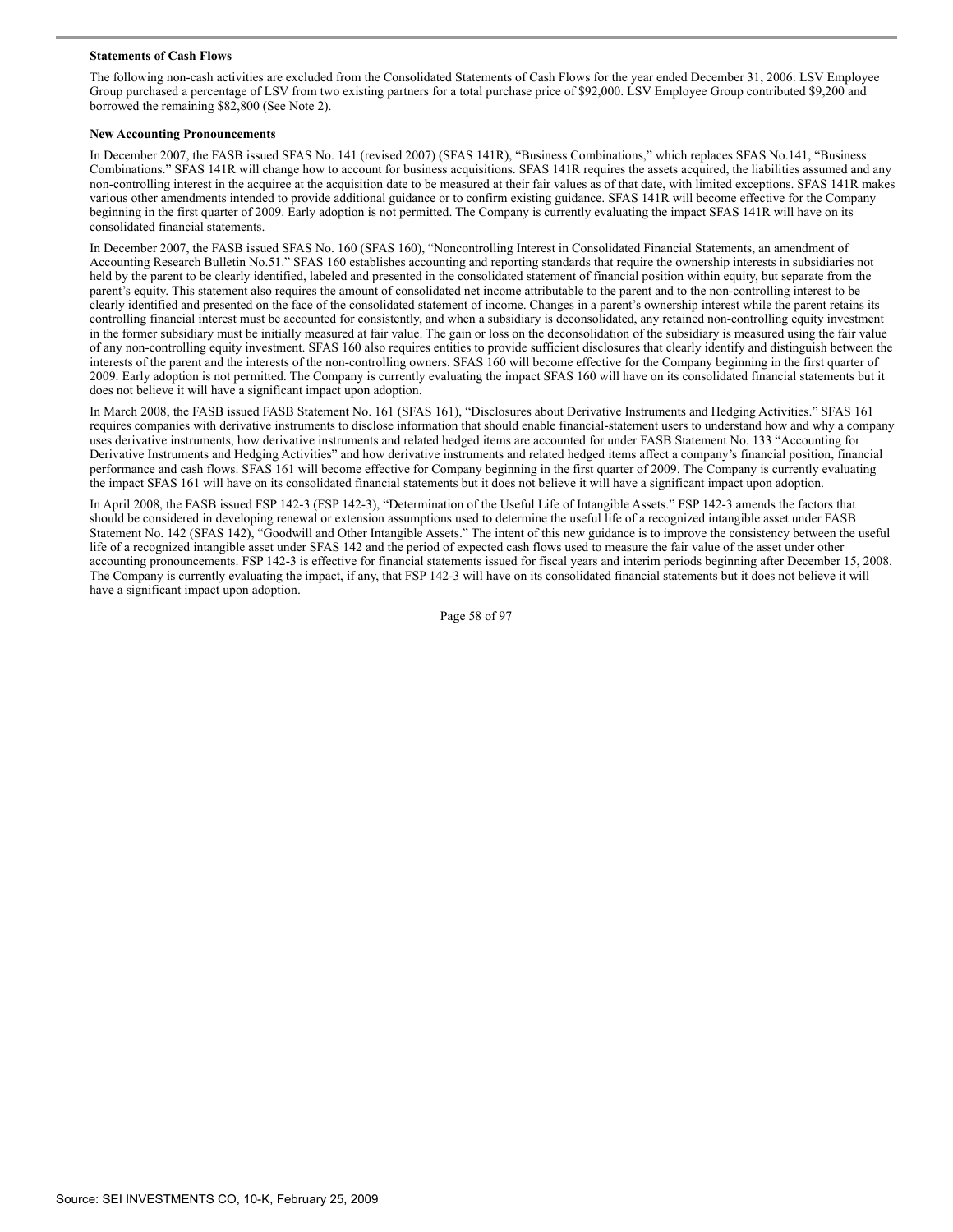In October 2008, the FASB issued FSP FAS 157-3 (FSP FAS 157-3), "Determining the Fair Value of a Financial Asset When the Market for That Asset Is Not Active." FSP FAS 157-3 clarifies the application of SFAS 157 in a market that is not active and provides an example to illustrate key considerations in determining the fair value of a financial instrument when the market for that financial asset is not active. FSP 157-3 was effective upon issuance, including prior periods for which financial statements have not been issued. The adoption of FSP FAS 157-3 did not have a material impact on the Company's consolidated financial statements.

In December 2008, the FASB issued FSP FAS 140-4 and FIN 46(R)-8 (FSP 140-4 and FIN 46R-8), "Disclosures by Public Entities (Enterprises) about Transfers of Financial Assets and Interests in Variable Interest Entities." FSP 140-4 and FIN 46R-8 requires additional disclosures related to variable interest entities in accordance with SFAS 140 and FIN 46R. These disclosures include significant judgments and assumptions, restrictions on assets, risks and the affects on financial position, financial performance and cash flows. This FSP became effective for the first reporting period ending after December 15, 2008. The Company adopted FSP 140-4 and FIN 46R-8 as of December 31, 2008. Disclosures required by FSP 140-4 and FIN 46R-8 are included in the section titled "Variable Interest Entities" of this Note. The adoption of this FSP did not have any financial impact on the Company's consolidated financial statements.

# **Reclassifications**

Certain prior year amounts have been reclassified to conform to current year presentation.

#### **Note 2 – Consolidation of LSV and LSV Employee Group**

The Company has an investment in the general partnership LSV, a registered investment advisor that provides investment advisory services to institutions, including pension plans and investment companies. LSV is currently an investment sub-advisor for a number of SEI-sponsored mutual funds. The Company's total partnership interest in LSV was approximately 43 percent during 2008 and 2007. LSV Employee Group is owned by several current employees of LSV and was formed in January 2006 for the sole purpose of owning a partnership interest in LSV. The Company does not own any interest in LSV Employee Group.

In January 2006, two partners of LSV, excluding the Company, sold in the aggregate an eight percent interest in LSV to LSV Employee Group. The Company entered into a Guaranty Agreement with LSV Employee Group, Bank of America, N.A. (formerly LaSalle Bank National Association) as administrative agent (the Agent), and certain other lenders in order to facilitate the acquisition of certain partnership interests of LSV by LSV Employee Group. LSV Employee Group obtained financing from the Agent and certain other lenders in the form of a term loan pursuant to the terms of a Credit Agreement (see LSV Employee Group Term Loan below).

Pursuant to the terms and conditions of the Guaranty Agreement, the Company has agreed to provide an unsecured guaranty to the lenders of all obligations of LSV Employee Group under the Credit Agreement. In the event of default by LSV Employee Group, the lenders have the right to seek payment from the Company of all obligations of LSV Employee Group under the Credit Agreement. As recourse for such payment, the Company will be subrogated to the rights of the lenders under the Credit Agreement and the Guaranty Agreement, including the security interest in the pledged interests transferred to LSV Employee Group.

Under FIN 46, LSV Employee Group meets the definition of a variable interest entity and the Company is the primary beneficiary. As a result of this transaction, the Company has a controlling financial interest in LSV through its direct ownership of LSV and guaranty of LSV Employee Group's debt. The Company therefore consolidates the assets, liabilities and operations of LSV and LSV Employee Group in its Consolidated Financial Statements. The Company's percentage of direct ownership in LSV was unchanged (approximately 43 percent) as a result of this transaction. The amount of ownership of the other existing partners (approximately 57 percent) of LSV is included in Minority interest. Assuming no other changes in the Company's relationship with LSV and LSV Employee Group, the Company would no longer be required to consolidate the assets, liabilities and operations of LSV and LSV Employee Group after the LSV Employee Group Term Loan is paid in full. Additionally, the Company may not be required to consolidate LSV if the Company's percentage of direct ownership in LSV decreases to certain levels.

Page 59 of 97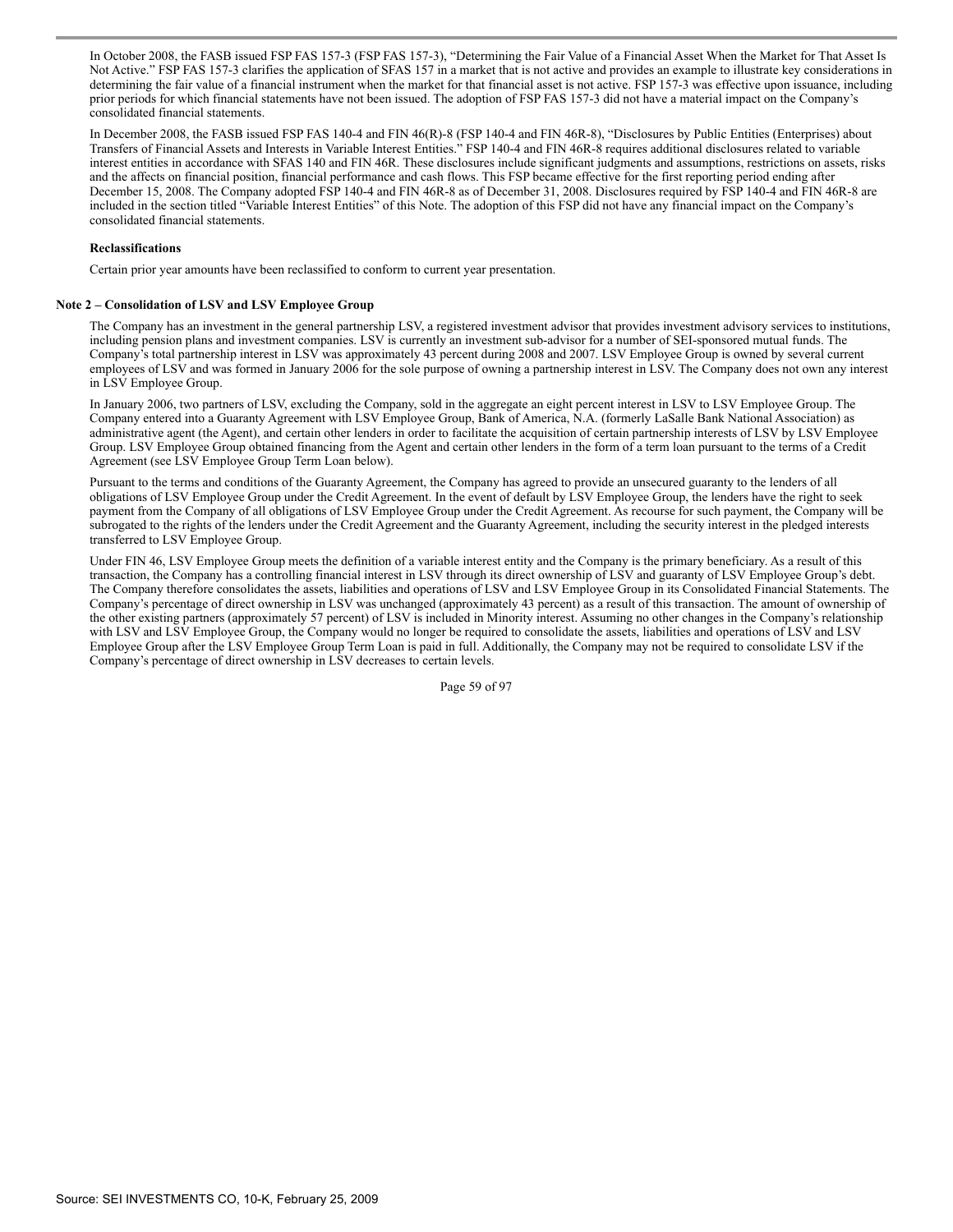The Company determined that \$72,220 of the \$92,000 purchase price related to identifiable intangible assets and the remaining \$19,780 was goodwill. The identifiable intangible assets have an estimated life of ten years and are amortized on a straight-line basis. The Company recognized \$7,222 in amortization expense in 2008, 2007 and 2006, which is reflected in Depreciation and amortization expense on the accompanying Consolidated Statement of Operations.

|                           | 2008     | 2007      |
|---------------------------|----------|-----------|
| Intangible asset, at cost | \$72.220 | \$72.220  |
| Accumulated amortization  | (21,666) | (14, 444) |
| Net book value            | \$50.554 | \$ 57,776 |

Amortization expense associated with the assets of LSV Employee Group was eliminated through Minority interest and had no impact on net income. The estimated amortization expense related to the intangible assets for each year from 2009 through 2015 is \$7,222.

# LSV Employee Group Term Loan

In order to finance a portion of the purchase price, LSV Employee Group obtained financing from Bank of America, N.A. (formerly LaSalle Bank National Association) and certain other lenders in the form of a term loan pursuant to the terms of a Credit Agreement. The principal amount of the term loan is \$82,800. The principal amount and interest of the term loan are to be paid in quarterly installments. The total outstanding principal balance of the term loan must be paid in full by January 2011. LSV Employee Group may prepay the term loan in whole or in part at any time without penalty. The term loan contains various covenants, none of which negatively affect the Company's liquidity or capital resources. LSV Employee Group was in compliance with all covenants during 2008.

As of December 31, 2008, the remaining unpaid principal balance of the term loan was \$31,532, of which \$7,200 is classified as current and included in Current portion of long-term debt and the remaining \$24,332 is included in Long-term debt on the accompanying Consolidated Balance Sheets. LSV Employee Group made principal payments totaling \$20,439 and \$19,667 during 2008 and 2007, respectively. The average rates applied to the loan throughout 2008, 2007 and 2006 were 4.08 percent, 6.19 percent and 5.99 percent, respectively. Interest expense for 2008, 2007 and 2006 on the Consolidated Statements of Operations includes \$2,285, \$3,762 and \$4,429, respectively, in interest costs associated with the borrowings of LSV Employee Group which was eliminated through Minority interest and had no impact on net income.

LSV Employee Group made a principal payment of \$3,846 in January 2009. The remaining principal balance of the term loan at January 31, 2009 was \$27,686. The Company currently has no obligation of payment relating to the term loan of LSV Employee Group.

The book value of LSV Employee Group's long-term debt is considered to be representative of its fair value based upon an estimation using borrowing rates currently available for bank loans with similar terms and maturities.

The aggregate maturities of the LSV Employee Group's long-term debt are scheduled to occur as follows: \$7,200 in 2009, \$6,400 in 2010 and \$17,932 in 2011. These amounts do not include the principal payment of \$3,846 made by LSV Employee Group in January 2009.

LSV Employee Group entered into two interest rate swap agreements to convert its floating rate long-term debt to fixed rate debt. These swaps have a total notional value of \$30,465. Payments are made every 90 days and the termination dates of the swaps are March 2009 and January 2011. The net effect from the interest rate swaps on the Company's earnings was minimal.

#### **Note 3 – Goodwill and Other Intangible Asset**

In June 2003, the Company purchased an additional percentage ownership in LSV. The total purchase price was allocated to LSV's net tangible and intangible assets based upon their estimated fair values at the date of purchase. The excess purchase price over the value of the net tangible and identifiable intangible assets was recorded as goodwill. The total amount of goodwill from this transaction amounted to \$3,062 and is included on the accompanying Consolidated Balance Sheets.

Page 60 of 97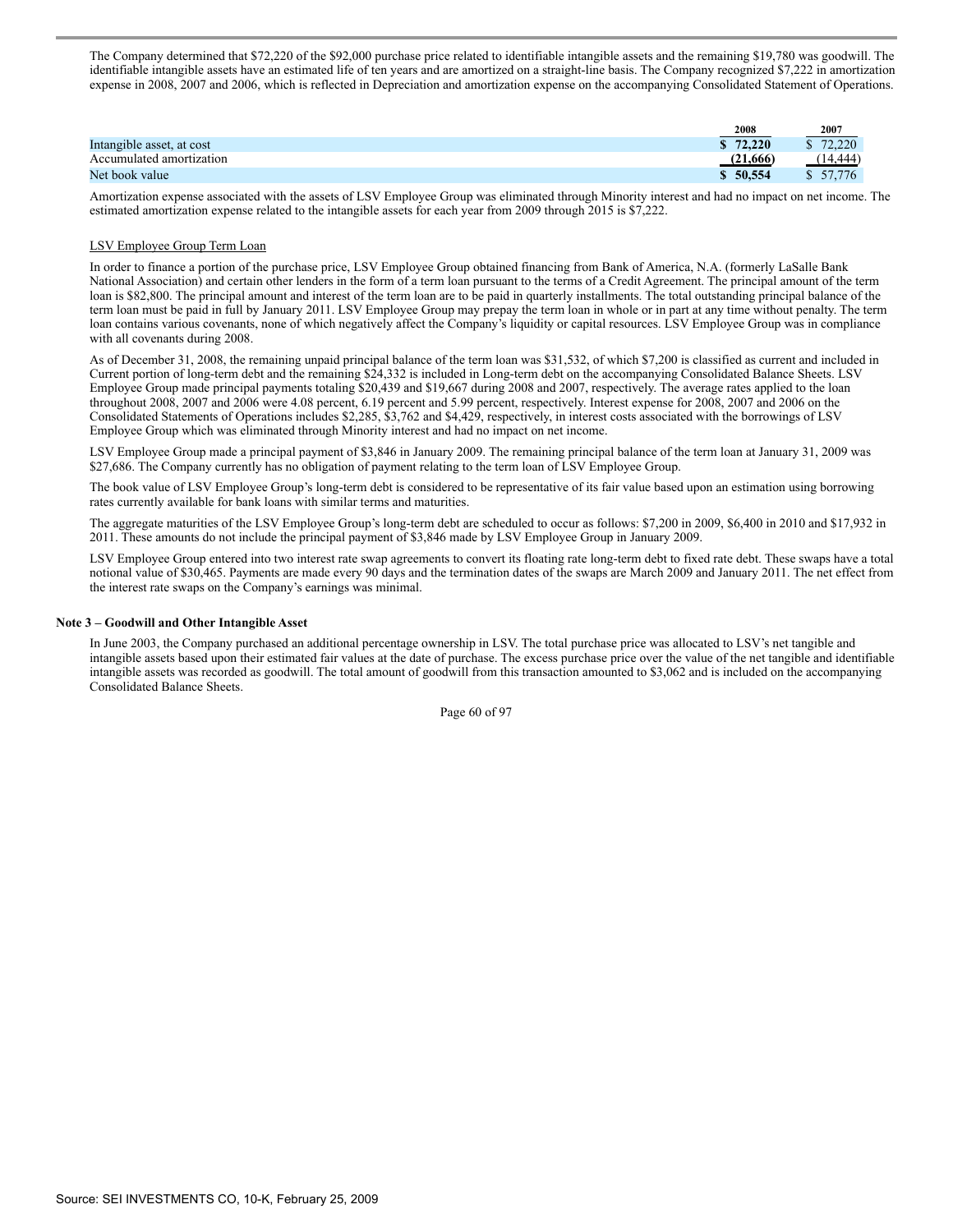The Company identified an intangible asset related to customer contracts that met the contractual-legal criterion for recognition apart from goodwill. The fair value of the intangible asset was determined to be \$3,821 with a definite life of eight and a half years. The identified intangible asset is amortized on a straight-line basis. The Company recognized \$437 of amortization expense during 2008 and 2007, which is reflected in Depreciation and amortization expense on the accompanying Consolidated Statement of Operations.

|                           | 2008     | 2007     |
|---------------------------|----------|----------|
| Intangible asset, at cost | \$ 3.821 | \$3,821  |
| Accumulated amortization  | (1, 857) | (1, 420) |
| Net book value            | \$1.964  | \$2,401  |

The estimated amortization expense related to the intangible asset for each year from 2009 through 2012 is \$437 and \$216 in 2013.

#### **Note 4 – Composition of Certain Financial Statement Captions:**

# **Receivables**

Receivables on the accompanying Consolidated Balance Sheets consist of:

|                                       | 2008      | 2007      |
|---------------------------------------|-----------|-----------|
| Trade receivables                     | \$49,656  | 49.852    |
| Fees earned, not billed               | 130.341   | 186.157   |
| Other receivables                     | 2,504     | 3,934     |
|                                       | 182,501   | 239.943   |
| Less: Allowance for doubtful accounts | (2,656)   | (3,032)   |
| Receivables, net                      | \$179,845 | \$236.911 |

Fees earned, not billed represents receivables earned but unbilled and results from timing differences between services provided and contractual billing schedules. These billing schedules generally provide for fees to be billed on a quarterly basis.

Receivables from regulated investment companies on the accompanying Consolidated Balance Sheets primarily represent fees receivable for distribution, investment advisory, and administration services to various regulated investment companies sponsored by SEI (See Note 15).

Receivables of LSV included with Receivables on the accompanying Consolidated Balance Sheets consist of:

|                                       | 2008     | 2007     |
|---------------------------------------|----------|----------|
| Trade receivables                     | \$14,117 | \$14,881 |
| Fees earned, not billed               | 43,975   | 77,632   |
| Other receivables                     | $-385$   | 275      |
|                                       | 58,477   | 92,788   |
| Less: Allowance for doubtful accounts | (1,169)  |          |
| LSV Receivables, net                  | \$57,308 | \$92.011 |

Page 61 of 97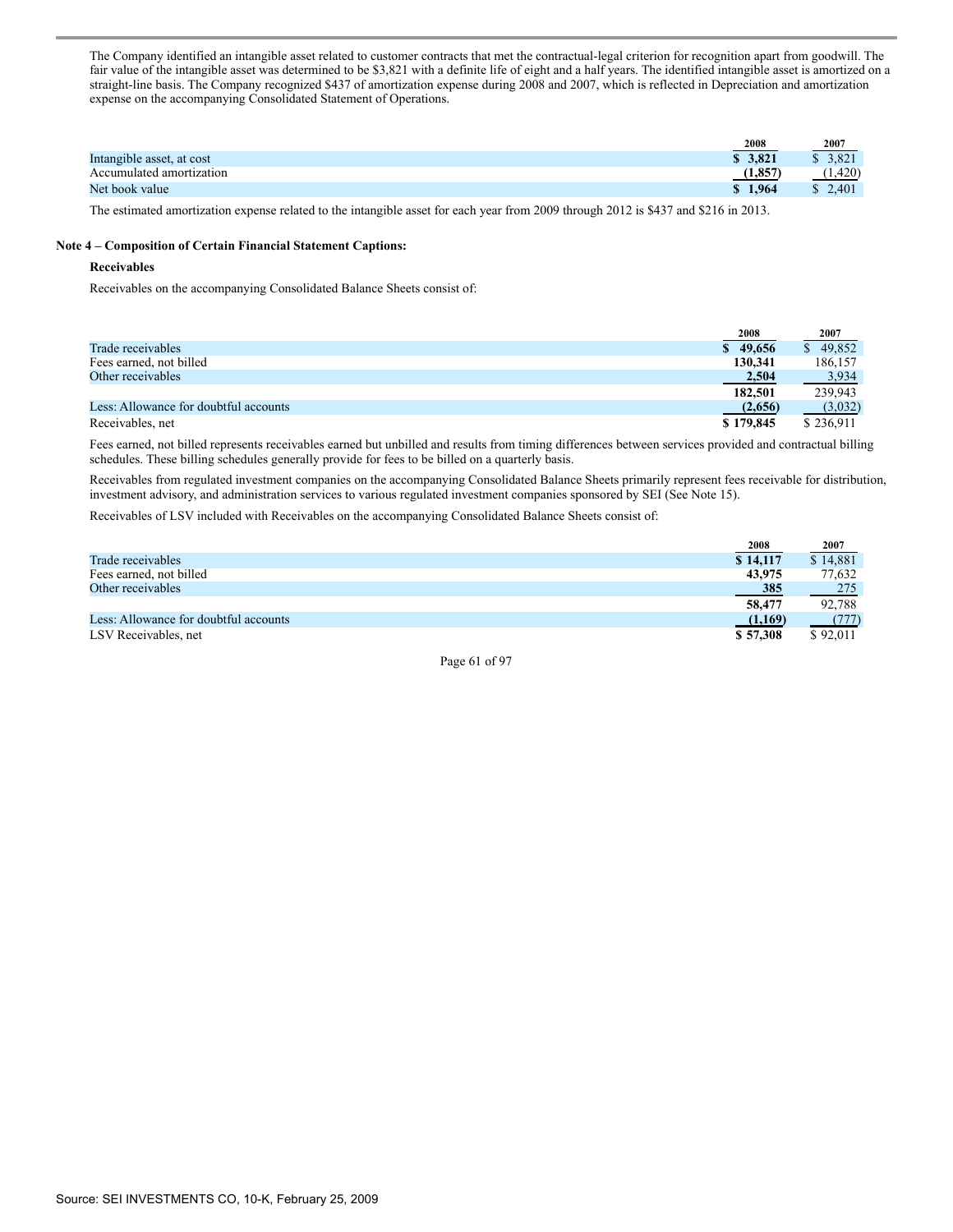# **Property and Equipment**

Property and Equipment on the accompanying Consolidated Balance Sheets consists of:

|                                                 | 2008      | 2007      |
|-------------------------------------------------|-----------|-----------|
| <b>Buildings</b>                                | \$131,321 | 128,296   |
| Equipment                                       | 63,952    | 62,272    |
| Land                                            | 9.695     | 9.548     |
| Purchased software                              | 58,846    | 43,580    |
| Furniture and fixtures                          | 18,141    | 19,603    |
| Leasehold improvements                          | 5,288     | 6,357     |
| Construction in progress                        | 3,121     | 451       |
|                                                 | 290.364   | 270.107   |
| Less: Accumulated depreciation and amortization | (142,240) | (126,591) |
| Property and Equipment, net                     | \$148,124 | \$143,516 |

Depreciation and amortization expense related to property and equipment for 2008, 2007, and 2006 was \$21,980, \$19,547, and \$17,032, respectively.

# **Other Assets**

Other assets consist of long-term prepaid expenses, deposits and various other assets. Amortization expense for certain other assets for 2008, 2007, and 2006 was \$340, \$250 and \$242, respectively.

# **Accrued Liabilities**

Accrued Liabilities on the accompanying Consolidated Balance Sheets consist of:

|                                                       | 2008      | 2007      |
|-------------------------------------------------------|-----------|-----------|
| Accrued employee compensation                         | \$35,425  | \$ 74,509 |
| Accrued employee benefits and other personnel         | 8,012     | 8,819     |
| Accrued consulting, outsourcing and professional fees | 15,055    | 19,709    |
| Accrued distribution fees                             | 14.228    | 16,040    |
| Accrued brokerage fees                                | 14.001    | 7,005     |
| Accrued other commissions and fees                    | 15.537    | 22,890    |
| Accrued dividend payable                              | 15,297    | 13,607    |
| Other accrued liabilities                             | 17,221    | 24,323    |
| <b>Accrued liabilities</b>                            | \$134,776 | \$186,902 |

#### **Note 5 – Fair Value Measurements**

SFAS 157 defines fair value as the exchange price that would be received for an asset or paid to transfer a liability (an exit price) in the principal or most advantageous market for the asset or liability in an orderly transaction between market participants on the measurement date. SFAS 157 also establishes a fair value hierarchy which requires an entity to maximize the use of observable inputs and minimize the use of unobservable inputs when measuring fair value. The standard describes three levels of inputs that may be used by the Company to measure fair value:

Level 1 – Quoted prices in active markets for identical assets or liabilities without adjustment. The Company's Level 1 assets primarily include investments in mutual funds sponsored by SEI and LSV that are quoted daily.

Page 62 of 97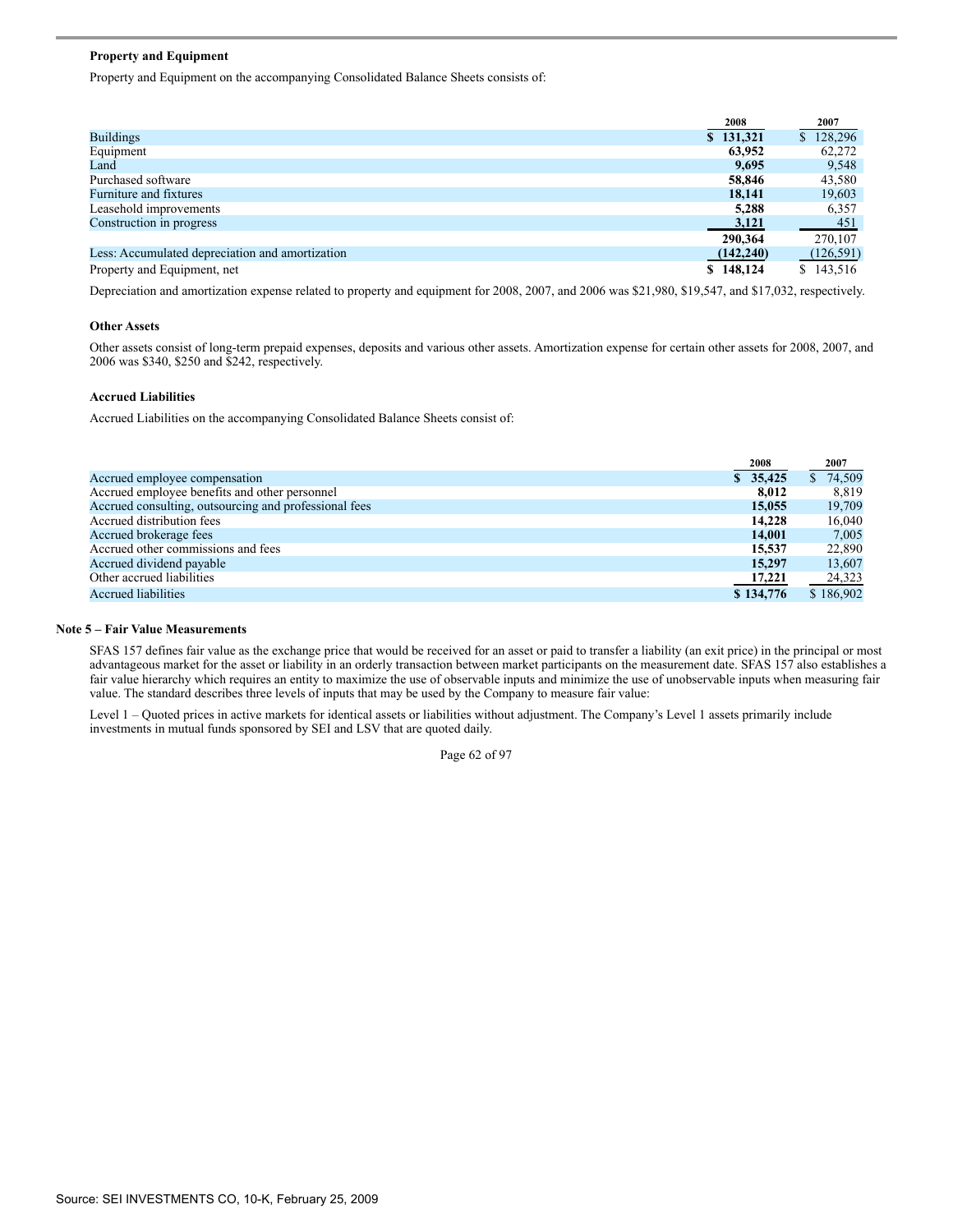Level 2 – Observable inputs other than Level 1 prices, such as quoted prices for similar assets, quoted prices in markets that are not active, or other inputs that are observable or can be corroborated by observable market data for substantially the full term of the assets or liabilities. The Company's Level 2 assets primarily include securities issued by the Government National Mortgage Association with quoted prices that are traded less frequently than exchange-traded instruments. The value of these assets is determined using a pricing model with inputs that are observable in the market or can be derived principally from or corroborated by observable market data.

Level 3 – Unobservable inputs that are supported by little or no market activity and that are significant to the fair value of the assets or liabilities. Level 3 assets and liabilities include financial instruments whose value is determined using pricing models, or similar techniques, as well as instruments for which the determination of fair value requires significant judgment by management. The Company's Level 3 financial assets include SIV securities (See Notes 6 and 7). The Company elected the fair value option under SFAS 159 to value these securities. The Company's Level 3 financial liabilities include the Capital Support Agreements which are considered derivative financial instruments (See Note 7).

The fair value of an asset or liability may include inputs from more than one level in the fair value hierarchy. The lowest level of significant inputs used to value the asset or liability determines which level the asset or liability is classified in its entirety.

The underlying collateral of the SIV securities is mainly comprised of asset-backed securities and collateralized debt obligations. Recent liquidity issues surrounding collateralized debt obligations and asset backed-securities has greatly affected the fair value of SIV securities. Given the lack of any reliable market data on the SIV securities owned by the Company or held by SEI-sponsored money market funds, the fair value of these SIV securities is determined using a net asset value approach which considers the value of the underlying collateral. The Company utilizes external pricing services that incorporate market data, where available, or through the use of matrix pricing or other acceptable measures. The valuation methodology used by these service providers considers various characteristics of the underlying collateral including, but not limited to, the issuer, collateral attributes, prepayment speeds, and credit ratings. The underlying collateral that lack any market data are grouped by sector and valued using the most recent quoted price, which may be longer than one year, and adjusting that price by the percentage change in the respective sector using relative benchmarks. Prices for the SIV securities as well as the underlying collateral are subject to internal reviews that consider broker quotes, current market observations and other analyses to verify the fair value. In the event a market transaction does exist, management evaluates the circumstances surrounding the transaction in order to assess if the price used represents the fair value according to the guidance in SFAS 157. In management's opinion, the price of SIV securities used in recent transactions were from distressed sales and did not represent the implied fair value of the SIV securities held by the Company or by the SEI-sponsored money market funds.

The fair value of certain financial assets and liabilities of the Company was determined using the following inputs at December 31, 2008:

|                                            |              | <b>Fair Value Measurements at Reporting Date Using</b>            |                            |                                           |                     |    |                             |
|--------------------------------------------|--------------|-------------------------------------------------------------------|----------------------------|-------------------------------------------|---------------------|----|-----------------------------|
|                                            |              | <b>Ouoted Prices in</b><br><b>Active Markets</b><br>for Identical |                            | Significant<br>Other<br><b>Observable</b> |                     |    | Significant<br>Unobservable |
|                                            | Total        |                                                                   | <b>Assets</b><br>(Level 1) |                                           | Inputs<br>(Level 2) |    | Inputs<br>(Level 3)         |
| Assets                                     |              |                                                                   |                            |                                           |                     |    |                             |
| Equity available-for-sale securities       | 17,747<br>\$ | S                                                                 | 17,747                     | S.                                        |                     |    |                             |
| Fixed-income available-for-sale securities | 57,633       |                                                                   |                            |                                           | 57,633              |    |                             |
| Trading securities issued by SIVs          | 5,713        |                                                                   |                            |                                           |                     |    | 5,713                       |
| Other trading securities                   | 5,600        |                                                                   | 3,903                      |                                           |                     |    | 1.697                       |
|                                            | 86,693<br>\$ | S                                                                 | 21,650                     | S.                                        | 57,633              | S. | 7,410                       |
| Liabilities                                |              |                                                                   |                            |                                           |                     |    |                             |
| Capital Support Agreements                 | \$173,983    |                                                                   |                            |                                           |                     |    | 173,983                     |
|                                            | \$173,983    | S                                                                 |                            |                                           |                     |    | 173,983                     |

Page 63 of 97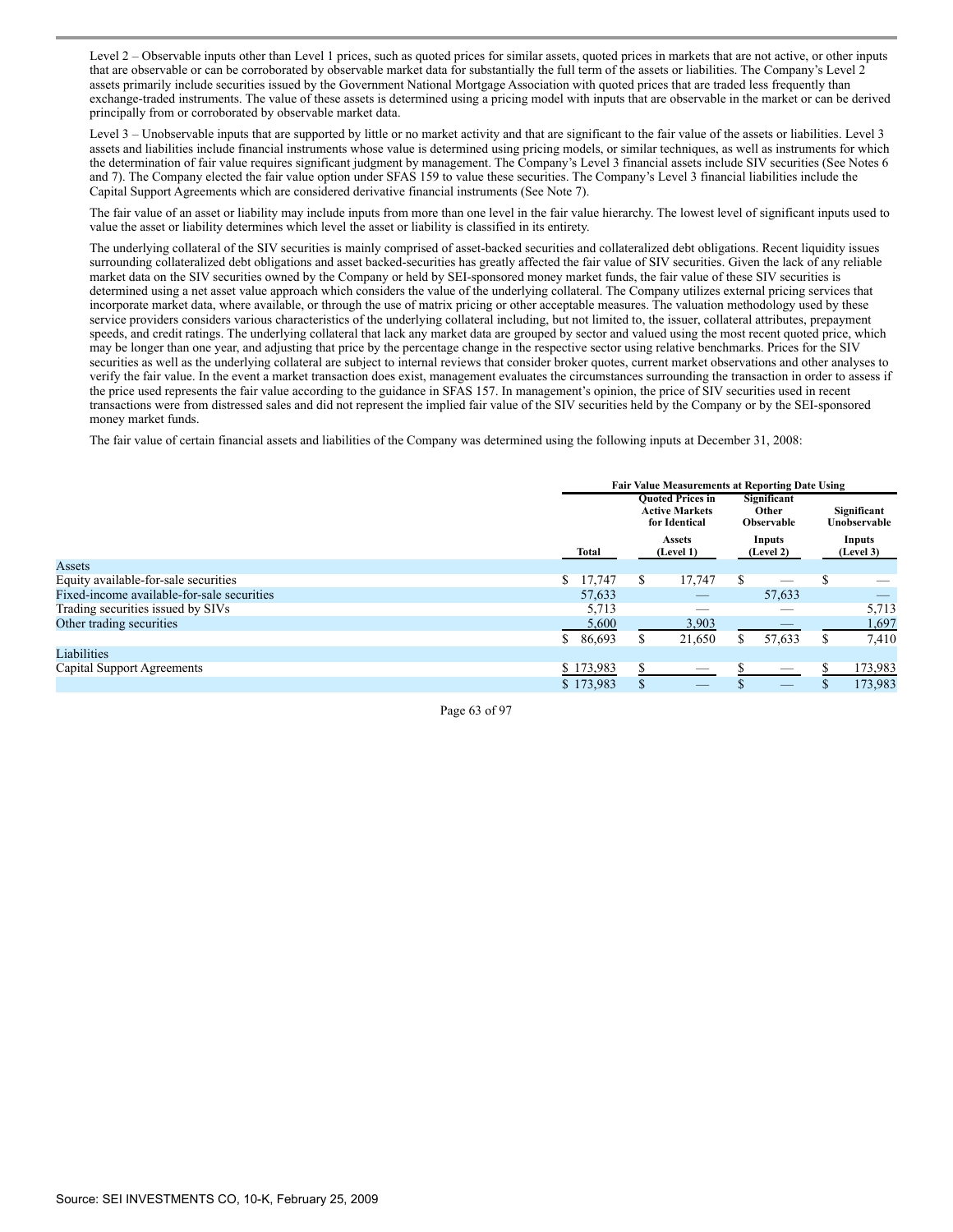The table below presents a reconciliation for all assets and liabilities of the Company measured at fair value on a recurring basis using significant unobservable inputs (Level 3) for the period from January 1, 2008 to December 31, 2008:

|                                             |  | <b>Other Trading</b><br><b>Securities</b> |  | <b>Trading Securities</b><br><b>Issued by SIVs</b> |  |            |  | <b>Capital Support</b><br>Agreements |
|---------------------------------------------|--|-------------------------------------------|--|----------------------------------------------------|--|------------|--|--------------------------------------|
| Balance, January 1, 2008                    |  |                                           |  |                                                    |  | (25, 122)  |  |                                      |
| Purchases, issuances and settlements, net   |  | 15,034                                    |  | .971                                               |  |            |  |                                      |
| Total gains (losses) (realized/unrealized): |  |                                           |  |                                                    |  |            |  |                                      |
| Included in earnings                        |  | (9,321)                                   |  | (274)                                              |  | (148, 861) |  |                                      |
| Included in other comprehensive income      |  |                                           |  |                                                    |  |            |  |                                      |
| Transfers in and out of Level 3             |  |                                           |  |                                                    |  |            |  |                                      |
|                                             |  |                                           |  |                                                    |  |            |  |                                      |
| Balance, December 31, 2008                  |  | 5.713                                     |  | . 697                                              |  | (173.983)  |  |                                      |

The \$9,321 loss recognized in earnings relates to the unrealized losses of securities issued by SIVs during 2008 and is reflected in Net loss from investments on the accompanying Consolidated Statements of Operations (See Notes 6 and 7).

The \$148,861 loss recognized in earnings relates to the change in fair value of the Capital Support Agreements during 2008 and is reflected in Net loss from investments on the accompanying Consolidated Statements of Operations (See Note 7).

#### **Note 6 – Marketable Securities and Derivative Instruments:**

#### **Investments Available For Sale**

Investments available for sale of the Company's non-broker-dealer subsidiaries classified as non-current assets consist of:

|                            |          | For the Year ended December 31, 2008 |                            |        |  |  |
|----------------------------|----------|--------------------------------------|----------------------------|--------|--|--|
|                            |          | Gross<br><b>Unrealized</b>           | <b>Gross</b><br>Unrealized | Fair   |  |  |
|                            | Cost     | Gains                                | (Losses)                   | Value  |  |  |
| SEI-sponsored mutual funds | \$18,739 |                                      | (3,759)                    | 14,980 |  |  |
| Other mutual funds         | 3,336    |                                      | (569)                      | 2.767  |  |  |
| Debt securities            | 55,762   | 1,87                                 |                            | 57,633 |  |  |
|                            | \$77.837 | .871                                 | (4,328)                    | 75,380 |  |  |

|                            |          | For the Year Ended December 31, 2007       |                                               |               |  |  |
|----------------------------|----------|--------------------------------------------|-----------------------------------------------|---------------|--|--|
|                            | Cost     | <b>Gross</b><br><b>Unrealized</b><br>Gains | <b>Gross</b><br><b>Unrealized</b><br>(Losses) | Fair<br>Value |  |  |
| SEI-sponsored mutual funds | \$34,213 | 306                                        | (935)                                         | \$33,584      |  |  |
| LSV-sponsored mutual funds | 6,781    | 1,608                                      | $\overline{\phantom{a}}$                      | 8,389         |  |  |
| Other mutual funds         | 4.055    | 62                                         |                                               | 4.117         |  |  |
| Debt securities            | 30,823   | 256                                        |                                               | 31,079        |  |  |
|                            | \$75,872 |                                            | (935)                                         | \$77,169      |  |  |

Net unrealized holding losses were \$1,524 (net of income tax benefit of \$933) at December 31, 2008. Net unrealized holding gains were \$816 (net of income tax expense of \$481) at December 31, 2007. These unrealized gains and losses are reported as separate components of Accumulated other comprehensive income on the accompanying Consolidated Balance Sheets.

Page 64 of 97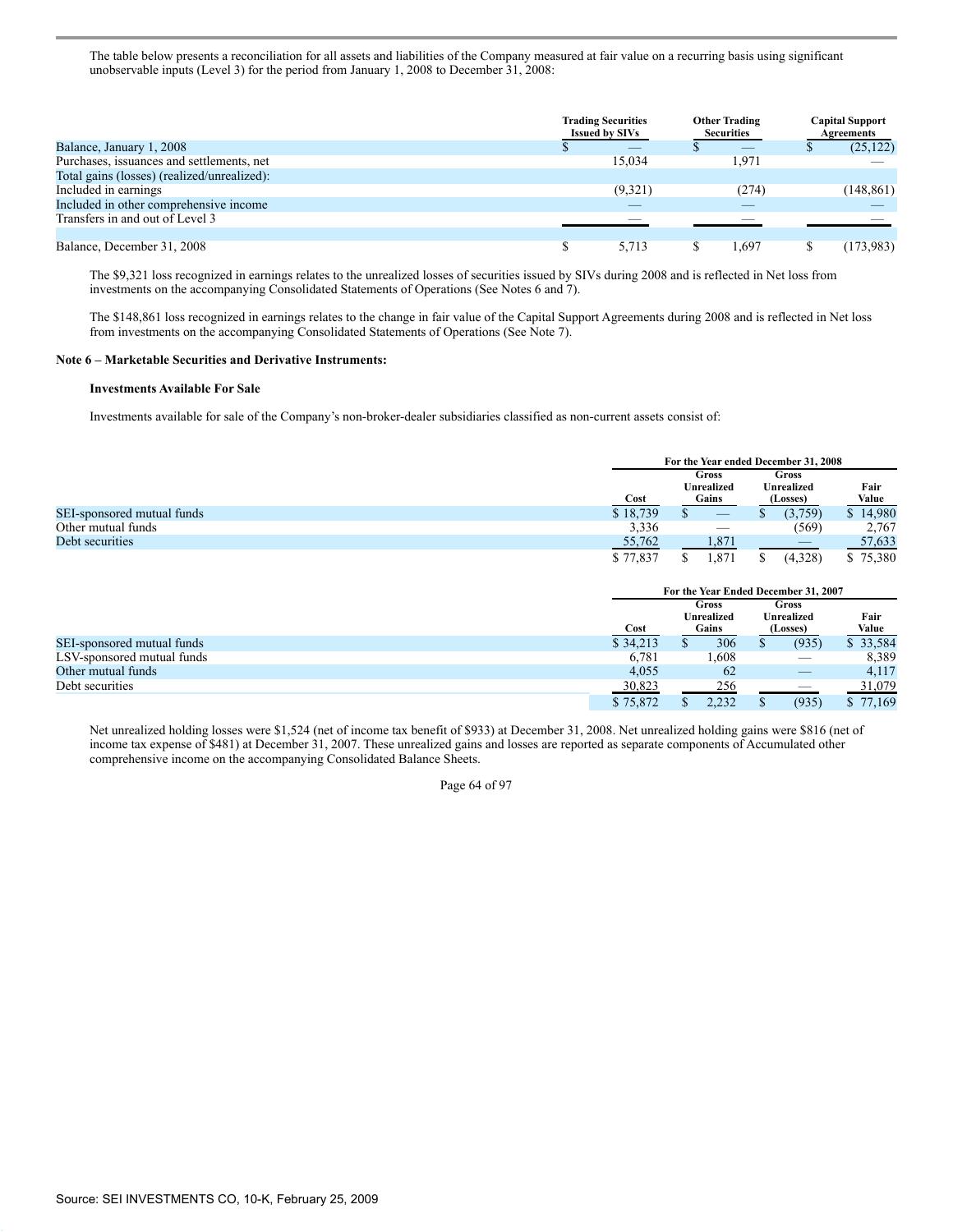The Company recognized gross realized gains from available-for-sale securities of \$1,806, \$860 and \$2,302 in 2008, 2007 and 2006, respectively, and gross realized losses of \$88 in 2007. There were no realized losses from available-for-sale securities in 2008 and 2006.

The Company has investments in two SEI-sponsored mutual funds which primarily invest in fixed-income securities, including debt securities issued by municipalities and mortgage-backed securities. The market value of these investments has steadily decreased since the initial purchase in 2007. In August 2008, management concluded that the earnings potential and near term prospects of some of the issuers of the underlying securities held in the funds are uncertain and that it was unlikely the investments will fully recover from a loss position in the foreseeable future. Due to these factors, the Company recorded an impairment charge of \$1,961 during the three months ended September 30, 2008 and classified this charge as an Other-than-temporary decline in market value. Subsequently, the market value of these securities declined an additional \$3,347 by December 31, 2008. Management did not record an other-than-temporary impairment charge at December 31, 2008 due to its assessment of several factors including the volatility in the capital markets, the short duration of time since the impairment charge recorded in August 2008 and the Company's ability and intent to hold onto these securities for a sufficient period to allow for a recovery.

In 2006, the Company wrote down an investment in an SEI-sponsored mutual fund to its fair market value since the investment had been in an unrealized loss position for longer than one year. The write-down amounted to \$1,979 and was due to a decline in the fair value which was considered to be other-than-temporary. The write-down is included in Net loss from investments on the accompanying Consolidated Statements of Operations.

The Company has investments included in Other mutual funds that have been in an unrealized loss position for a period of less than one year. These mutual funds primarily invest in a diversified mix of equity and fixed-income securities. The cost basis of these investments was \$3,290 with a fair value of \$2,721 and a gross unrealized loss of \$569. Management did not record an other-than-temporary impairment charge at December 31, 2008 due to its assessment regarding the correlation of the decline in market value of these investments to the recent events in the capital markets and the Company's ability and intent to hold onto these securities for a sufficient duration to allow for a recovery.

Derivatives held by the Company were in the form of equity contracts for the purpose of hedging market risk of certain available for sale securities and held only for the purpose of hedging such risk and not for speculation. The Company no longer owns any derivative financial instruments to hedge market risk of available for sale securities. Net loss from investments on the accompanying Consolidated Statements of Operations includes net gains (losses) of \$676, \$(1,089) and \$(1,521) in 2008, 2007 and 2006, respectively, from changes in the fair value of derivative instruments.

The Company's debt securities are issued by the Government National Mortgage Association and are backed by the full faith and credit of the U.S. government. These securities were purchased to satisfy applicable regulatory requirements of SPTC and have maturity dates which range from 2033 to 2037.

# **Trading Securities**

Trading securities of the Company consist of:

|                            |          | For the Year ended December 31, 2008                 |              |               |  |  |
|----------------------------|----------|------------------------------------------------------|--------------|---------------|--|--|
|                            |          | Gross                                                | <b>Gross</b> |               |  |  |
|                            | Cost     | Unrealized<br><b>Unrealized</b><br>Gains<br>(Losses) |              | Fair<br>Value |  |  |
| SIV securities             | \$15,034 |                                                      | (9,321)      | 5,713         |  |  |
| LSV-sponsored mutual funds | 4,000    |                                                      | (97)         | 3,903         |  |  |
| Other securities           | 1,97'    |                                                      | (274)        | .,697         |  |  |
|                            | \$21,005 |                                                      | (9,692)      | 1.313         |  |  |

The Company has elected the fair value option under SFAS 159 for all of its trading securities and the amount on the accompanying Consolidated Balance Sheet represents the fair value of all trading securities. Unrealized gains and losses from the change in fair value of these securities are recognized in Net loss from investments on the accompanying Consolidated Statements of Operations.

Page 65 of 97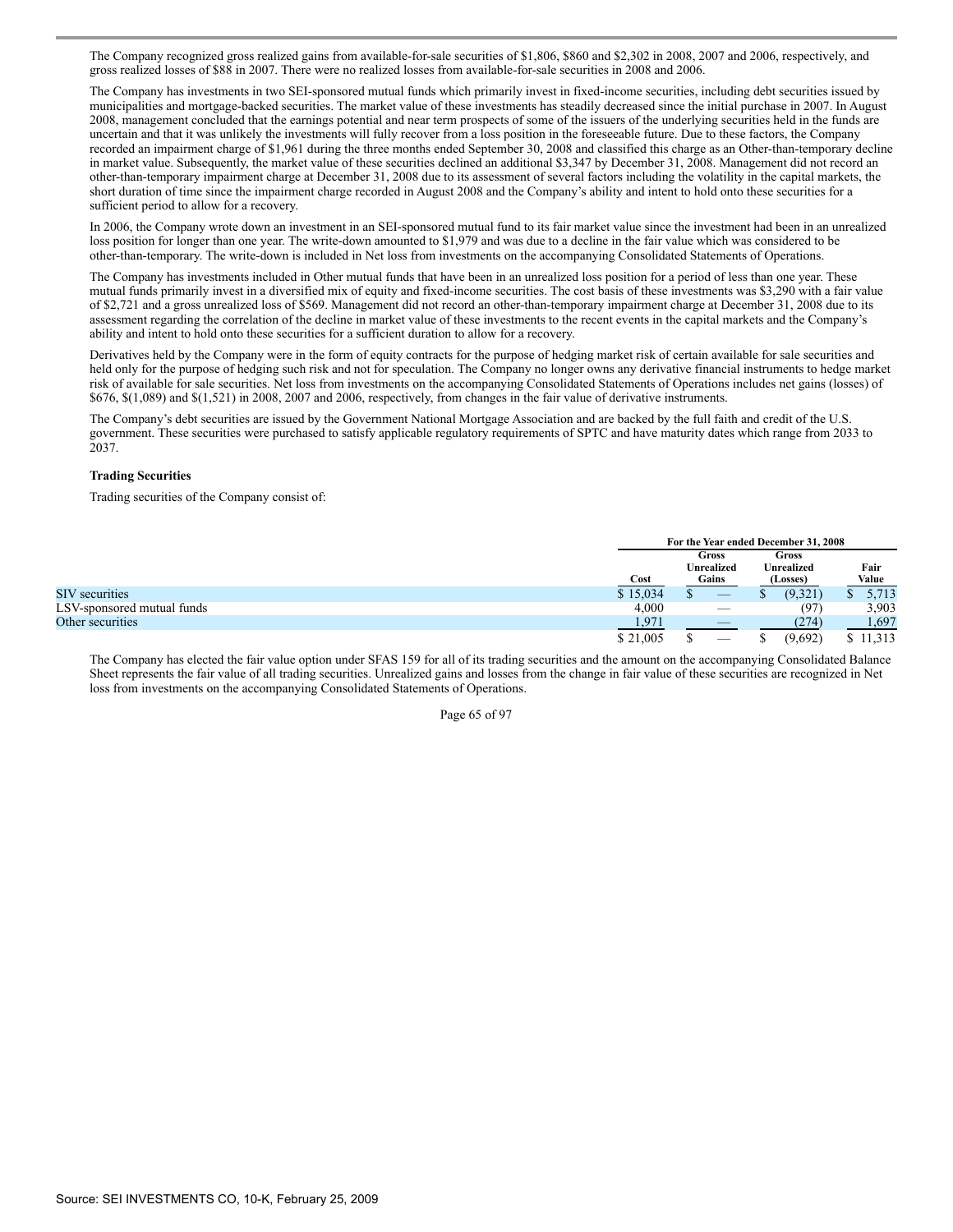SIV securities relates to the Gryphon Notes purchased by the Company from the SEI Daily Income Trust Money Market Fund in September 2008. The cash purchase price was \$15,321 and the Company has since received cash distributions from these notes totaling \$287 (See Note 7).

The Company has an investment related to the startup of a mutual fund sponsored by LSV. This is a U.S. dollar denominated fund that invests primarily in securities of Canadian and Australian companies as well as various other global securities. The underlying securities held by the fund are translated into U.S. dollars within the fund. The Company has purchased equity and currency futures contracts as part of an economic hedging strategy to minimize its exposure to price and currency risk inherent with this investment. The equity futures contracts had a notional value of \$4,054 and are expected to hedge the price risk associated with movements of certain Canadian, Australian and global indices. The Company also purchased currency futures contracts with a notional value of \$2,715 that are expected to hedge the currency risk associated with movements of the U.S. dollar against the Canadian and Australian dollars since the underlying securities of the fund are predominately denominated in those currencies. The fair value of the futures contracts are netted against the fair value of the investment in the LSV-sponsored fund.

## **Securities Owned**

At December 31, 2007, the Company's broker-dealer subsidiary, SIDCO, had investments in U.S. Treasury securities reflected as Securities owned on the accompanying Consolidated Balance Sheets. Due to specialized accounting practices applicable to investments by broker-dealers, the securities are reported at fair value and changes in fair value are recorded in current period earnings. Net loss from investments on the accompanying Consolidated Statements of Operations includes net gains of \$503 and \$362 in 2007 and 2006, respectively, from changes in the fair value of the securities. The fair value of the securities was \$16,777 at December 31, 2007. All Securities owned at December 31, 2007 matured in 2008.

#### **Note 7 – Capital Support Agreements:**

In 2007, the Company entered into Capital Support Agreements with the SEI Daily Income Trust Prime Obligation Fund (the SDIT PO Fund), the SEI Daily Income Trust Money Market Fund (the SDIT MM Fund), and the SEI Liquid Asset Trust Prime Obligation Fund (each a Fund or, together, the Funds). The Company is the advisor to the Funds. The sub-advisor to the Funds is Columbia Management, which is the primary investment management division of Bank of America Corporation. Various clients of the Company are investors in the Funds. SDIT PO Fund is rated AAA and Aaa by Standards & Poor's Corporation (S&P) and Moody's Investor Services Inc. (Moody's), respectively, and the SDIT MM Fund is rated Aaa by Moody's. The SLAT PO Fund is not rated by S&P or Moody's.

Among other money market instruments, the Funds hold senior notes issued by SIVs. SIVs issue commercial paper and other debt securities and use the proceeds to purchase bonds and other long-term debt instruments that are used to collateralize the obligations of the vehicle. The senior notes are collateralized by residential mortgage-backed securities, commercial mortgage-backed securities, corporate collateralized debt obligations and collateralized debt obligations of asset-backed securities. Some of the SIVs ceased making payments on their outstanding notes on the scheduled maturity dates.

In October 2007, S&P stated that it would place any mutual fund that had an AAA rating and owned certain SIVs on credit watch with negative implications unless the fund was provided credit support having an A-1 short-term rating by S&P. Although the Company was not obligated to provide the credit support required by S&P, in order to avoid a credit watch by S&P on the SDIT PO Fund, and to address the needs of our customers who require an S&P AAA rating of the SDIT PO Fund, the Company entered into the Capital Support Agreements to satisfy S&P's requirement. The Company entered into similar agreements with the SDIT MM and SLAT PO Funds.

Since the time the Company entered into the Capital Support Agreements in late 2007, significant illiquidity issues in the credit markets persisted causing the market values of the collateral underlying the SIV securities to decline. This triggered ratings downgrades on the SIV securities from the principal rating agencies which required the Company to post additional capital support to the SDIT PO Fund in order for it to maintain its AAA rating by S&P. In late 2008, the Company amended the Capital Support Agreements with the SDIT PO Fund and the SLAT PO Fund. The Company also amended its credit facility to increase the aggregate amount available for borrowings up to \$300.0 million (See Note 8).

On September 30, 2008, the Company purchased the Gryphon (formerly Cheyne) notes directly from the SDIT MM Fund. The Gryphon notes represented the last remaining SIV securities held by the Fund. The cash purchase price paid to the Fund of \$15,321 was equal to the amortized cost of the Gryphon notes. As

Page 66 of 97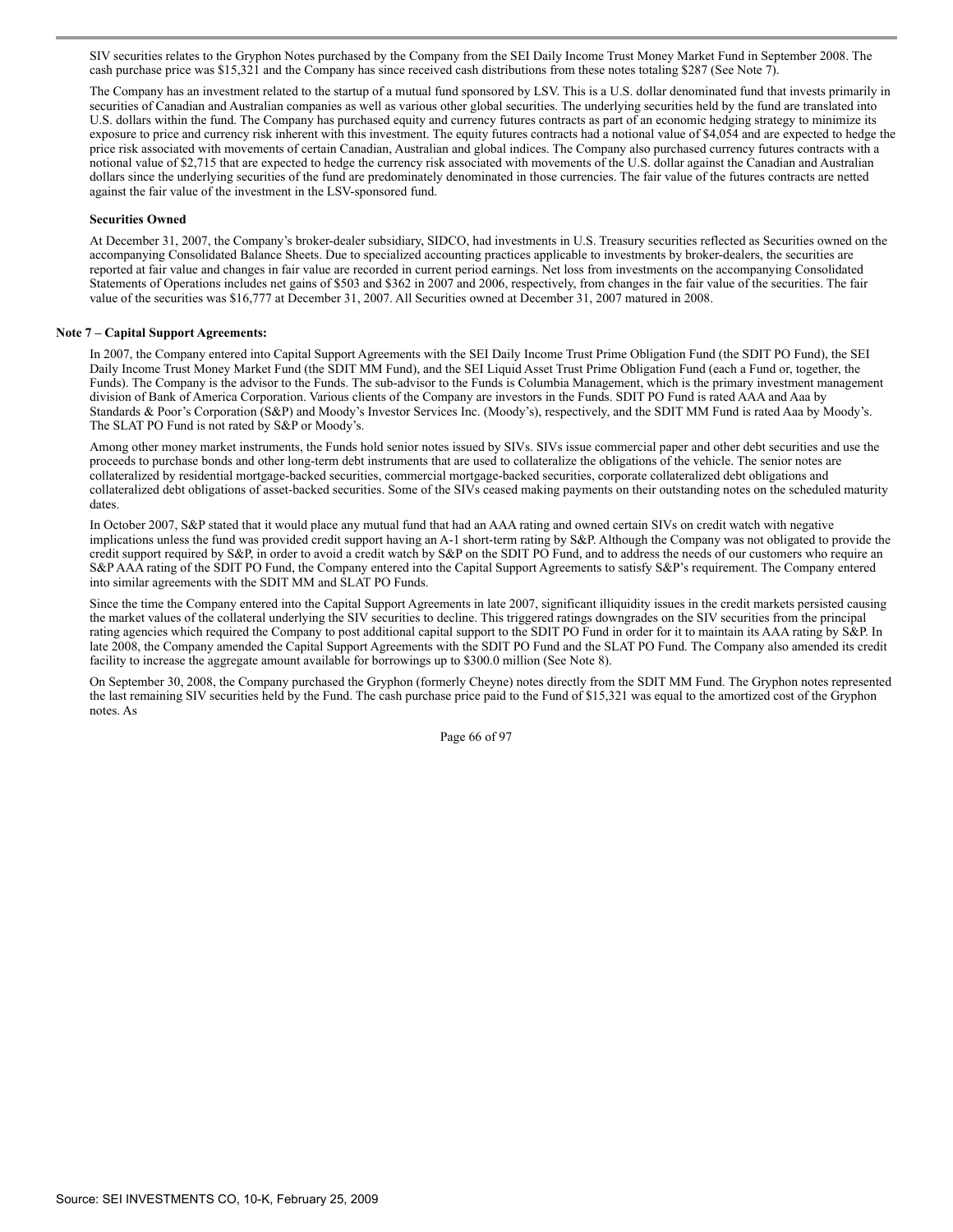of December 31, 2008, the fair value of the Gryphon notes was \$5,713. The total loss recognized by the Company through December 31, 2008 was \$9,321. The Gryphon notes were received by the SDIT MM Fund in exchange for the Cheyne notes through a restructuring in July 2008. The Company has received cash distributions on the Gryphon notes since its purchase of the notes in September 2008. The Company's Capital Support Agreement with the SDIT MM fund was allowed to lapse after the purchase of the Gryphon Notes.

On November 5, 2008, the Company amended the Capital Support Agreement that was entered into on November 8, 2007 with the SDIT PO Fund. The Amended and Restated Capital Support Agreement (the SDIT PO Amended Agreement) requires the Company to provide additional support to the Fund. The SDIT PO Amended Agreement provides that if the Fund realizes payments or sales proceeds from the ultimate disposition of any of the specified SIV securities which are less than its amortized cost, the Company will be required to provide capital to the Fund equal to the amount by which the amortized cost of the specified SIV security exceeds the amount realized from the sale or other disposition of the SIV securities. Also, the Company must maintain collateral in the form of a letter of credit and/or a segregated cash account equal to the difference between the amortized cost value and the market value of the specified SIV securities plus an amount equal to ten percent of the market value of the specified SIV securities. The SDIT PO Amended Agreement is scheduled to expire on November 6, 2009.

On November 28, 2008, the Company amended the Capital Support Agreement that was entered into on December 3, 2007 with the SLAT PO Fund. The Amended and Restated Capital Support Agreement (the SLAT PO Amended Agreement) requires the Company to commit capital to the Fund subject to an aggregate limit of \$30.0 million if the Fund realizes payments or sales proceeds from the ultimate disposition of any specified SIV securities held by the Fund which are less than the amortized cost of the specified SIV securities. Upon the sale or other disposition of the SIV securities, the amount of required capital commitment would be the least of the following amounts: (i) the amount, if any, by which the amortized cost of the SIV securities exceeds the amount realized from the sale or other disposition of the SIV securities; (ii) the amount, if any, necessary to restore the net asset value per share of the Fund to \$0.9950, or (iii) the remaining amount of the aggregate limit of the Capital Support Agreement applicable to the Fund, taking into account all prior contributions. Under the SLAT PO Amended Agreement, the Company must maintain collateral in the form of a letter of credit and/or segregated cash account equal to the aggregate limit of committed capital. The SLAT PO Amended Agreement is also scheduled to expire on November 6, 2009.

In the event the Company is required to commit capital to either Fund, the Company will not receive any consideration from the Fund, in the form of shares of the Fund or any other form, for the contributed capital. If the fair value of the SIV securities is less than its amortized cost (and in the case of the SLAT PO Fund, the aggregate net asset value of the SLAT PO Fund is less than \$0.9950), then, even though the loss has not been realized through the sale or other disposition of the SIV securities, the Company will be obligated to commit the required amount of capital for the amount that the fair value of the SIV securities are less than its amortized cost (or in the case of the SLAT PO Fund, the net asset value is at least \$.9950). However, in this case, the Company would not be required to pay the capital contribution to the Funds.

The following table summarizes our obligations from the Amended Capital Support Agreements as of December 31, 2008.

|                               |  |                                   | For the Year 2008 |                        |                     | <b>Cumulative</b>      |  |                            |
|-------------------------------|--|-----------------------------------|-------------------|------------------------|---------------------|------------------------|--|----------------------------|
|                               |  | Par Value of<br><b>Securities</b> | Support<br>Amount | Gross<br><b>Charge</b> | After-Tax<br>Charge | Gross<br><b>Charge</b> |  | After-Tax<br><b>Charge</b> |
| Capital Support Agreement (1) |  | 257,737                           | 257,737           | 121.885                | 75.447              | 147,007                |  | 90.997                     |
| Capital Support Agreement (2) |  | 68.109                            | 30.000            | 26,976                 | 16.698              | 26.976                 |  | 16.698                     |
| Total                         |  | 325.846                           | .737<br>287.      | 148.861                | 92.145              | /3.983                 |  | 107.695                    |

#### (1) Pertains to SDIT PO Fund

#### (2) Pertains to SLAT PO Fund

As of December 31, 2008, the amount of the Company's obligation to commit capital to the Funds was \$173,983, but this amount was not required to be paid since the Funds did not realize any loss from the sale of the SIV securities. The amount of the Company's obligations regarding the Amended Capital Support Agreements is reflected in Net loss from investments on the Consolidated Statements of Operations.

Page 67 of 97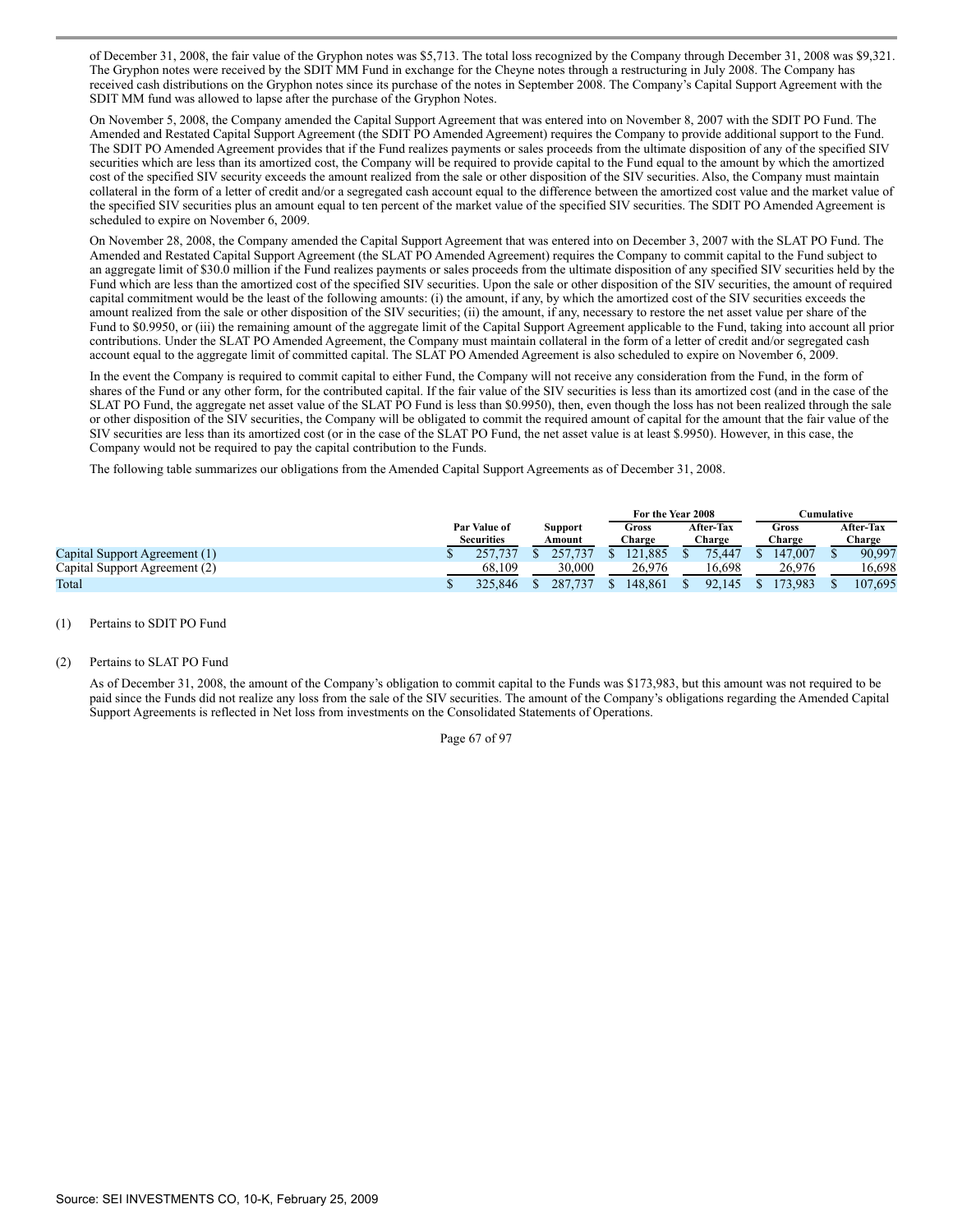The obligations under the Amended Capital Support Agreements are secured by letters of credit of a third party bank rated A-1 by S&P. The letters of credit were issued under the Company's existing credit facility that provides for borrowings up to \$300,000 (See Note 8).

All SIV securities that remain on the books of the two Funds covered by the Amended Capital Support Agreements are in technical default. The Funds currently hold five SIV securities, three of which have already restructured. Gryphon is the largest SIV holding. The next largest SIV security held by the Funds is Stanfield Victoria. Stanfield Victoria is currently in receivership. The ultimate outcome of the restructuring is currently unknown. According to the terms of the Amended Capital Support Agreements, the Company is required to purchase any SIV securities held by the Funds which have not completed restructuring by April 1, 2009.

The Amended Capital Support Agreements are considered derivative contracts in accordance with applicable accounting guidance and are categorized as Level 3 liabilities as specified by SFAS 157 (see Note 5). These Level 3 liabilities comprise 53 percent of the Company's total current liabilities at December 31, 2008. The fair value of the derivative contracts approximates the value of the Company's actual obligation at December 31, 2008. The value of the Amended Capital Support Agreements will be determined at least quarterly. In the event payments are not required to be paid to the Funds, such expense may be reversed in a subsequent period.

As of February 20, 2009, the amount which would be accrued for the Company's contribution obligations under the Amended Capital Support Agreements was \$178,309. Based upon this valuation and assuming no other changes in the portfolio assets through March 31, 2009, an additional non-cash expense of \$4,326 would be recorded in the three months ended March 31, 2009.

The Company's future obligation under the Amended Capital Support Agreements is affected by a number of factors including, but not limited to, prevailing conditions in the credit markets as they impact the value of the SIV securities owned by the Funds, the creditworthiness of the SIV securities and the overall asset level of the SLAT PO Fund,. A change in the net asset value of the SLAT PO Fund is dependent upon net investments or redemptions in the Fund and the net asset value of the portfolio assets of the Funds. Changes in these amounts, including changes in portfolio assets resulting from mark-to-market adjustments, will affect the per share net asset value of the Funds. The fair market value of the SIV securities is derived from current market prices or, in the event no market price exists, from external valuation sources (See Note 5).

## **Note 8 - Lines of Credit:**

On July 25, 2007 (the Closing Date), the Company entered into a five-year \$200,000 Credit Agreement (the Credit Facility). The Credit Facility became available on the Closing Date and terminates in July 2012. At termination, any aggregate principal amount of loans outstanding under the Credit Facility becomes payable in full. Any borrowings made under the Credit Facility will accrue interest at 0.45 percent above the London Interbank Offer Rate ("LIBOR"). There is also a commitment fee equal to 0.09 percent per annum on the daily unused portion of the facility. The Credit Facility contains various covenants, none of which negatively affect the Company's liquidity or capital resources. Both the interest rate and commitment fee prices may increase if the Company's leverage ratio reaches certain levels.

The Credit Facility was amended several times throughout 2008. The primary changes to the Credit Facility included: 1) an increase of \$100.0 million in the total aggregate borrowing amount to \$300.0 million with an option for an additional increase of \$100.0 million to \$400.0 million under certain conditions; 2) an allowance for the incurrence of the contingent obligation represented by the Amended Capital Support Agreements (See Note 7); 3) the exclusion of purchases of SIV securities held by SDIT PO and SLAT PO of up to \$346.0 million and purchases of GNMA securities to satisfy applicable regulatory requirements of SPTC, the Company's wholly-owned subsidiary, of up to \$100.0 million from the calculation of certain investments; and 4) an increase in the allowable leverage ratio for the additional contingent obligations required under the Amended Capital Support Agreements. The availability of the Credit Facility is subject to compliance with certain covenants set forth in the agreement.

As of December 31, 2008, the Company's ability to borrow from the Credit Facility is not limited by any covenant of the agreement. In management's opinion, the leverage ratio is the most restrictive of all of the covenants contained in the Credit Facility. The leverage ratio is calculated as consolidated indebtedness

Page 68 of 97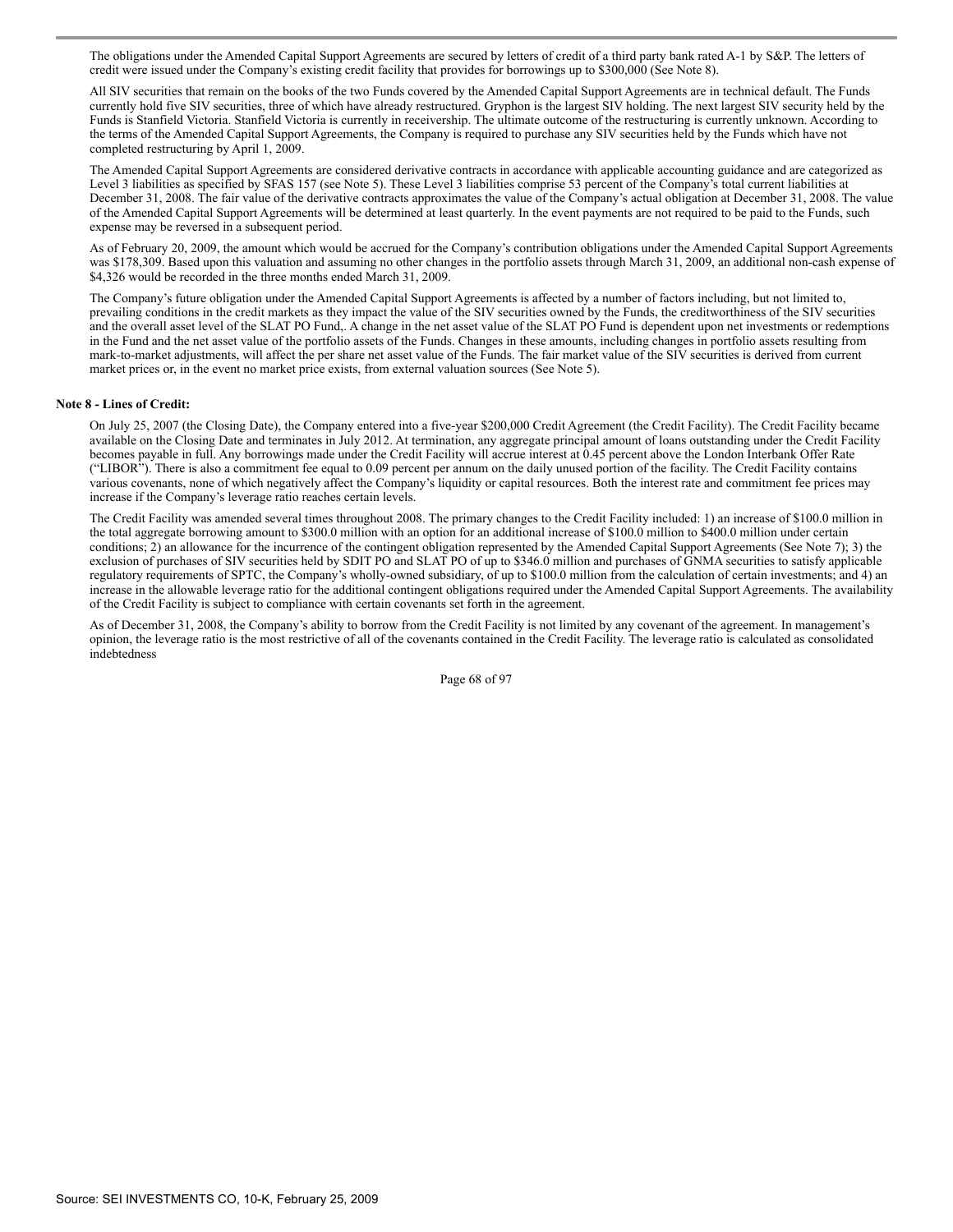divided by earnings before interest, taxes, depreciation, amortization and other items as defined by the covenant during the last four quarters (EBITDA). The amount of consolidated indebtedness according to the terms of the covenant includes the capital commitment under the Amended Capital Support Agreements and the outstanding debt of LSV Employee Group. The Company must maintain at all times prior to and including September 30, 2009, a ratio of consolidated indebtedness of not more than 2.25 times the amount of EBITDA, at all times from October 1, 2009 through and including December 31, 2009, not more than 2.00 times EBITDA, and at all times thereafter, not more than 1.75 times EBITDA. As of December 31, 2008, the Company's leverage ratio is 1.10 times EBITDA.

Through the Credit Facility, the Company issued letters of credit of a third party bank to secure the existing obligations of the Company under the Amended Capital Support Agreements. As of December 31, 2008, the Company has a total of \$190,000 in outstanding letters of credit. The letters of credit have a term of one year and contain a fronting fee of 0.125 percent per annum on the face amount of each letter of credit which is payable quarterly in arrears. In addition, a participation fee ranging from 0.45 percent to 0.75 percent, depending upon the Company's leverage ratio, is payable quarterly in arrears on the face amount of each letter of credit. The participation fee may increase if the Company's leverage ratio reaches certain levels. As the letters of credit remain outstanding, the amount available under the Credit Facility will be reduced by the face amount of the letters of credit. Therefore, as of December 31, 2008, \$190,000 of the Credit Facility was committed and only the remaining \$110,000 was unrestricted and available for other purposes as determined by the Company.

In January 2009, the Company issued letters of credit of a third party bank for \$5,000 with a term of one year. As of February 20, 2009, \$195,000 of the Credit Facility is committed and only the remaining \$105,000 is unrestricted and may be used for other purposes as determined by the Company.

The Company had no borrowings under the Credit Facility and was in compliance with all covenants during 2008. The Company incurred \$1,019, \$350, and \$306 in commitment fees relating to all lines of credit during 2008, 2007, and 2006, respectively, and is reflected in Interest expense on the accompanying Consolidated Statements of Operations.

The Company's Canadian subsidiary has a credit facility agreement (the Canadian Credit Facility) for the purpose of facilitating the settlement of mutual fund transactions. The Canadian Credit Facility has no stated expiration date. The amount of the facility is generally limited to \$2,000 Canadian dollars or the equivalent amount in U.S. dollars. The Canadian Credit Facility does not contain any covenants which restrict the liquidity or capital resources of the Company. The Company had no borrowings under the Canadian Credit Facility at December 31, 2008. The Company was in compliance with all covenants since the inception of the agreement through December 31, 2008.

## **Note 9 - Long-term Debt:**

In February 1997, the Company signed a Note Purchase Agreement authorizing the issuance and sale of \$20,000 7.20 percent Senior Notes, Series A, and \$15,000 7.27 percent Senior Notes, Series B (collectively, the Notes), in a private offering with certain financial institutions. The Note Purchase Agreement, which was subsequently amended, contains various covenants. Principal payments on the Notes are made annually from the date of issuance while interest payments are made semi-annually. The Company made its scheduled payment of \$4,000 in February 2007 which included the final payment for the Series A Senior Notes. In August 2007, the Company made a voluntary principal pre-payment of \$5,000 and a make-whole payment of \$293 for the Series B Notes. With these payments, all amounts outstanding relating to the Notes were extinguished.

Interest expense relating to the Notes was \$512 and \$725 for the years ended December 31, 2007 and 2006, respectively.

Long-term debt as of December 31, 2008 and 2007 on the accompanying Consolidated Balance Sheets consists entirely of the borrowings of LSV Employee Group (See Note 2).

Page 69 of 97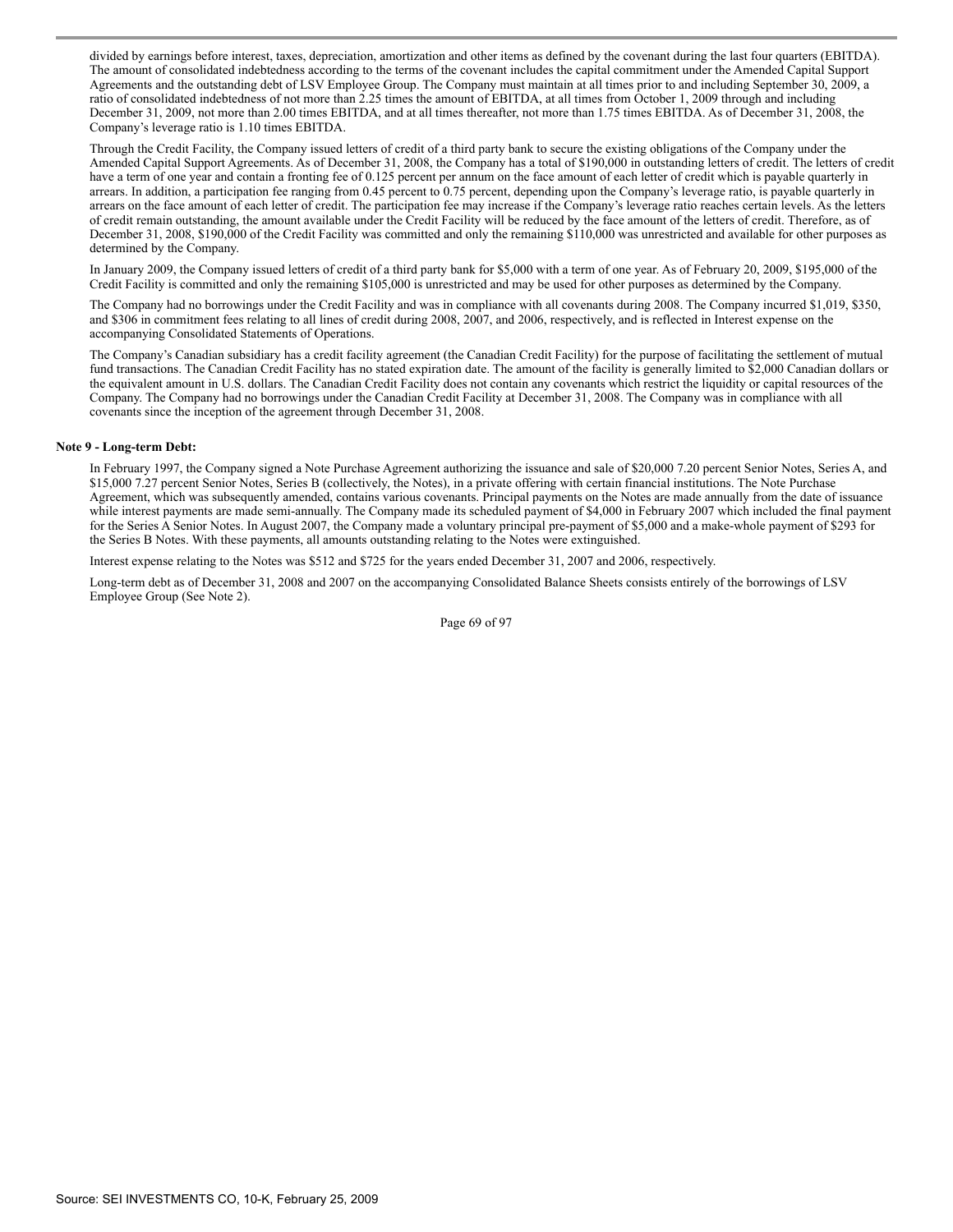## **Note 10 - Shareholders' Equity:**

## **Stock-Based Compensation**

On April 3, 2007, the Company's Board of Directors approved the 2007 Equity Compensation Plan (the 2007 Plan), which was also approved by the shareholders of the Company on May 23, 2007. The 2007 Plan became effective June 1, 2007 and provides for the grant of incentive stock options, non-qualified stock options and stock appreciation rights of up to 20 million shares of common stock of the Company, subject to adjustment for stock splits, reclassifications, mergers and other events. Permitted grantees under the 2007 Plan include employees, non-employee directors and consultants who perform services for the Company. The plan is administered by the Compensation Committee of the Board of Directors of the Company. There were no grants of incentive stock options or stock appreciation rights made under the 2007 Plan.

Effective June 1, 2007, the Company's 1998 Equity Compensation Plan (the 1998 Plan) was terminated as a result of the approval of the 2007 Plan. No options are available for grant under the 1998 Plan and any grants outstanding under the 1998 Plan continue in effect under the terms of the grant and the applicable plan. All of the Company's equity compensation plans are administered by the Company's Compensation Committee.

All outstanding stock options have performance based vesting provisions that tie the vesting of stock options to the Company's financial performance. The Company's stock options vest at a rate of 50 percent when a specified diluted earning per share target is achieved, and the remaining 50 percent when a second, higher specified diluted earnings per share target is achieved. Stock options granted prior to 2006 fully vest after seven years from the date of grant. Beginning in 2006, the seven year vesting trigger was eliminated and, as a result, options do not vest due to the passage of time but solely as a result of achievement of the financial vesting targets. Earnings per share targets are calculated exclusive of stock-based compensation expense, net of tax. The diluted earnings per share targets are established at time of grant and are measured annually on December 31. The amount of stock-based compensation expense is based upon management's estimate of when the earnings per share targets may be achieved. If management's estimate of the attainment of the earnings per share targets proves to be inaccurate, the remaining amount of stock-based compensation expense could be accelerated, spread out over a longer period, or reversed. This may cause volatility in the recognition of stock-based compensation expense in future periods and could materially affect the Company's net income and net income per share.

The Company uses the Black-Scholes option pricing model to determine the fair value of stock options. The determination of the fair value of stock options on the date of grant using an option-pricing model is affected by the price of the Company's common stock as well as other variables. These variables include expected stock price volatility over the term of the awards, actual and projected employee stock exercise behaviors, risk-free interest rate and expected dividends. The Company primarily uses historical data to estimate the variables used in the option-pricing model except expected volatility. The Company uses a combination of historical and implied volatility in accordance with Staff Accounting Bulletin No. 107, "Share-Based Payment." SFAS 123(R) also requires the Company to estimate forfeitures at the time of grant and revise those estimates in subsequent periods if actual forfeitures differ from those estimates. The Company uses historical data to estimate pre-vesting forfeitures and record stock-based compensation expense only for those awards that are expected to vest. Stock-based compensation is amortized over the requisite service periods of the awards, which are generally the vesting periods. The amount of stock-based compensation expense that is recognized in a given period is dependent upon management's estimate of when the earnings per share targets are expected to be achieved. If this estimate proves to be inaccurate, the remaining amount of stock-based compensation expense could be accelerated, spread out over a longer period, or reversed.

The weighted average fair value of the Company's stock options granted during 2008, 2007 and 2006 were \$7.35, \$14.75 and \$12.30, respectively, using the following assumptions:

|                          | 2008     | 2007     | 2006   |
|--------------------------|----------|----------|--------|
| Expected term (in years) | 7.28     | 7.62     | 7.20   |
| Expected volatility      | 52.66%   | 36.79%   | 31.67% |
| Expected dividend yield  | $1.02\%$ | $0.43\%$ | 0.41%  |
| Risk-free interest rate  | 2.27%    | $4.11\%$ | 4.64%  |

Page 70 of 97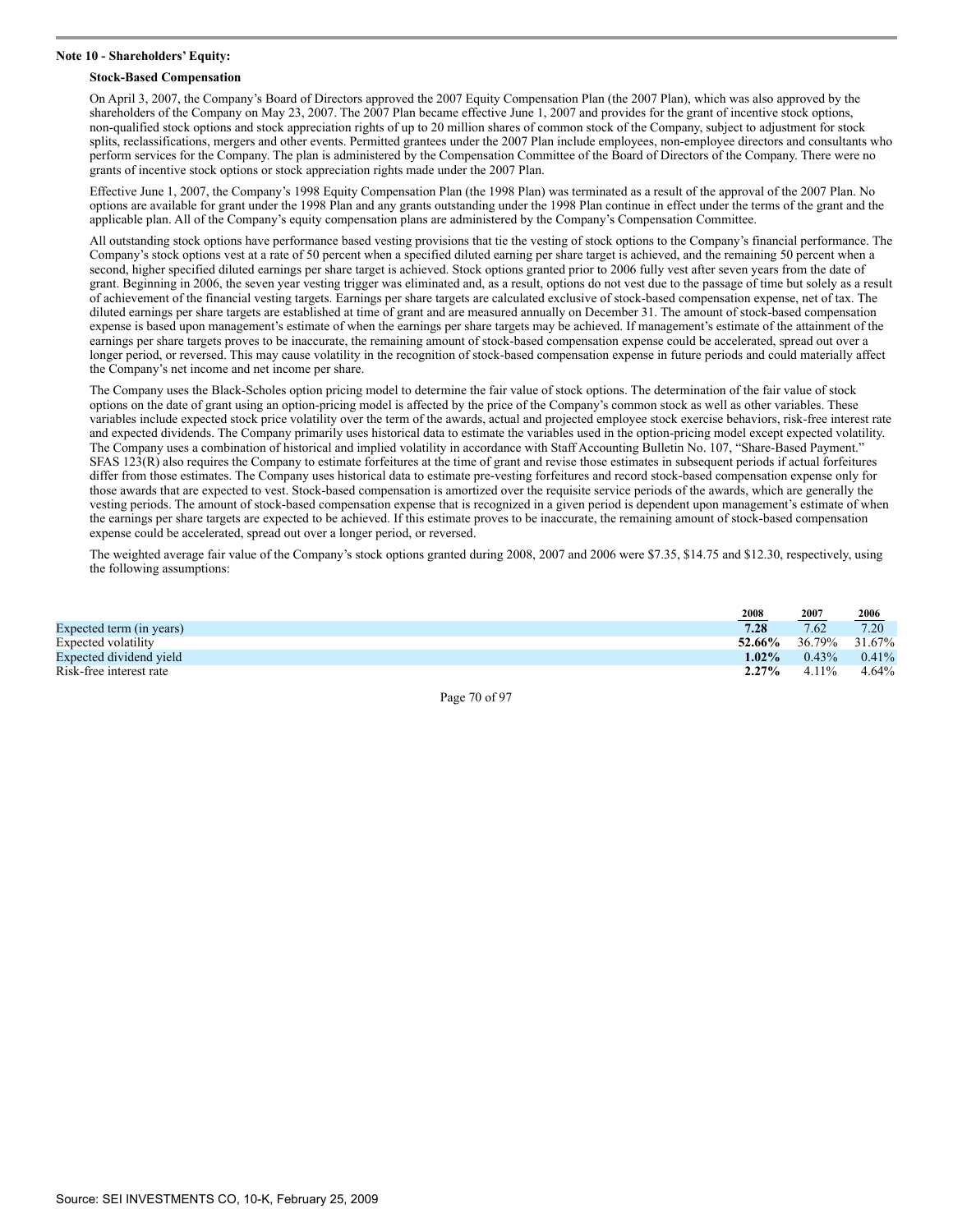The Company recognized stock-based compensation expense in its Consolidated Financial Statements in 2008, 2007 and 2006 as follows:

|                                              | 2008     |     | 2007     | 2006     |
|----------------------------------------------|----------|-----|----------|----------|
| Stock-based compensation expense             | \$16,010 |     | \$28.195 | \$24.811 |
| Less: Deferred tax benefit                   | (4,972)  |     | (9,026)  | (8,107)  |
| Stock-based compensation expense, net of tax | \$11,038 |     | \$19,169 | \$16.704 |
| Basic earnings per share                     |          | .06 | 10       | .08      |
| Diluted earnings per share                   |          | .06 | .09      | .08      |

The Company reduced the amount of stock-based compensation expense recognized in 2008 by \$6,023 due to a change in management's estimate of when certain vesting targets are expected to be achieved.

The Company accelerated the recognition of \$1,740 and \$9,024 in stock-based compensation expense in 2007 and 2006, respectively, due to changes in management's estimate of when certain vesting targets were expected to be achieved.

As of December 31, 2008, there was approximately \$75,076 of unrecognized compensation cost remaining, adjusted for estimated forfeitures, related to unvested employee stock options. The Company estimates that compensation cost will be recognized according to the following schedule:

|              | <b>Stock-Based</b>                         |
|--------------|--------------------------------------------|
| Period       | Compensation<br>Expense                    |
| 2009         | 20,478<br>S                                |
| 2010         | 19,153                                     |
| 2011         | 11,613                                     |
| 2012         |                                            |
| 2013<br>2014 |                                            |
|              |                                            |
| 2015         |                                            |
| 2016         | 11,432<br>5,106<br>2,861<br>2,861<br>1,572 |
|              | 75,076<br>Φ<br>Φ                           |

Page 71 of 97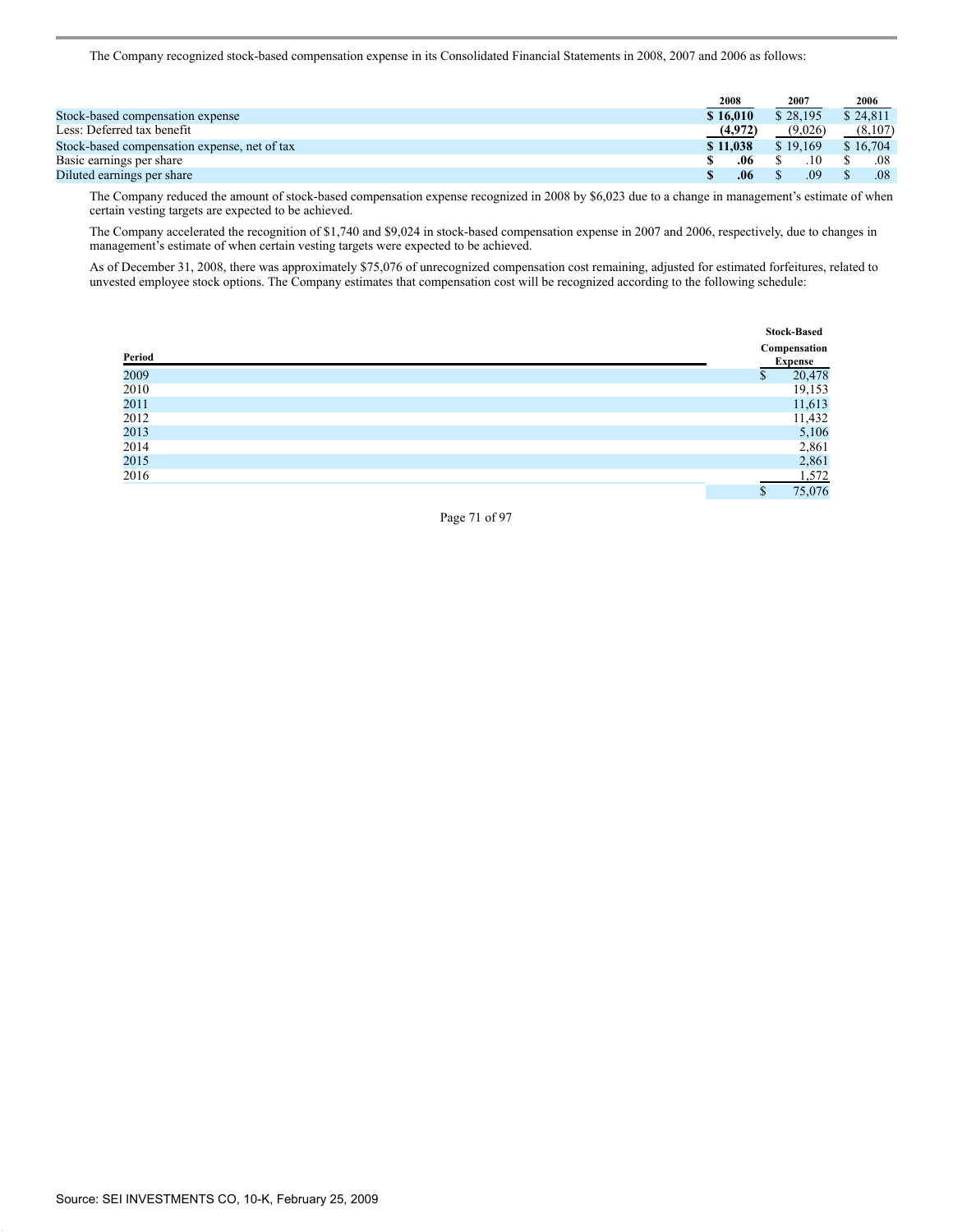This table presents certain information relating to the Company's stock option plans for 2008, 2007, and 2006:

|                                                    | Number of<br><b>Shares</b> |     | Weighted<br>Avg. Price |
|----------------------------------------------------|----------------------------|-----|------------------------|
| Balance as of December 31, 2005                    | 32,556,000                 | \$  | 14.96                  |
| Granted                                            | 3,574,000                  |     | 29.46                  |
| Exercised                                          | (5,310,000)                |     | 7.94                   |
| Expired or canceled                                | (1,506,000)                |     | 17.88                  |
| Balance as of December 31, 2006                    | 29.314,000                 | \$. | 17.85                  |
| Granted                                            | 2,753,000                  |     | 32.43                  |
| Exercised                                          | (3,513,000)                |     | 11.79                  |
| Expired or canceled                                | (787,000)                  |     | 19.35                  |
| Balance as of December 31, 2007                    | 27,767,000                 |     | 20.02                  |
| Granted                                            | 4,539,000                  |     | 14.65                  |
| Exercised                                          | (2,454,000)                |     | 10.44                  |
| Expired or canceled                                | (969,000)                  |     | 22.92                  |
| Balance as of December 31, 2008                    | 28,883,000                 | \$  | 19.90                  |
| Exercisable as of December 31, 2008                | 13,245,000                 | S   | 18.41                  |
| Available for future grant as of December 31, 2008 | 12,943,000                 |     |                        |

As of December 31, 2008 and 2007, there were 13,245,000 and 15,779,000 shares exercisable, respectively. The expiration dates for options outstanding at December 31, 2008 range from February 9, 2009 to December 16, 2018 with a weighted average remaining contractual life of 6.2 years.

Upon exercise of stock options, the Company will issue new shares of its common shares. The Company does not hold any shares in treasury. The total intrinsic value of options exercised during 2008 and 2007 was \$24,515 and \$71,604, respectively. The total options outstanding and exercisable as of December 31, 2008 had no intrinsic value due to the fact that the weighted average exercise price exceeded the market value of the Company's common stock. The total intrinsic value for options outstanding and options exercisable is calculated as the difference between the market value of the Company's common stock as of December 31, 2008 and the exercise price of the shares. The market value of the Company's common stock as of December 31, 2008 was \$15.71 as reported by the Nasdaq Stock Market, LLC. The Company estimates that approximately 1,615,000 shares outstanding and unvested with an intrinsic value of \$1,615 at December 31, 2008 will vest in 2009. Also, there are approximately 1,739,000 shares exercisable with an intrinsic value of \$10,262 that will expire by December 31, 2009.

Page 72 of 97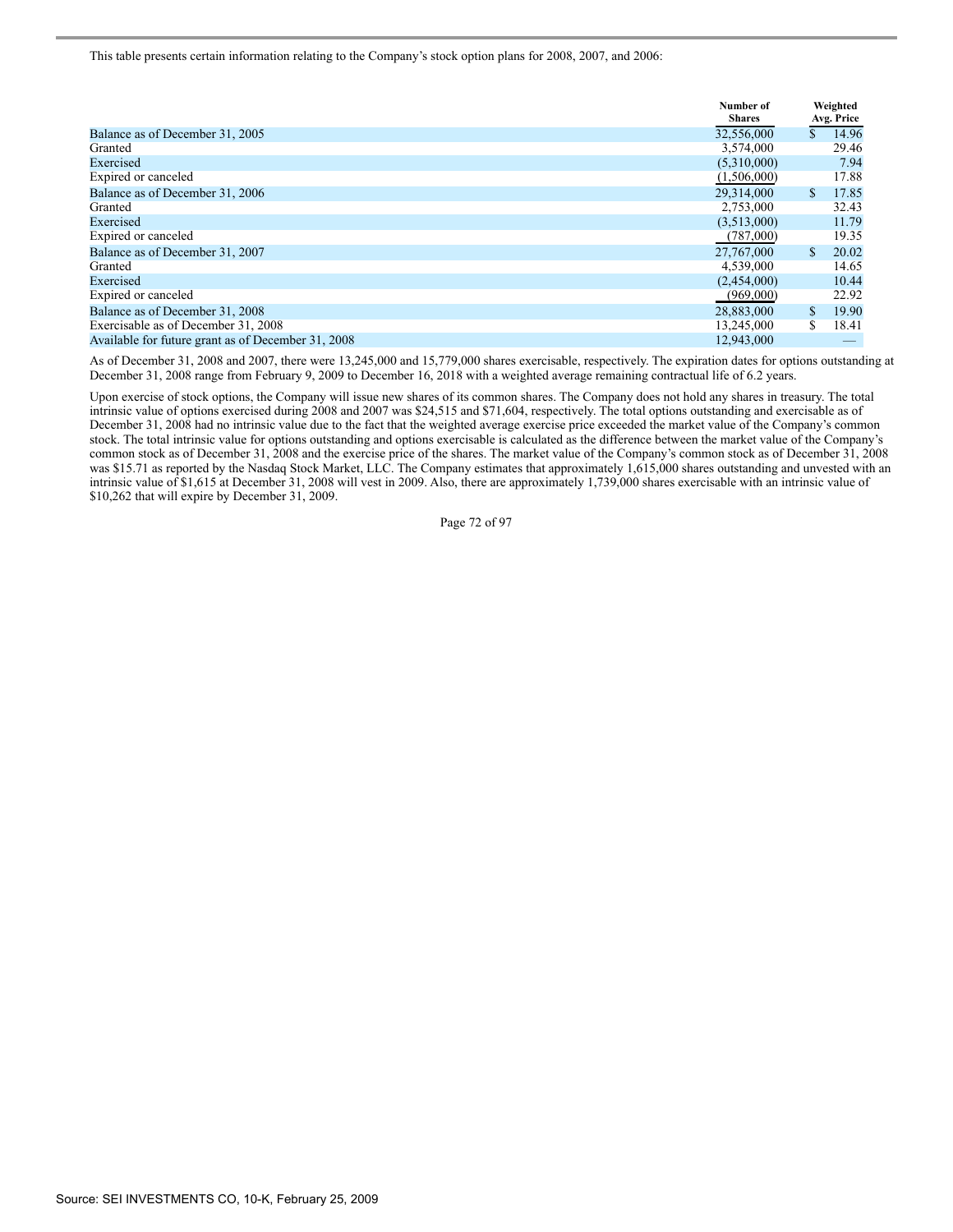This table summarizes information relating to all options outstanding and exercisable at December 31, 2008:

|                              |                     | <b>Options Outstanding</b><br>at December 31, 2008 |                 |                     | <b>Options Exercisable</b><br>at December 31, 2008 |                 |
|------------------------------|---------------------|----------------------------------------------------|-----------------|---------------------|----------------------------------------------------|-----------------|
|                              |                     |                                                    | Weighted        |                     |                                                    | Weighted        |
|                              |                     | Weighted                                           | Average         |                     | Weighted                                           | Average         |
| Range of                     |                     | Average                                            | Remaining       |                     | Average                                            | Remaining       |
| <b>Exercise</b>              | <b>Number</b>       | <b>Exercise</b>                                    | Contractual     | <b>Number</b>       | <b>Exercise</b>                                    | Contractual     |
| <b>Prices</b><br>(Per Share) | of<br><b>Shares</b> | Price<br>(Per Share)                               | Life<br>(Years) | Of<br><b>Shares</b> | Price<br>(Per Share)                               | Life<br>(Years) |
| $$7.57 - $14.62$             | 6,369,000           | 13.23                                              | 7.42            | 1,833,000           | 9.81                                               | 1.08            |
| $14.71 - 14.78$              | 6.151.000           | 14.75                                              | 4.52            | 2,832,000           | 14.75                                              | 4.53            |
| $15.01 - 21.43$              | 5,899,000           | 19.55                                              | 5.60            | 3,881,000           | 19.95                                              | 4.95            |
| $21.55 - 28.09$              | 4.772.000           | 22.72                                              | 4.78            | 4,699,000           | 22.70                                              | 4.72            |
| $29.61 - 32.49$              | 5,692,000           | 30.90                                              | 8.46            |                     |                                                    |                 |
|                              | 28,883,000          |                                                    |                 | 13.245.000          |                                                    |                 |

The Company has elected the "short-cut" method to calculate the historical pool of windfall tax benefits as permitted by FASB Staff Position No. FAS 123(R)-3, "Transition Election Related to Accounting for the Tax Effects of Share-Based Payment Awards." As of December 31, 2008 and 2007, there was \$133,836 and \$126,364, respectively, available in the pool of windfall tax benefits.

## **Employee Stock Purchase Plan**

The Company has an employee stock purchase plan that provides for offerings of common stock to eligible employees at a price equal to 85 percent of the fair market value of the stock at the end of the stock purchase period, as defined. The Company has reserved 15,600,000 shares for issuance under this plan. At December 31, 2008, 11,094,000 cumulative shares have been issued. Costs incurred by the Company related to the employee stock purchase plan were immaterial in 2008, 2007and 2006.

## **Common Stock Buyback**

The Board of Directors has authorized the purchase of the Company's common stock on the open market or through private transactions of up to an aggregate of \$1,528,365. Through December 31, 2008, a total of 254,801,480 shares at an aggregate cost of \$1,445,829 have been purchased and retired. The Company purchased 5,777,645 shares at a cost of \$129,634 during 2008.

The Company immediately retires its common stock when purchased. Upon retirement, the Company reduces Capital in excess of par value for the average capital per share outstanding and the remainder is charged against Retained earnings. If the Company reduces its Retained earnings to zero, any subsequent purchases of common stock will be charged entirely to Capital in excess of par value.

## **Rights Agreement**

On December 16, 2008, the Company's Board of Directors declared a dividend distribution pursuant to a Rights Agreement (the Rights Agreement) which became effective on January 6, 2009. The purpose of the Rights Agreement is to deter coercive or unfair takeover tactics and to prevent a person or group (an Acquiring Person) from acquiring control of the Company without offering a fair price to all shareholders. Under the Rights Agreement, all common shareholders receive one Right for each common share outstanding. Each Right entitles the registered holder to purchase from the Company a unit consisting of one twenty-thousandths of a share of Series A Junior Participating Preferred Shares, \$.05 par value per share, or a combination of securities and assets of equivalent value, at a purchase price of \$150.00 per unit, subject to adjustment. The Rights will become exercisable and trade separately from the common stock ten days following a public announcement that an Acquiring Person has beneficial ownership of more than 20 percent of the outstanding common stock of the Company or the commencement of a tender or exchange offer that would result in an Acquiring Person owning 20 percent or more of the outstanding common stock of the Company. Upon exercise, holders, other than an Acquiring Person, will have the right to purchase the common stock of the Company equal to twice the value of the exercise price of the Rights. In lieu of requiring payment of the purchase price upon exercise of the Rights following certain events, the Company may permit the holders simply to surrender the Rights, in which

Page 73 of 97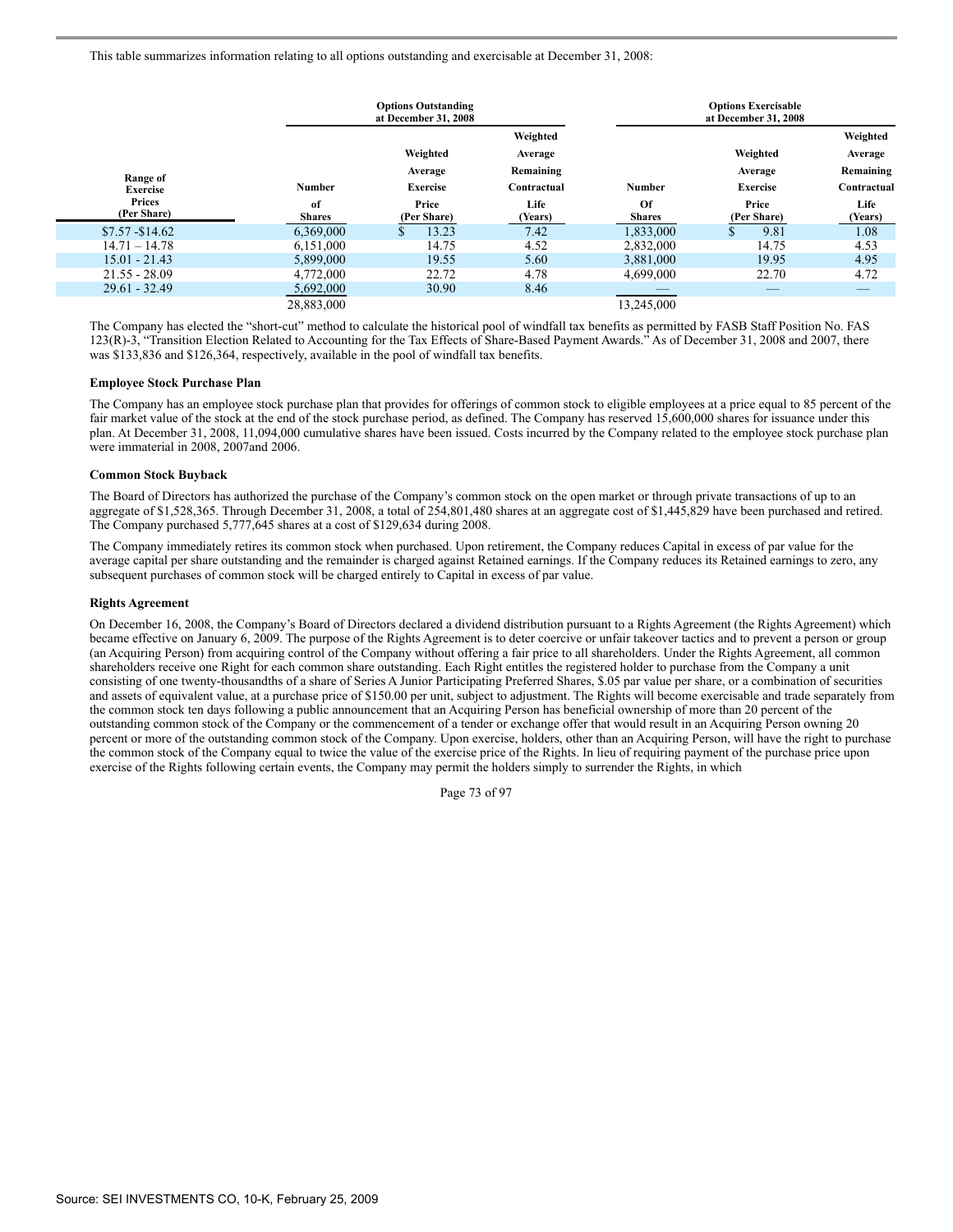event they will be entitled to receive common shares and other property, as the case may be, with a value of 50 percent of what could be purchased by payment of the full purchase price. The Rights, which do not have voting rights, will expire on January 6, 2019, and may be redeemed by the Company any time until ten days following the announcement of an Acquiring Person at a price of \$.01 per Right.

## **Stock Dividend**

On May 23, 2007, the Board of Directors approved a two-for-one stock split of the Company's \$.01 par value common stock, effected in the form of a stock dividend which was paid on June 21, 2007 to shareholders of record on June 11, 2007. The Company issued 98,155 shares of common stock as a result of the stock dividend. The par value of the stock remained unchanged. Accordingly, a total of \$982 was reclassified from Retained earnings to Common stock. All per-share amounts have been adjusted to reflect the stock dividend.

#### **Cash Dividends**

On May 20, 2008, the Board of Directors declared a cash dividend of \$.08 per share on the Company's common stock, which was paid on June 20, 2008, to shareholders of record on June 17, 2008. On December 16, 2008, the Board of Directors declared a cash dividend of \$.08 per share on the Company's common stock, which was paid on January 22, 2009, to shareholders of record on January 6, 2009.

The cash dividends declared in 2008, 2007, and 2006 were \$30,636, \$27,409, and \$23,726, respectively. The Board of Directors has indicated its intention to declare future cash dividends on a semiannual basis.

#### **Note 11 - Employee Benefit Plan:**

The Company has a tax-qualified defined contribution plan (the Plan). The Plan provides retirement benefits, including provisions for early retirement and disability benefits, as well as a tax-deferred savings feature. After satisfying certain requirements, participants are vested in employer contributions at the time the contributions are made. All Company contributions are discretionary and are made from available profits. The Company contributed \$4,844, \$4,574, and \$4,164 to the Plan in 2008, 2007, and 2006, respectively.

#### **Note 12 - Commitments and Contingencies:**

The Company leases certain of its facilities, data processing equipment, and software under non-cancelable operating leases, some which contain escalation clauses for increased taxes and operating expenses. The Company has entered into maintenance agreements primarily for its data processing equipment. Rent expense was \$21,535, \$20,757, and \$17,977 in 2008, 2007, and 2006, respectively.

The aggregate noncancellable minimum commitments at December 31, 2008, other than those related to the lines of credit and long-term debt, are:

| 2009                | 1,778    |
|---------------------|----------|
| 2010                | 7,981    |
| 2011                | 4,303    |
| 2012                | 2,441    |
| 2013 and thereafter | 11,750   |
|                     | \$38.253 |

In November 2008, the Company amended the Capital Support Agreements with the SDIT PO Fund and the SLAT PO Fund. These amended agreements provide that if either of the Funds realize payments or sales proceeds from the ultimate disposition of specified SIV securities which are less than its amortized cost, the Company will be required to provide capital to the Fund equal to the amount by which the amortized cost of the specified SIV security exceeds the amount realized from the sale or other disposition of the SIV securities (See Note 7).

In the ordinary course of business, the Company from time to time enters into contracts containing indemnification obligations of the Company. These obligations may require the Company to make payments to another party upon the occurrence of certain events including the failure by the Company to

Page 74 of 97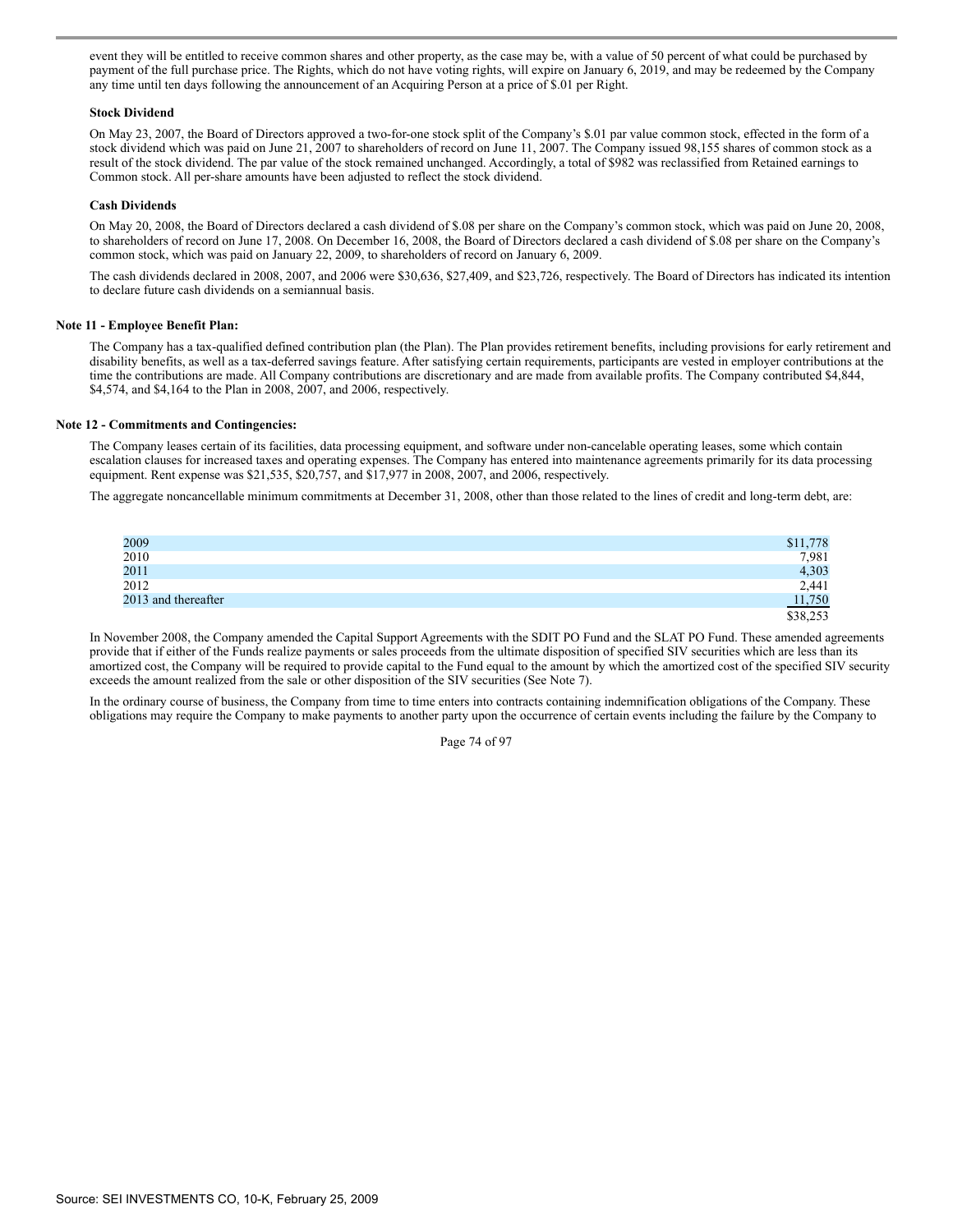meet its performance obligations under the contract. These contractual indemnification provisions are often standard contractual terms of the nature customarily found in the type of contracts entered into by the Company. In many cases, there are no stated or notional amounts included in the indemnification provisions. There are no amounts reflected on the Consolidated Balance Sheets as of December 31, 2008 and 2007 related to these indemnifications.

In the normal course of business, the Company is party to various claims and legal proceedings. On September 30, 2004, SIDCO was named as a defendant in a putative consolidated amended class action complaint filed in the United States District Court for the District of Maryland titled "Stephen Carey v. Pilgrim Baxter & Associates, LTD, et. al." This complaint was purportedly made on behalf of all persons that purchased or held PBHG mutual funds during the period from November 1, 1998 to November 13, 2003 and related generally to various market timing practices allegedly permitted by the PBHG Funds. The complaint alleged that SIDCO was the named distributor/underwriter from November 1998 until July 2001 for various PBHG funds in which market timing allegedly occurred during that period. In 2006, the plaintiffs submitted a proposed form of order dismissing SIDCO from the action, but the Court has not yet acted on the proposed order. The Company had not made any provision relating to this legal proceeding.

## **Note 13 - Income Taxes:**

The federal and state and foreign income tax provision is summarized as follows:

| <b>Year Ended December 31,</b>       | 2008      | 2007      | 2006         |
|--------------------------------------|-----------|-----------|--------------|
| Current                              |           |           |              |
| Federal                              | \$104,984 | \$129,790 | 97,832<br>S. |
| <b>State</b>                         | 9,023     | 10,377    | 7,068        |
| Foreign                              | 6,440     | 9,144     | 4,346        |
|                                      | 120,447   | 149,311   | 109,246      |
| Deferred, including current deferred |           |           |              |
| Federal                              | (37,180)  | (2,622)   | 12,767       |
| <b>State</b>                         | 2,453     | 3,042     | (247)        |
|                                      | (34, 727) | 420       | 12,520       |
| Total income taxes                   | \$8,720   | \$149,731 | \$121,766    |

Annual tax provisions include amounts considered sufficient to pay assessments that may result from examination of prior year tax returns; however, the amount ultimately paid upon resolution of issues raised may differ materially from the amount accrued. The examination and the resolution process may last longer than one year.

The effective income tax rate differs from the federal income tax statutory rate due to the following:

| Year Ended December 31,                                                     | 2008     | 2007  | 2006  |
|-----------------------------------------------------------------------------|----------|-------|-------|
| Statutory rate                                                              | $35.0\%$ | 35.0% | 35.0% |
| State taxes, net of Federal tax benefit                                     | 3.3      | 2.1   |       |
| Foreign tax expense and tax rate differential                               | 0.7      | (0.3) | 0.1   |
| Research and development tax credit                                         | (1.3)    | (0.8) | (0.9) |
| Valuation allowance on capital losses, PA loss carryforwards and other, net | (0.2)    | 0.1   | (1.6) |
| Other, net                                                                  | 0.6      | 0.5   | (0.2) |
|                                                                             | 38.1%    | 36.6% | 33.9% |

Undistributed earnings of the Company's foreign subsidiaries amounted to approximately \$53,119 at December 31, 2008. Those earnings are considered to be indefinitely reinvested and, accordingly, no U.S. federal and state income taxes have been provided thereon. Upon distribution of those earnings, in the form of dividends or otherwise, the Company would be subject to both U.S. income taxes, subject to

Page 75 of 97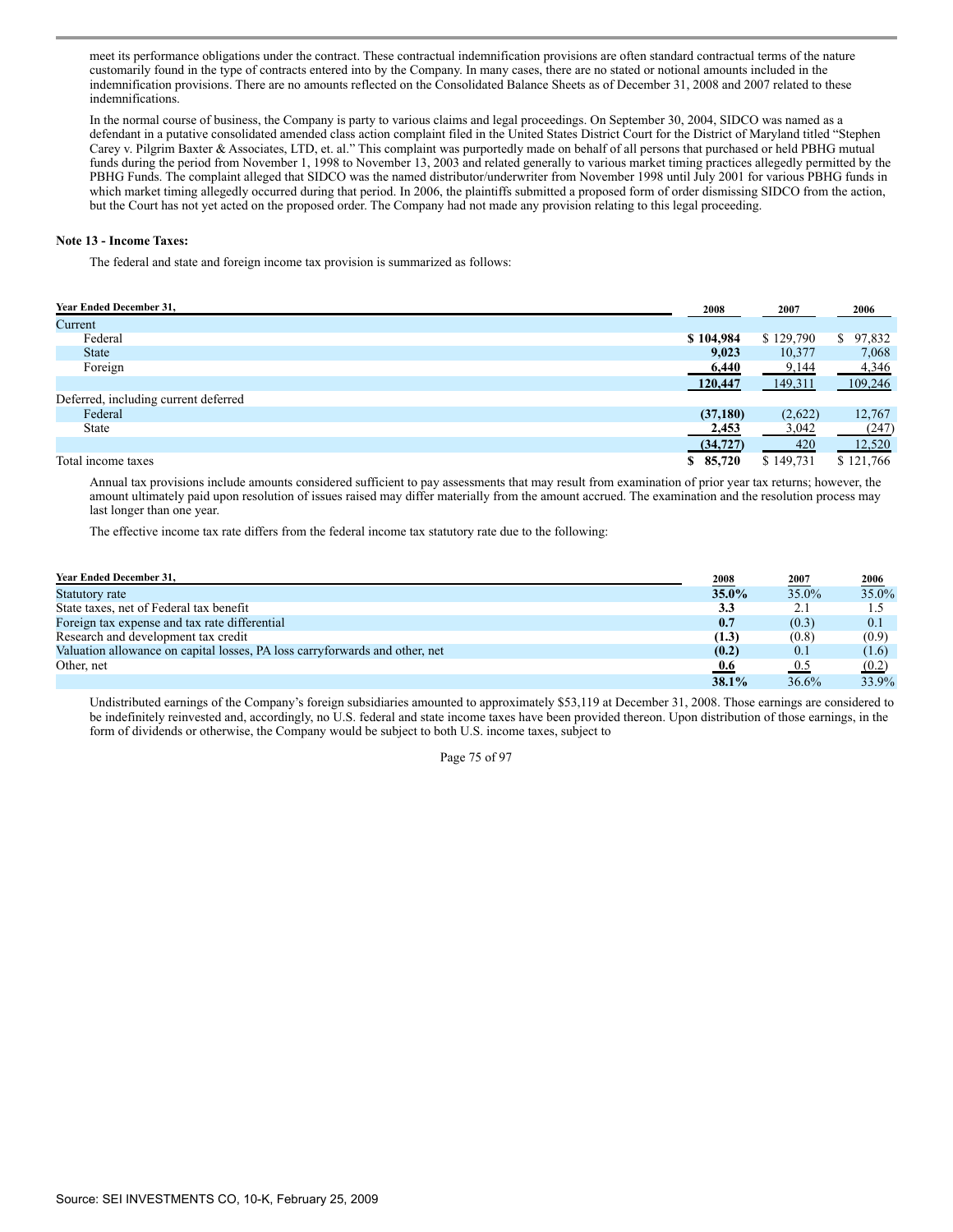an adjustment for foreign tax credits, and withholding taxes payable to the various foreign countries. Determination of the amount of unrecognized deferred U.S. income tax liability is not practicable because of the complexities associated with its hypothetical calculation, including the availability, or lack thereof, of foreign tax credits to reduce a portion of the U.S. liability.

Deferred income taxes for 2008, 2007, and 2006 reflect the impact of temporary differences between the amount of assets and liabilities for financial reporting purposes and such amounts as measured by tax laws and regulations. Principal items comprising the deferred income tax provision are:

| <b>Year Ended December 31,</b>                                                                      | 2008        | 2007    | 2006     |
|-----------------------------------------------------------------------------------------------------|-------------|---------|----------|
| Difference in financial reporting and income tax depreciation methods                               | 2.792       |         | (562)    |
| Reserves not currently deductible                                                                   | 2.800       | 536     | 989      |
| Reserves for Capital Support Agreements                                                             | (49,792)    | (8,746) |          |
| Capitalized software currently deductible for tax purposes, net of amortization                     | 12,220      | 18.056  | 22,170   |
| State deferred income taxes                                                                         | 1.595       | 1.978   | (161)    |
| Revenue and expense recognized in different periods for financial reporting and income tax purposes | 1.599       | (309)   | (276)    |
| Stock-based compensation expense                                                                    | (4,567)     | (8,640) | (8,518)  |
| Other, net                                                                                          | (1,374)     | (2,455) | (1,122)  |
|                                                                                                     | \$ (34,727) | 420     | \$12.520 |

The net deferred income tax liability is comprised of:

| <b>Year Ended December 31.</b>    | 2008        | 2007         |
|-----------------------------------|-------------|--------------|
| Current deferred income taxes:    |             |              |
| Gross assets                      | 92,369<br>S | 17,310<br>\$ |
| Gross liabilities                 |             |              |
|                                   | 92,369      | 17,310       |
| Valuation allowance               | (7,539)     | $\sim$ $-$   |
|                                   | 84,830      | 17,310       |
| Long-term deferred income taxes:  |             |              |
| Gross assets                      | 11,545      | 50,852       |
| Gross liabilities                 | (109, 734)  | (111, 137)   |
|                                   | (98, 189)   | (60, 285)    |
| Valuation allowance               | (6,359)     | (13,315)     |
|                                   | (104, 548)  | (73,600)     |
| Net deferred income tax liability | \$(19,718)  | (56,290)     |

The valuation allowances against deferred tax assets at December 31, 2008 and 2007 are related to state net operating losses from certain domestic subsidiaries. Certain state tax statutes significantly limit the utilization of net operating losses for domestic subsidiaries. Furthermore, these net operating losses cannot be used to offset the net income of other subsidiaries. As of December 31, 2007, the Company had capital loss carryforward in the amount of \$8,101 of which \$1,413 was scheduled to expire at December 31, 2008 and the remaining \$6,688 will expire in 2012. During 2008, the Company utilized \$795 of the capital loss carryforward which expired on December 31, 2008. Management will employ tax planning strategies to utilize the remaining capital loss carryforward expiring in 2012.

Page 76 of 97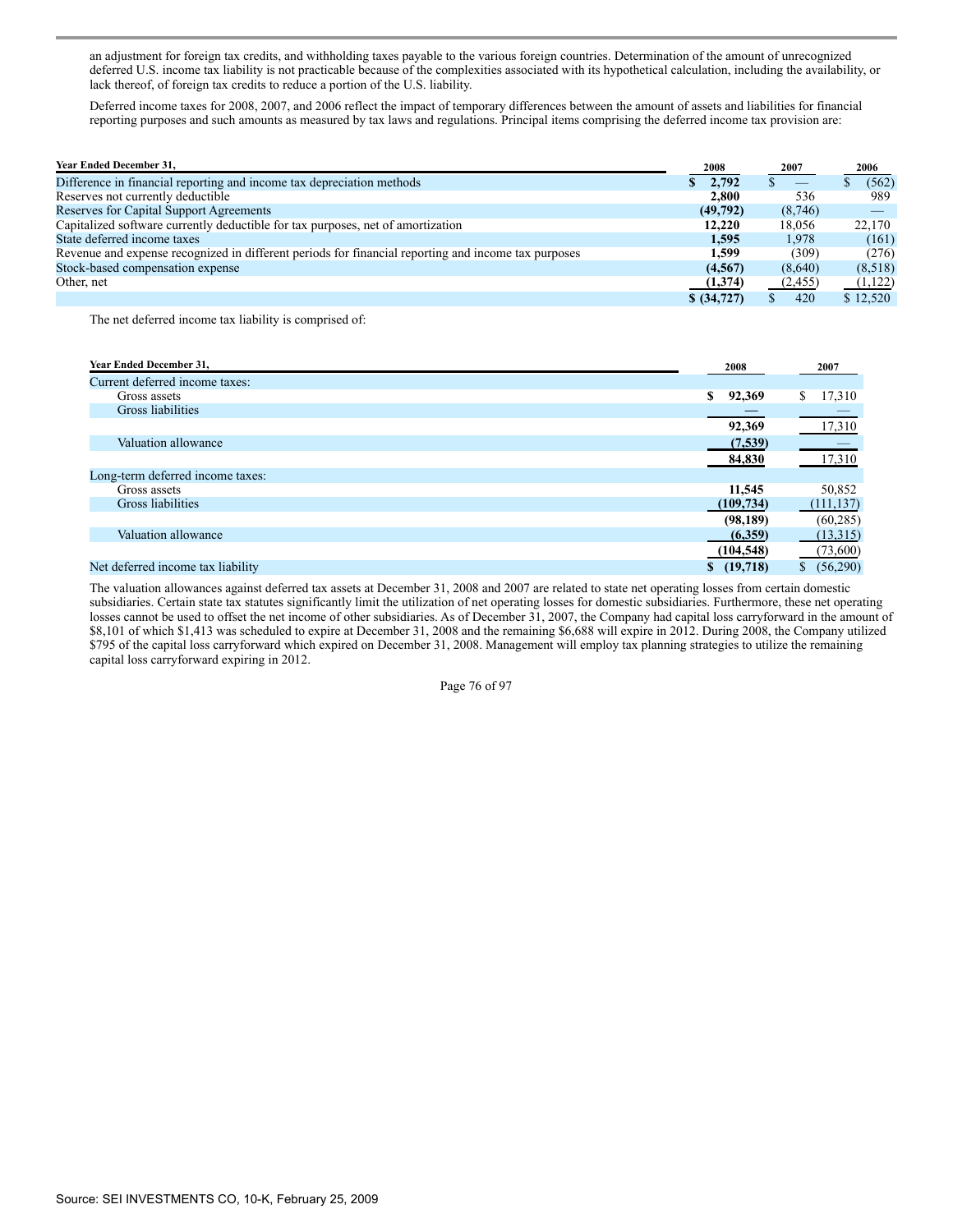The tax effect of significant temporary differences representing deferred tax assets (liabilities) is:

| <b>Year Ended December 31.</b>                                                                      | 2008       | 2007       |
|-----------------------------------------------------------------------------------------------------|------------|------------|
| Difference in financial reporting and income tax depreciation methods                               | \$(11,722) | (8,276)    |
| Reserves not currently deductible                                                                   | 1.784      | 1,532      |
| Reserves for Capital Support Agreements                                                             | 72,884     | 9,060      |
| Valuation allowance on SIV-related deferred tax asset                                               | (7,539)    |            |
| Capitalized software currently deductible for tax purposes, net of amortization                     | (117,753)  | (102, 885) |
| State deferred income taxes                                                                         | 3,257      | 2,765      |
| Revenue and expense recognized in different periods for financial reporting and income tax purposes | 1,668      | 3,155      |
| Unrealized holding loss (gain) on investments                                                       | 934        | (481)      |
| Stock-based compensation expense                                                                    | 26,112     | 20,952     |
| State net operating loss carryforward                                                               | 11,545     | 19,281     |
| Valuation allowance on deferred tax assets                                                          | (6,359)    | (8, 432)   |
| Federal benefit of state tax deduction for uncertain tax positions                                  | 2,720      | 2,475      |
| Capital loss, net of valuation allowance                                                            | 2,400      | 1,536      |
| Foreign tax credit                                                                                  |            | 7,317      |
| Valuation allowance on foreign tax credit                                                           |            | (4,884)    |
| Other, net                                                                                          | 351        | 595        |
| Net deferred income tax liability                                                                   | (19,718)   | (56,290)   |

The Company recognizes tax liabilities in accordance with FIN 48 and adjusts these liabilities when management's judgment changes as a result of the evaluation of new information not previously available. Due to the complexity of some of these uncertainties, the ultimate resolution may result in a payment that is materially different than from our current estimate of the tax liabilities. The Company's total unrecognized tax benefit, not including interest and penalties, as of December 31, 2008 was \$13,453, of which \$13,071 would affect the effective tax rate if the Company were to recognize the tax benefit. The amount of gross FIN 48 liability of \$11,723 which is expected to be paid within one year is included in Current liabilities while the remaining amount of \$4,067 is included in Other long-term liabilities on the accompanying Consolidated Balance Sheets. During the year ended December 31, 2008, the Company has not recognized any material increase or decrease in the tax liability for unrecognized tax benefits as a result of the implementation of FIN 48.

The Company files a consolidated federal income tax return and separate income tax returns with various states. Certain subsidiaries of the Company file tax returns in foreign jurisdictions. The Company is no longer subject to U.S. federal income tax examination for years before 2008 and is no longer subject to state, local or foreign income tax examinations by authorities for years before 2000.

Page 77 of 97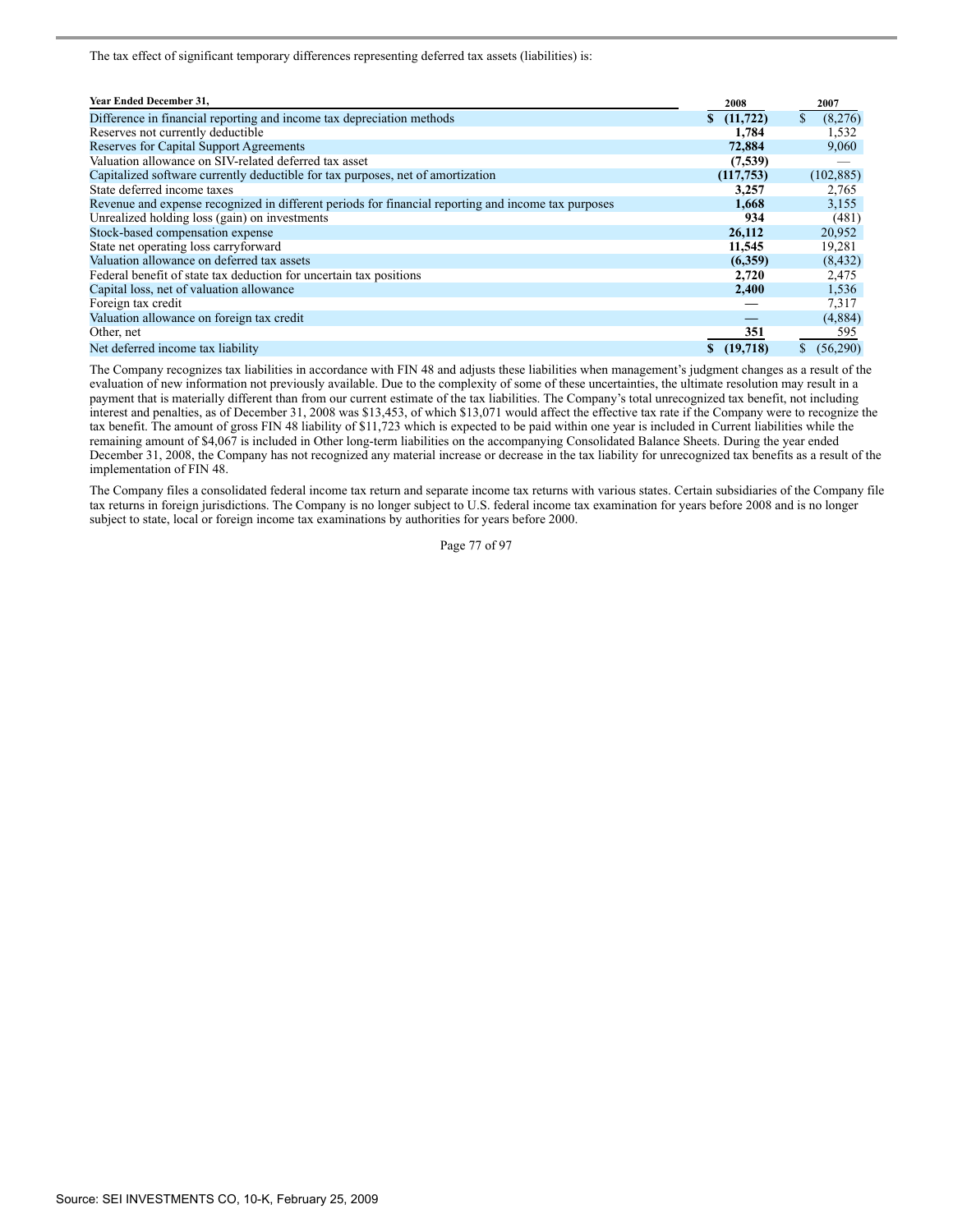A reconciliation of the beginning and ending amount of unrecognized tax benefit is as follows:

|                                        | 2008     | 2007     |
|----------------------------------------|----------|----------|
| Balance as of January 1                | \$13,329 | \$11,275 |
| Tax positions related to current year: |          |          |
| Gross additions                        | 1,288    | 2,463    |
| Gross reductions                       |          |          |
|                                        | 1,288    | 2,463    |
| Tax positions related to prior years:  |          |          |
| Gross additions                        | 468      | 651      |
| Gross reductions                       | (273)    | (251)    |
|                                        | 195      | 400      |
| Settlements                            |          |          |
| Lapses on statute of limitations       | (1,359)  | (809)    |
| Balance as of December 31              | \$13,453 | \$13,329 |

The above reconciliation of the gross unrecognized tax benefit will differ from the amount which would affect the effective tax rate because of the recognition of the federal and state tax benefits.

The Company classifies all interest and penalties as income tax expense. The Company has recorded \$2,337 and \$1,865 in liabilities for tax related interest and penalties on its Consolidated Balance Sheets for December 31, 2008 and 2007, respectively.

The Company estimates it will recognize \$8,690 of unrecognized tax benefits within the next twelve months due to resolution of federal and state income tax audits during the earlier part of 2009.

The Company includes its direct and indirect subsidiaries in its U.S. consolidated federal income tax return. The Company's tax sharing allocation agreement provides that any subsidiary having taxable income will pay a tax liability equivalent to what that subsidiary would have paid if it filed a separate income tax return. If the separately calculated federal income tax provision for any subsidiary results in a tax loss, the current benefit resulting from such loss, to the extent utilizable on a separate return basis, is accrued and paid to that subsidiary.

#### **Note 14 - Business Segment Information:**

The Company defines its business segments in accordance with Statement of Financial Accounting Standards No. 131 (SFAS 131), "Disclosures about Segments of an Enterprise and Related Information." SFAS 131 establishes standards for the way public business enterprises report financial information about business segments in financial statements. SFAS 131 also requires additional disclosures about products and services, geographic areas, and major customers. The accounting policies of the reportable business segments are the same as those described in Note 1.

The Company's reportable business segments are:

Private Banks – provides investment processing and investment management programs to banks and trust institutions worldwide and independent wealth advisers located in the United Kingdom;

Investment Advisors – provides investment management programs to affluent investors through a network of independent registered investment advisors, financial planners and other investment professionals in the United States;

Institutional Investors – provides investment management programs and administrative outsourcing solutions to retirement plan sponsors and not-for-profit organizations worldwide;

Investment Managers – provides investment processing and operational outsourcing solutions to investment managers, fund companies and banking institutions located in the United States and to investment managers worldwide of alternative asset classes such as hedge funds, fund of funds, and private equity funds;

Page 78 of 97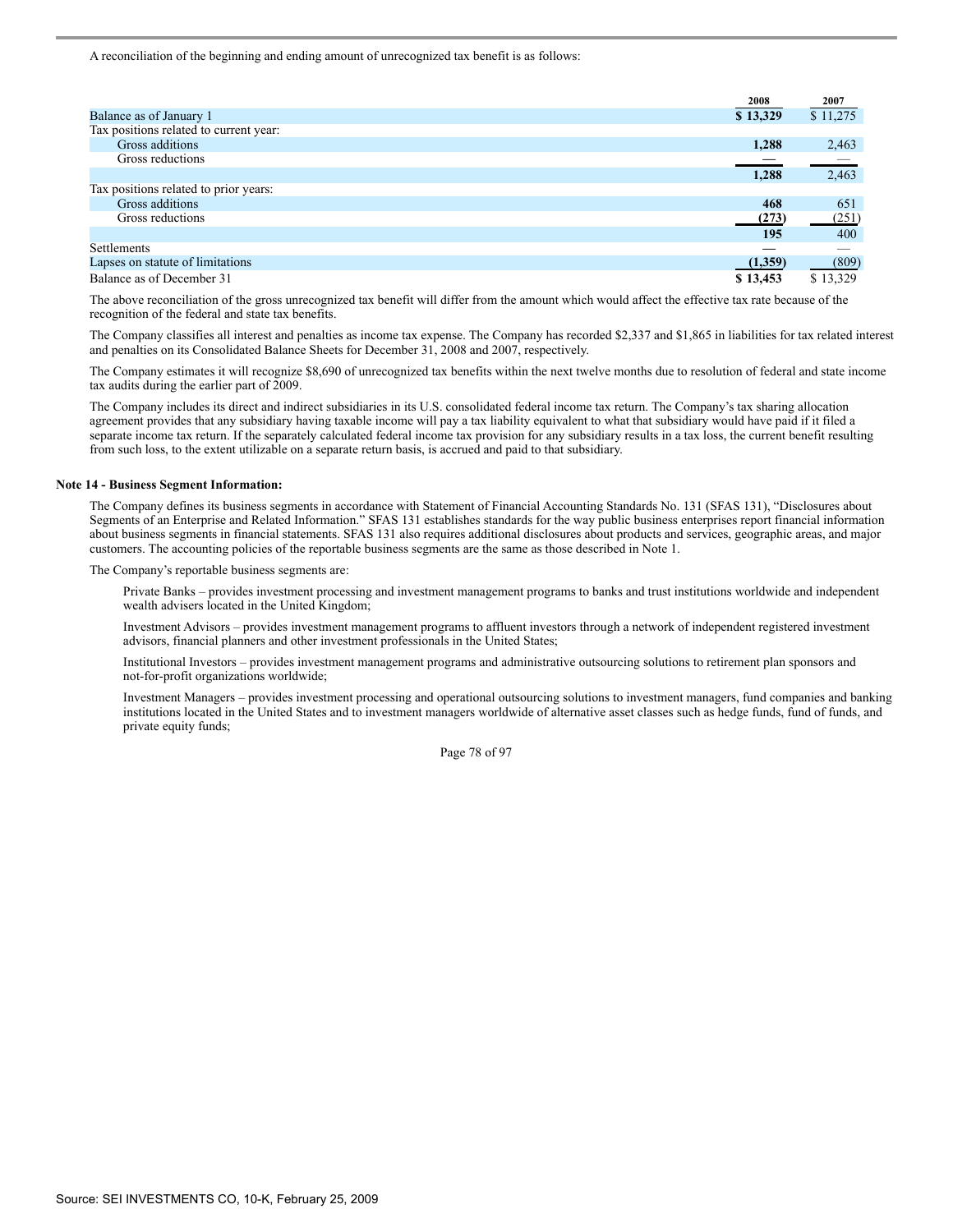Investments in New Businesses – provides investment management programs to ultra-high-net-worth families residing in the United States through the SEI Wealth Network<sup>®</sup>; and

LSV Asset Management – is a registered investment advisor that provides investment advisory services to institutions, including pension plans and investment companies.

In 2008, no single customer accounted for more than ten percent of revenues in any business segment. In 2007, one client accounted for approximately 11 percent of the revenues of the Private Banks segment.

The following tables highlight certain financial information about each of the Company's business segments for the years ended December 31, 2008, 2007, and 2006:

| 2008                    | Private<br><b>Banks</b> | Investment<br>Advisors | Institutional<br>Investors | Investment<br>Managers | Investments<br>In New<br><b>Businesses</b> | LSV       | <b>Total</b> |
|-------------------------|-------------------------|------------------------|----------------------------|------------------------|--------------------------------------------|-----------|--------------|
| Revenues                | 408,500                 | 223.164                | 198.154                    | 147.968                | 6.865                                      | \$263,268 | 1.247.919    |
| Expenses $(1)$          | 326,661                 | !22.231                | '12,866                    | 101,078                | 15.795                                     | 164.783   | 843,414      |
| Operating profit (loss) | 81,839                  | 100.933                | 85.288                     | 46.890                 | (8.930)                                    | 98.485    | 404.505      |
| Profit margin           | 20%                     | 45%                    | 43%                        | 32%                    | N/A                                        | 37%       | 32%          |

|                         |                  |                        | mvesuments |                            |  |                        |  |                             |           |  |          |
|-------------------------|------------------|------------------------|------------|----------------------------|--|------------------------|--|-----------------------------|-----------|--|----------|
| 2007                    | Private<br>Banks | Investment<br>Advisors |            | Institutional<br>Investors |  | Investment<br>Managers |  | In New<br><b>Businesses</b> | LSV       |  | Total    |
| Revenues                | 413.922          | 259,288                |            | 199.593                    |  | 143.375                |  | 7.205                       | \$345,645 |  | .369.028 |
|                         |                  |                        |            |                            |  |                        |  |                             |           |  |          |
| Expenses $(1)$          | 330,923          | 124.942                |            | 121,365                    |  | 101,401                |  | 19,670                      | 213,926   |  | 912,227  |
| Operating profit (loss) | 82.999           | 34.346                 |            | 78.228                     |  | 41.974                 |  | (12.465)                    | \$131.719 |  | 456.801  |
| Profit margin           | 20%              | 52%                    |            | 39%                        |  | 29%                    |  | N/A                         | 38%       |  | 33%      |

**Investments**

|                         |                         |                        | Investments                       |  |                               |  |                             |            |  |              |  |
|-------------------------|-------------------------|------------------------|-----------------------------------|--|-------------------------------|--|-----------------------------|------------|--|--------------|--|
| 2006                    | Private<br><b>Banks</b> | Investment<br>Advisors | <b>Institutional</b><br>Investors |  | Investment<br><b>Managers</b> |  | In New<br><b>Businesses</b> | <b>LSV</b> |  | <b>Total</b> |  |
| Revenues                | 367,449                 | 225,716                | 164.962                           |  | 18.964                        |  | 7,537                       | \$291.121  |  | .175.749     |  |
| Expenses $(1)$          | 279,089                 | 11.907                 | 106,377                           |  | 90,799                        |  | 22.891                      | 178.727    |  | 789,790      |  |
| Operating profit (loss) | 88.360                  | 13.809                 | 58.585                            |  | 28.165                        |  | (15, 354)                   | 112.394    |  | 385,959      |  |
| Profit margin           | 24%                     | 50%                    | 36%                               |  | 24%                           |  | N/A                         | 39%        |  | 33%          |  |

(1) For the years ended December 31, 2008, 2007 and 2006, LSV includes \$135,251, 181,591 and \$153,381, respectively, of minority interest of the other partners of LSV.

Page 79 of 97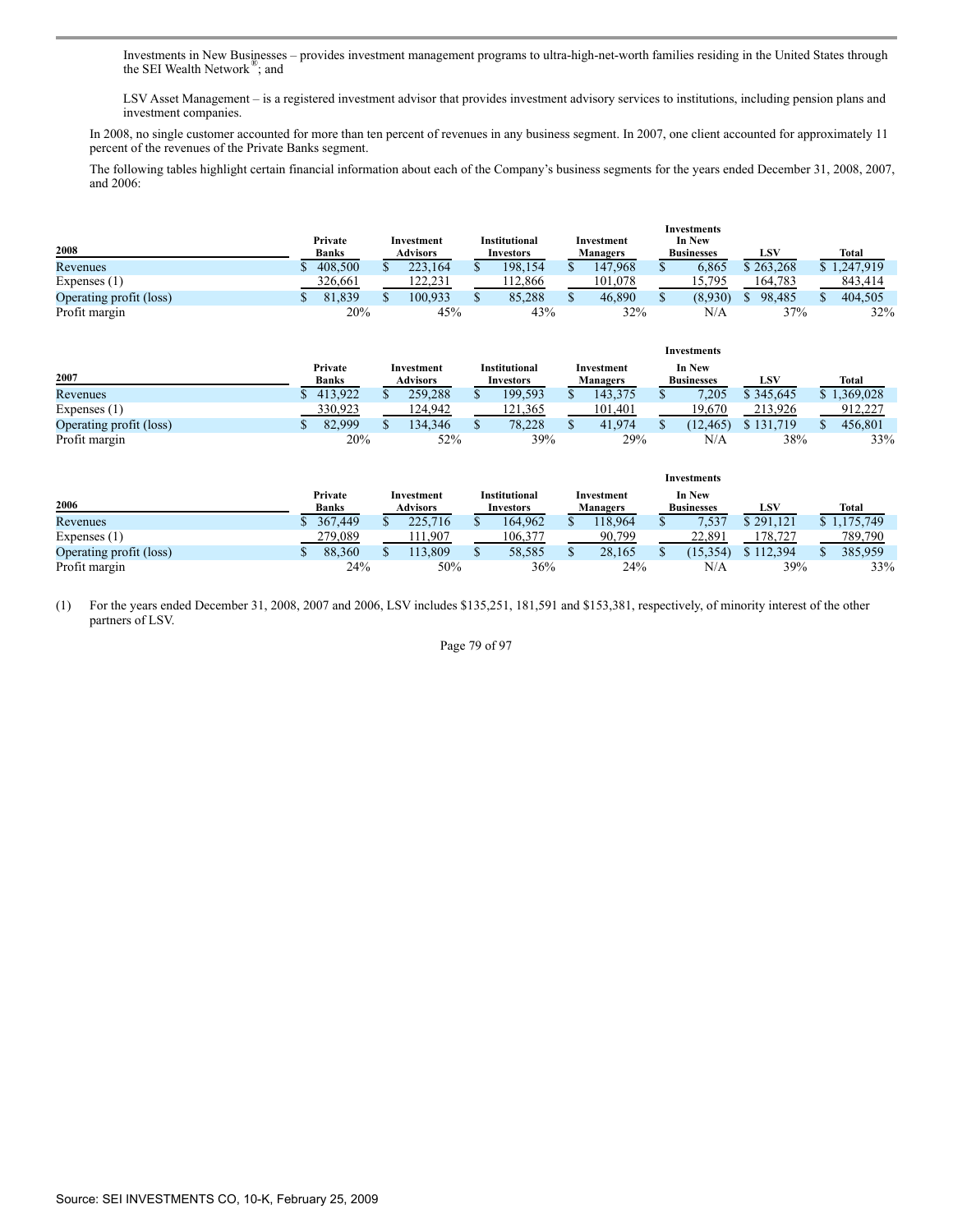A reconciliation of the total reported for the business segments to income from operations in the Consolidated Statements of Operations for the years ended December 31, 2008, 2007, and 2006 is as follows:

| <b>Year Ended December 31.</b>             | 2008      | 2007      | 2006      |
|--------------------------------------------|-----------|-----------|-----------|
| Total operating profit from segments above | \$404,505 | \$456.801 | \$385.959 |
| Corporate overhead expenses                | (38.955)  | (42.045)  | (38, 842) |
| Minority interest reflected in segments    | 138,079   | 186.500   | 158.615   |
| LSV Employee Group expenses (2)            | (7,280)   | (7,281)   | (7,281)   |
| Income from operations                     | \$496.349 | \$593.975 | \$498.451 |

(2) Includes \$7,222 in 2008, 2007 and 2006 of amortization expense related to intangible assets. The amortization is offset through Minority interest since the Company does not have any ownership interest in LSV Employee Group (See Note 2).

The following tables provide additional information for the years ended December 31, 2008, 2007, and 2006 as required by SFAS 131 pertaining to our business segments:

|                                      |          | <b>Capital Expenditures</b> |           |          |          |          |  |  |
|--------------------------------------|----------|-----------------------------|-----------|----------|----------|----------|--|--|
| <b>Year Ended December 31,</b>       | 2008     | 2007                        | 2006      | 2008     | 2007     | 2006     |  |  |
| Private Banks                        | \$48,467 | \$57,874                    | 59,917    | \$27,131 | \$19,683 | \$13,811 |  |  |
| <b>Investment Advisors</b>           | 17.005   | 21,148                      | 21,345    | 6,527    | 4,716    | 3,001    |  |  |
| <b>Institutional Investors</b>       | 4,434    | 4,792                       | 10,461    | 1,681    | 1,628    | 1,241    |  |  |
| <b>Investment Managers</b>           | 5.467    | 6,531                       | 6,553     | 2,180    | 1,742    | 1,946    |  |  |
| <b>Investments in New Businesses</b> | 1.166    | 1,078                       | 1,508     | 422      | 427      | 303      |  |  |
| LSV                                  | 156      | 1,062                       | 210       | 819      | 883      | 686      |  |  |
| Total from business segments         | \$76,695 | \$92,485                    | 99,994    | \$38,760 | \$29,079 | \$20,988 |  |  |
| LSV Employee Group                   |          |                             |           | 7.280    | 7,281    | 7,272    |  |  |
| Corporate Overhead $(3)$ (A)         | 7,184    | 1,834                       | 6,128     | 919      | 776      | 887      |  |  |
|                                      | \$83,879 | \$94,319                    | \$106.122 | \$46,959 | \$37,136 | \$29.147 |  |  |

(A) Includes an Out of period adjustment related to capitalized interest for \$5,777 in 2008 (See Note 1).

|                                      |          | <b>Stock-Based Compensation</b> |          |
|--------------------------------------|----------|---------------------------------|----------|
| <b>Year Ended December 31,</b>       | 2008     | 2007                            | 2006     |
| <b>Private Banks</b>                 | \$5,840  | \$10,015                        | 8,845    |
| <b>Investment Advisors</b>           | 2,519    | 4,623                           | 4,158    |
| <b>Institutional Investors</b>       | 2,422    | 4,321                           | 3,776    |
| <b>Investment Managers</b>           | 1,862    | 3,353                           | 2,838    |
| <b>Investments in New Businesses</b> | 1,081    | 2,259                           | 2,301    |
| LSV                                  |          |                                 |          |
| Corporate Overhead (3)               | 2,286    | 3,624                           | 2,893    |
|                                      | \$16,010 | \$28,195                        | \$24,811 |

Page 80 of 97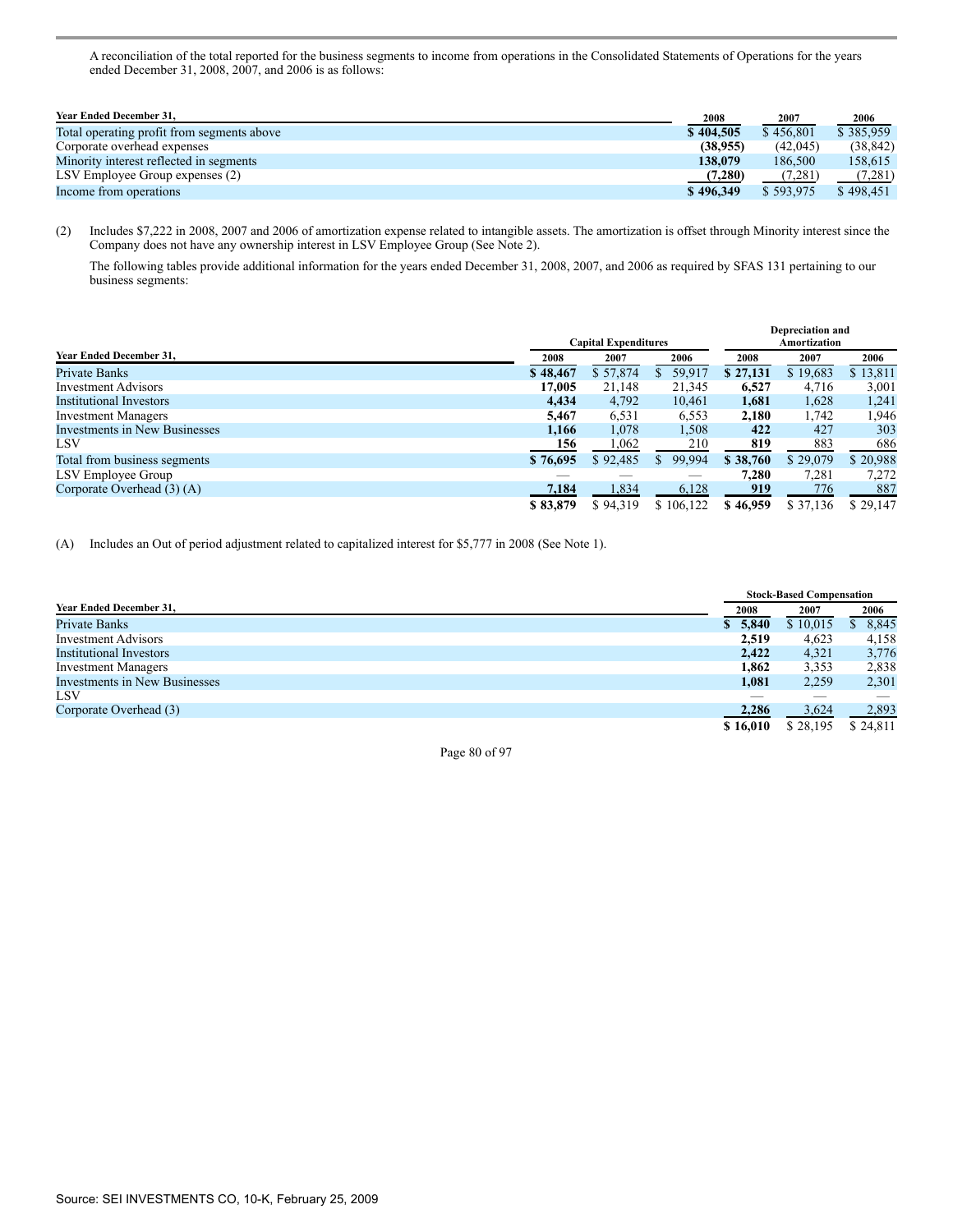|                                      | <b>Total Assets</b> |    |             |  |  |
|--------------------------------------|---------------------|----|-------------|--|--|
|                                      | 2008                |    | 2007        |  |  |
| <b>Private Banks</b>                 | 421,728             | S. | 407,524     |  |  |
| <b>Investment Advisors</b>           | 109,887             |    | 107,112     |  |  |
| <b>Institutional Investors</b>       | 67,230              |    | 78,930      |  |  |
| <b>Investment Managers</b>           | 95,654              |    | 83,582      |  |  |
| <b>Investments in New Businesses</b> | 8.759               |    | 10,435      |  |  |
| LSV                                  | 120,142             |    | 176,054     |  |  |
| Total from business segments         | 823,400             | S. | 863,637     |  |  |
| LSV Employee Group                   | 70,339              |    | 77,561      |  |  |
| Corporate Overhead (3) (4)           | 447,976             |    | 311,167     |  |  |
|                                      | \$1,341,715         |    | \$1,252,365 |  |  |

(3) Corporate overhead expenses primarily consist of corporate units such as executive management, accounting, regulatory compliance, corporate marketing and other general administrative costs not directly associated with a reportable business segment for internal financial reporting purposes.

(4) Unallocated assets primarily consist of cash and cash equivalents, deferred tax assets, and certain other shared services assets.

The following table presents revenues based on the location of the use of the products or services:

| For the Year Ended December 31. | 2008        | 2007      | 2006            |
|---------------------------------|-------------|-----------|-----------------|
| <b>United States</b>            | \$1,103,727 | .200.899  | .042.511<br>ሮ 1 |
| International operations        | 144,192     | 168.129   | 133,238         |
|                                 | \$1,247,919 | 1,369,028 | 175,749<br>\$1  |

The following table presents assets based on their location:

|                          | 2008        | 2007        |
|--------------------------|-------------|-------------|
| <b>United States</b>     | \$1,205,400 | \$1,085,733 |
| International operations | 136,315     | 166.632     |
|                          | \$1,341,715 | \$1,252,365 |

## **Note 15 - Related Party Transactions:**

The Company, either by itself or through its wholly-owned subsidiaries, is a party to Investment Advisory and Administration Agreements with regulated investment companies (RICs) and other investment products which are administered by the Company. These investment products are offered to clients of the Company and its subsidiaries. Under the Investment Advisory and Administration Agreements, the Company receives a fee for providing investment advisory, administrative, and accounting services. The investment advisory and administration fee is a fixed percentage, referred to as basis points, of the average daily net assets, subject to certain limitations. Investment advisory and administration fees received by the Company totaled \$425,136, \$478,623, and \$391,104, in 2008, 2007, and 2006, respectively. The Company is also a party to various agreements with several RICs which are advised and/or administered by the Company. The Company receives a fee for providing shareholder, administrative and distribution services pursuant to the provisions of various Rule 12b-1 Plans adopted by the RICs. These fees totaled \$50,689, \$64,967, and \$57,335 in 2008, 2007, and 2006, respectively. A

Page 81 of 97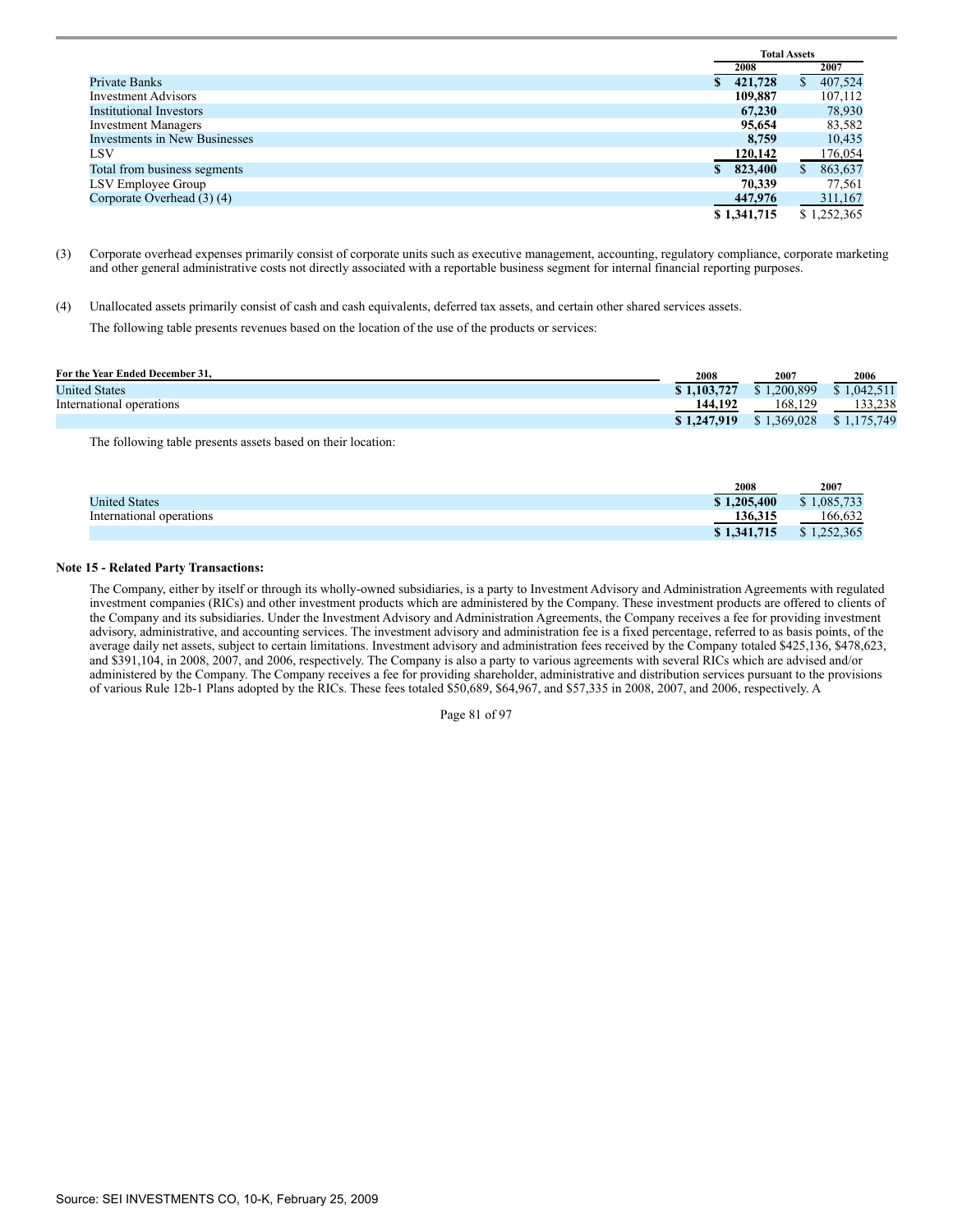portion of the transaction costs incurred by the RICs for securities transactions are directed to the Company's broker-dealer subsidiary in its capacity as an introducing broker-dealer. The Company recognized \$2,891, \$1,515, and \$2,419 in commissions during 2008, 2007, and 2006, respectively.

## **Note 16 - Quarterly Financial Data (Unaudited):**

|                                | <b>For the Three Months Ended</b> |          |    |           |                 |            |    |              |  |  |
|--------------------------------|-----------------------------------|----------|----|-----------|-----------------|------------|----|--------------|--|--|
| 2008                           |                                   | March 31 |    | June 30   | <b>Sept. 30</b> |            |    | Dec. $31(1)$ |  |  |
| Revenues                       |                                   | 333,908  |    | \$329,523 |                 | \$ 316,086 |    | \$268,402    |  |  |
| Income before income taxes     |                                   | 77,807   |    | 73,385    |                 | \$54,305   |    | 19,477       |  |  |
| Net income                     |                                   | 48,946   | S. | 46,164    |                 | \$34,495   |    | 9,649        |  |  |
| Basic earnings per share       |                                   | .25      |    | .24       |                 | .18        |    | .05          |  |  |
| Diluted earnings per share     | \$                                | .25      |    | .24       |                 | .18        |    | .05          |  |  |
| Effective income tax rate      |                                   | 37.1%    |    | 37.1%     |                 | 36.5%      |    | 50.5%        |  |  |
| Total SIV-related charges      |                                   | 25,796   |    | 27,300    | <sup>\$</sup>   | 40.793     | S. | 64,293       |  |  |
| Diluted earnings per share (2) |                                   | .08      |    | .09       |                 |            |    | .20          |  |  |

(1) Includes an Out of period adjustment related to capitalized interest for \$5,777 (See Note 1).

## (2) Attributable to SIV-related charges (See Note 7).

Our effective tax rate in the fourth quarter of 2008 was affected by a higher than usual state tax rate. The tax benefit associated with the deduction for the SIV-related losses is uncertain due to net operating loss carryforward limitations by Pennsylvania state tax law.

Total SIV-related charges include charges incurred by the Company from Capital Support Agreements with SEI-sponsored money market funds and securities issued by SIVs purchased from SEI-sponsored money market funds (See Note 7).

|                                    | <b>For the Three Months Ended</b> |         |    |           |                 |           |  |           |  |  |
|------------------------------------|-----------------------------------|---------|----|-----------|-----------------|-----------|--|-----------|--|--|
| 2007                               | March 31                          |         |    | June 30   | <b>Sept. 30</b> |           |  | Dec. 31   |  |  |
| Revenues                           |                                   | 322,725 |    | \$343,258 |                 | \$349,636 |  | \$353,409 |  |  |
| Income before income taxes         |                                   | 100,919 |    | \$112,102 |                 | \$111,727 |  | \$84,792  |  |  |
| Net income                         |                                   | 63,377  | \$ | 69,501    |                 | \$73,299  |  | \$53,632  |  |  |
| Basic earnings per share           |                                   | .32     |    | .35       |                 | .38       |  | .28       |  |  |
| Diluted earnings per share         |                                   | .31     |    | .34       |                 | .37       |  | .27       |  |  |
| Effective income tax rate          |                                   | 37.2%   |    | 38.0%     |                 | 34.4%     |  | 36.8%     |  |  |
| Total SIV-related non-cash charges |                                   |         |    |           |                 |           |  | \$25.122  |  |  |
| Diluted earnings per share (1)     |                                   |         |    |           |                 |           |  | .08       |  |  |

# (1) Attributable to SIV-related charges (See Note 7).

Total SIV-related charges include charges incurred by the Company from Capital Support Agreements with SEI-sponsored money market funds and securities issued by SIVs purchased from SEI-sponsored money market funds (See Note 7).

Page 82 of 97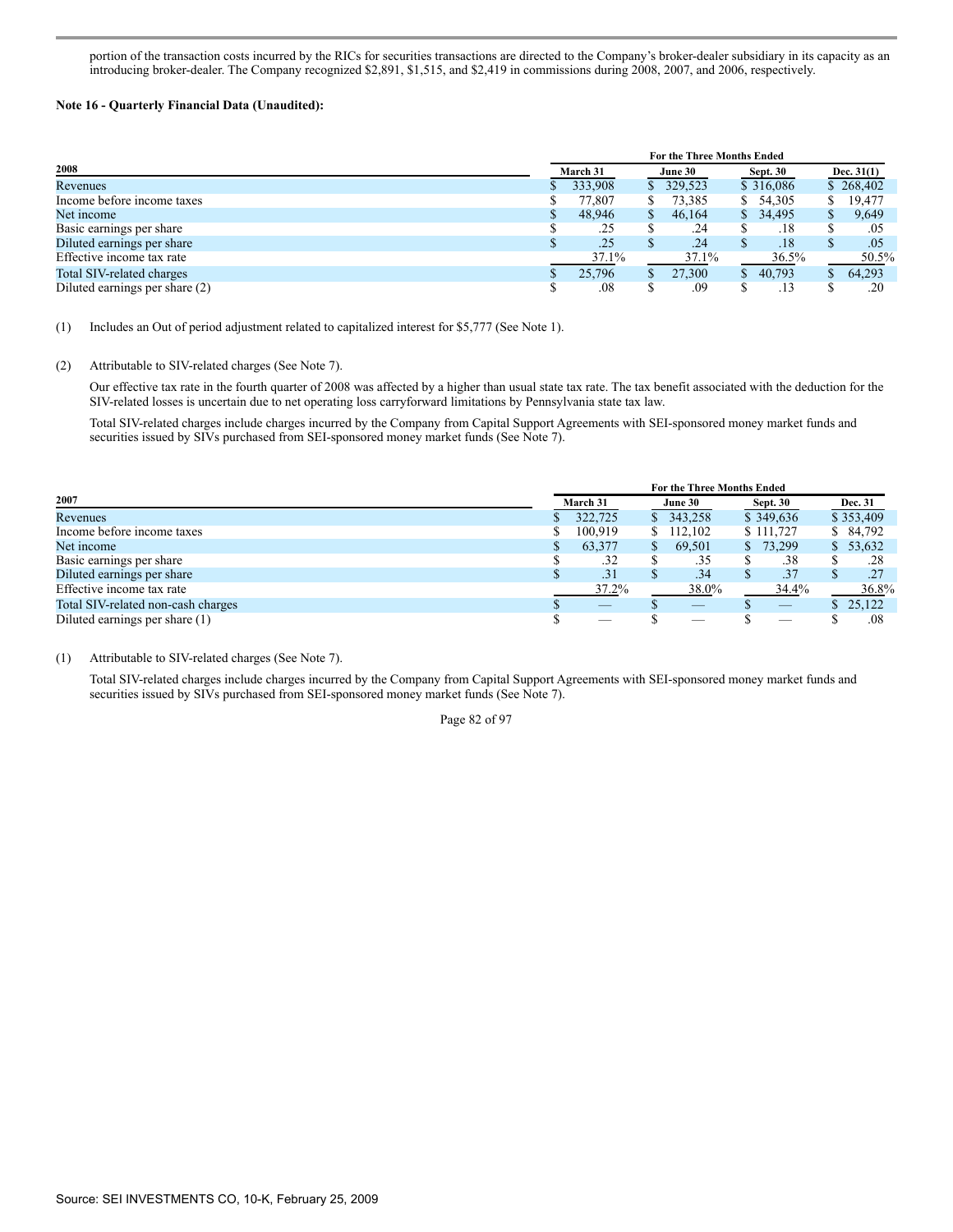## SEI INVESTMENTS COMPANY AND SUBSIDIARIES SCHEDULE II - VALUATION AND QUALIFYING ACCOUNTS AND RESERVES FOR THE THREE YEARS ENDED DECEMBER 31, 2008, 2007 AND 2006

<span id="page-89-0"></span>

|                                          | <b>Additions</b>                                 |    |                                                   |                                 |   |              |    |                                     |
|------------------------------------------|--------------------------------------------------|----|---------------------------------------------------|---------------------------------|---|--------------|----|-------------------------------------|
| <b>Description</b>                       | <b>Balance</b> at<br><b>Beginning</b><br>of Year |    | <b>Charged to</b><br>Costs and<br><b>Expenses</b> | Charged<br>to Other<br>Accounts |   | (Deductions) |    | <b>Balance</b><br>at End<br>of Year |
| Allowance for doubtful accounts:         |                                                  |    |                                                   |                                 |   |              |    |                                     |
| 2008                                     | 3,032                                            | ъ. |                                                   |                                 |   | (376)        | S  | 2,656                               |
| 2007                                     | 2,730                                            |    | 302                                               |                                 |   | $\sim$       |    | 3,032                               |
| 2006                                     | 1,520                                            |    | 1,210                                             |                                 |   |              |    | 2,730                               |
| Deferred income tax valuation allowance: |                                                  |    |                                                   |                                 |   |              |    |                                     |
| 2008                                     | 13,315                                           |    |                                                   | 6,821                           | S | (6,239)      | S. | 13,897                              |
| 2007                                     | 10,393                                           |    | $\overline{\phantom{a}}$                          | 5,208                           |   | (2,286)      |    | 13,315                              |
| 2006                                     | 9,862                                            |    |                                                   | 6,375                           |   | (5, 844)     |    | 10,393                              |

Page 83 of 97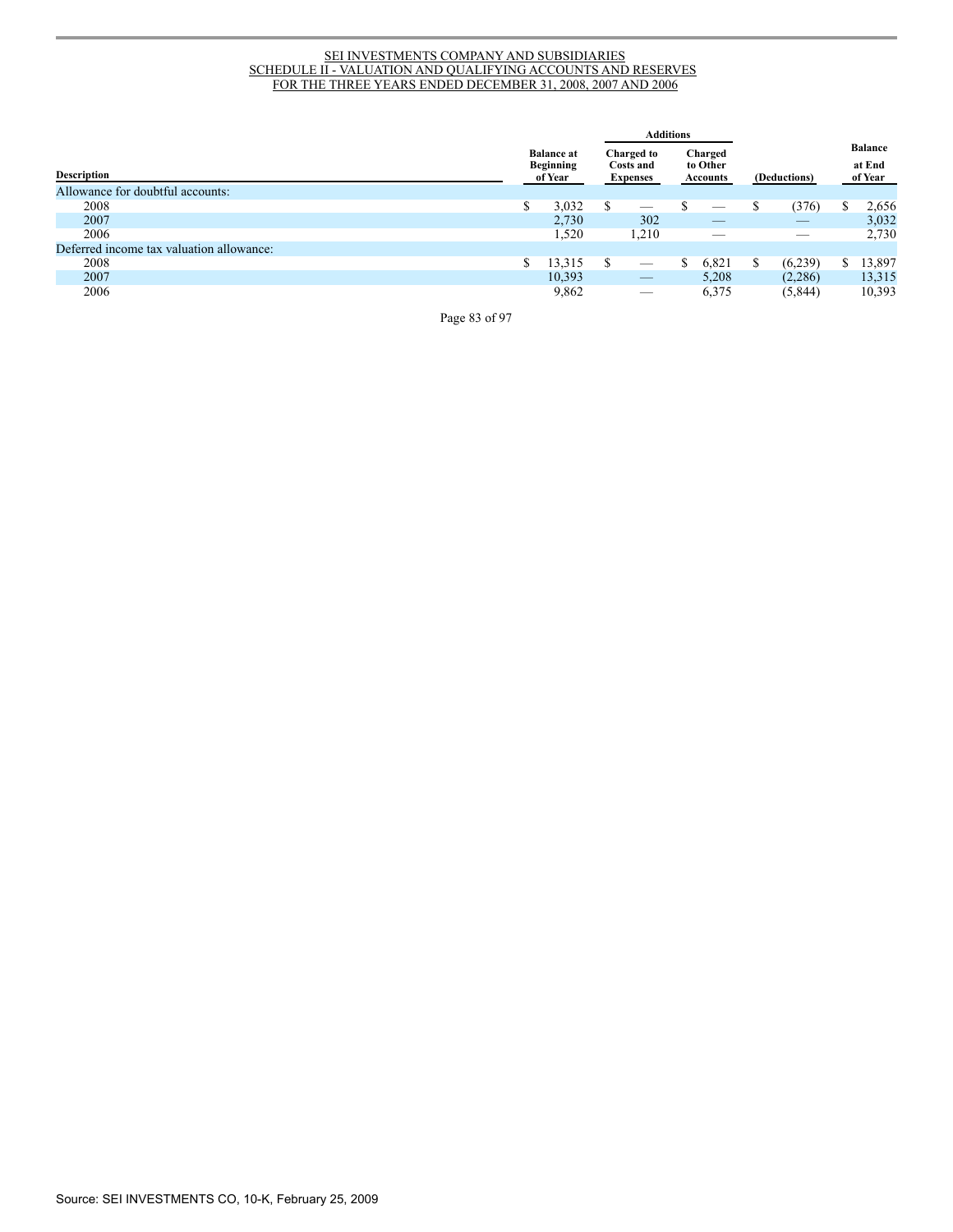None.

# **Item 9A. Controls and Procedures.**

#### **Conclusion Regarding the Effectiveness of Disclosure Controls and Procedures**

Under the supervision and with the participation of our management, including our Chief Executive Officer and Chief Financial Officer, we conducted an evaluation of the effectiveness of our disclosure controls and procedures, as such term is defined under Rule 13a-15(e) promulgated under the Securities Exchange Act of 1934, as amended (the Exchange Act), as of the end of the period covered by this report. Based on this evaluation, our Chief Executive Officer and Chief Financial Officer concluded that our disclosure controls and procedures were effective as of the end of the period covered by this annual report to provide reasonable assurance that the information required to be disclosed by us in reports filed under the Exchange Act is recorded, processed, summarized, and reported within the time periods specified in the SEC's rules and forms. Disclosure controls and procedures include, without limitation, controls and procedures designed to ensure that information required to be disclosed by an issuer in the reports that it files or submits under the Act is accumulated and communicated to the issuer's management including its principal executive and principal financial officers, or persons performing similar functions, as appropriate to allow timely decisions regarding required disclosure.

#### **Management's Report on Internal Control over Financial Reporting**

Our management is responsible for establishing and maintaining adequate internal control over financial reporting, as such term is defined in Exchange Act Rule 13a-15(f). Under the supervision and with the participation of our management, including our Chief Executive Officer and Chief Financial Officer, we conducted an evaluation of the effectiveness of our internal control over financial reporting based on the framework in *Internal Control – Integrated Framework* issued by the Committee of Sponsoring Organizations of the Treadway Commission. Based on our evaluation under the framework in *Internal Control – Integrated Framework*, our management concluded that our internal control over financial reporting was effective as of December 31, 2008.

The effectiveness of our internal control over financial reporting as of December 31, 2008 has been audited by PricewaterhouseCoopers LLP, an independent registered public accounting firm, as stated in their report which is included herein.

#### **Changes in Internal Control over Financial Reporting**

No change in our internal control over financial reporting occurred during the quarter ended December 31, 2008 that has materially affected, or is reasonably likely to materially affect, our internal control over financial reporting.

**Item 9B. Other Information.**

None.

Page 84 of 97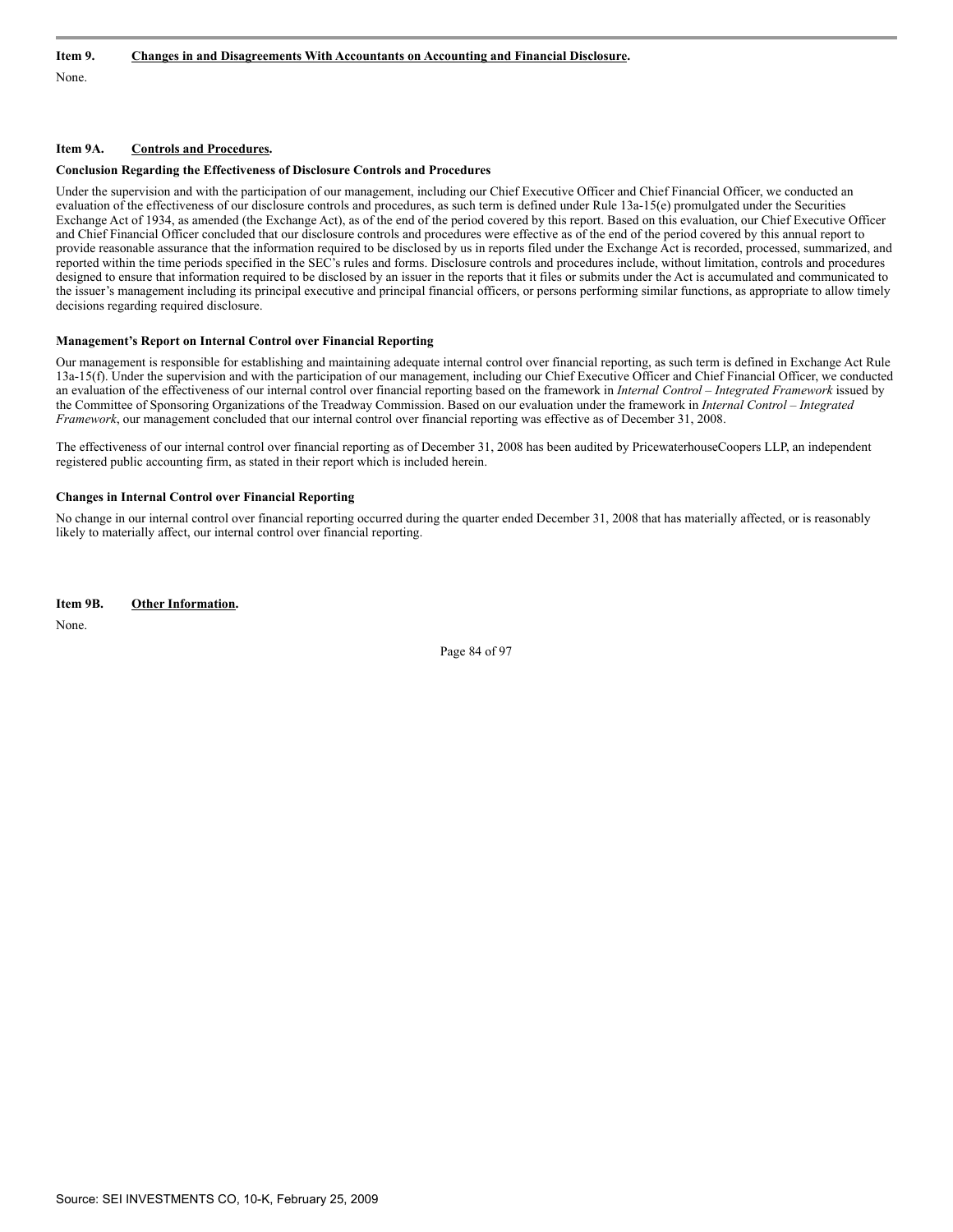# PART III

## **Item 10. Directors, Executive Officers and Corporate Governance.**

#### **Identification of Directors**

Information with respect to the members of the Board of Directors of the Company is set forth under the caption "Election of Directors" in the Company's definitive proxy statement to be filed pursuant to Regulation 14A, which information is incorporated herein by reference.

## **Identification of Executive Officers**

The Board of Directors of the Company has determined that the Company's executive officers within the meaning of Rule 3b-7 promulgated under the Securities Exchange Act of 1934, as amended, are as follows:

ALFRED P. WEST, JR., 66, has been the Chairman of the Board of Directors and Chief Executive Officer of the Company since its inception in 1968. Mr. West was President from June 1979 to August 1990.

KATHY C. HEILIG, 50, has been an employee of the Company since November 1987. Ms. Heilig has been Chief Accounting Officer and Controller since May 1999. Ms. Heilig was Treasurer from May 1997 to May 2005.

N. JEFFREY KLAUDER, 56, has been Executive Vice President and General Counsel of the Company since August 2004. Prior to May 2000 and from September 2003 until August 2004, Mr. Klauder was a partner of Morgan Lewis & Bockius, LLP, a law firm, and from May 2000 until September 2003, Mr. Klauder was Managing Director and General Counsel of Safeguard Scientifics, Inc., an information technology and life sciences company.

EDWARD D. LOUGHLIN, 58, has been an employee of the Company since September 1979. Mr. Loughlin has been an Executive Vice President since May 1993 and a Senior Vice President since January 1988.

DENNIS J. MCGONIGLE, 48, has been an employee of the Company since August 1985. Mr. McGonigle has been the Chief Financial Officer since December 2002 and an Executive Vice President since July 1996 and a Senior Vice President since May 1995.

STEPHEN G. MEYER, 44, has been an employee of the Company since November 1992. Mr. Meyer has been an Executive Vice President since December 2006 and a Senior Vice President since December 2005.

JOSEPH P. UJOBAI, 47, has been an employee of the Company since May 1998. Mr. Ujobai has been an Executive Vice President since May 2003 and a Senior Vice President since January 2001.

WAYNE M. WITHROW, 53, has been an employee of the Company since January 1990. Mr. Withrow has been an Executive Vice President since March 2000 and a Senior Vice President since January 1994. Mr. Withrow was Chief Information Officer from March 2000 to May 2002.

## **Section 16(a) Beneficial Ownership Reporting Compliance**

Information with respect to the Section 16(a) compliance of the directors and executive officers of the Company is set forth under the caption "Section 16(a) Beneficial Ownership Reporting Compliance" in the Company's definitive proxy statement to be filed pursuant to Regulation 14A, which information is incorporated herein by reference.

#### **Code of Conduct**

The Company has adopted a Code of Conduct applicable to all of its employees, including its executive officers, as well as a Code of Ethics for Senior Financial Officers. The Code of Conduct and the Code of Ethics for Senior Financial Officers is posted on our website, www.seic.com under the Corporate Governance section.

Page 85 of 97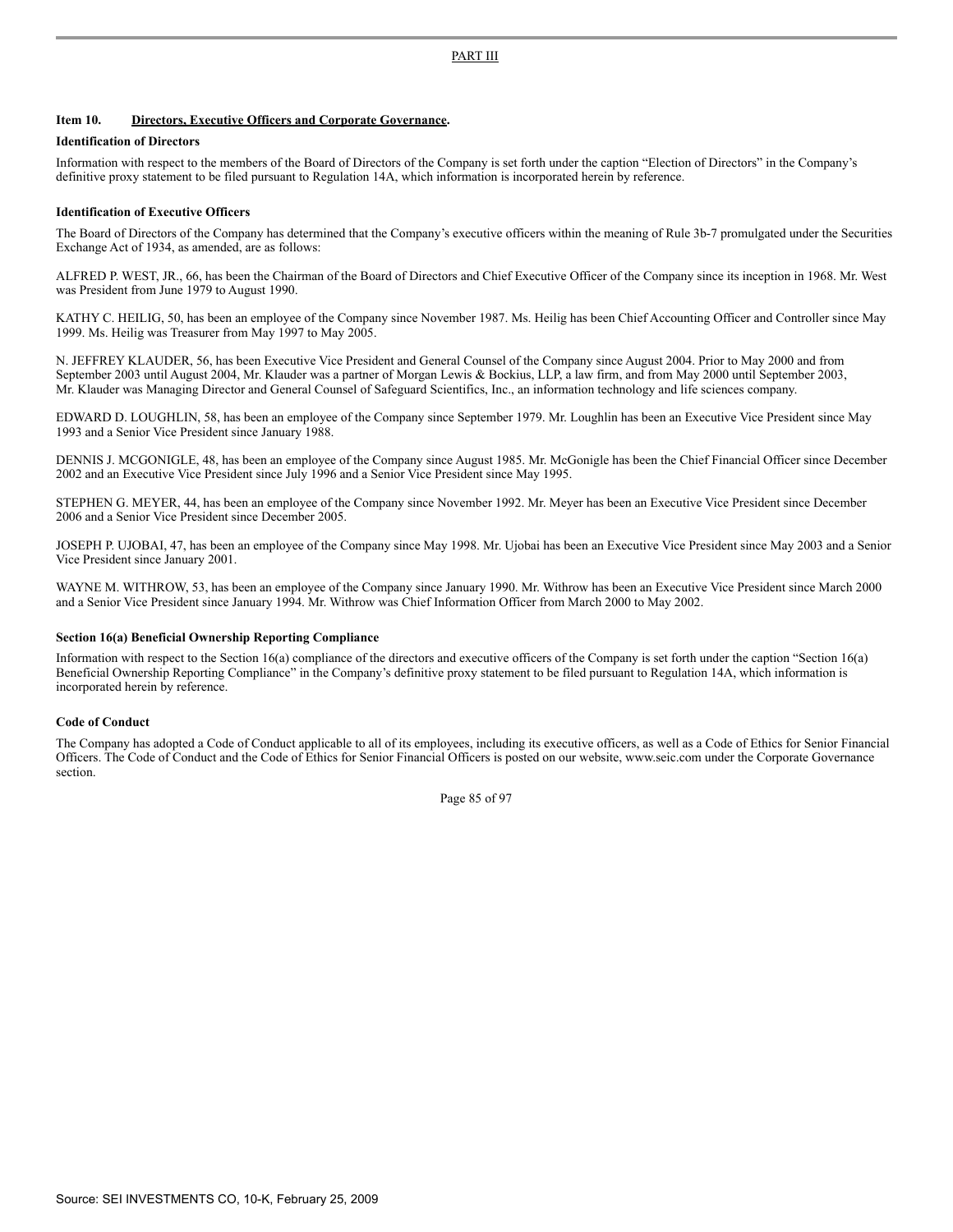## **Item 11. Executive Compensation.**

Information required by this item is set forth under the caption "Executive Compensation" in the Company's definitive proxy statement to be filed pursuant to Regulation 14A, which information is incorporated herein by reference.

## **Item 12. Security Ownership of Certain Beneficial Owners and Management and Related Stockholder Matters.**

Information required by this item is set forth under the caption "Ownership of Shares" in the Company's definitive proxy statement to be filed pursuant to Regulation 14A, which information is incorporated herein by reference.

The following table provides information regarding the aggregate number of securities to be issued under all of our equity compensation plans upon exercise of outstanding options, warrants, and other rights and their weighted-average exercise price as of December 31, 2008. Material features of each of the plans reflected in the table are described below.

|                                                            | Number of<br>securities to be<br>issued upon<br>exercise of<br>outstanding options, |  | Weighted –average<br>exercise price of<br>outstanding options, | <b>Number of securities</b><br>remaining available for<br>future issuance under<br>equity compensation<br>plans (excluding<br>securities reflected in |  |
|------------------------------------------------------------|-------------------------------------------------------------------------------------|--|----------------------------------------------------------------|-------------------------------------------------------------------------------------------------------------------------------------------------------|--|
|                                                            | warrants and rights<br>(a)                                                          |  | warrants and rights<br>(h                                      | column (a))<br>$\left( \mathbf{c} \right)$                                                                                                            |  |
| Equity compensation plans approved by security holders (1) | 28,883,144                                                                          |  | 19.90                                                          | 12,943,275                                                                                                                                            |  |
| Equity compensation plans not approved by security holders |                                                                                     |  |                                                                |                                                                                                                                                       |  |
| Total                                                      | 28.883.144                                                                          |  | 19.90                                                          | 12.943.275                                                                                                                                            |  |

(1) Consists of: (i) the 2007 Equity Compensation Plan, and (ii) the Amended and Restated 1998 Equity Compensation Plan.

## The 2007 Equity Compensation Plan:

On April 3, 2007, the Board of Directors adopted the 2007 Equity Compensation Plan (the 2007 Plan), and the Company's shareholders approved the adoption of the 2007 Plan on May 23, 2007. The 2007 Plan provides for grants of stock options (incentive stock options and nonqualified stock options) and stock appreciation rights (SARs) to all employees (including employees who are also directors) of the Company or its subsidiaries, consultants and advisors who perform valuable services to the Company or its subsidiaries and members of the Board of Directors who are not employees of the Company. The Company has not granted any incentive stock options or stock appreciation rights under the 2007 Plan.

The 2007 Plan is administered and interpreted by the Compensation Committee; however, the Board of Directors or its delegate will make grants under the 2007 Plan to non-employee directors. The Compensation Committee has the authority to (i) determine the individuals to whom grants will be made under the 2007 Plan, (ii) determine the type, size and terms of the grants, (iii) determine the time when grants will be made and the duration of any applicable exercise or restriction period, including the exercisability and the acceleration of exercisability, (iv) amend the terms of any previously issued grant, (v) adopt guidelines separate for the 2007 Plan that set forth the specific terms and conditions for grants under the 2007 Plan, and (vi) deal with any other matters arising under the 2007 Plan.

Options granted under the 2007 Plan may be "incentive stock options," which are intended to qualify within the meaning of Section 422 of the Internal Revenue Code, and "nonqualified stock options" which are not intended to so qualify. Options are granted under the 2007 Plan with an exercise price equal to or greater than the fair market value of the Company's common stock on the date of grant and the term of may not exceed ten years from the date of grant. The vesting period for options commences on the date of grant, or upon the achievement of such vesting

Page 86 of 97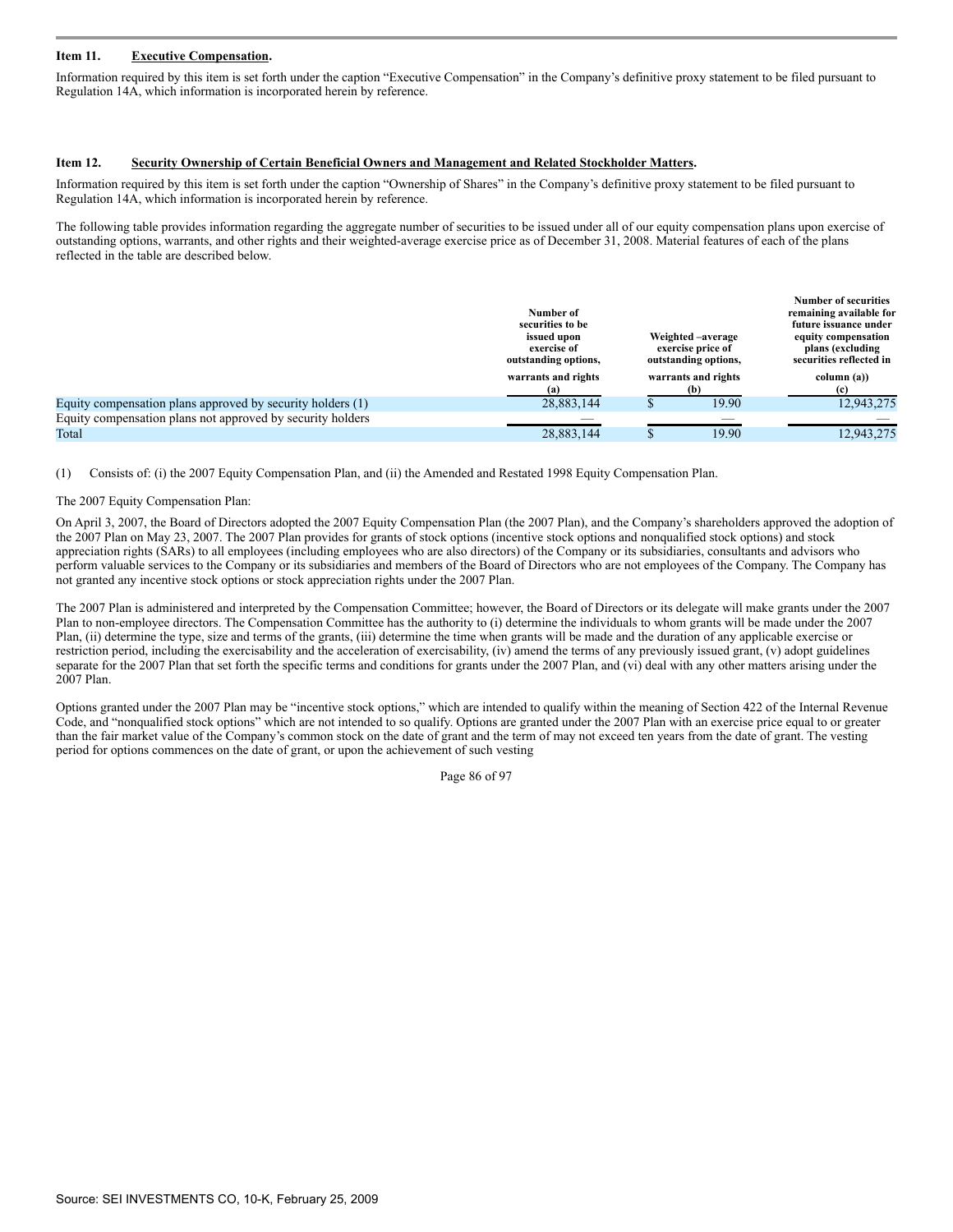requirements, and ends on such date as is determined in each case by the Compensation Committee, in its sole discretion, which is specified in the grant letter. Options may be exercised only while the participant is actively employed by or actively providing service to the Company unless the Compensation Committee provides for a period after such employment or service in which the option may be exercised.

The Compensation Committee may grant SARs to anyone eligible to participate in the 2007 Plan. Upon exercise of a SAR, the participant will receive an amount equal to the excess of the fair market value of the Company's common stock on the date of exercise over the base amount set forth in the grant letter. Such payment to the participant will be in cash, in shares of common stock, or in a combination of cash and shares of common stock. The Compensation Committee will determine the period when SARs vest and become exercisable, the base amount of the SARs, and whether SARs will be granted in connection with, or independently of, any options. SARs may be exercised only while the participant is actively employed by or actively providing service to the Company unless the Compensation Committee provides for a period after such employment or service in which the option may be exercised.

If there is any change in the number or kind of shares of common stock outstanding by reason of a stock dividend, spin-off, recapitalization, stock split, or combination or exchange of shares, by reason of a merger, reorganization or consolidation, by reason of a recapitalization or change in par value or by reason of any other extraordinary or unusual event affecting the outstanding common stock as a class without the Company's receipt of consideration, or if the value of outstanding shares of common stock is substantially reduced as a result of a spin-off or the Company's payment of an extraordinary dividend or distribution, the maximum number of shares of common stock available for issuance under the 2007 Plan, the maximum number of shares of common stock which any individual may receive pursuant to grants in any year, the kind and number of shares covered by outstanding grants, the kind and number of shares issued and to be issued under the 2007 Plan, and the price per share or the applicable market value of such grants shall be appropriately adjusted by the Compensation Committee, in such manner as the Compensation Committee deems appropriate, to reflect any increase or decrease in the number of, or change in the kind or value of, the issued shares of common stock to preclude, to the extent practicable, the enlargement or dilution of rights and benefits under the 2007 Plan and such outstanding grants.

In the event of a change in control, the Compensation Committee may take any of the following actions with respect to outstanding grants: (i) determine that outstanding options and SARs will be fully exercisable as of the date of the change in control or at such other time as the Compensation Committee determines, (ii) require that participants surrender their options and SARs in exchange for payment by the Company, in cash or shares of common stock as determined by the Compensation Committee, in an amount equal to the amount by which the then-fair market value subject to the participant's unexercised options and SARs exceeds the exercise price of the option or the base amount of the SAR, as applicable, (iii) after giving participants the opportunity to exercise their options and SARs, the Compensation Committee may terminate any or all unexercised options and SARs at such time as the Compensation Committee determines appropriate, or (iv) determine that grants that remain outstanding after the change in control will be converted to similar grants of the surviving corporation.

The Board of Directors may amend or terminate the 2007 Plan at any time, subject to shareholder approval. No grants may be issued under the 2007 Plan after June 1, 2017.

As of December 31, 2008, options to acquire 7,056,725 shares were outstanding under the 2007 Plan, out of a total of 20,000,000 shares of common stock reserved for issuance under the 2007 Plan. A total of 12,943,275 shares of common stock remain available for issuance under the 2007 Plan for future grants.

## The 1998 Equity Compensation Plan:

On May 21, 1998, the Board of Directors adopted the 1998 Equity Compensation Plan (the 1998 Plan), and the Company's shareholders approved the adoption of the 1998 Plan. The Board of Directors had made certain amendments to the 1998 Plan after its adoption that did not require shareholder approval. The 1998 Plan was most recently amended and restated in May 2003. The 1998 Plan provided for grants of stock options (incentive stock options and nonqualified stock options), stock appreciation rights, restricted stock and performance units to all employees (including employees who were also directors) of the Company or its subsidiaries, consultants and advisors who performed valuable services to the Company or its subsidiaries and members of the Board of Directors who were not employees of the Company. The Company did not grant any incentive stock options, stock appreciation rights, restricted stock or performance units under the 1998 Plan. The 1998 Plan was terminated by the Board of Directors in April 2007, and no further options, stock appreciation rights, restricted stock and performance units may be granted. However, options granted under the 1998 Plan prior to its termination continue in effect under the terms of the grant and the 1998 Plan.

Page 87 of 97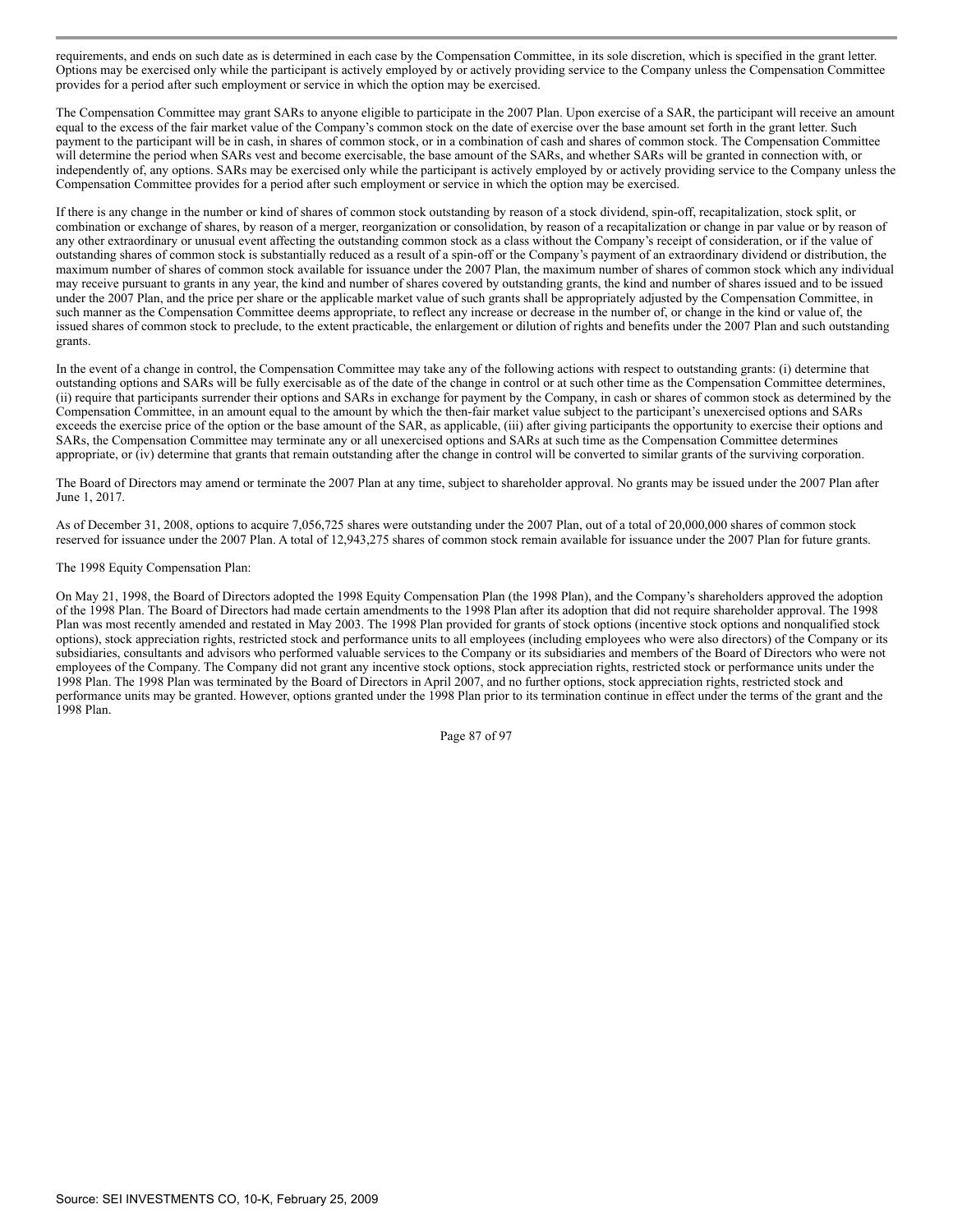All options that were granted under the 1998 Plan to employees and consultants were granted at the fair market value of the Company's common stock on the date of grant, become exercisable ratably upon the attainment of specific diluted earnings per share targets or in their entirety after seven years from the date of grant (for grants prior to 2006), and expire ten years from the date of grant.

The 1998 Plan provided that non-employee members of the Board of Directors would receive automatic grants of nonqualified stock options. Each non-employee director who first became a member of the Board of Directors after the effective date of the 1998 Plan, but before the termination of the 1998 Plan, received a non-qualified stock option to purchase 8,000 shares. In addition, each non-employee director received a non-qualified stock option to purchase 4,000 shares pursuant to the 1998 Plan. The exercise prices for these options were equal to the fair market value of the Company's stock on the date of grant, the term is ten years from the date of grant, and the options became exercisable ratably over the first four anniversaries of the date of grant (unless otherwise determined by the Compensation Committee).

If the Company is consolidated or merged into another corporation, each optionee with an outstanding option under the 1998 Plan will receive, upon exercise of the option, the same consideration as other shareholders of the Company received in connection with the transaction. If all or substantially all of the assets of the Company are sold or exchanged (other than by merger or consolidation), each optionee will have the right to exercise the option in full within ten days after the Compensation Committee provides notice of the right to exercise the option, and any portion of the option not exercised will lapse.

As of December 31, 2008, options to acquire 21,826,419 shares were outstanding under the 1998 Plan, out of a total of 40,444,000 shares of common stock reserved for issuance under the 1998 Plan.

## **Item 13. Certain Relationships and Related Transactions, and Director Independence.**

Information required by this item is set forth under the captions "Election of Directors," "Executive Compensation," and "Director Compensation" in the Company's definitive proxy statement to be filed pursuant to Regulation 14A, which information is incorporated herein by reference.

## **Item 14. Principal Accounting Fees and Services.**

Information required by this item is set forth under the caption "Ratification or Appointment of Independent Public Accountants" in the Company's definitive proxy statement to be filed pursuant to Regulation 14A, which information is incorporated herein by reference.

Page 88 of 97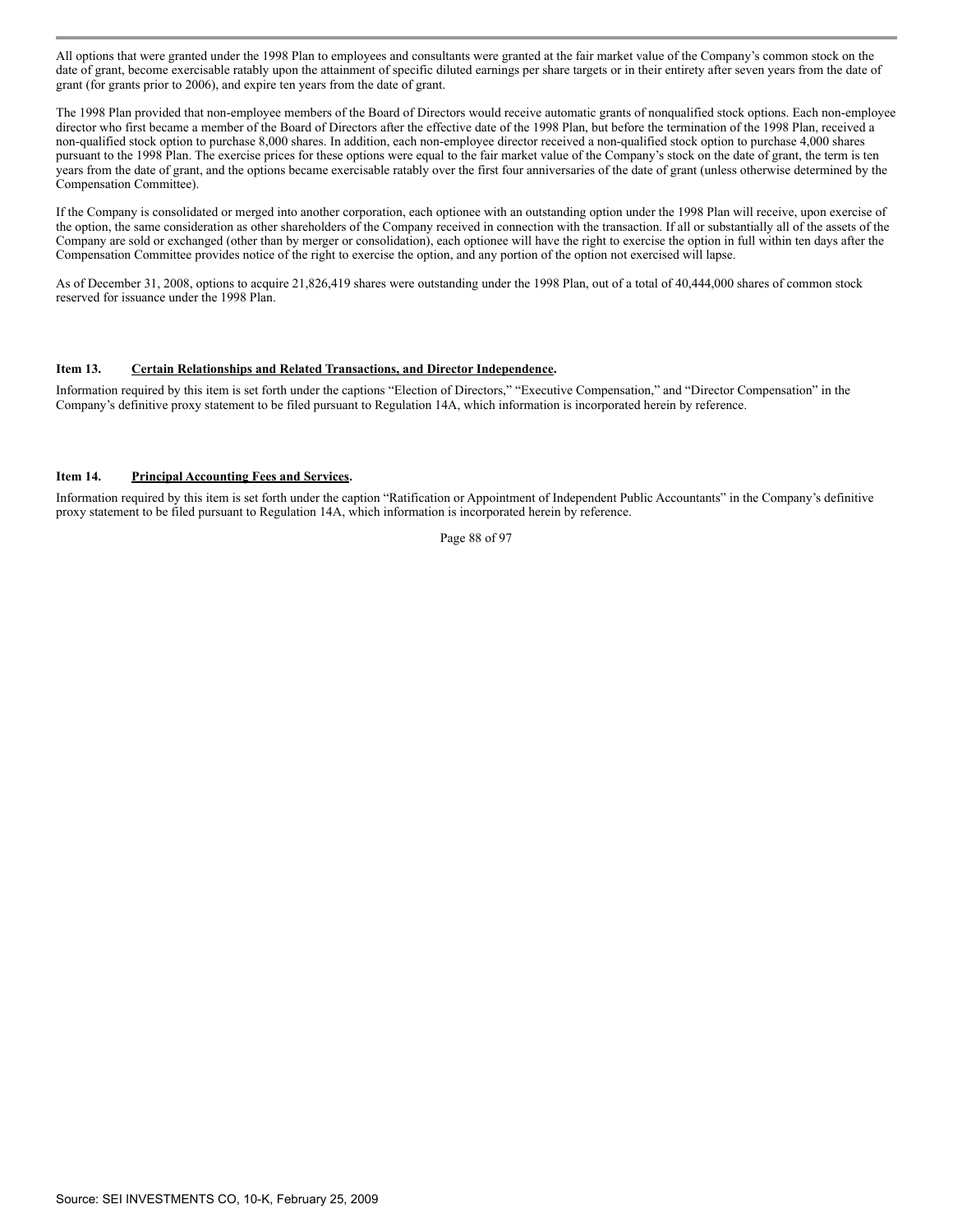# **Item 15. Exhibits, Financial Statement Schedules.**

1 and 2. **Financial Statements and Financial Statement Schedules**. The following is a list of the Consolidated Financial Statements of the Company and its subsidiaries and supplementary data filed as part of Item 8 hereof:

 [Report of Independent Registered Public Accounting Firm](#page-49-0) [Consolidated Balance Sheets — December 31, 2008 and 2007](#page-50-0) [Consolidated Statements of Operations — For the years ended December 31, 2008, 2007, and 2006](#page-52-0) [Consolidated Statements of Shareholders' Equity and Comprehensive Income — For the years ended December 31, 2008, 2007, and 2006](#page-53-0) [Consolidated Statements of Cash Flows — For the years ended December 31, 2008, 2007, and 2006](#page-55-0) [Notes to Consolidated Financial Statements](#page-57-0) [Schedule II — Valuation and Qualifying Accounts and Reserves – For the years ended December 31, 2008, 2007, and 2006](#page-89-0) All other schedules are omitted because they are not applicable, or not required, or because the required information is included in the Consolidated Financial Statements or notes thereto.

3. Exhibits, Including Those Incorporated by Reference. The exhibits to this Report are listed on the accompanying index to exhibits and are incorporated herein by reference or are filed as part of this Annual Report on Form 10-K.

Page 89 of 97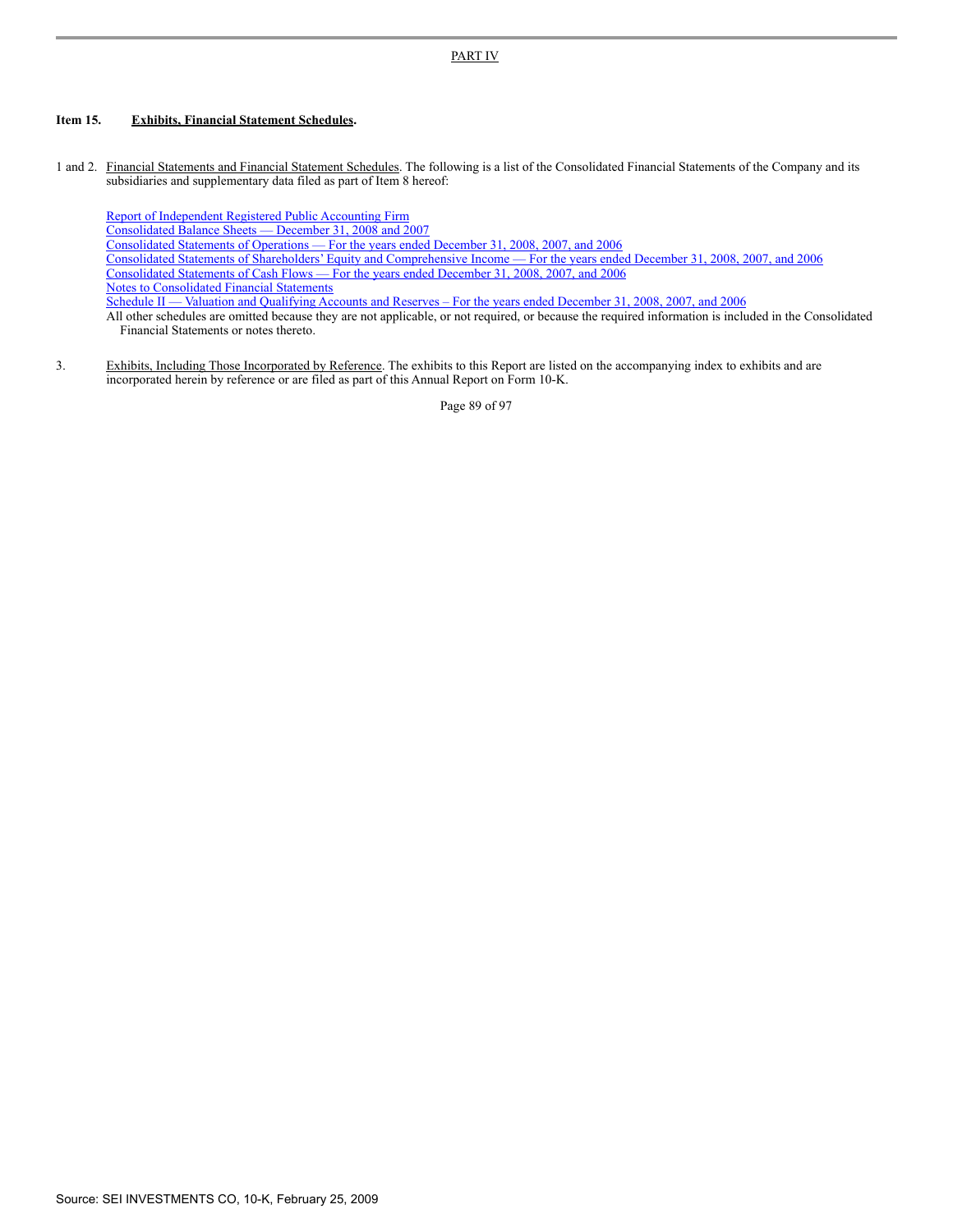#### SIGNATURES

Pursuant to the requirements of Section 13 or 15(d) of the Securities Exchange Act of 1934, the Registrant has duly caused this report to be signed on its behalf by the undersigned, thereunto duly authorized.

SEI INVESTMENTS COMPANY Date February 25, 2009 By /s/ Dennis J. McGonigle Dennis J. McGonigle Chief Financial Officer Pursuant to the requirements of the Securities Exchange Act of 1934, this report has been signed below by the following persons on behalf of the Registrant and in the capacities and on dates indicated. Date February 25, 2009 By /s/ Alfred P. West, Jr. Alfred P. West, Jr. Chairman of the Board, Chief Executive Officer, and Director Date February 25, 2009 By /s/ Carmen V. Romeo Carmen V. Romeo Director Date February 25, 2009 By /s/ Richard B. Lieb Richard B. Lieb Director Date February 25, 2009 By /s/ William M. Doran William M. Doran Director Date February 25, 2009 By /s/ Henry H. Porter, Jr. Henry H. Porter, Jr. Director Date February 25, 2009 By /s/ Kathryn M. McCarthy Kathryn M. McCarthy Director Date February 25, 2009 By /s/ Sarah W. Blumenstein Sarah W. Blumenstein Director

Page 90 of 97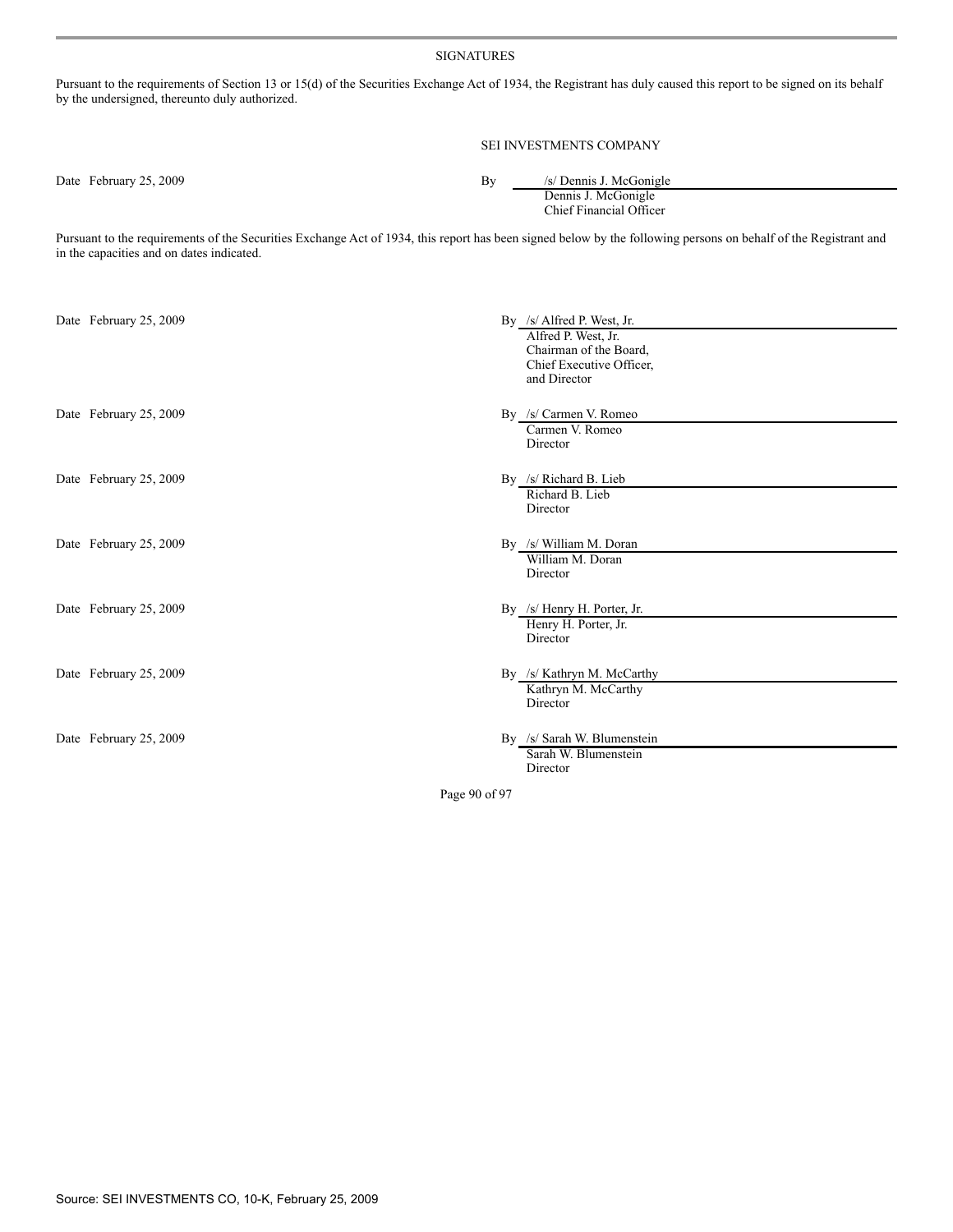## EXHIBIT INDEX

The following is a list of exhibits filed as part of this annual report on Form 10-K. For exhibits incorporated by reference, the location of the exhibit in the previous filing is indicated in parentheses.

- 3.1 Articles of Incorporation of the Registrant as amended on January 21, 1983. (Incorporated by reference to exhibit 3.1 to the Registrant's Annual Report on Form 10-K for the fiscal year ended December 31, 1982.)
- 3.1.2 Amendment to Articles of Incorporation of the Registrant, dated May 21, 1992. (Incorporated by reference to exhibit 3.1.2 to the Registrant's Annual Report on Form 10-K for the fiscal year ended December 31, 1992.)
- 3.1.3 Amendment to Articles of Incorporation of the Registrant, dated May 26, 1994. (Incorporated by reference to exhibit 3.1.3 to the Registrant's Annual Report on Form 10-K for the fiscal year ended December 31, 1994.)
- 3.1.4 Amendment to Articles of Incorporation of the Registrant, dated November 21, 1996. (Incorporated by reference to exhibit 3.1.4 to the Registrant's Annual Report on Form 10-K for the fiscal year ended December 31, 1996.)
- 3.1.5 Amendment to Articles of Incorporation of the Registrant, dated February 14, 2001. (Incorporated by reference to exhibit 3.1.4 to the Registrant's Annual Report on Form 10-K for the fiscal year ended December 31, 2000.)
- 3.2 Amended and Restated By-Laws. (Incorporated by reference to exhibit 3.2 to the Registrant's Current Report on Form 8-K dated January 6, 2009.)
- 4.1 Rights Agreement dated January 6, 2009. (Incorporated by reference to exhibit 4.1 to the Registrant's Current Report on Form 8-K dated January 6, 2009.)
- 4.2 Statement with Respect to Shares of a Domestic Corporation amending the designations of Series A Junior Participating Preferred Shares as a series of the Series Preferred Stock of the Company, dated January 6, 2009. (Incorporated by reference to exhibit 4.1 to the Registrant's Current Report on Form 8-K dated January 6, 2009.)

Note: Exhibits 10.4 through 10.11 constitute the management contracts and executive compensatory plans or arrangements in which certain of the directors and executive officers of the Registrant participate.

- 10.4 1998 Equity Compensation Plan, Amended and Restated as of April 8, 2003. (Incorporated by reference to exhibit 99.1 to the Registrant's Registration Statement on Form S-8 (No. 333-111224) filed December 16, 2003.)
- 10.4.1 Amendment 2006-1 to the 1998 Equity Compensation Plan, Amended and Restated as of April 8, 2003. (Incorporated by reference to exhibit 10.4.1 to the Registrant's Annual Report on Form 10-K for the fiscal year ended December 31, 2006.)
- 10.5 Employee Stock Purchase Plan as Amended and Restated on May 20, 2008. (Incorporated by reference to the Registrant's Current Report on Form 8-K dated May 20, 2008.)
- 10.6 SEI Capital Accumulation Plan. (Incorporated by reference to exhibit 99(e) to the Registrant's Registration Statement on Form S-8 (No. 333-41343) filed December 2, 1997.)
- 10.9 Employment Agreement, dated June 25, 2004, between N. Jeffrey Klauder and the Registrant. (Incorporated by reference to exhibit 10.9 to the Registrant's Annual Report on Form 10-K for the fiscal year ended December 31, 2006.)
- 10.10 2007 Equity Compensation Plan. (Incorporated by reference to exhibit 10.10 to the Registrant's Current Report on Form 8-K dated April 11, 2007.)
- 10.11 Amended and Restated Employee Stock Purchase Plan. (Incorporated by reference to exhibit 10.11 to the Registrant's Current Report on Form 8-K dated May 20, 2008.)
- 10.21 Guaranty and Collateral Agreement, dated as of January 24, 2006 by and among SEI Investments Company, LSV Employee Group, LLC, the Grantors party thereto and LaSalle Bank National Association as Administrative Agent (including the underlying Credit Agreement dated as of January 24, 2006 by and among LSV Employee Group, LLC, LSV Asset Management, the Lenders party thereto and LaSalle Bank National Association as Administrative Agent to which the Guaranty and Collateral Agreement relates). (Incorporated by reference to exhibit 10.1 to the Registrant's Current Report on Form 8-K dated January 30, 2006.)
- 10.22 Credit Facility, dated January 14, 2003 between Royal Bank of Canada and SEI Investments Canada Company, a subsidiary of SEI Investments Company. (Incorporated by reference to exhibit 10.22 to the Registrant's Annual Report on Form 10-K for the fiscal year ended December 31, 2005.)

Page 91 of 97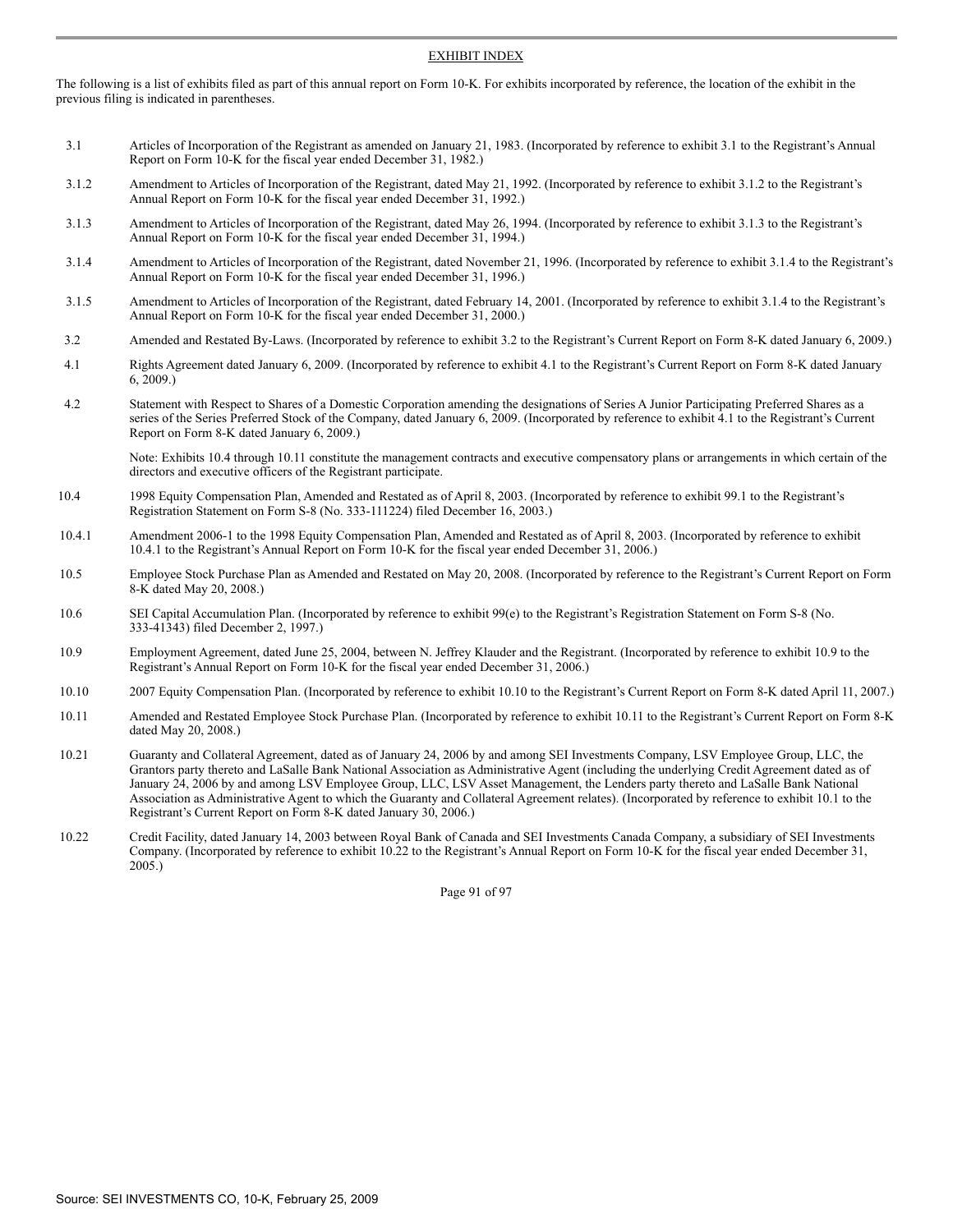- 10.22.1 First Amendment, dated June 15, 2005 to Credit Facility, dated January 14, 2003 between Royal Bank of Canada and SEI Investments Canada Company, a subsidiary of SEI Investments Company. (Incorporated by reference to exhibit 10.22.1 to the Registrant's Annual Report on Form 10-K for the fiscal year ended December 31, 2005.)
- 10.22.2 Second Amendment, dated February 20, 2006 to Credit Facility, dated January 14, 2003 between Royal Bank of Canada and SEI Investments Canada Company, a subsidiary of SEI Investments Company. (Incorporated by reference to exhibit 10.22.2 to the Registrant's Annual Report on Form 10-K for the fiscal year ended December 31, 2005.)
- 10.23 \$200,000 Credit Agreement, dated July 25, 2007, among SEI Investments Company, the Lenders Party thereto, JPMorgan Chase Bank, N.A., Wachovia Bank, National Association, Bank of America, N.A., Manufacturers and Traders Trust Company and PNC Bank, National Association. (Incorporated by reference to exhibit 99.2 to the Registrant's Current Report on Form 8-K dated July 24, 2007.)
- 10.23.1 First Amendment, dated November 7, 2007, to \$200,000 Credit Agreement, dated July 25, 2007. (Incorporated by reference to exhibit 10.3 to the Registrant's Quarterly Report on Form 10-Q for the fiscal quarter ended September 30, 2007.)
- 10.23.2 Second Amendment, dated March 19, 2008, to \$200,000 Credit Agreement, dated July 25, 2007. (Incorporated by reference to exhibit 10.23.2 to the Registrant's Current Report on Form 8-K dated March 19, 2008.)
- 10.23.3 Third Amendment, dated November 5, 2008, to \$200,000 Credit Agreement, dated July 25, 2007. (Incorporated by reference to exhibit 10.23.3 to the Registrant's Quarterly Report on Form 10-Q for the fiscal quarter ended September 30, 2008.)
- 10.23.4 Fourth Amendment, dated November 26, 2008, to \$200,000 Credit Agreement, dated July 25, 2007. (Incorporated by reference to exhibit 10.23.4 to the Registrant's Current Report on Form 8-K dated November 26, 2008.)
- 10.26 Letter of Credit, dated November 7, 2007 in favor of SEI Daily Income Trust Prime Obligation Fund. (Incorporated by reference to exhibit 10.4 to the Registrant's Quarterly Report on Form 10-Q for the fiscal quarter ended September 30, 2007.)
- 10.28 Letter of Credit, dated February 14, 2008 in favor of SEI Daily Income Trust Prime Obligation Fund. (Incorporated by reference to exhibit 10.28 to the Registrant's Current Report on Form 8-K dated February 15, 2008.)
- 10.30 Letter of Credit, dated December 3, 2007 in favor of SEI Liquid Asset Trust Prime Obligation Fund. (Incorporated by reference to exhibit 10.30 to the Registrant's Quarterly Report on Form 10-Q for the fiscal quarter ended March 31, 2008.)
- 10.31 Letter of Credit, dated February 14, 2008 in favor of SEI Liquid Asset Trust Prime Obligation Fund. (Incorporated by reference to exhibit 10.31 to the Registrant's Quarterly Report on Form 10-Q for the fiscal quarter ended March 31, 2008.)
- 10.32 Amended and Restated Capital Support Agreement, dated November 5, 2008, between SEI Investments Company and SEI Daily Income Trust for and on behalf of its Prime Obligation Fund. (Incorporated by reference to exhibit 10.32 to the Registrant's Quarterly Report on Form 10-Q for the fiscal quarter ended September 30, 2008.)
- 10.33 Letter of Credit, dated November 7, 2008 in favor of SEI Daily Income Trust Prime Obligation Fund. (Incorporated by reference to exhibit 10.33 to the Registrant's Quarterly Report on Form 10-Q for the fiscal quarter ended September 30, 2008.)
- 10.34 Amended and Restated Capital Support Agreement, dated November 28, 2008, between SEI Investments Company and SEI Liquid Asset Trust for and on behalf of its Prime Obligation Fund. (Incorporated by reference to exhibit 10.23.4 to the Registrant's Current Report on Form 8-K dated November 26, 2008.)
- 10.35\* Letter of Credit, dated November 12, 2008 in favor of SEI Liquid Asset Trust Prime Obligation Fund.
- 10.36\* Letter of Credit, dated November 28, 2008 in favor of SEI Liquid Asset Trust Prime Obligation Fund.
- 10.37\* Letter of Credit, dated December 4, 2008 in favor of SEI Daily Income Trust Prime Obligation Fund.
- 10.38\* Letter of Credit, dated January 29, 2009 in favor of SEI Daily Income Trust Prime Obligation Fund.
- 14 Code of Ethics for Senior Financial Officers. (Incorporated by reference to exhibit 14 to the Registrant's Annual Report on Form 10-K for the fiscal year ended December 31, 2003.)
- 21\* Subsidiaries of the Registrant.
- 23.1\* Consent of Independent Registered Public Accounting Firm.
- 23.2 Consent of Independent Accountants. (Incorporated by reference to exhibit 23.2 to the Registrant's Annual Report on Form 10-K for the fiscal year ended December 31, 2005.)
- 31.1\* Rule 13a-15(e)/15d-15(e) Certification of Chief Executive Officer.
- 31.2\* Rule 13a-15(e)/15d-15(e) Certification of Chief Financial Officer.
- 32\* Section 1350 Certifications.
- 99 Miscellaneous exhibit. (Incorporated by reference to exhibit 99.1 to the Registrant's Annual Report on Form 10-K for the fiscal year ended December 31, 2003.)
- 99.1 Financial Statements of LSV Asset Management. (Incorporated by reference to exhibit 99.1 to the Registrant's Annual Report on Form 10-K for the fiscal year ended December 31, 2005.)
- \* Filed herewith as an exhibit to this Annual Report on Form 10-K.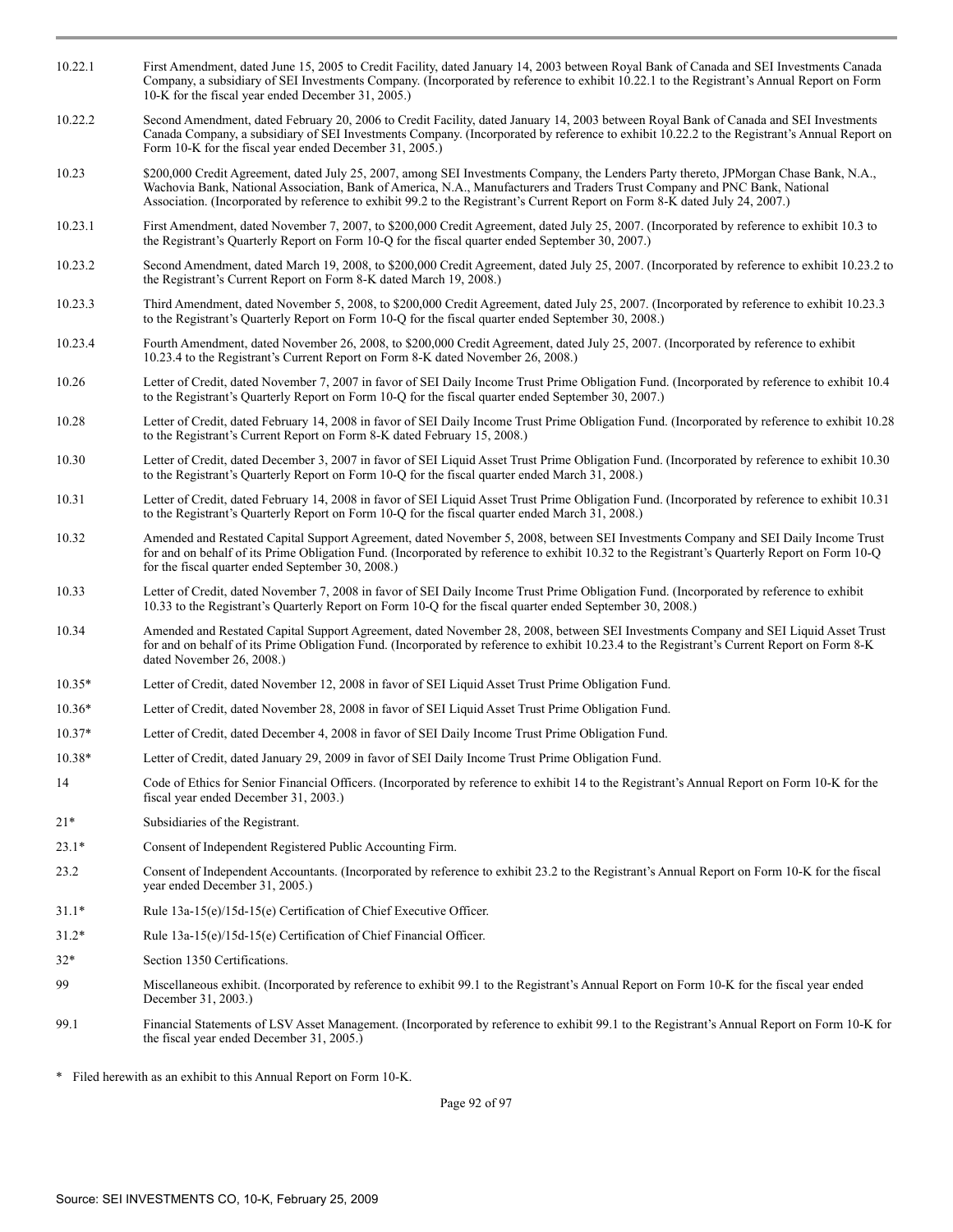# JPMorganChase **O**

#### **JPMorgan Chase Bank, N.A.** c/o JPMorgan Treasury Services Global Trade Services 10420 Highland Manor Drive Tampa, FL 33610

NOV 12, 2008 OUR L/C NO.: TPTS-690475

TO:<br>
SEI LIOUID ASSET TRUST PRIME<br>
SEI INVESTMENTS COMPANY SEI LIQUID ASSET TRUST PRIME<br>OBLIGATION FUND ATTN: TIM BART0 1 FREEDOM VALLEY DRIVE OAKS, PA 19456

1 FREEDOM VALLEY DRIVE<br>OAKS, PA 19456

WE HAVE ESTABLISHED OUR IRREVOCABLE STANDBY LETTER OF CREDIT IN YOUR FAVOR AS DETAILED HEREIN SUBJECT TO ISP98

DOCUMENTARY CREDIT NUMBER: TPTS-690475 FURTHER IDENTIFICATION: **ISSUE** DATE OF ISSUE: NOVEMBER 12, 2008 BENEFICIARY: SEI LIQUID ASSET TRUST PRIME OBLIGATION FUND ATTN: TIM BART0 1 FREEDOM VALLEY DRIVE OAKS, PA 19456 APPLICANT: SEI INVESTMENTS COMPANY 1 FREEDOM VALLEY DRIVE OAKS, PA 19456 DATE AND PLACE OF EXPIRY: DECEMBER 2, 2009 AT OUR COUNTER DOCUMENTARY CREDIT AMOUNT: USD22,000,000.00 AVAILABLE WITH: JPMORGAN CHASE BANK, N.A. BY PAYMENT IT IS A CONDITION OF THIS LETTER OF CREDIT THAT IT SHALL BE AUTOMATICALLY EXTENDED WITHOUT AMENDMENT FOR

ADDITIONAL 12 MONTH PERIODS FROM THE

115009 Jessica E Tharaldson Page 1 of 3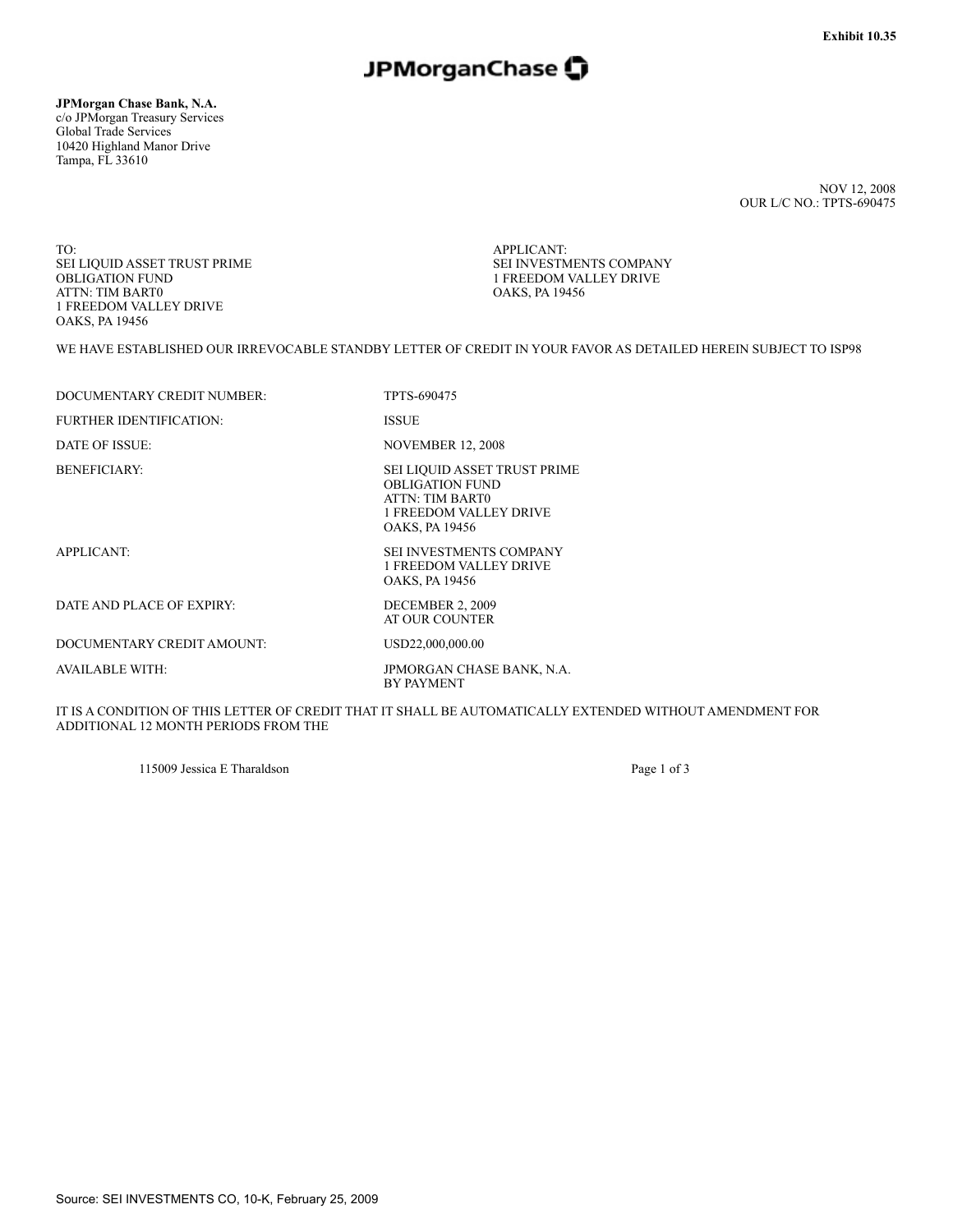#### NOV 12, 2008 OUR L/C NO.: TPTS-690475

PRESENT OR EACH FUTURE EXPIRATION DATE, UNLESS AT LEAST 30 DAYS PRIOR TO THE CURRENT EXPIRY DATE WE SEND NOTICE IN WRITING TO YOU VIA SWIFT, OR HAND DELIVERY AT THE ABOVE ADDRESS, THAT WE ELECT NOT TO AUTOMATICALLY EXTEND THIS LETTER OF CREDIT FOR ANY ADDITIONAL PERIOD. UPON SUCH NOTICE TO YOU, YOU MAY DRAW ON US AT SIGHT FOR AN AMOUNT NOT TO EXCEED THE BALANCE REMAINING IN THIS LETTER OF CREDIT WITHIN THE THEN-APPLICABLE EXPIRY DATE, BY YOUR SWIFT OR PRESENTATION OF YOUR DRAFT AND DATED STATEMENT PURPORTEDLY SIGNED BY ONE OF YOUR OFFICIALS READING AS FOLLOWS:

#### QUOTE

THE AMOUNT OF THIS DRAWING USD UNDER JPMORGAN CHASE BANK, N.A. LETTER OF CREDIT NUMBER TPTS-690475 REPRESENTS FUNDS DUE US AS WE HAVE RECEIVED NOTICE FROM JPMORGAN CHASE BANK, N.A. OF THEIR DECISION NOT TO AUTOMATICALLY EXTEND LETTER OF CREDIT NUMBER TPTS-690475 AND THE UNDERLYING OBLIGATION REMAINS OUTSTANDING.

#### UNQUOTE

IN THE EVENT THIS LETTER OF CREDIT IS SUBSEQUENTLY AMENDED BY US TO RESCIND A NOTICE OF NON-EXTENSION AND TO EXTEND THE EXPIRY DATE HEREOF TO A FUTURE DATE, SUCH EXTENSION SHALL BE FOR THAT SINGLE PERIOD ONLY AND THIS LETTER OF CREDIT WILL NOT BE SUBJECT TO ANY FUTURE AUTOMATIC EXTENSIONS UNLESS OTHERWISE STATED.

#### ADDITIONAL DETAILS:

THIS LETTER OF CREDIT IS AVAILABLE WITH JPMORGAN CHASE BANK, N.A. AGAINST PRESENTATION OF YOUR DRAFT AT SIGHT DRAWN ON JPMORGAN CHASE BANK, N.A., WHEN ACCOMPANIED BY THE DOCUMENT INDICATED HEREIN.

BENEFICIARY'S DATED STATEMENT PURPORTEDLY SIGNED BY ONE OF ITS AUTHORIZED OFFICIALS READING AS FOLLOWS:

"THE AMOUNT OF THIS DRAWING USD UNDER JPMORGAN CHASE BANK, N.A. LETTER OF CREDIT NO. TPTS-690475 REPRESENTS FUNDS DUE US AS SEI INVESTMENTS COMPANY HAS FAILED TO PAY A REQUIRED CONTRIBUTION AMOUNT AS REQUIRED BY THE CAPITAL SUPPORT AGREEMENT BETWEEN SEI INVESTMENTS COMPANY AND SEI LIQUID ASSET TRUST PRIME OBLIGATION FUND<sup>"</sup>

WE HEREBY ENGAGE WITH YOU THAT DRAFTS DRAWN UNDER AND IN COMPLIANCE WITH THE TERMS AND CONDITIONS OF THIS LETTER OF CREDIT WILL BE DULY HONORED.

115009 Jessica E Tharaldson Page 2 of 3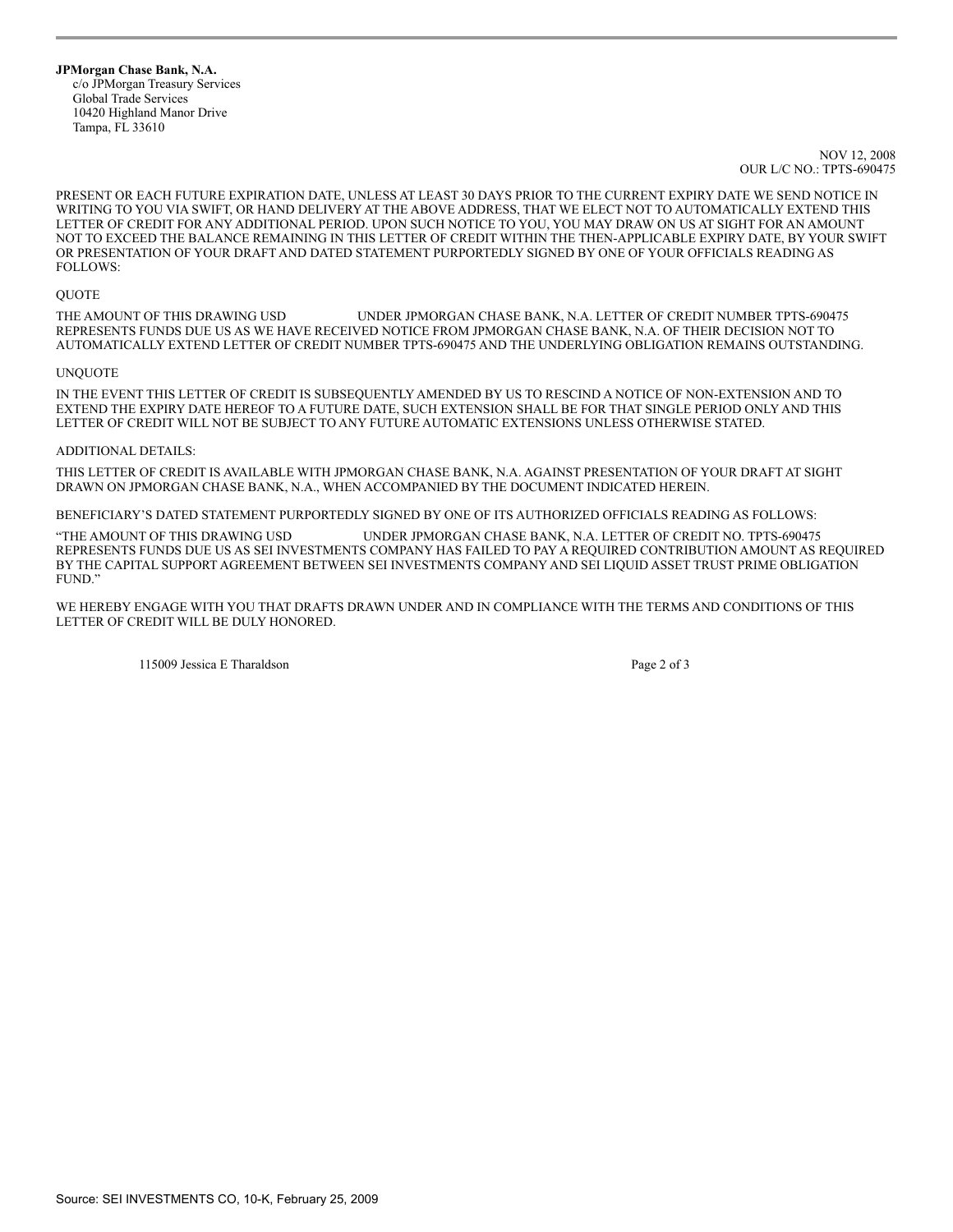> NOV 12, 2008 OUR L/C NO.: TPTS-690475

ALL CORRESPONDENCE AND ANY DRAWINGS HEREUNDER ARE TO BE DIRECTED TO JPMORGAN CHASE BANK, N.A., C/O JPMORGAN TREASURY SERVICES, ATTN: STANDBY LETTER OF CREDIT DEPT., 4TH FL., 10420 HIGHLAND MANOR DRIVE, TAMPA, FLORIDA 33610. CUSTOMER INQUIRY NUMBER IS 1-800-634-1969 CHOOSE OPTION 1. E-MAIL ADDRESS IS: GTS.CLIENT.SERVICES@JPMCHASE.COM. PLEASE HAVE OUR REFERENCE NUMBER AVAILABLE WHEN YOU CONTACT US.

THE NUMBER AND THE DATE OF OUR CREDIT AND THE NAME OF OUR BANK MUST BE QUOTED ON ALL DOCUMENTS REQUIRED.

EXCEPT AS FAR AS OTHERWISE EXPRESSLY STATED HEREIN, THIS LETTER OF CREDIT IS SUBJECT TO THE INTERNATIONAL STANDBY PRACTICES ("ISP98"), INTERNATIONAL CHAMBER OF COMMERCE PUBLICATION NO. 590.

THIS LETTER OF CREDIT SHALL BE GOVERNED BY, AND CONSTRUED IN ACCORDANCE WITH, THE LAWS OF THE STATE OF NEW YORK, WITHOUT REGARD TO PRINCIPLES OF CONFLICT OF LAWS.

/s/ Jon P. Pierson

AUTHORIZED SIGNATURE Jon P. Pierson Assistant Vice President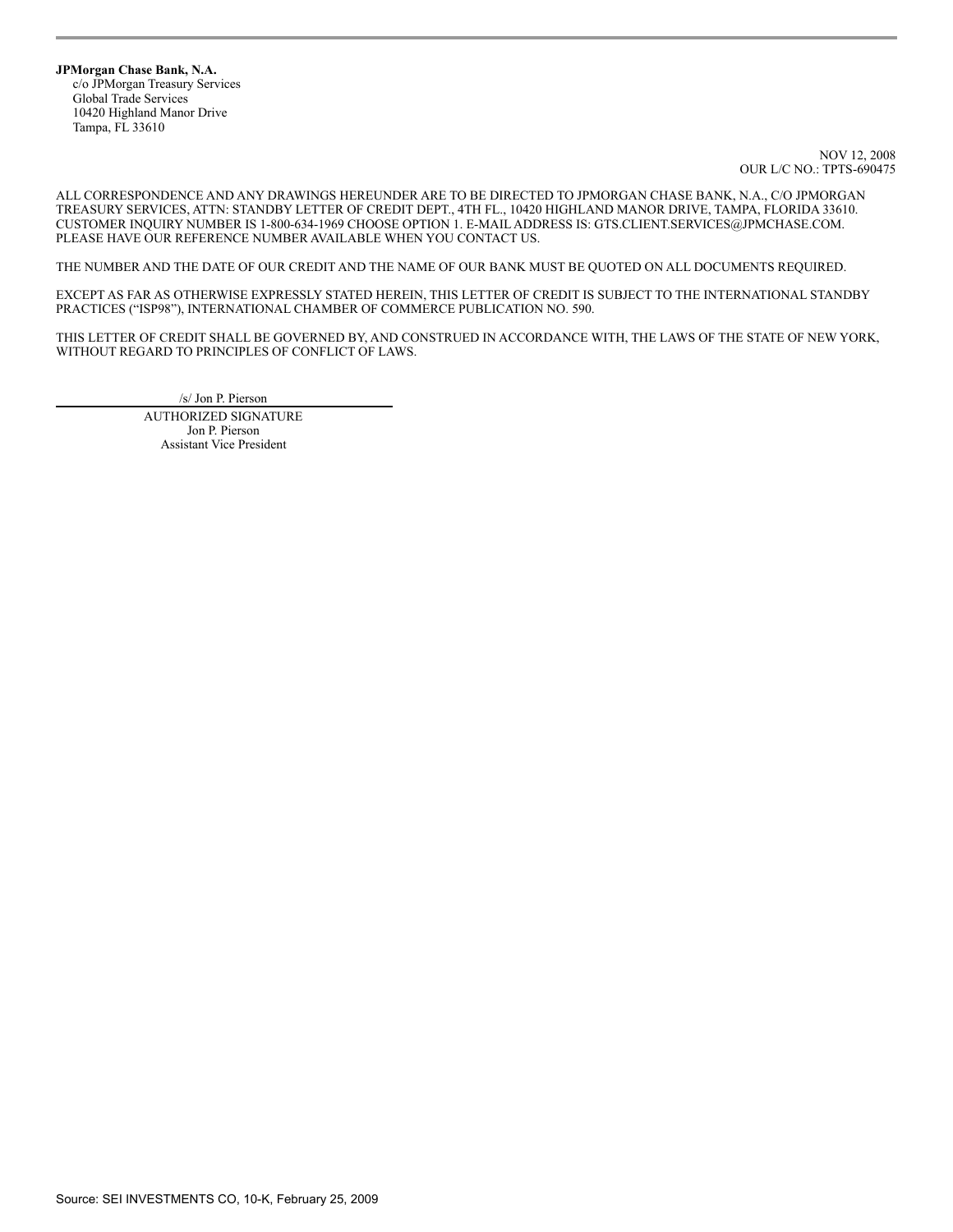| $L/C$ NO.<br>TPTS-690475                                                                                                                                                                        | TRANS, NO.<br>0001 | BILL NO.<br>TPTS690475194568 | <b>DATE</b><br>NOV 12, 2008             |                         |  |  |
|-------------------------------------------------------------------------------------------------------------------------------------------------------------------------------------------------|--------------------|------------------------------|-----------------------------------------|-------------------------|--|--|
| TO:<br>SEI INVESTMENTS COMPANY<br>1 FREEDOM VALLEY DRIVE<br>OAKS, PA 19456                                                                                                                      |                    |                              |                                         |                         |  |  |
| BENEFICIARY: SEI LIQUID ASSET TRUST PRIME                                                                                                                                                       |                    |                              |                                         |                         |  |  |
| WE AWAIT YOUR PAYMENT AS PER DETAILS HEREIN:                                                                                                                                                    |                    |                              |                                         |                         |  |  |
|                                                                                                                                                                                                 |                    |                              |                                         |                         |  |  |
| <b>ISSUANCE FEE</b>                                                                                                                                                                             |                    |                              | <b>USD</b>                              | <b>AMOUNT</b><br>500.00 |  |  |
|                                                                                                                                                                                                 |                    |                              | <b>TOTAL USD</b>                        | 500.00                  |  |  |
|                                                                                                                                                                                                 |                    |                              |                                         |                         |  |  |
| $L/C$ NO.<br>TPTS-690475                                                                                                                                                                        | TRANS, NO.<br>0001 | BILL NO.<br>TPTS690475194568 | <b>DATE</b><br><b>NOVEMBER 12, 2008</b> |                         |  |  |
| ALL INQUIRIES REGARDING THIS TRANSACTION MAY BE DIRECTED TO OUR CLIENT SERVICE GROUP AT THE FOLLOWING TELEPHONE<br>NUMBER OR E-MAIL ADDRESS: 1-800-634-1969 OR GTS.CLIENT.SERVICES@JPMCHASE.COM |                    |                              |                                         |                         |  |  |
| PAYMENT IS DUE UPON RECEIPT.                                                                                                                                                                    |                    |                              |                                         |                         |  |  |
| PAYMENT INSTRUCTIONS: (PLEASE SELECT ONE AND PROVIDE APPROPRIATE INFORMATION)                                                                                                                   |                    |                              |                                         |                         |  |  |
| DEBIT THE FOLLOWING JPMORGAN CHASE BANK, N.A. ACCOUNT FOR THE TOTAL AMOUNT DUE.<br>DDA#<br><b>AUTHORIZED APPROVER'S INITIALS</b>                                                                |                    |                              |                                         |                         |  |  |

\*\*\*\*\*\*\*\*\* COPY \*\*\*\*\*\*\*\*\*

114856 Jessica E Tharaldson Page 1 of 2

Source: SEI INVESTMENTS CO, 10-K, February 25, 2009

BILL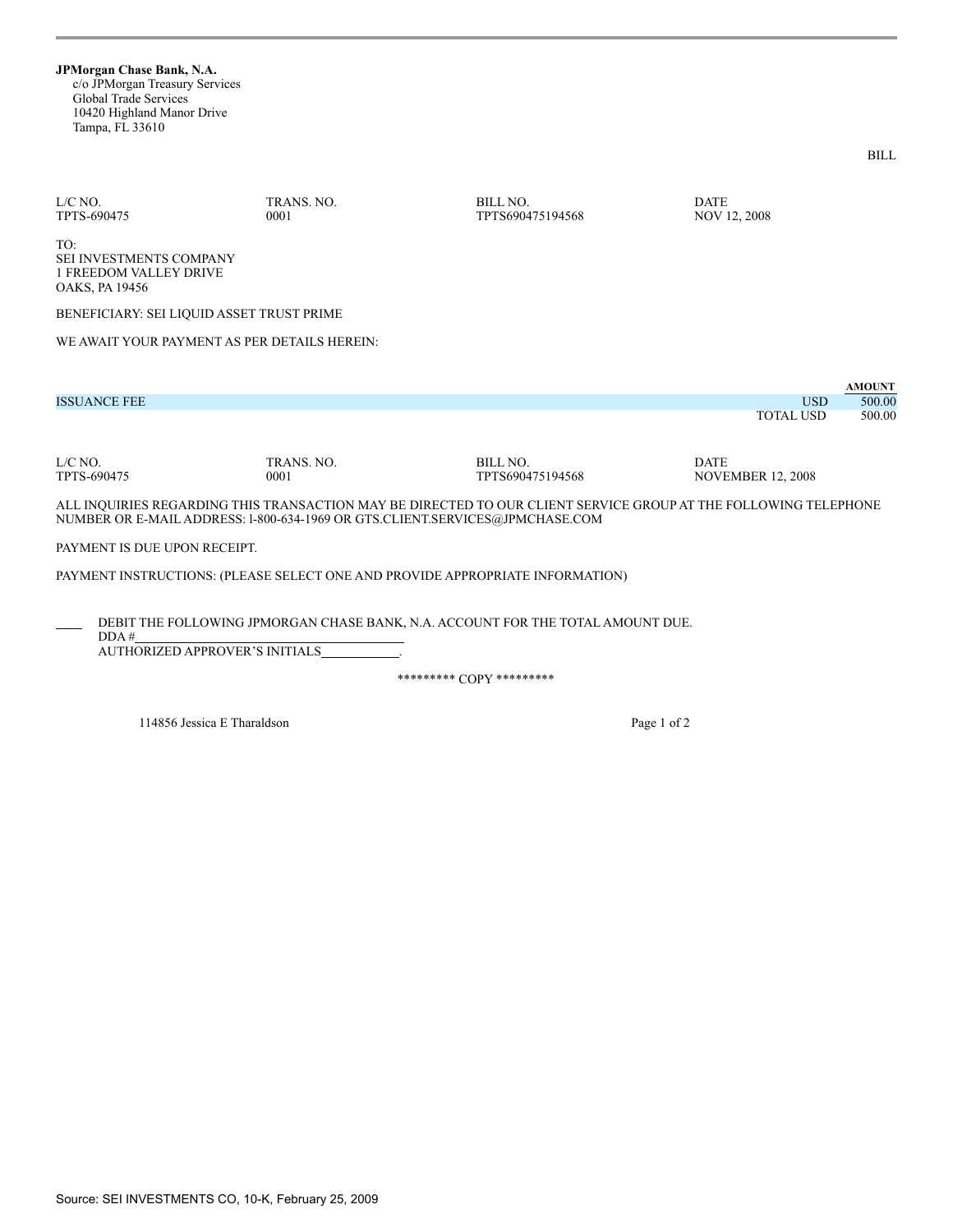| $L/C$ NO.<br>TPTS-690475 | TRANS, NO.<br>0001                                                                                    | BILL NO.<br>TPTS690475194568                                                                                                                                                                                                                                                                               | <b>DATE</b><br>NOV 12, 2008 |
|--------------------------|-------------------------------------------------------------------------------------------------------|------------------------------------------------------------------------------------------------------------------------------------------------------------------------------------------------------------------------------------------------------------------------------------------------------------|-----------------------------|
| TO:<br>OAKS, PA 19456    | <b>SEI INVESTMENTS COMPANY</b><br>1 FREEDOM VALLEY DRIVE                                              |                                                                                                                                                                                                                                                                                                            |                             |
|                          | BENEFICIARY: SEI LIQUID ASSET TRUST PRIME                                                             |                                                                                                                                                                                                                                                                                                            |                             |
|                          | AUTHORIZED APPROVER'S INITIALS                                                                        | DEBIT OUR ACCOUNT NO. HELD WITH ABA ROUTING NUMBER .<br>WE HAVE CONTACTED THE INSTITUTION WITH AUTHORIZATION, FOR THE TOTAL AMOUNT DUE.<br>FOR FUTURE TRANSACTIONS PLEASE FORWARD A DEBIT AUTHORIZATION FORM TO US FOR COMPLETION.<br>ENCLOSED IS A CHECK IN THE AMOUNT OF \$ FOR THE TOTAL AMOUNT DUE TO: |                             |
|                          | JPMORGAN CHASE BANK, N.A.<br><b>SBLC GROUP</b><br>21591 NETWORK PLACE<br>CHICAGO, ILLINOIS 60673-1215 |                                                                                                                                                                                                                                                                                                            |                             |

 A WIRE TRANSFER PAYMENT HAS BEEN MADE TO JPMORGAN CHASE BANK, N.A. ABA 021000021, A/C 324331754 QUOTING THE L/C AND BILL NUMBER(S) FOR THE TOTAL AMOUNT DUE.

\*\*\* FAX COMPLETED FORM TO 312-954-3140 \*\*\*

\*\*\*\*\*\*\*\*\* COPY \*\*\*\*\*\*\*\*\*

114856 Jessica E Tharaldson Page 2 of 2

BILL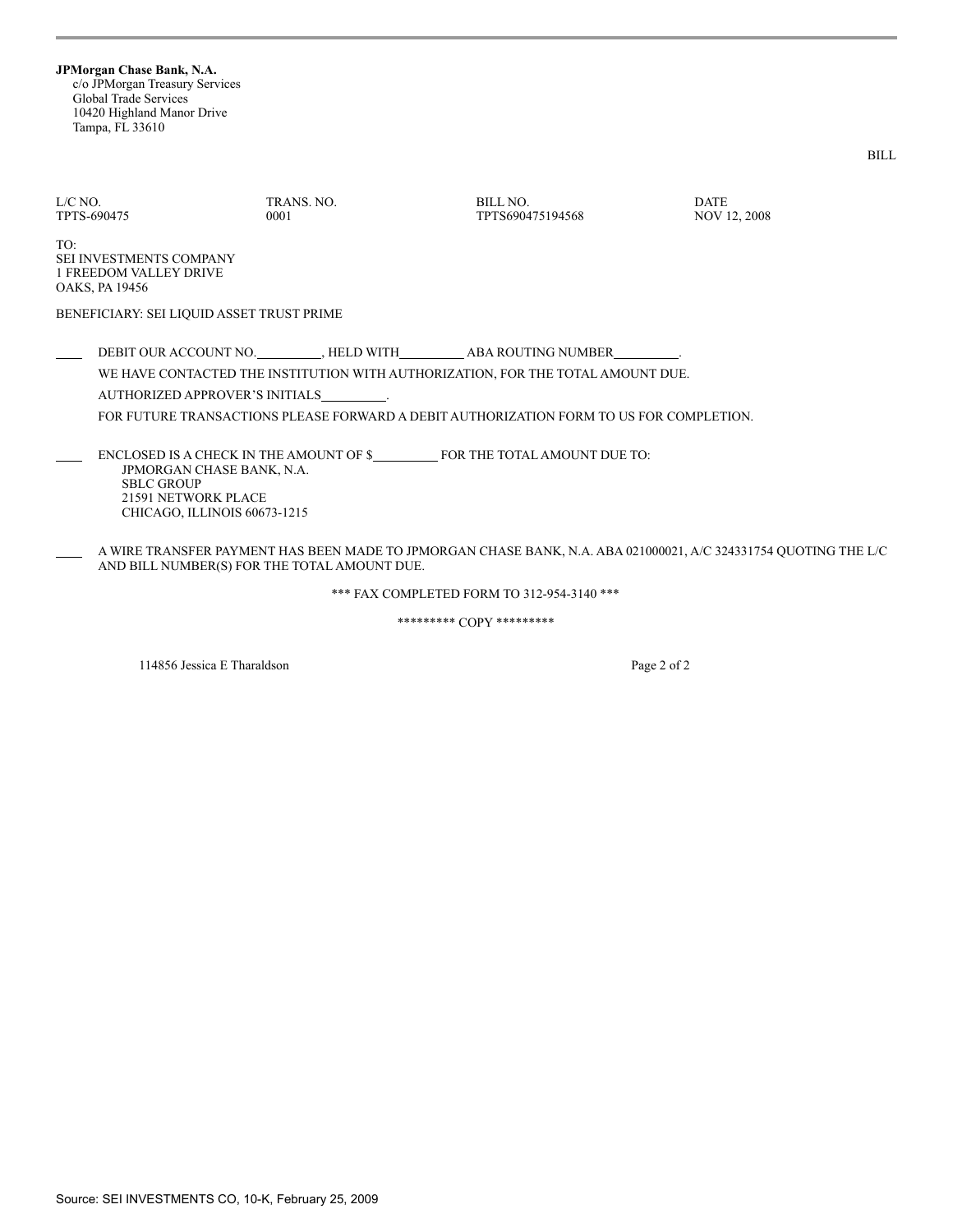> NOV 28, 2008 OUR L/C NO.: TPTS-703798

TO: APPLICANT: SEI LIQUID ASSET TRUST PRIME OBLIGATION FUND ATTN: TIM BARTO 1 FREEDOM VALLEY DRIVE OAKS, PA 19456

1 FREEDOM VALLEY DRIVE<br>OAKS, PA 19456

WE HAVE ESTABLISHED OUR IRREVOCABLE STANDBY LETTER OF CREDIT IN YOUR FAVOR AS DETAILED HEREIN SUBJECT TO ISP98

| DOCUMENTARY CREDIT NUMBER: | <b>TPTS-703798</b>                                                                                                           |
|----------------------------|------------------------------------------------------------------------------------------------------------------------------|
| FURTHER IDENTIFICATION:    | <b>ISSUE</b>                                                                                                                 |
| DATE OF ISSUE:             | <b>NOVEMBER 28, 2008</b>                                                                                                     |
| <b>BENEFICIARY:</b>        | SEI LIQUID ASSET TRUST PRIME<br><b>OBLIGATION FUND</b><br><b>ATTN: TIM BARTO</b><br>1 FREEDOM VALLEY DRIVE<br>OAKS, PA 19456 |
| <b>APPLICANT:</b>          | <b>SEI INVESTMENTS COMPANY</b><br>1 FREEDOM VALLEY DRIVE<br>OAKS, PA 19456                                                   |
| DATE AND PLACE OF EXPIRY:  | <b>NOVEMBER 28, 2009</b><br>AT OUR COUNTER                                                                                   |
| DOCUMENTARY CREDIT AMOUNT: | USD5,000,000.00                                                                                                              |
| AVAILABLE WITH:            | JPMORGAN CHASE BANK, N.A.<br><b>BY PAYMENT</b>                                                                               |
|                            |                                                                                                                              |

IT IS A CONDITION OF THIS LETTER OF CREDIT THAT IT SHALL BE AUTOMATICALLY

154212 Lydia P Marino Page 1 of 3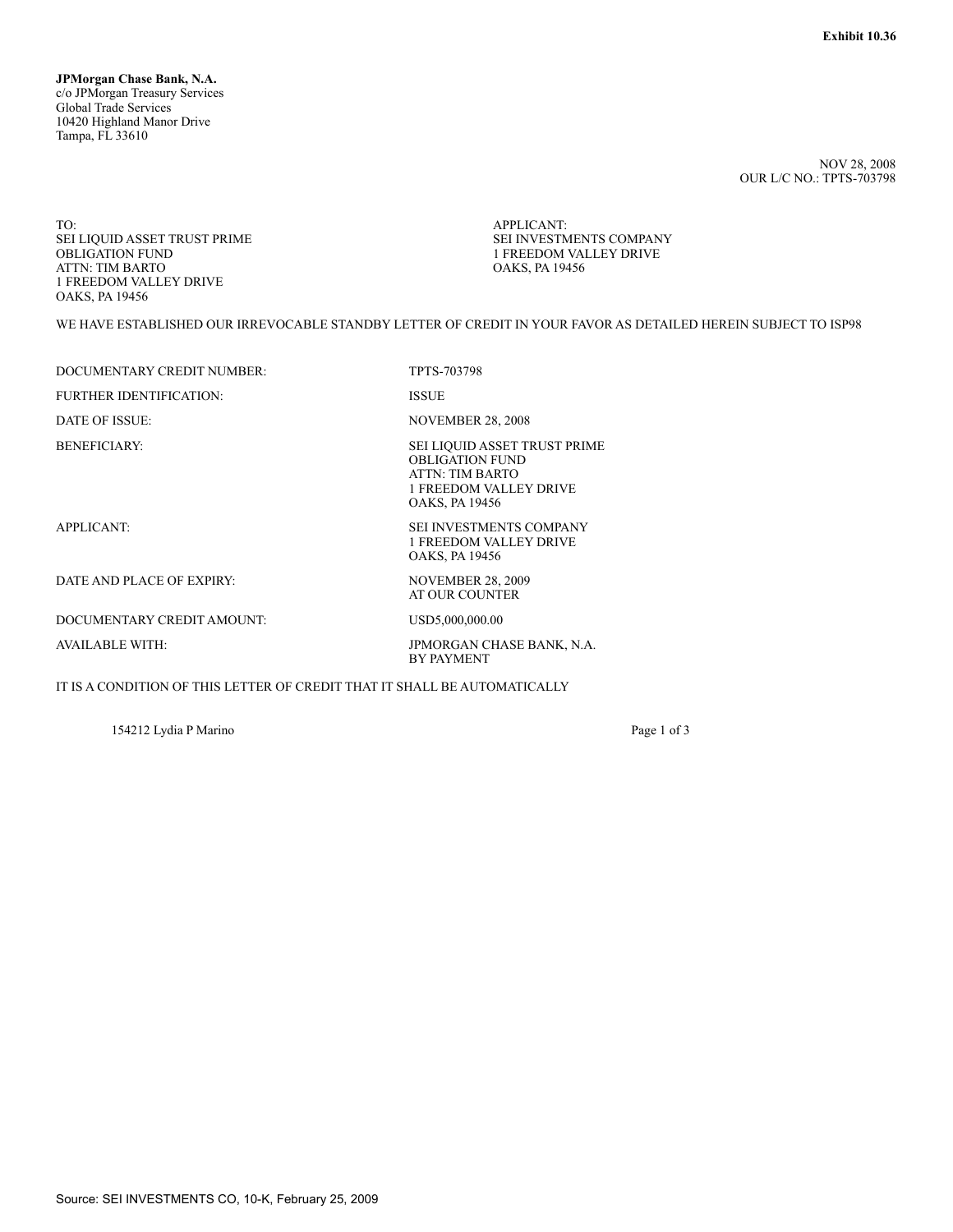#### NOV 28, 2008 OUR L/C NO.: TPTS-703798

EXTENDED WITHOUT AMENDMENT FOR ADDITIONAL 12 MONTH PERIODS FROM THE PRESENT OR EACH FUTURE EXPIRATION DATE, UNLESS AT LEAST 30 DAYS PRIOR TO THE CURRENT EXPIRY DATE WE SEND NOTICE IN WRITING TO YOU VIA SWIFT, OR HAND DELIVERY AT THE ABOVE ADDRESS, THAT WE ELECT NOT TO AUTOMATICALLY EXTEND THIS LETTER OF CREDIT FOR ANY ADDITIONAL PERIOD. UPON SUCH NOTICE TO YOU, YOU MAY DRAW ON US AT SIGHT FOR AN AMOUNT NOT TO EXCEED THE BALANCE REMAINING IN THIS LETTER OF CREDIT WITHIN THE THEN-APPLICABLE EXPIRY DATE, BY YOUR SWIFT OR PRESENTATION OF YOUR DRAFT AND DATED STATEMENT PURPORTEDLY SIGNED BY ONE OF YOUR OFFICIALS READING AS FOLLOWS:

#### QUOTE

THE AMOUNT OF THIS DRAWING USD UNDER JPMORGAN CHASE BANK, N.A. LETTER OF CREDIT NUMBER TPTS-703798 REPRESENTS FUNDS DUE US AS WE HAVE RECEIVED NOTICE FROM JPMORGAN CHASE BANK, N.A. OF THEIR DECISION NOT TO AUTOMATICALLY EXTEND LETTER OF CREDIT NUMBER TPTS-703798 AND THE UNDERLYING OBLIGATION REMAINS OUTSTANDING.

#### UNQUOTE

IN THE EVENT THIS LETTER OF CREDIT IS SUBSEQUENTLY AMENDED BY US TO RESCIND A NOTICE OF NON-EXTENSION AND TO EXTEND THE EXPIRY DATE HEREOF TO A FUTURE DATE, SUCH EXTENSION SHALL BE FOR THAT SINGLE PERIOD ONLY AND THIS LETTER OF CREDIT WILL NOT BE SUBJECT TO ANY FUTURE AUTOMATIC EXTENSIONS UNLESS OTHERWISE STATED.

#### ADDITIONAL DETAILS:

THIS LETTER OF CREDIT IS AVAILABLE WITH JPMORGAN CHASE BANK, N.A. AGAINST PRESENTATION OF YOUR DRAFT AT SIGHT DRAWN ON JPMORGAN CHASE BANK, N.A., WHEN ACCOMPANIED BY THE DOCUMENTS INDICATED HEREIN.

BENEFICIARY'S DATED STATEMENT PURPORTEDLY SIGNED BY ONE OF ITS OFFICIALS READING AS FOLLOWS:

"THE AMOUNT OF THIS DRAWING, USD , UNDER JPMORGAN CHASE BANK, N.A. LETTER OF CREDIT NO. TPTS-703798 REPRESENTS FUNDS DUE US AS SEI INVESTMENTS COMPANY HAS FAILED TO PAY A REQUIRED CONTRIBUTION AMOUNT AS REQUIRED BY THE CAPITAL SUPPORT AGREEMENT BETWEEN SEI INVESTMENTS COMPANY AND SEI LIQUID ASSET TRUST PRIME OBLIGATION FUND."

154212 Lydia P Marino Page 2 of 3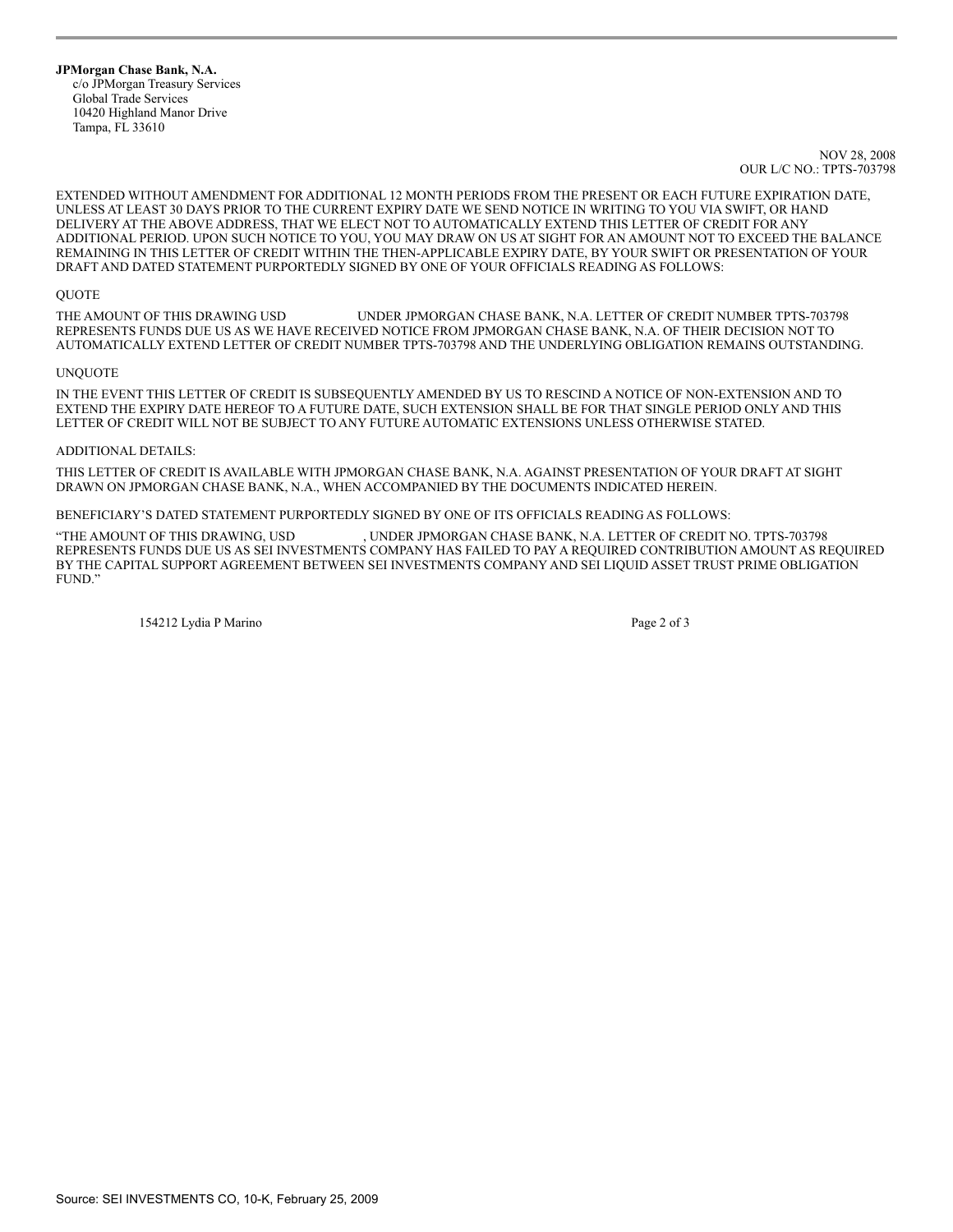> NOV 28, 2008 OUR L/C NO.: TPTS-703798

ALL CORRESPONDENCE AND ANY DRAWINGS HEREUNDER ARE TO BE DIRECTED TO JPMORGAN CHASE BANK, N.A. C/O JPMORGAN TREASURY SERVICES, STANDBY LETTER OF CREDIT DEPT. 4TH FL. 10420 HIGHLAND MANOR DRIVE, TAMPA, FLORIDA 33610. CUSTOMER INQUIRY NUMBER IS 1-800-634-1969 CHOOSE OPTION 1. E-MAIL ADDRESS IS: GTS.CLIENT.SERVICES@JPMCHASE.COM. PLEASE HAVE OUR REFERENCE NUMBER AVAILABLE WHEN YOU CONTACT US.

WE HEREBY AGREE WITH YOU THAT DRAFTS DRAWN UNDER AND IN COMPLIANCE WITH THE TERMS AND CONDITIONS OF THIS LETTER OF CREDIT WILL BE DULY HONORED.

THE NUMBER AND THE DATE OF OUR CREDIT AND THE NAME OF OUR BANK MUST BE QUOTED ON ALL DRAFTS REQUIRED.

EXCEPT AS OTHERWISE SPECIFIED HEREIN, THE LETTER OF CREDIT IS SUBJECT TO THE INTERNATIONAL STANDBY PRACTICES (1998), INTERNATIONAL CHAMBER OF COMMERCE PUBLICATION NO. 590.

THIS LETTER OF CREDIT SHALL BE GOVERNED BY, AND CONSTRUED IN ACCORDANCE WITH, THE LAWS OF THE STATE OF NEW YORK, WITHOUT REGARD TO PRINCIPLES OF CONFLICT OF LAWS.

/s/ HENRY AVELINO

AUTHORIZED SIGNATURE HENRY AVELINO ASSISTANT VICE PRESIDENT

154212 Lydia P Marino Page 3 of 3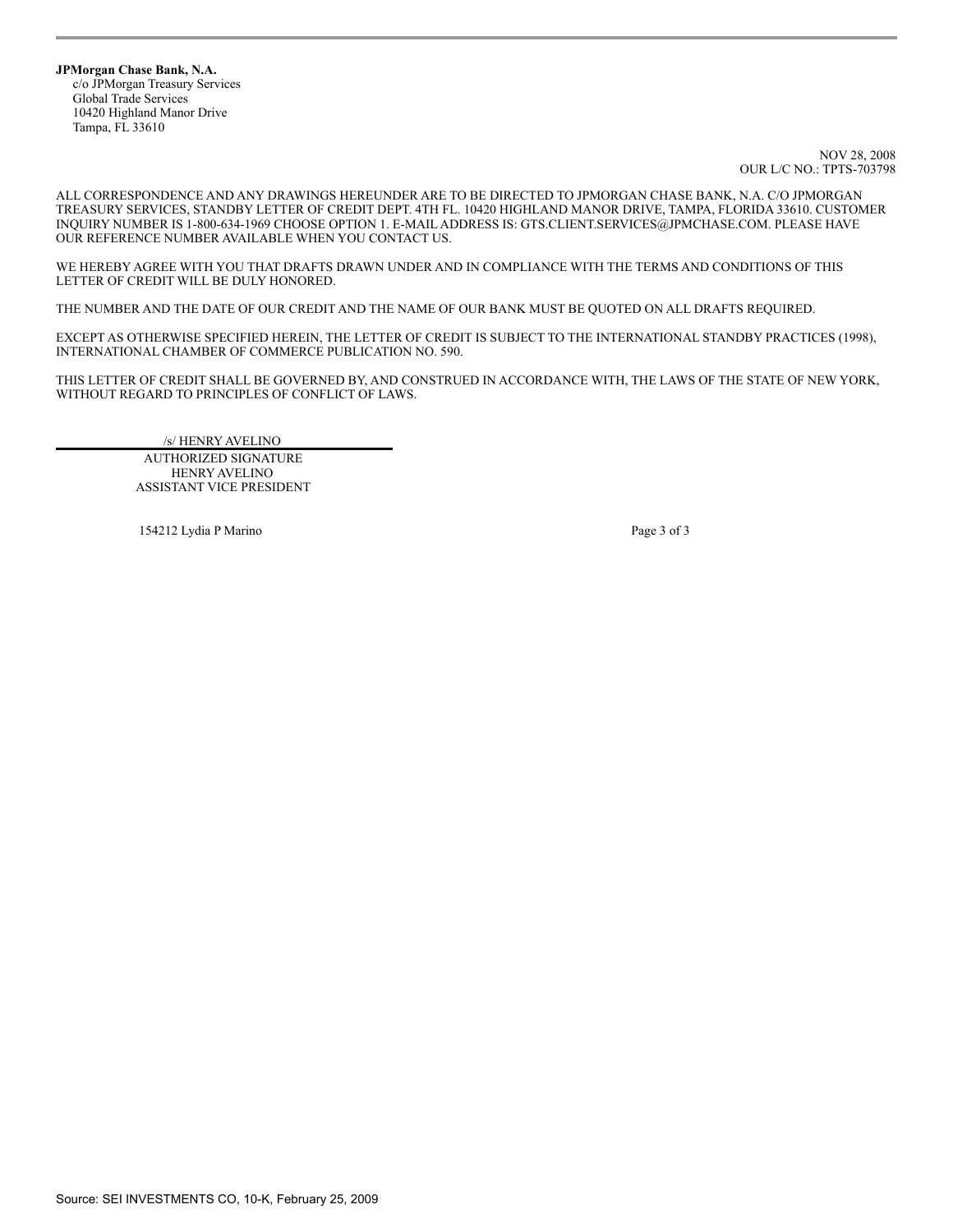> DEC 4, 2008 OUR L/C NO.: TPTS-707379

TO: APPLICANT: SEI DAILY INCOME TRUST PRIME OBLIGATION FUND ATTN: TIM BARTO 1 FREEDOM VALLEY DRIVE OAKS, PA 19456

1 FREEDOM VALLEY DRIVE<br>OAKS, PA 19456

WE HAVE ESTABLISHED OUR IRREVOCABLE STANDBY LETTER OF CREDIT IN YOUR FAVOR AS DETAILED HEREIN SUBJECT TO ISP98

| DOCUMENTARY CREDIT NUMBER: | TPTS-707379                                                                                                                         |
|----------------------------|-------------------------------------------------------------------------------------------------------------------------------------|
| FURTHER IDENTIFICATION:    | <b>ISSUE</b>                                                                                                                        |
| DATE OF ISSUE:             | DECEMBER 4, 2008                                                                                                                    |
| <b>BENEFICIARY:</b>        | <b>SEI DAILY INCOME TRUST PRIME</b><br><b>OBLIGATION FUND</b><br><b>ATTN: TIM BARTO</b><br>1 FREEDOM VALLEY DRIVE<br>OAKS, PA 19456 |
| <b>APPLICANT:</b>          | SEI INVESTMENTS COMPANY<br>1 FREEDOM VALLEY DRIVE<br>OAKS, PA 19456                                                                 |
| DATE AND PLACE OF EXPIRY:  | DECEMBER 2, 2009<br>AT OUR COUNTER                                                                                                  |
| DOCUMENTARY CREDIT AMOUNT: | USD10,000,000.00                                                                                                                    |
| <b>AVAILABLE WITH:</b>     | JPMORGAN CHASE BANK, N.A.<br><b>BY PAYMENT</b>                                                                                      |
|                            |                                                                                                                                     |

IT IS A CONDITION OF THIS LETTER OF CREDIT THAT IT SHALL BE AUTOMATICALLY EXTENDED WITHOUT AMENDMENT FOR ADDITIONAL 12 MONTH PERIODS FROM THE

141540 Mark Kagan Page 1 of 3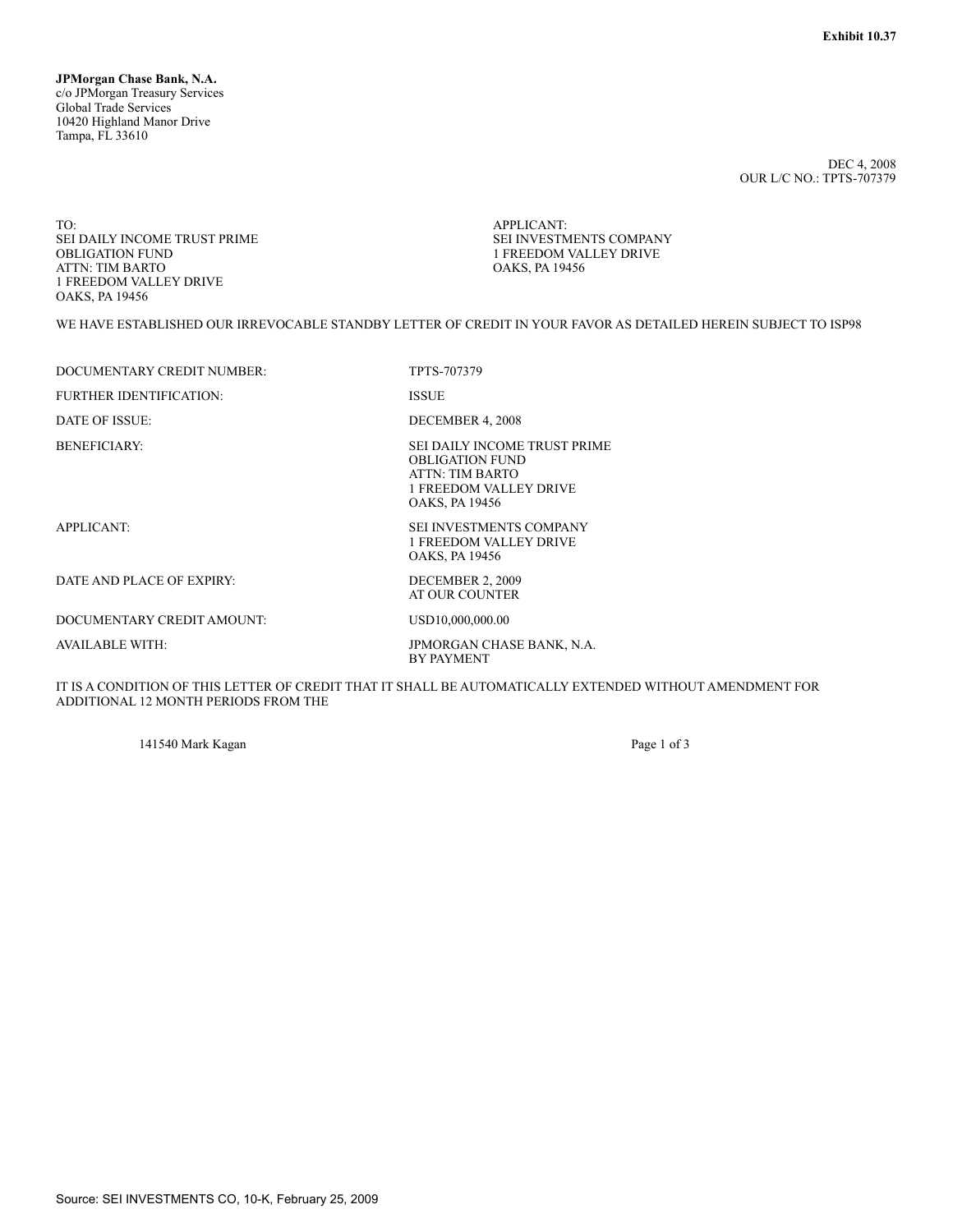## DEC 4, 2008 OUR L/C NO.: TPTS-707379

PRESENT OR EACH FUTURE EXPIRATION DATE, UNLESS AT LEAST 30 DAYS PRIOR TO THE CURRENT EXPIRY DATE WE SEND NOTICE IN WRITING TO YOU VIA SWIFT, OR HAND DELIVERY AT THE ABOVE ADDRESS, THAT WE ELECT NOT TO AUTOMATICALLY EXTEND THIS LETTER OF CREDIT FOR ANY ADDITIONAL PERIOD. UPON SUCH NOTICE TO YOU, YOU MAY DRAW ON US AT SIGHT FOR AN AMOUNT NOT TO EXCEED THE BALANCE REMAINING IN THIS LETTER OF CREDIT WITHIN THE THEN-APPLICABLE EXPIRY DATE, BY YOUR SWIFT OR PRESENTATION OF YOUR DRAFT AND DATED STATEMENT PURPORTEDLY SIGNED BY ONE OF YOUR OFFICIALS READING AS FOLLOWS:

## QUOTE

THE AMOUNT OF THIS DRAWING USD UNDER JPMORGAN CHASE BANK, N.A. LETTER OF CREDIT NUMBER TPTS-707379 REPRESENTS FUNDS DUE US AS WE HAVE RECEIVED NOTICE FROM JPMORGAN CHASE BANK, N.A. OF THEIR DECISION NOT TO AUTOMATICALLY EXTEND LETTER OF CREDIT NUMBER TPTS-707379 AND THE UNDERLYING OBLIGATION REMAINS OUTSTANDING.

## UNQUOTE

IN THE EVENT THIS LETTER OF CREDIT IS SUBSEQUENTLY AMENDED BY US TO RESCIND A NOTICE OF NON-EXTENSION AND TO EXTEND THE EXPIRY DATE HEREOF TO A FUTURE DATE, SUCH EXTENSION SHALL BE FOR THAT SINGLE PERIOD ONLY AND THIS LETTER OF CREDIT WILL NOT BE SUBJECT TO ANY FUTURE AUTOMATIC EXTENSIONS UNLESS OTHERWISE STATED.

## ADDITIONAL DETAILS:

THIS LETTER OF CREDIT IS AVAILABLE WITH JPMORGAN CHASE BANK, N-A. AGAINST PRESENTATION OF YOUR DRAFT AT SIGHT DRAWN ON JPMORGAN CHASE BANK, N.A., WHEN ACCOMPANIED BY THE DOCUMENT INDICATED HEREIN.

BENEFICIARY'S DATED STATEMENT PURPORTEDLY SIGNED BY ONE OF ITS AUTHORIZED OFFICIALS READING AS FOLLOWS:

"THE AMOUNT OF THIS DRAWING USD UNDER JPMORGAN CHASE BANK, N.A. LETTER OF CREDIT NO. TPTS-707379 REPRESENTS FUNDS DUE US AS SEI INVESTMENTS COMPANY HAS FAILED TO PAY A REQUIRED CONTRIBUTION AMOUNT AS REQUIRED BY THE CAPITAL SUPPORT AGREEMENT BETWEEN SEI INVESTMENTS COMPANY AND SEI DAILY INCOME TRUST PRIME OBLIGATION FUND<sup>"</sup>

ALL CORRESPONDENCE AND ANY DRAWINGS HEREUNDER ARE TO BE DIRECTED TO JPMORGAN CHASE BANK, N.A., C/O JPMORGAN TREASURY SERVICES, ATTN: STANDBY

141540 Mark Kagan Page 2 of 3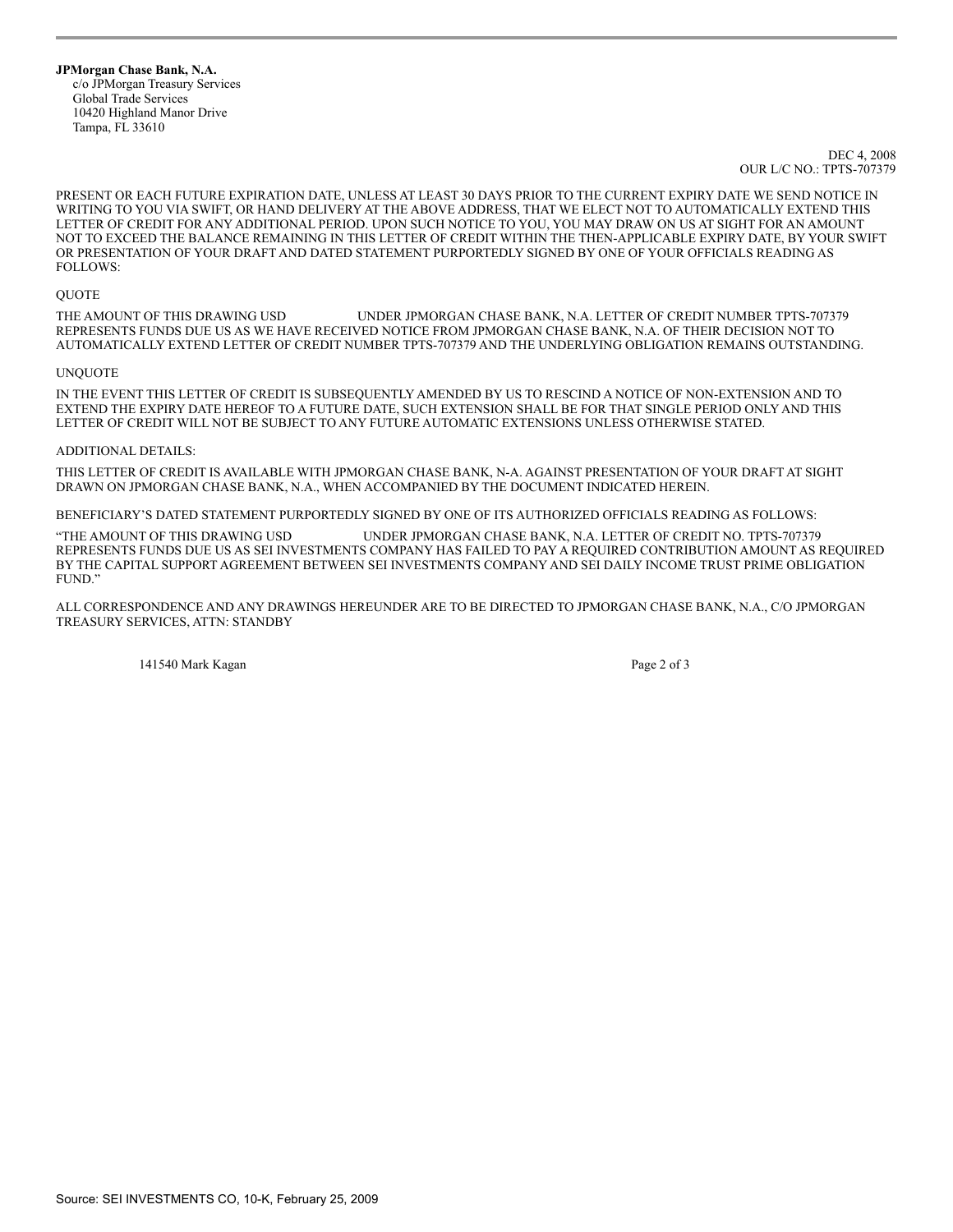> DEC 4, 2008 OUR L/C NO.: TPTS-707379

LETTER OF CREDIT DEPT., 4TH FL., 10420 HIGHLAND MANOR DRIVE, TAMPA, FLORIDA 33610. CUSTOMER INQUIRY NUMBER IS 1-800-634-1969 CHOOSE OPTION 1. E-MAIL ADDRESS IS: GTS.CLIENT.SERVICES@JPMCHASE.COM. PLEASE HAVE OUR REFERENCE NUMBER AVAILABLE WHEN YOU CONTACT US.

WE HEREBY ENGAGE WITH YOU THAT DRAFTS DRAWN UNDER AND IN COMPLIANCE WITH THE TERMS AND CONDITIONS OF THIS LETTER OF CREDIT WILL BE DULY HONORED.

EXCEPT AS FAR AS OTHERWISE EXPRESSLY STATED HEREIN, THIS LETTER OF CREDIT IS SUBJECT TO THE INTERNATIONAL STANDBY PRACTICES ("ISP98"), INTERNATIONAL CHAMBER OF COMMERCE PUBLICATION NO. 590.

THE NUMBER AND THE DATE OF OUR CREDIT AND THE NAME OF OUR BANK MUST BE QUOTED ON ALL DRAFTS REQUIRED.

THIS LETTER OF CREDIT SHALL BE GOVERNED BY, AND CONSTRUED IN ACCORDANCE WITH, THE LAWS OF THE STATE OF NEW YORK, WITHOUT REGARD TO PRINCIPLES OF CONFLICT OF LAWS.

/s/ HENRY AVELINO AUTHORIZED SIGNATURE HENRY AVELINO ASSISTANT VICE PRESIDENT

141540 Mark Kagan Page 3 of 3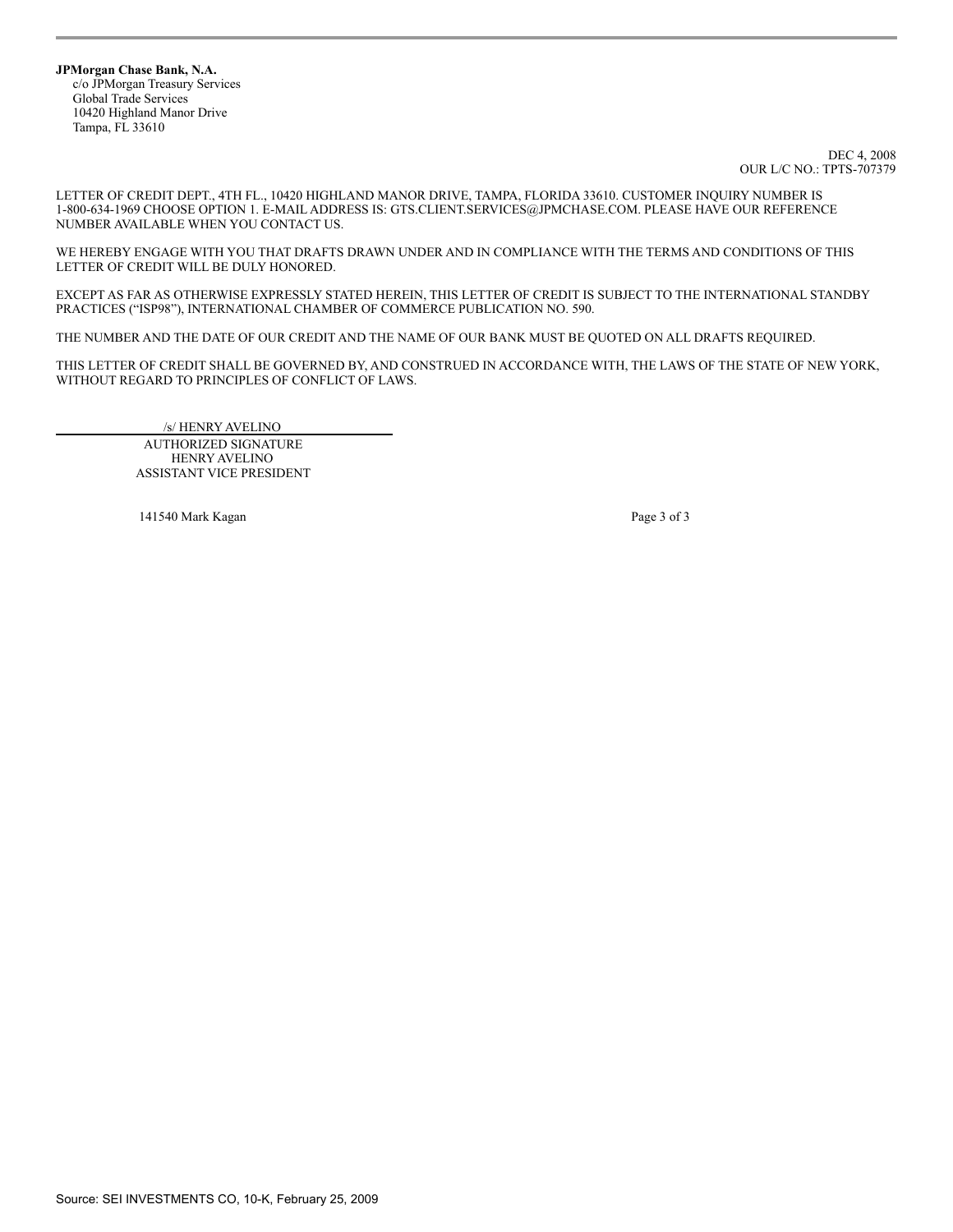| $L/C$ NO.<br>TPTS-707379                                                                                                                                                                        | TRANS, NO.<br>0001 | <b>BILL NO.</b><br>TPTS707379222735 | <b>DATE</b><br>DEC 4, 2008      |            | BILL                    |  |  |
|-------------------------------------------------------------------------------------------------------------------------------------------------------------------------------------------------|--------------------|-------------------------------------|---------------------------------|------------|-------------------------|--|--|
| TO:<br>SEI INVESTMENTS COMPANY<br><b>1 FREEDOM VALLEY DRIVE</b><br><b>OAKS, PA 19456</b>                                                                                                        |                    |                                     |                                 |            |                         |  |  |
| BENEFICIARY: SEI DAILY INCOME TRUST PRIME                                                                                                                                                       |                    |                                     |                                 |            |                         |  |  |
| WE AWAIT YOUR PAYMENT AS PER DETAILS HEREIN:                                                                                                                                                    |                    |                                     |                                 |            |                         |  |  |
|                                                                                                                                                                                                 |                    |                                     |                                 |            |                         |  |  |
| <b>ISSUANCE FEE</b>                                                                                                                                                                             |                    |                                     |                                 | <b>USD</b> | <b>AMOUNT</b><br>500.00 |  |  |
|                                                                                                                                                                                                 |                    |                                     | <b>TOTAL</b>                    | <b>USD</b> | 500.00                  |  |  |
|                                                                                                                                                                                                 |                    |                                     |                                 |            |                         |  |  |
| $L/C$ NO.<br>TPTS-707379                                                                                                                                                                        | TRANS, NO.<br>0001 | BILL NO.<br>TPTS707379222735        | <b>DATE</b><br>DECEMBER 4, 2008 |            |                         |  |  |
| ALL INQUIRIES REGARDING THIS TRANSACTION MAY BE DIRECTED TO OUR CLIENT SERVICE GROUP AT THE FOLLOWING TELEPHONE<br>NUMBER OR E-MAIL ADDRESS: 1-800-634-1969 OR GTS.CLIENT.SERVICES@JPMCHASE.COM |                    |                                     |                                 |            |                         |  |  |
| PAYMENT IS DUE UPON RECEIPT.                                                                                                                                                                    |                    |                                     |                                 |            |                         |  |  |
| PAYMENT INSTRUCTIONS: (PLEASE SELECT ONE AND PROVIDE APPROPRIATE INFORMATION)                                                                                                                   |                    |                                     |                                 |            |                         |  |  |
|                                                                                                                                                                                                 |                    |                                     |                                 |            |                         |  |  |

DEBIT THE FOLLOWING JPMORGAN CHASE BANK, N.A. ACCOUNT FOR THE TOTAL AMOUNT DUE.

DDA # AUTHORIZED APPROVER'S INITIALS .

141522 Mark Kagan Page 1 of 2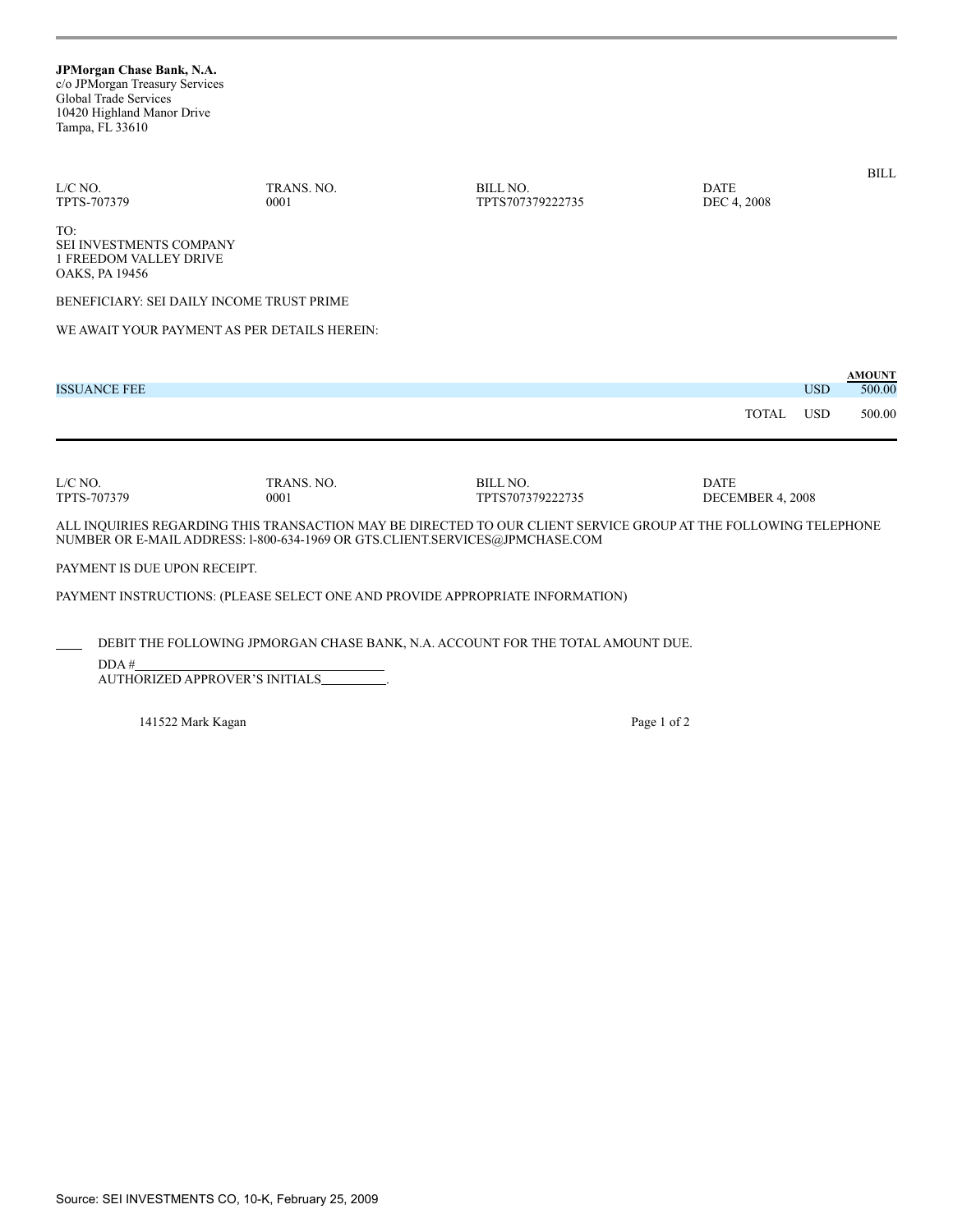|                          |                                                                                                       |                                               |                                                                                                                                                                                                                                    |                            | <b>BIL</b> |
|--------------------------|-------------------------------------------------------------------------------------------------------|-----------------------------------------------|------------------------------------------------------------------------------------------------------------------------------------------------------------------------------------------------------------------------------------|----------------------------|------------|
| $L/C$ NO.<br>TPTS-707379 |                                                                                                       | TRANS NO<br>0001                              | BILL NO.<br>TPTS707379222735                                                                                                                                                                                                       | <b>DATE</b><br>DEC 4, 2008 |            |
| TO:<br>OAKS, PA 19456    | <b>SEI INVESTMENTS COMPANY</b><br>1 FREEDOM VALLEY DRIVE                                              |                                               |                                                                                                                                                                                                                                    |                            |            |
|                          | BENEFICIARY: SEI DAILY INCOME TRUST PRIME                                                             |                                               |                                                                                                                                                                                                                                    |                            |            |
|                          | AUTHORIZED APPROVER'S INITIALS                                                                        |                                               | DEBIT OUR ACCOUNT NO. HELD WITH ABA ROUTING NUMBER .<br>WE HAVE CONTACTED THE INSTITUTION WITH AUTHORIZATION, FOR THE TOTAL AMOUNT DUE.<br>FOR FUTURE TRANSACTIONS PLEASE FORWARD A DEBIT AUTHORIZATION FORM TO US FOR COMPLETION. |                            |            |
|                          | JPMORGAN CHASE BANK, N.A.<br><b>SBLC GROUP</b><br>21591 NETWORK PLACE<br>CHICAGO, ILLINOIS 60673-1215 |                                               | ENCLOSED IS A CHECK IN THE AMOUNT OF \$ FOR THE TOTAL AMOUNT DUE TO:                                                                                                                                                               |                            |            |
|                          |                                                                                                       | AND BILL NUMBER (S) FOR THE TOTAL AMOUNT DUE. | A WIRE TRANSFER PAYMENT HAS BEEN MADE TO JPMORGAN CHASE BANK, N.A. ABA 021000021, A/C 324331754 QUOTING THE L/C                                                                                                                    |                            |            |

\*\*\* FAX COMPLETED FORM TO 312-954-3140 \*\*\*

141522 Mark Kagan Page 2 of 2

BILL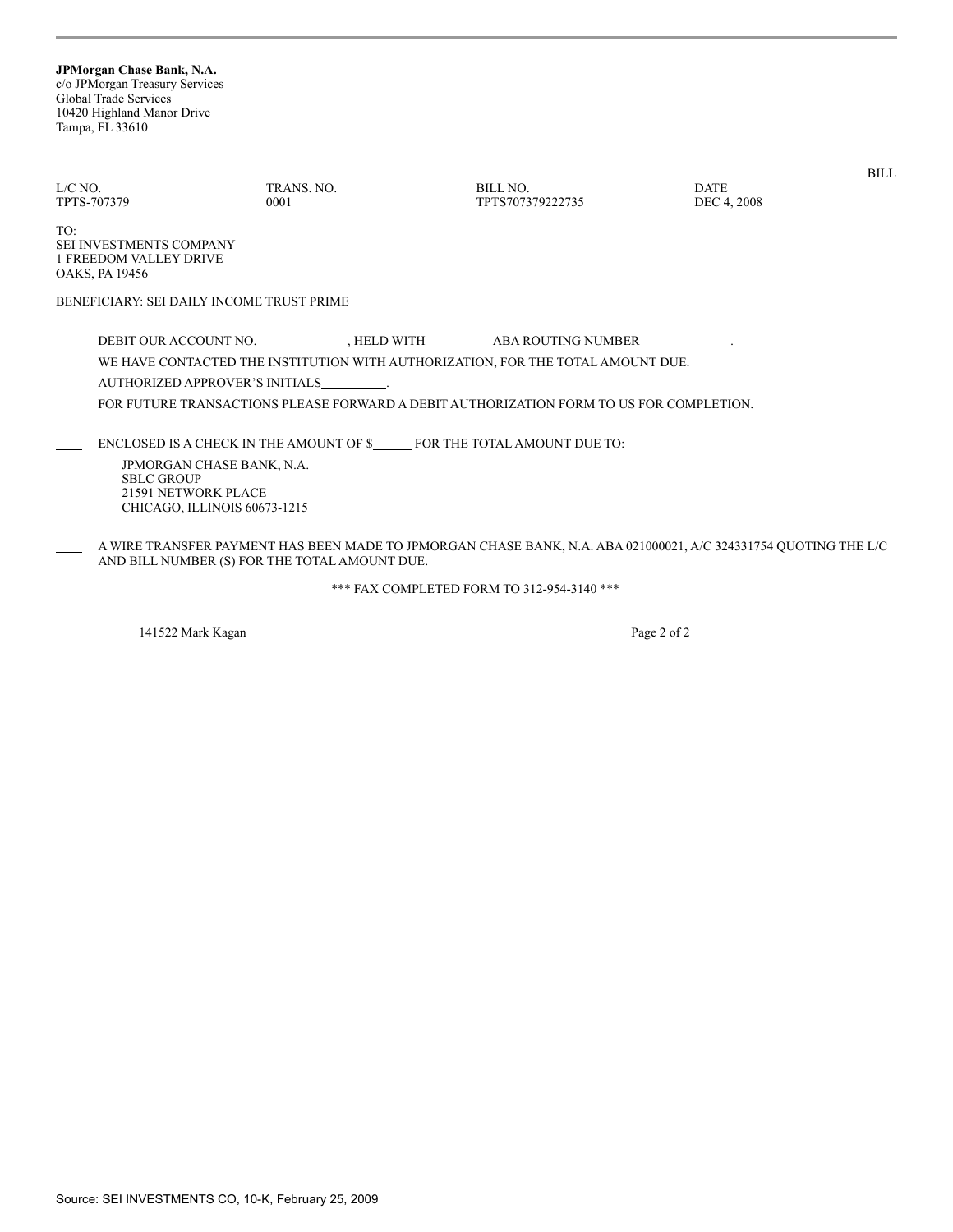> JAN 29, 2009 OUR L/C NO.: TPTS-728215

TO: APPLICANT: SEI DAILY INCOME TRUST PRIME OBLIGATION FUND ATTN: TIM BARTO 1 FREEDOM VALLEY DRIVE OAKS, PA 19456

SEI INVESTMENTS COMPANY 1 FREEDOM VALLEY DRIVE

WE HAVE ESTABLISHED OUR IRREVOCABLE STANDBY LETTER OF CREDIT IN YOUR FAVOR AS DETAILED HEREIN SUBJECT TO ISP98

| DOCUMENTARY CREDIT NUMBER: | TPTS-728215                                                                                                                                |  |
|----------------------------|--------------------------------------------------------------------------------------------------------------------------------------------|--|
| FURTHER IDENTIFICATION:    | <b>ISSUE</b>                                                                                                                               |  |
| DATE OF ISSUE:             | <b>JANUARY 29, 2009</b>                                                                                                                    |  |
| <b>BENEFICIARY:</b>        | <b>SEI DAILY INCOME TRUST PRIME</b><br><b>OBLIGATION FUND</b><br><b>ATTN: TIM BARTO</b><br>1 FREEDOM VALLEY DRIVE<br><b>OAKS, PA 19456</b> |  |
| <b>APPLICANT:</b>          | <b>SEI INVESTMENTS COMPANY</b><br>1 FREEDOM VALLEY DRIVE<br>OAKS, PA 19456                                                                 |  |
| DATE AND PLACE OF EXPIRY:  | DECEMBER 2, 2009<br>AT OUR COUNTER                                                                                                         |  |
| DOCUMENTARY CREDIT AMOUNT: | USD5,000,000.00                                                                                                                            |  |
| <b>AVAILABLE WITH:</b>     | JPMORGAN CHASE BANK, N.A.<br><b>BY PAYMENT</b>                                                                                             |  |

IT IS A CONDITION OF THIS LETTER OF CREDIT THAT IT SHALL BE AUTOMATICALLY EXTENDED WITHOUT AMENDMENT FOR ADDITIONAL 12 MONTH PERIODS FROM THE

155644 Arelis Rivera Page 1 of 3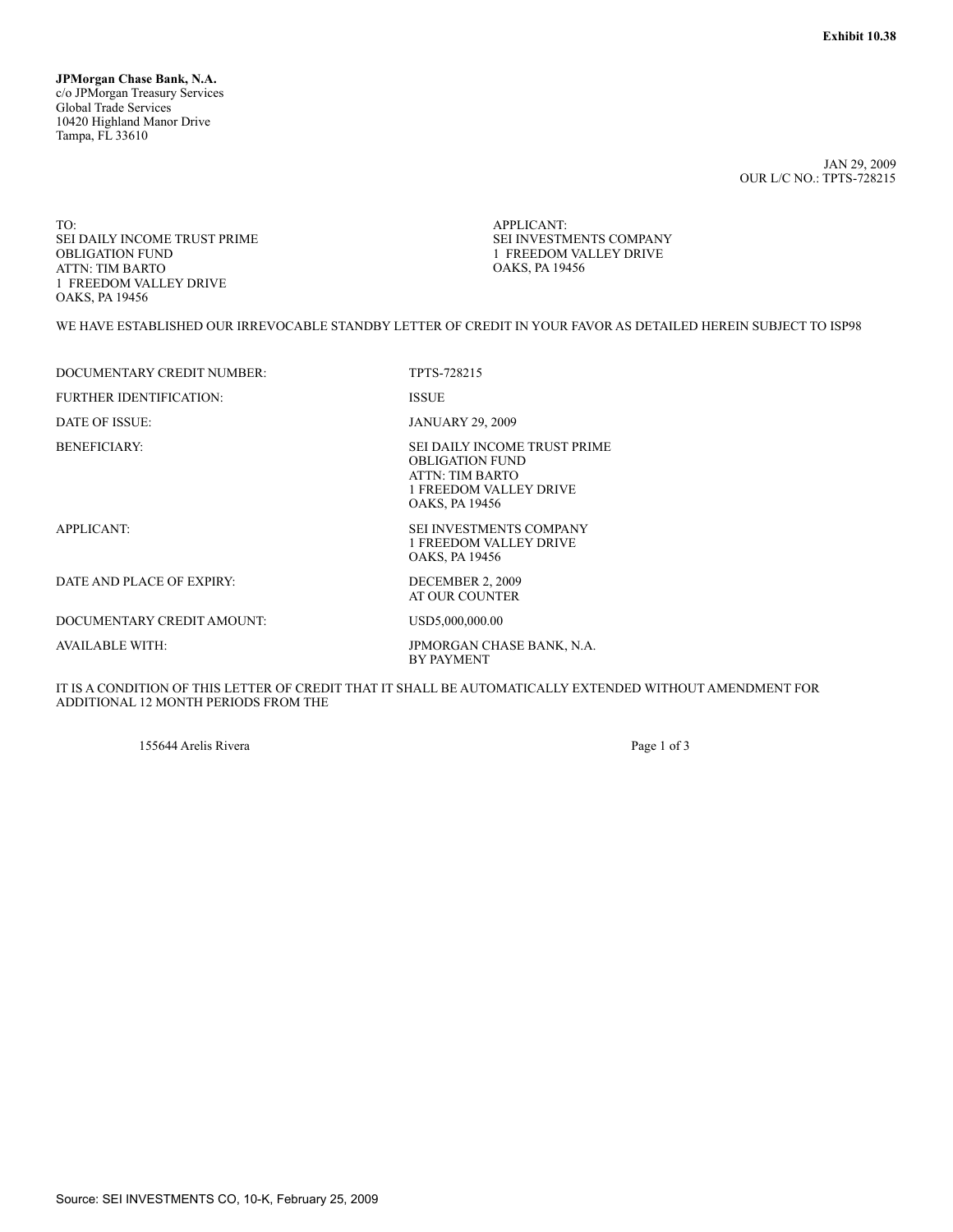## JAN 29, 2009 OUR L/C NO.: TPTS-728215

PRESENT OR EACH FUTURE EXPIRATION DATE, UNLESS AT LEAST 30 DAYS PRIOR TO THE CURRENT EXPIRY DATE WE SEND NOTICE IN WRITING TO YOU VIA SWIFT, OR HAND DELIVERY AT THE ABOVE ADDRESS, THAT WE ELECT NOT TO AUTOMATICALLY EXTEND THIS LETTER OF CREDIT FOR ANY ADDITIONAL PERIOD. UPON SUCH NOTICE TO YOU, YOU MAY DRAW ON US AT SIGHT FOR AN AMOUNT NOT TO EXCEED THE BALANCE REMAINING IN THIS LETTER OF CREDIT WITHIN THE THEN-APPLICABLE EXPIRY DATE, BY YOUR SWIFT OR PRESENTATION OF YOUR DRAFT AND DATED STATEMENT PURPORTEDLY SIGNED BY ONE OF YOUR OFFICIALS READING AS FOLLOWS:

## QUOTE

THE AMOUNT OF THIS DRAWING USD UNDER JPMORGAN CHASE BANK, N.A. LETTER OF CREDIT NUMBER TPTS-728215 REPRESENTS FUNDS DUE US AS WE HAVE RECEIVED NOTICE FROM JPMORGAN CHASE BANK, N.A. OF THEIR DECISION NOT TO AUTOMATICALLY EXTEND LETTER OF CREDIT NUMBER TPTS-728215 AND THE UNDERLYING OBLIGATION REMAINS OUTSTANDING.

## UNQUOTE

IN THE EVENT THIS LETTER OF CREDIT IS SUBSEQUENTLY AMENDED BY US TO RESCIND A NOTICE OF NON-EXTENSION AND TO EXTEND THE EXPIRY DATE HEREOF TO A FUTURE DATE, SUCH EXTENSION SHALL BE FOR THAT SINGLE PERIOD ONLY AND THIS LETTER OF CREDIT WILL NOT BE SUBJECT TO ANY FUTURE AUTOMATIC EXTENSIONS UNLESS OTHERWISE STATED.

## ADDITIONAL DETAILS:

THIS LETTER OF CREDIT IS AVAILABLE WITH JPMORGAN CHASE BANK, N.A. AGAINST PRESENTATION OF YOUR DRAFT AT SIGHT DRAWN ON JPMORGAN CHASE BANK, N.A., WHEN ACCOMPANIED BY THE DOCUMENTS INDICATED HEREIN.

BENEFICIARY'S DATED STATEMENT PURPORTEDLY SIGNED BY ONE OF ITS OFFICIALS READING AS FOLLOWS:

"THE AMOUNT OF THIS DRAWING, USD , UNDER JPMORGAN CHASE BANK, N.A. LETTER OF CREDIT NO. TPTS-728215 REPRESENTS FUNDS DUE US AS SEI INVESTMENTS COMPANY HAS FAILED TO PAY A REQUIRED CONTRIBUTION AMOUNT AS REQUIRED BY THE CAPITAL SUPPORT AGREEMENT BETWEEN SEI INVESTMENTS COMPANY AND SEI DAILY INCOME TRUST PRIME OBLIGATION FUND<sup>"</sup>

ALL CORRESPONDENCE AND ANY DRAWINGS HEREUNDER ARE TO BE DIRECTED TO

155644 Arelis Rivera **Page 2 of 3** and 2 of 3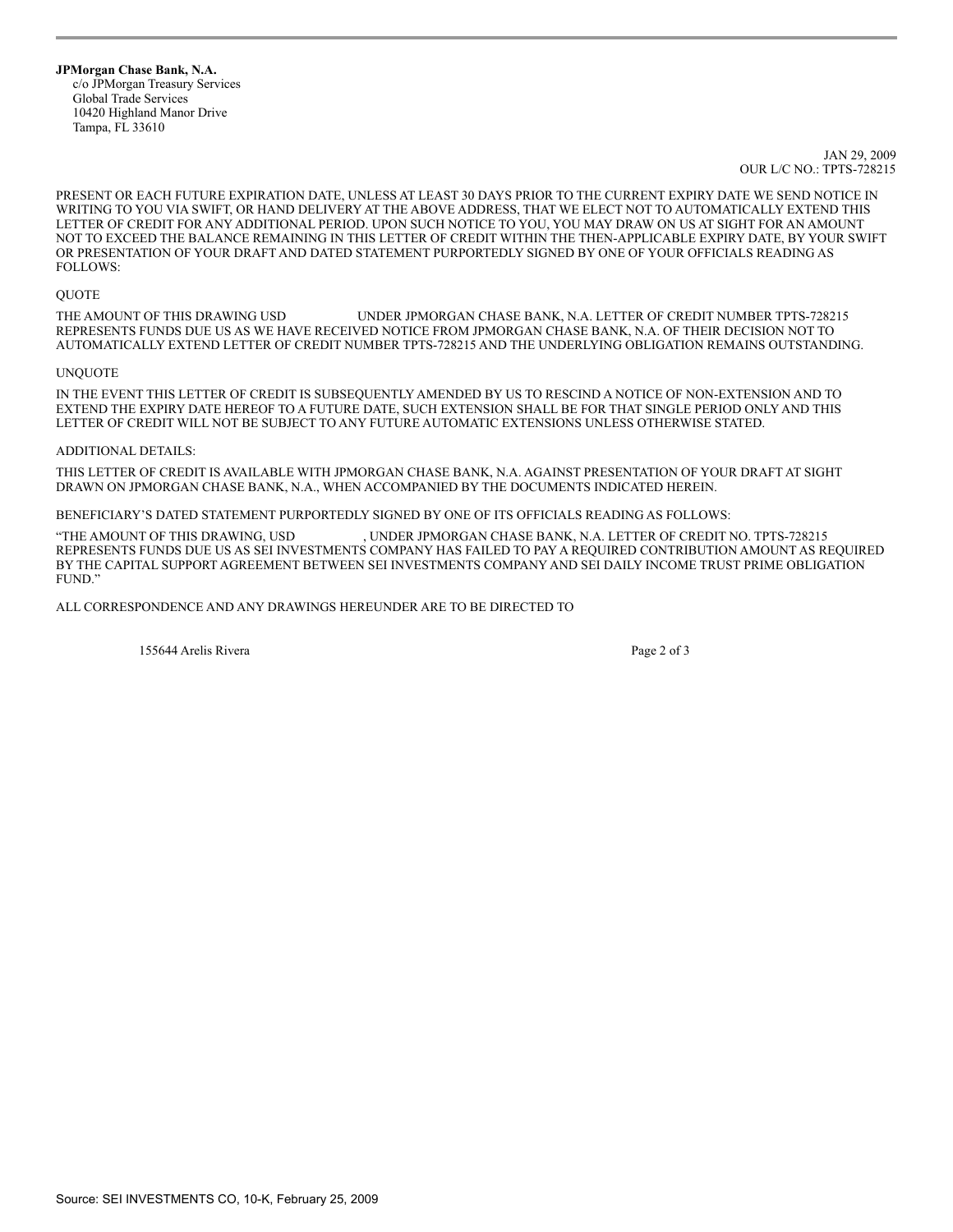> JAN 29, 2009 OUR L/C NO.: TPTS-728215

JPMORGAN CHASE BANK, N.A. C/O JPMORGAN TREASURY SERVICES, STANDBY LETTER OF CREDIT DEPT. 4TH FL. 10420 HIGHLAND MANOR DRIVE, TAMPA, FLORIDA 33610. CUSTOMER INQUIRY NUMBER IS 1-800-634-1969 CHOOSE OPTION 1. E-MAIL ADDRESS IS: GTS.CLIENT.SERVICES@JPMCHASE.COM. PLEASE HAVE OUR REFERENCE NUMBER AVAILABLE WHEN YOU CONTACT US.

WE HEREBY AGREE WITH YOU THAT DRAFTS DRAWN UNDER AND IN COMPLIANCE WITH THE TERMS AND CONDITIONS OF THIS LETTER OF CREDIT WILL BE DULY HONORED.

THE NUMBER AND THE DATE OF OUR CREDIT AND THE NAME OF OUR BANK MUST BE QUOTED ON ALL DRAFTS REQUIRED.

EXCEPT AS OTHERWISE SPECIFIED HEREIN, THE LETTER OF CREDIT IS SUBJECT TO THE INTERNATIONAL STANDBY PRACTICES (1998), INTERNATIONAL CHAMBER OF COMMERCE PUBLICATION NO. 590.

THIS LETTER OF CREDIT SHALL BE GOVERNED BY, AND CONSTRUED IN ACCORDANCE WITH, THE LAWS OF THE STATE OF NEW YORK, WITHOUT REGARD TO PRINCIPLES OF CONFLICT OF LAWS.

/s/ Jon P. Pierson

AUTHORIZED SIGNATURE Jon P. Pierson Assistant Vice President

155644 Arelis Rivera **Page 3 of 3**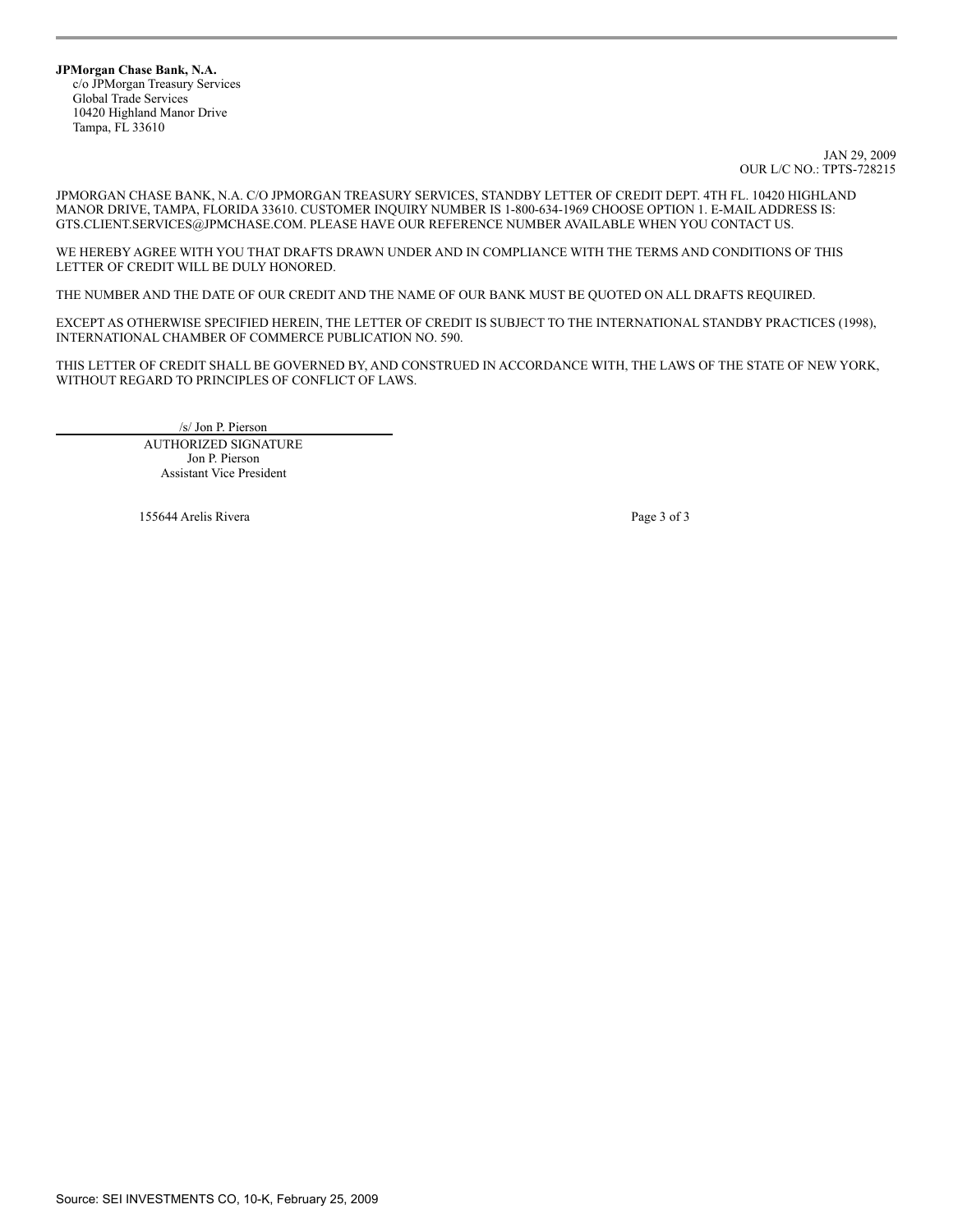## SUBSIDIARIES OF THE REGISTRANT

# **JURISDICTION OF ORGANIZATION**

| <b>NAME</b>                                                    | OR INCORPORATION         |
|----------------------------------------------------------------|--------------------------|
| SEI Investments Distribution Co.                               | Pennsylvania             |
| SEI Investments Management Corporation                         | Delaware                 |
| SEI Investments Developments, Inc.                             | Delaware                 |
| SEI Investments Global Funds Services                          | Delaware                 |
| SEI Investments Management Corporation Delaware, LLC           | Delaware                 |
| SEI Trust Company                                              | Pennsylvania             |
| SEI Funds, Inc.                                                | Delaware                 |
| SEI Investments, Inc.                                          | Delaware                 |
| SEI Global Investments Corporation                             | Delaware                 |
| SEI Investments Canada Company                                 | Canada (Federal)         |
| SEI Advanced Capital Management, Inc.                          | Delaware                 |
| SEI Global Capital Investments, Inc.                           | Delaware                 |
| SEI Investments Global (Cayman), Ltd.                          | Cayman Islands, B. W. I. |
| SEI Investments Global, Limited                                | Ireland                  |
| SEI Investments Global Fund Services, Ltd.                     | Ireland                  |
| SEI Global Holdings (Cayman) Inc.                              | Cayman Islands, B. W. I. |
| SEI Investments (South Africa) Limited                         | South Africa             |
| SEI Primus Holding Corporation                                 | Canada                   |
| SEI Investments Trustee & Custodial Services (Ireland) Limited | Ireland                  |
| SEI Private Trust Company                                      | Pennsylvania             |
| SEI Venture Capital Inc                                        | Delaware                 |
| SEI Asset Korea Co., Ltd.                                      | South Korea              |
| SEI Investments Europe Limited                                 | United Kingdom           |
| SEI Investments - Unit Trust Management (UK) Ltd.              | United Kingdom           |
| Lartington Limited                                             | Ireland                  |
| SEI Investments Global (Bermuda) Ltd.                          | Bermuda                  |
| SEI SIMC Holdings, LLC                                         | Delaware                 |
| SIMC Subsidiary, LLC                                           | Delaware                 |
| SEI Global Nominee Ltd.                                        | United Kingdom           |
| SEI Insurance Group, Inc.                                      | Pennsylvania             |
| SEI Global Services, Inc.                                      | Delaware                 |
| SEI Franchise, Inc.                                            | Delaware                 |
| SEI Investments (Asia), Limited                                | Hong Kong                |
| SEI European Services Limited                                  | United Kingdom           |
| <b>SEI Trustees Limited</b>                                    | United Kingdom           |
| SEI Investment Strategies, LLC                                 | Delaware                 |
| LSV Asset Management                                           | Delaware                 |
| LSV Employee Group, LLC                                        | Delaware                 |
| SEI Institutional Transfer Agent, Inc.                         | Delaware                 |

Page 93 of 97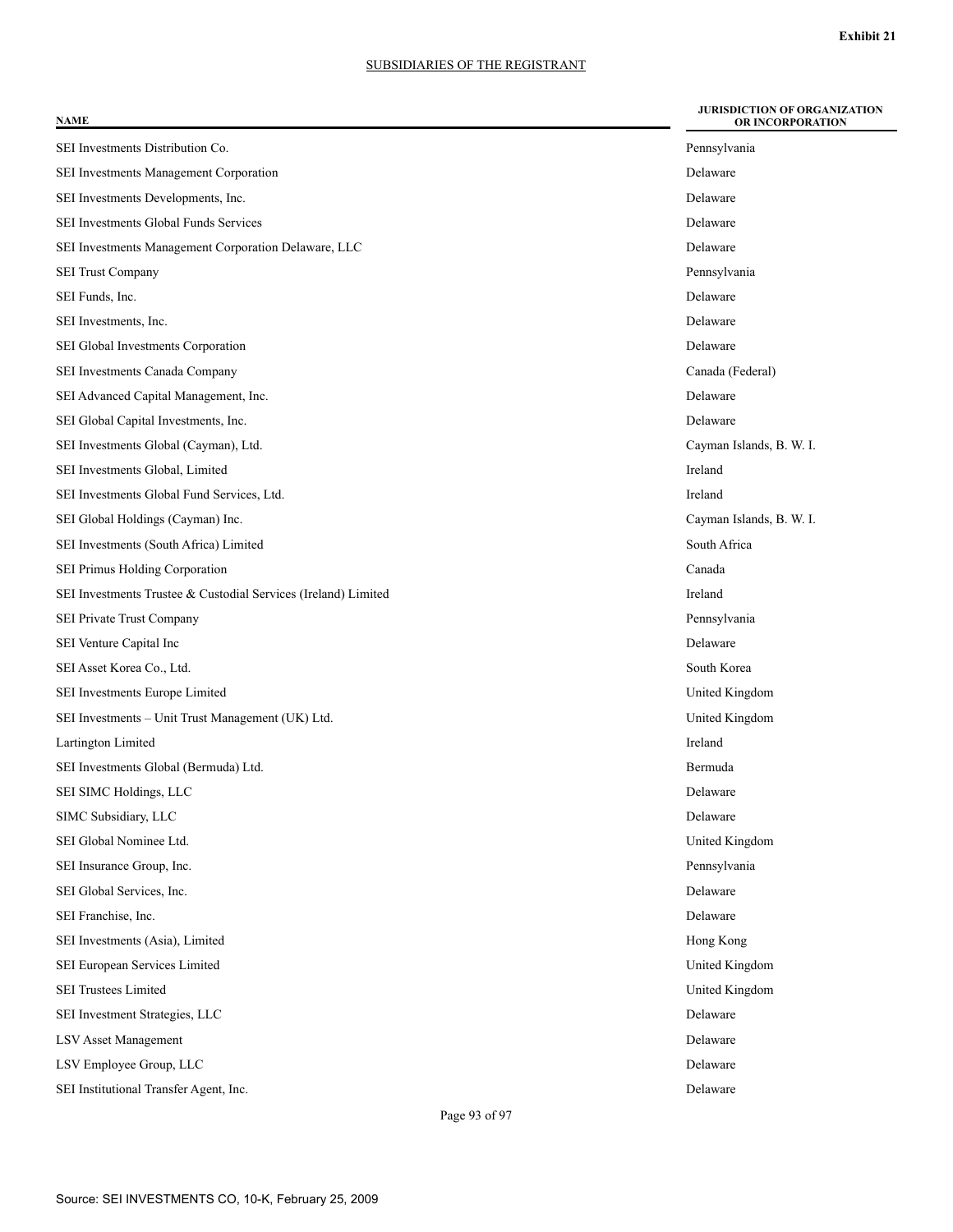## CONSENT OF INDEPENDENT REGISTERED PUBLIC ACCOUNTING FIRM

We hereby consent to the incorporation by reference in the Registration Statement on Form S-8 (No. 2-73997, 2-89659, 333-41343, and 333-111224) of SEI Investments Company of our report dated February 24, 2009 relating to the financial statements, financial statement schedule, and the effectiveness of internal control over financial reporting, which appears in this Form 10-K.

PricewaterhouseCoopers LLP Philadelphia, Pennsylvania February 24, 2009

Page 94 of 97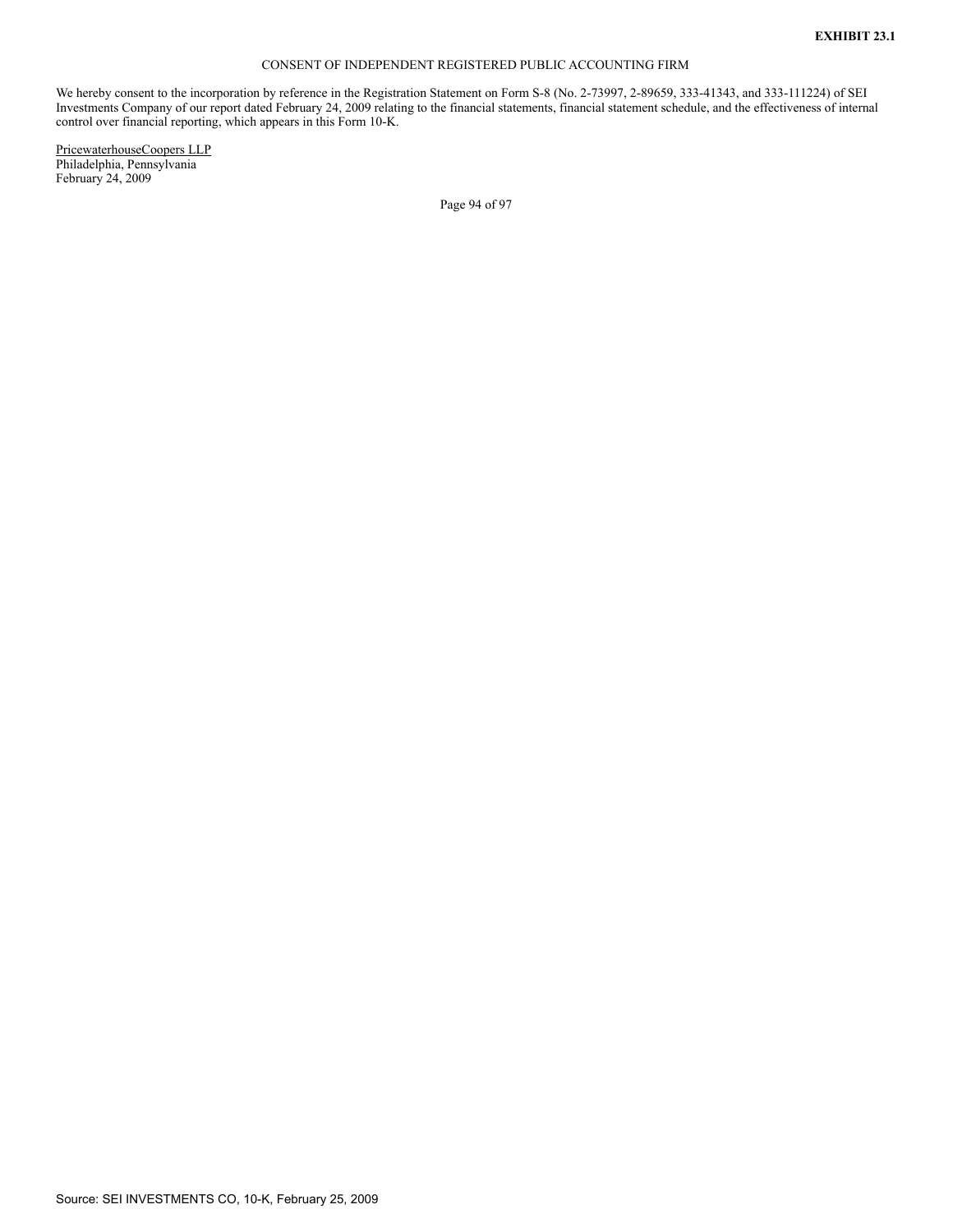## CERTIFICATION OF CHIEF EXECUTIVE OFFICER

I, Alfred P. West, Jr., certify that:

1. I have reviewed this Annual Report on Form 10-K of SEI Investments Company;

2. Based on my knowledge, this report does not contain any untrue statement of a material fact or omit to state a material fact necessary to make the statements made, in light of the circumstances under which such statements were made, not misleading with respect to the period covered by this report;

3. Based on my knowledge, the financial statements, and other financial information included in this report, fairly present in all material respects the financial condition, results of operations and cash flows of the registrant as of, and for, the periods presented in this report;

4. The registrant's other certifying officer and I are responsible for establishing and maintaining disclosure controls and procedures (as defined in Exchange Act Rules  $13a-15(e)$  and  $15d-15(e)$  and internal control over financial reporting (as defined in Exchange Act Rules  $13a-15(f)$ ) and  $15d-15(f)$  for the registrant and have:

a) Designed such disclosure controls and procedures, or caused such disclosure controls and procedures to be designed under our supervision, to ensure that material information relating to the registrant, including its consolidated subsidiaries, is made known to us by others within those entities, particularly during the period in which this report is being prepared;

b) Designed such internal control over financial reporting, or caused such internal control over financial reporting to be designed under our supervision, to provide reasonable assurance regarding the reliability of financial reporting and the preparation of financial statements for external purposes in accordance with generally accepted accounting principles;

c) Evaluated the effectiveness of the registrant's disclosure controls and procedures and presented in this report our conclusions about the effectiveness of the disclosure controls and procedures, as of the end of the period covered by this report based on such evaluation; and

d) Disclosed in this report any change in the registrant's internal control over financial reporting that occurred during the registrant's most recent fiscal quarter (the registrant's fourth quarter in the case of an annual report) that has materially affected, or is reasonably likely to materially affect, the registrant's internal control over financial reporting; and

5. The registrant's other certifying officer and I have disclosed, based on our most recent evaluation of internal control over financial reporting, to the registrant's auditors and the audit committee of the registrant's board of directors (or persons performing the equivalent functions):

a) All significant deficiencies and material weaknesses in the design or operation of internal control over financial reporting which are reasonably likely to adversely affect the registrant's ability to record, process, summarize and report financial information; and

b) Any fraud, whether or not material, that involves management or other employees who have a significant role in the registrant's internal control over financial reporting.

Date: February 25, 2009

/s/ Alfred P. West, Jr. Alfred P. West, Jr. Chairman and Chief Executive Officer

Page 95 of 97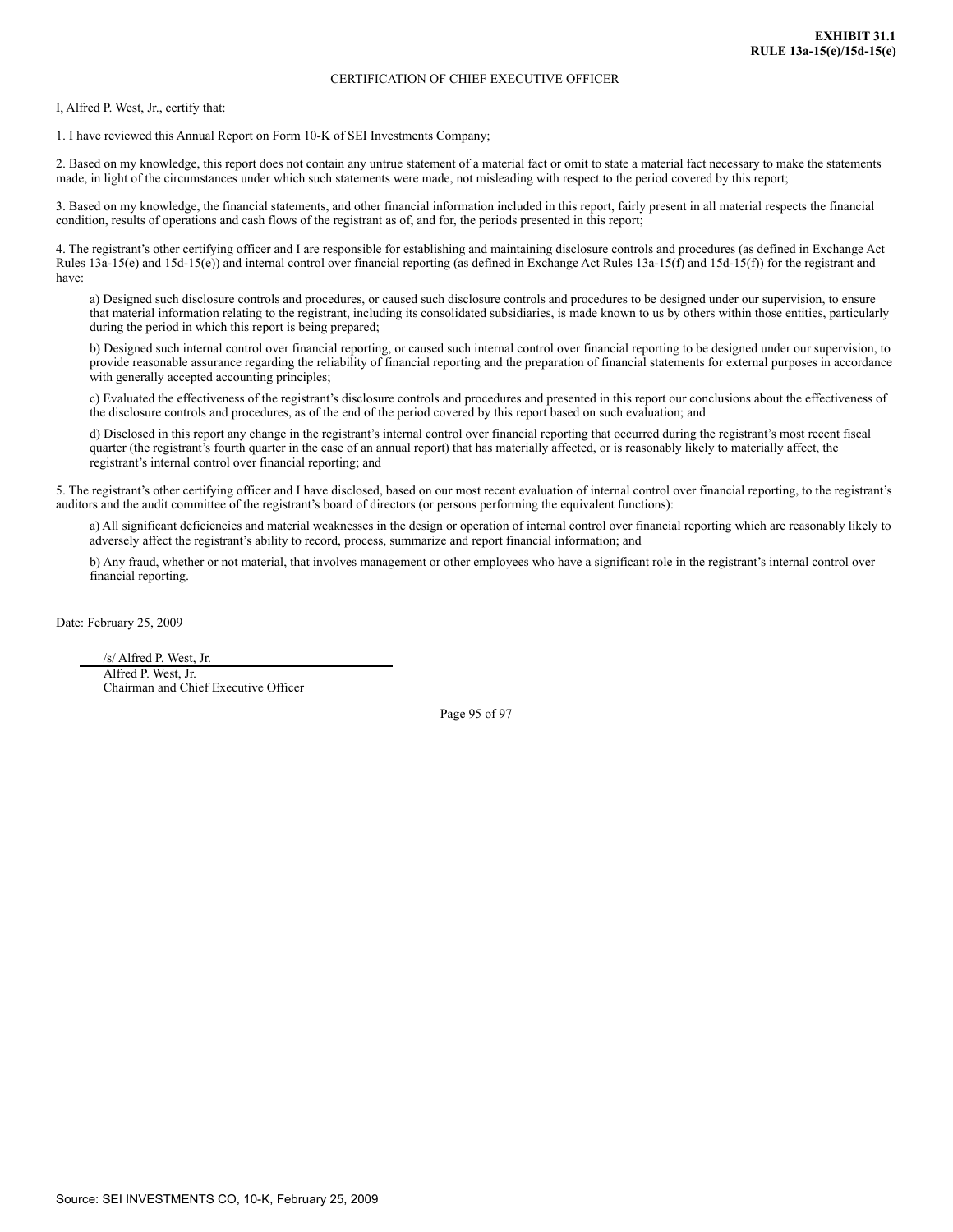## CERTIFICATION OF CHIEF FINANCIAL OFFICER

I, Dennis J. McGonigle, certify that:

1. I have reviewed this Annual Report on Form 10-K of SEI Investments Company;

2. Based on my knowledge, this report does not contain any untrue statement of a material fact or omit to state a material fact necessary to make the statements made, in light of the circumstances under which such statements were made, not misleading with respect to the period covered by this report;

3. Based on my knowledge, the financial statements, and other financial information included in this report, fairly present in all material respects the financial condition, results of operations and cash flows of the registrant as of, and for, the periods presented in this report;

4. The registrant's other certifying officer and I are responsible for establishing and maintaining disclosure controls and procedures (as defined in Exchange Act Rules  $13a-15(e)$  and  $15d-15(e)$  and internal control over financial reporting (as defined in Exchange Act Rules  $13a-15(f)$ ) and  $15d-15(f)$  for the registrant and have:

a) Designed such disclosure controls and procedures, or caused such disclosure controls and procedures to be designed under our supervision, to ensure that material information relating to the registrant, including its consolidated subsidiaries, is made known to us by others within those entities, particularly during the period in which this report is being prepared;

b) Designed such internal control over financial reporting, or caused such internal control over financial reporting to be designed under our supervision, to provide reasonable assurance regarding the reliability of financial reporting and the preparation of financial statements for external purposes in accordance with generally accepted accounting principles;

c) Evaluated the effectiveness of the registrant's disclosure controls and procedures and presented in this report our conclusions about the effectiveness of the disclosure controls and procedures, as of the end of the period covered by this report based on such evaluation; and

d) Disclosed in this report any change in the registrant's internal control over financial reporting that occurred during the registrant's most recent fiscal quarter (the registrant's fourth quarter in the case of an annual report) that has materially affected, or is reasonably likely to materially affect, the registrant's internal control over financial reporting; and

5. The registrant's other certifying officer and I have disclosed, based on our most recent evaluation of internal control over financial reporting, to the registrant's auditors and the audit committee of the registrant's board of directors (or persons performing the equivalent functions):

a) All significant deficiencies and material weaknesses in the design or operation of internal control over financial reporting which are reasonably likely to adversely affect the registrant's ability to record, process, summarize and report financial information; and

b) Any fraud, whether or not material, that involves management or other employees who have a significant role in the registrant's internal control over financial reporting.

Date: February 25, 2009

/s/ Dennis J. McGonigle Dennis J. McGonigle Chief Financial Officer

Page 96 of 97